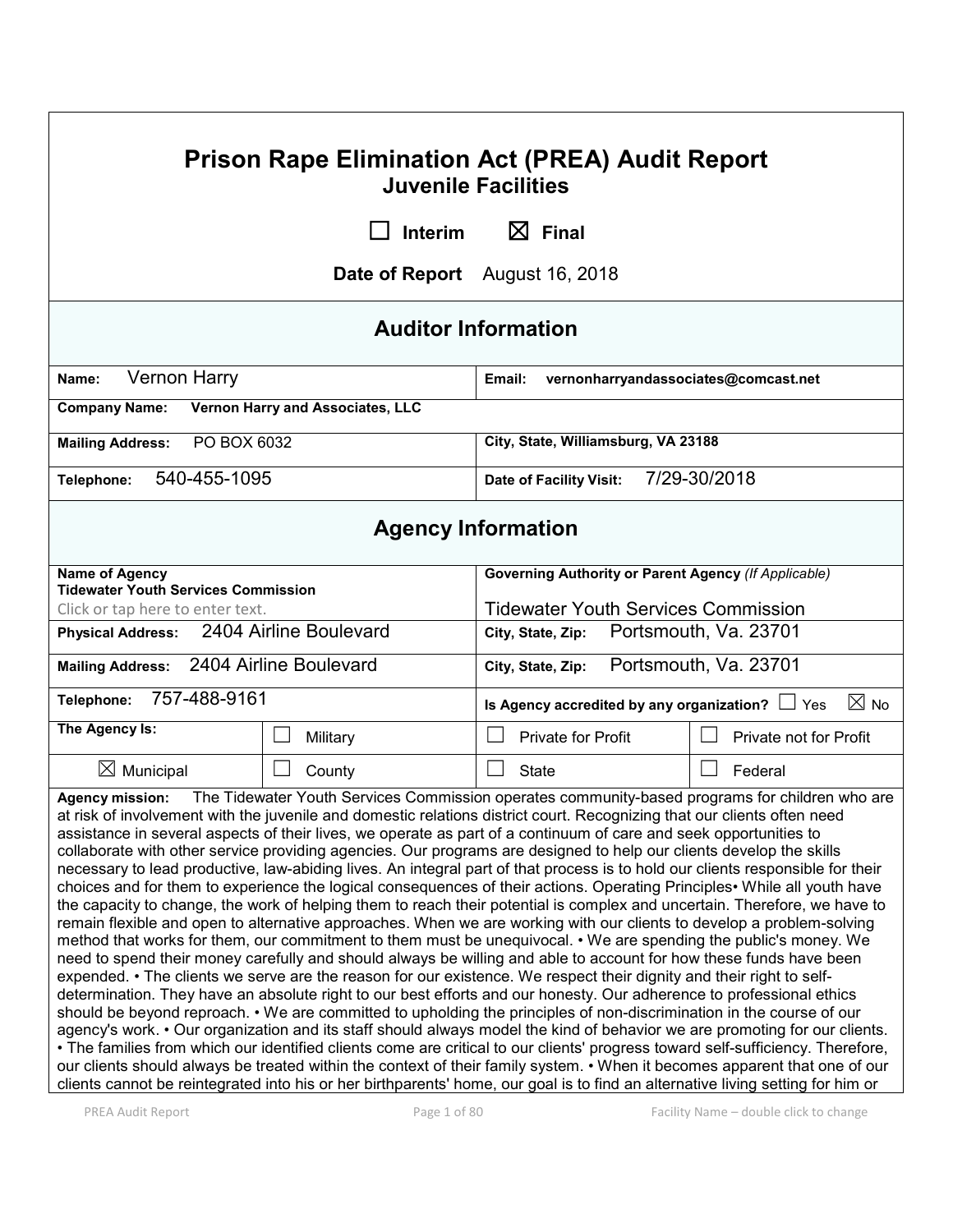| her, or to train the young person for independent living. • We are committed to being a learning organization that<br>evaluates its outcomes, is open to new ideas and works to develop the skills of its staff members. |                                                                          |  |
|--------------------------------------------------------------------------------------------------------------------------------------------------------------------------------------------------------------------------|--------------------------------------------------------------------------|--|
| www.Tyscommission.org<br>Agency Website with PREA Information:                                                                                                                                                           |                                                                          |  |
|                                                                                                                                                                                                                          | <b>Agency Chief Executive Officer</b>                                    |  |
| Shawn F. Sawyer<br>Name:                                                                                                                                                                                                 | <b>Executive Director</b><br>Title:                                      |  |
| Ssawyer@tyscommission.org<br>Email:                                                                                                                                                                                      | 757-488-9161<br>Telephone:                                               |  |
| <b>Agency-Wide PREA Coordinator</b>                                                                                                                                                                                      |                                                                          |  |
| Ginger M. Ploeger<br>Name:                                                                                                                                                                                               | Deputy Director<br>Title:                                                |  |
| Gploeger@tyscommission.org Click or tap here<br>Email:<br>to enter text.                                                                                                                                                 | 757-488-9161<br>Telephone:                                               |  |
| <b>PREA Coordinator Reports to:</b><br><b>Executive Director</b>                                                                                                                                                         | Number of Compliance Managers who report to the PREA<br>4<br>Coordinator |  |
| <b>Facility Information</b>                                                                                                                                                                                              |                                                                          |  |
| <b>Apartment Living Program</b><br>Name of Facility:                                                                                                                                                                     |                                                                          |  |
| <b>Physical Address:</b>                                                                                                                                                                                                 | 714 20th Street Apartment 101, Virginia Beach, VA 23451                  |  |
| Click or tap here to enter text.<br>Mailing Address (if different than above):                                                                                                                                           |                                                                          |  |
| 757-965-4551<br><b>Telephone Number:</b>                                                                                                                                                                                 |                                                                          |  |
| The Facility Is:<br>Military                                                                                                                                                                                             | <b>Private for Profit</b><br>Private not for Profit                      |  |
| $\boxtimes$ Municipal<br>County                                                                                                                                                                                          | <b>State</b><br>Federal                                                  |  |
| <b>Facility Type:</b><br>Correction<br>Detention                                                                                                                                                                         | $\boxtimes$<br>Other<br>Intake                                           |  |
| To enable young people between the ages of 17.5 and 20 to develop the skills and confidence to<br><b>Facility Mission:</b><br>function in an independent setting and ultimately live independently in the community.     |                                                                          |  |
| www.Tyscommission.org<br><b>Facility Website with PREA Information:</b>                                                                                                                                                  |                                                                          |  |
| Is this facility accredited by any other organization?                                                                                                                                                                   | $\boxtimes$ No<br>Yes                                                    |  |
| <b>Facility Administrator/Superintendent</b>                                                                                                                                                                             |                                                                          |  |
| <b>William Wimbish</b><br>Name:                                                                                                                                                                                          | Program Director<br>Title:                                               |  |
| Wwimbish@tyscommission.org<br>Email:                                                                                                                                                                                     | Telephone 757-965-4551                                                   |  |
| <b>Facility PREA Compliance Manager</b>                                                                                                                                                                                  |                                                                          |  |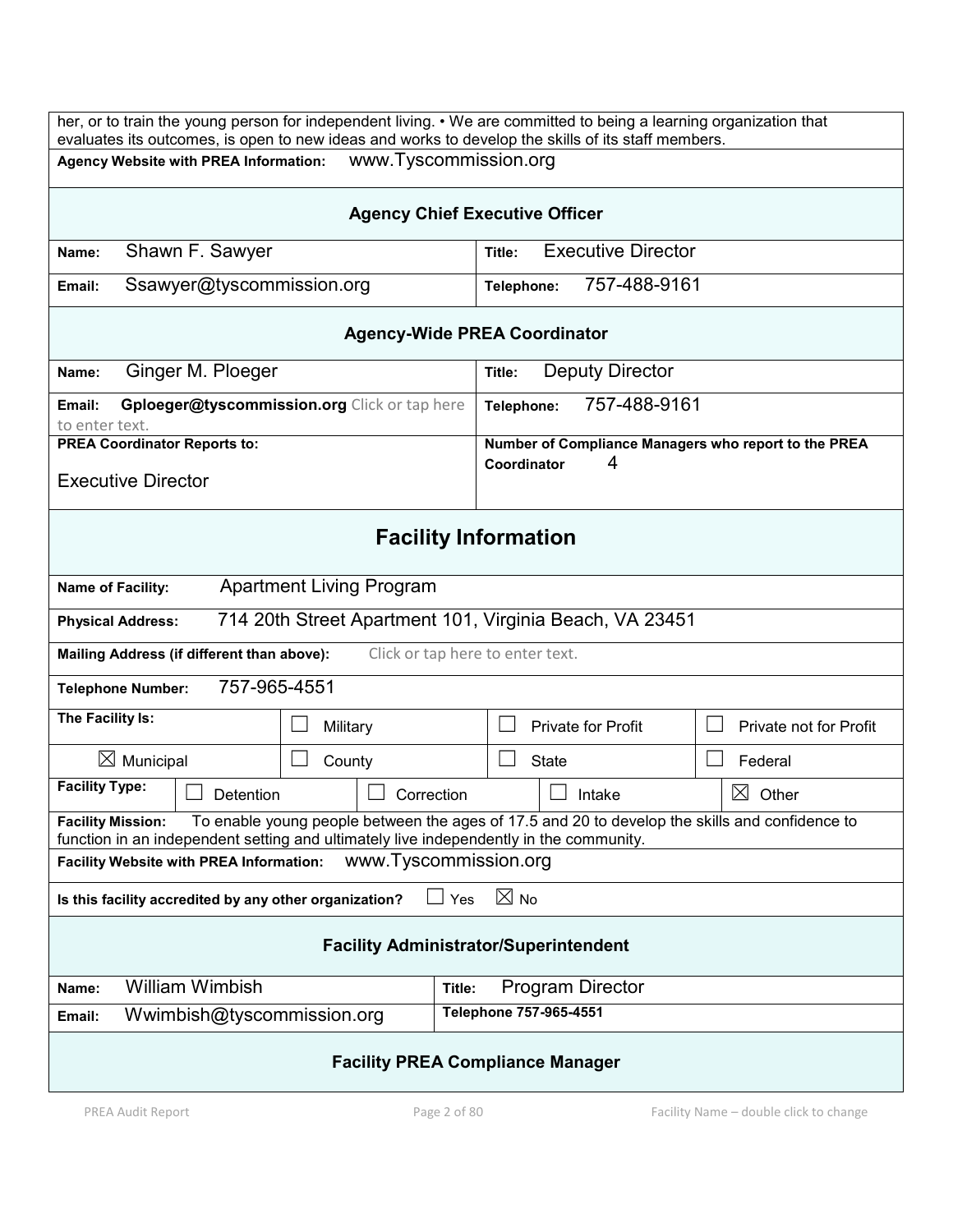| Name:                                                                                                                                                                    | <b>William Wimbish</b>                                                                                                               | Title:                                                     |                                 | <b>Program Director</b>                  |                                                                                                                                       |
|--------------------------------------------------------------------------------------------------------------------------------------------------------------------------|--------------------------------------------------------------------------------------------------------------------------------------|------------------------------------------------------------|---------------------------------|------------------------------------------|---------------------------------------------------------------------------------------------------------------------------------------|
| Email:                                                                                                                                                                   | Wwimbish@tyscommission.org                                                                                                           | Telephone:                                                 |                                 | Wwimbish@tyscommission.org               |                                                                                                                                       |
|                                                                                                                                                                          | <b>Facility Health Service Administrator</b>                                                                                         |                                                            |                                 |                                          |                                                                                                                                       |
| Name:                                                                                                                                                                    | <b>NA</b><br>Click or tap here to enter text.<br>Title:                                                                              |                                                            |                                 |                                          |                                                                                                                                       |
| Email:                                                                                                                                                                   | Click or tap here to enter text.<br>Click or tap here to enter text.<br>Telephone:                                                   |                                                            |                                 |                                          |                                                                                                                                       |
|                                                                                                                                                                          |                                                                                                                                      |                                                            | <b>Facility Characteristics</b> |                                          |                                                                                                                                       |
|                                                                                                                                                                          | 8<br><b>Designated Facility Capacity:</b>                                                                                            |                                                            |                                 | <b>Current Population of Facility: 5</b> |                                                                                                                                       |
| Number of residents admitted to facility during the past 12 months                                                                                                       |                                                                                                                                      |                                                            | 23                              |                                          |                                                                                                                                       |
|                                                                                                                                                                          | Number of residents admitted to facility during the past 12 months whose length of stay in the<br>facility was for 10 days or more:  |                                                            |                                 |                                          | 21                                                                                                                                    |
|                                                                                                                                                                          | Number of residents admitted to facility during the past 12 months whose length of stay in the<br>facility was for 72 hours or more: |                                                            |                                 |                                          | 21                                                                                                                                    |
|                                                                                                                                                                          | Number of residents on date of audit who were admitted to facility prior to August 20, 2012:                                         |                                                            |                                 |                                          | $\overline{0}$                                                                                                                        |
| Age Range of<br><b>Population:</b>                                                                                                                                       | 17.6-20.6                                                                                                                            |                                                            |                                 |                                          |                                                                                                                                       |
|                                                                                                                                                                          | Average length of stay or time under supervision:                                                                                    |                                                            |                                 |                                          | 4 months                                                                                                                              |
|                                                                                                                                                                          | <b>Facility Security Level:</b>                                                                                                      |                                                            |                                 |                                          | Independent<br>Living Program;<br>staff on site 24<br>hrs a day 7 days<br>a week                                                      |
|                                                                                                                                                                          | <b>Resident Custody Levels:</b>                                                                                                      |                                                            |                                 |                                          | All residents<br>under 18 (17.6+)<br>are in custody of<br>their parents/legal<br>guardians. 18+ yr.<br>old are their own<br>guardian. |
|                                                                                                                                                                          | Number of staff currently employed by the facility who may have contact with residents:                                              |                                                            |                                 |                                          | 9                                                                                                                                     |
| Number of staff hired by the facility during the past 12 months who may have contact with<br>residents:                                                                  |                                                                                                                                      | 3                                                          |                                 |                                          |                                                                                                                                       |
| Number of contracts in the past 12 months for services with contractors who may have contact with<br>residents:                                                          |                                                                                                                                      | <b>NA</b>                                                  |                                 |                                          |                                                                                                                                       |
| <b>Physical Plant</b>                                                                                                                                                    |                                                                                                                                      |                                                            |                                 |                                          |                                                                                                                                       |
| <b>Number of Buildings:</b> Click or tap here to enter<br>Number of Single Cell Housing Units: 4 apartments<br>text. 2 buildings: four apt. in one building/ 1<br>office |                                                                                                                                      |                                                            |                                 |                                          |                                                                                                                                       |
| <b>Number of Multiple Occupancy Cell Housing Units:</b>                                                                                                                  |                                                                                                                                      | 4 apartments They could have two residents<br>each in them |                                 |                                          |                                                                                                                                       |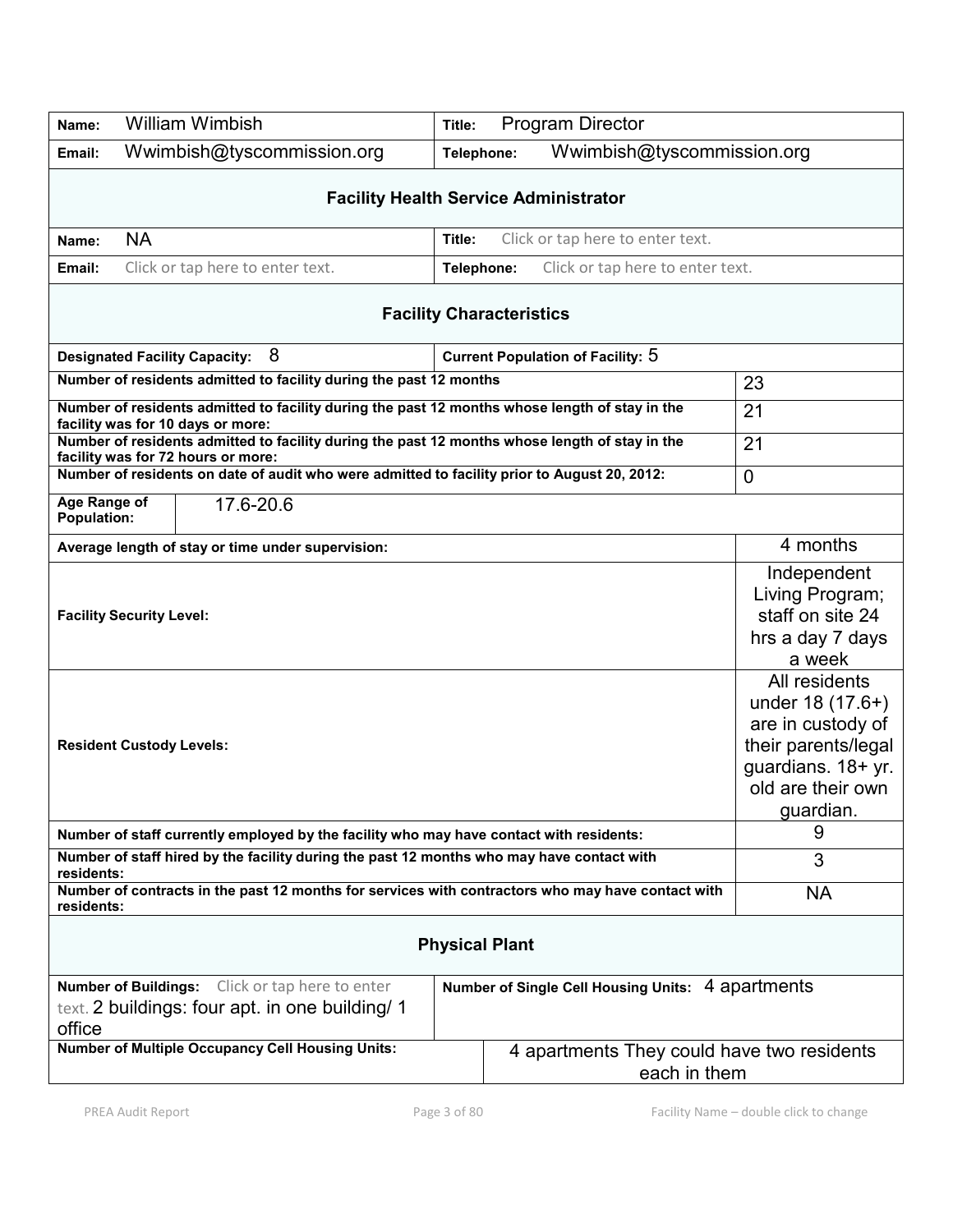| <b>Number of Open Bay/Dorm Housing Units:</b>                                                                                                                                             | 0                                       |   |  |
|-------------------------------------------------------------------------------------------------------------------------------------------------------------------------------------------|-----------------------------------------|---|--|
| <b>Number of Segregation Cells (Administrative and Disciplinary:</b>                                                                                                                      | 0                                       |   |  |
| Description of any video or electronic monitoring technology (including any relevant information about where cameras are<br>placed, where the control room is, retention of video, etc.): |                                         |   |  |
| video and audio recording capability in parts of staff office and in hallways outside each apartment and in exterior areas of<br>building                                                 |                                         |   |  |
| <b>Medical</b>                                                                                                                                                                            |                                         |   |  |
| <b>Type of Medical Facility:</b>                                                                                                                                                          | <b>NA</b>                               |   |  |
| Forensic sexual assault medical exams are conducted at:                                                                                                                                   | Sentara Virginia Beach General Hospital |   |  |
| <b>Other</b>                                                                                                                                                                              |                                         |   |  |
| Number of volunteers and individual contractors, who may have contact with residents, currently<br>authorized to enter the facility:                                                      |                                         | 0 |  |
| Number of investigators the agency currently employs to investigate allegations of sexual abuse:                                                                                          |                                         | 9 |  |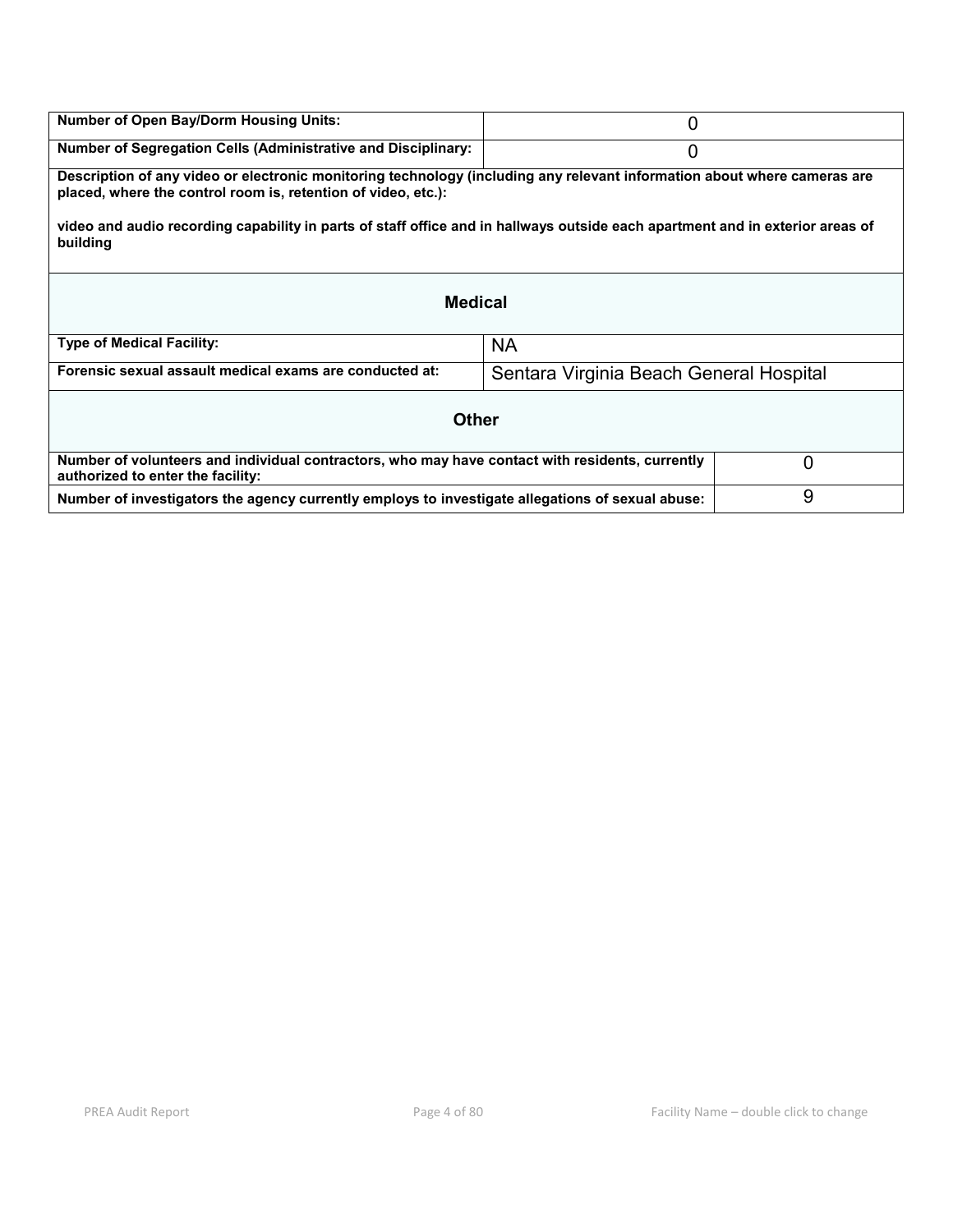# **Audit Findings**

# **Audit Narrative**

*The auditor's description of the audit methodology should include a detailed description of the following processes during the pre-onsite audit, onsite audit, and post-audit phases: documents and files reviewed, discussions and types of interviews conducted, number of days spent on-site, observations made during the site-review, and a detailed description of any follow-up work conducted during the post-audit phase. The narrative should describe the techniques the auditor used to sample documentation and select interviewees, and the auditor's process for the site review.*

The Apartment Living Program (ALP) received an on-site PREA audit July 29-30, 2018. This facility is an independent living program and one of the four residential programs administered by the Tidewater Youth Services Commission and is located in Virginia Beach, VA. This audit began at the Apartment Living Program on July 29. PREA auditors Vernon Harry and Susan Heck conducted the Audit. Both auditors conducted interviews of the staff, residents and reviewed files.

This program has a maximum occupancy of eight residents, two residents in each of the four apartments making up this independent living program; each resident has his own room. There is one bathroom per apartment; residents have the ability to shower and bathe without being viewed by each other or staff.

In order to comply with auditing standards relating to the minimum number of residents who should be interviewed during a PREA audit, all current residents (5) of the program were interviewed as part of this audit. All reported receiving vulnerability assessments and PREA education at intake. All residents interviewed knew how to report any victimization and articulated multiple ways to make a report. All residents confirmed that staff knock on their apartment doors and announce themselves (opposite and same gender) before entering for apartment checks.

All staff members of the program were interviewed in order to comply with auditing standards relating to the minimum number of staff who should be interviewed during an audit. Depending on their job duties, staff took part in multiple interviews. Three staff members perform intake duties and administer vulnerability screenings. ALP does not take placement of residents after normal working hours. All staff members were able to describe the steps to take should they receive a report of sexual abuse or sexual harassment.

There have been no instances of sexual abuse or sexual harassment reported by the facility since the last PREA audit. No residents or staff reported knowledge of any sexual abuse or sexual harassment report since the last PREA audit. None of the residents interviewed indicated any feelings of concern about their personal safety at the ALP.

The files of all residents who have been in the program since the date of its last PREA audit were reviewed. This review indicated that the program is very consistent in conducting vulnerability assessments with residents on the day of intake and that PREA education is conducted on the same day. This file audit also confirmed that residents who report prior sexual victimization or having been sexual predators are offered appointments and follow-up within the timeframes designated by the standards.

Interviews of the Executive Director, PREA Coordinator, HR administrator, and another staff member who has qualifications to perform QMHP duties (emergency basis only as all residents receive services in the community) were conducted at the Tidewater Youth Services agency office in Portsmouth, VA. The employee background records and training records of all staff were reviewed. Although ALP is a new program some of the staff have been with the agency for longer than five years. Subsequent background checks for any staff who have been with the agency for longer than five years were also reviewed. The HR Administrator described the process for making sure five-year backgrounds are conducted for all staff in this category.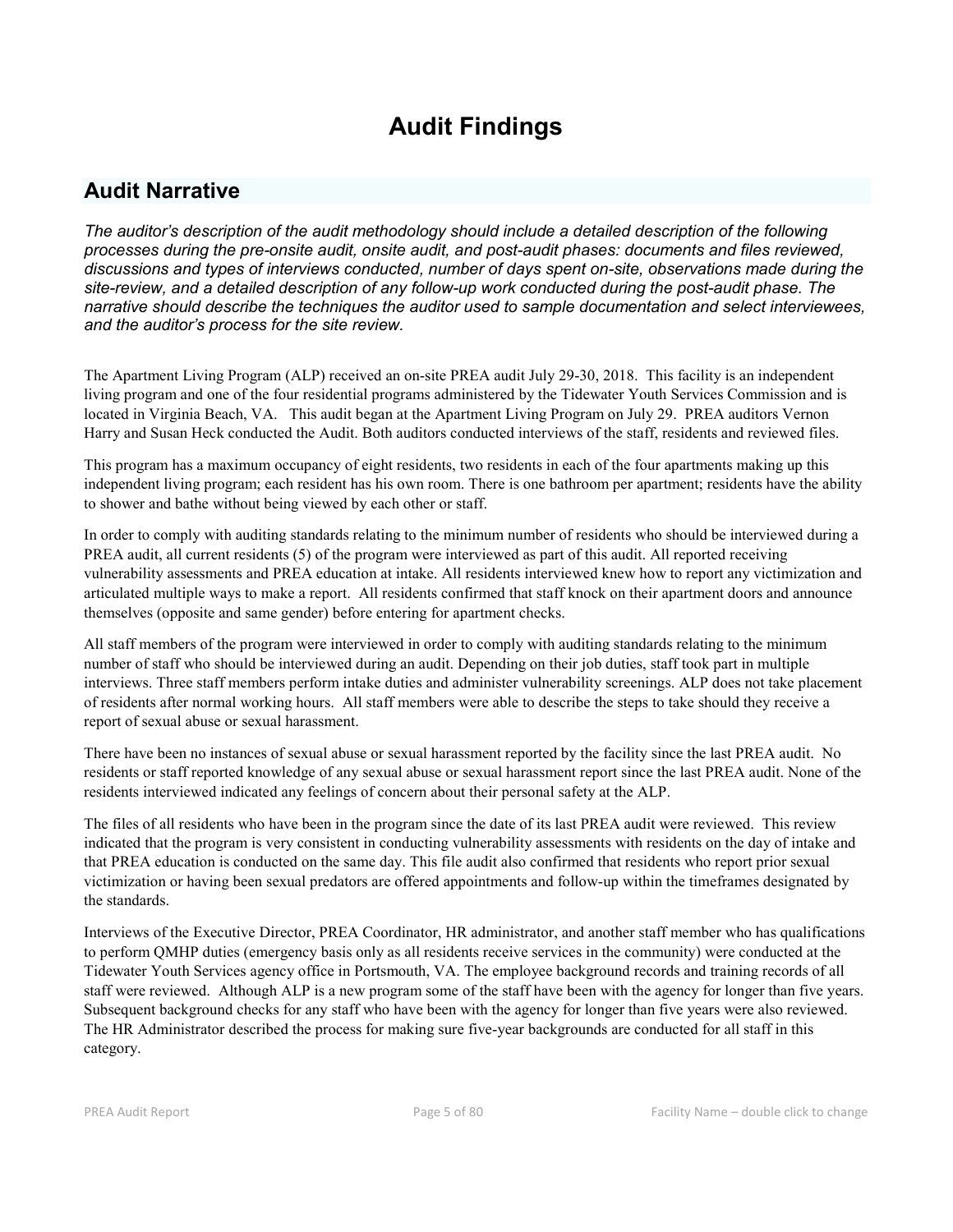There are cameras to provide coverage of exterior areas of the apartment buildings (including a picnic area where residents gather outside) and interior hallways leading to apartments. The cameras do not provide coverage in the bathroom areas or where residents dress or bathe. There were cameras in the staff office area where residents are seen for services. The audio in staff office is also recorded. Executive staff members can view both video and audio footage from their cell phones. There are notices in the staff office notifying that audio and video recordings are being made.

Any forensic examinations would be conducted at Sentara Virginia Beach General Hospital, which has a child advocacy center and 24/7 safe/sane nurses. The telephones for the residents are located in their apartments and numbers for making reports were posted on a bulletin board beside the phone. PREA posters were evident in the office and in each individual apartment.

The Executive Director of the YWCA, which provides 24- hour sexual assault hotline services and is the advocacy program identified by the ALP to respond to any allegation from an ALP resident, was interviewed prior to beginning onsite. She advised that there had been no instances of sexual abuse or sexual harassment reported to the YWCA.

The agency has an excellent relationship with the Virginia Beach Police Department and they respond to the facility if they need assistance. There is a MOU in place indicating their knowledge of the PREA standards and their willingness to comply with the standards.

# **Facility Characteristics**

*The auditor's description of the audited facility should include details about the facility type, demographics and size of the inmate, resident or detainee population, numbers and type of staff positions, configuration and layout of the facility, numbers of housing units, description of housing units including any special housing units, a description of programs and services, including food service and recreation. The auditor should describe how these details are relevant to PREA implementation and compliance.*

The Apartment Living Program works with males and females (17.5 to 20.6 years of age) who have been involved with the Juvenile Justice System and are returning to the local community. The facility can accept both male and female residents but has never had any female residents admitted since it opened in 2016. The majority of the residents return to the community with minimal family support or resources and need independent living skills. Some of the program services offered to them include: Individualized service plans, individualized counseling, Independent Living workshops and groups, education placement support, vocational/employment placement support, money management, etc. Residents are expected to complete an independent living workshop curriculum which covers the skills above as well as an array of other topics.

The program consists of five (two-bedroom) apartments, one of which is utilized as a staff office providing 24-hour on-site supervision. The other four apartments have the capacity to house two clients each for a total population of eight. The apartments are located next to the Virginia Beach Convention Center with easy access to public transportation, employment opportunities, and local schools. Residents are expected to attend school if they do not already have a high school diploma or GED. Residents are also expected to obtain and sustain employment with the goal of saving money so they can move out on their own. The ultimate goal of the program is to provide the support necessary for the young adults to be able to live independently as law-abiding citizens upon completion of the program.

# **Summary of Audit Findings**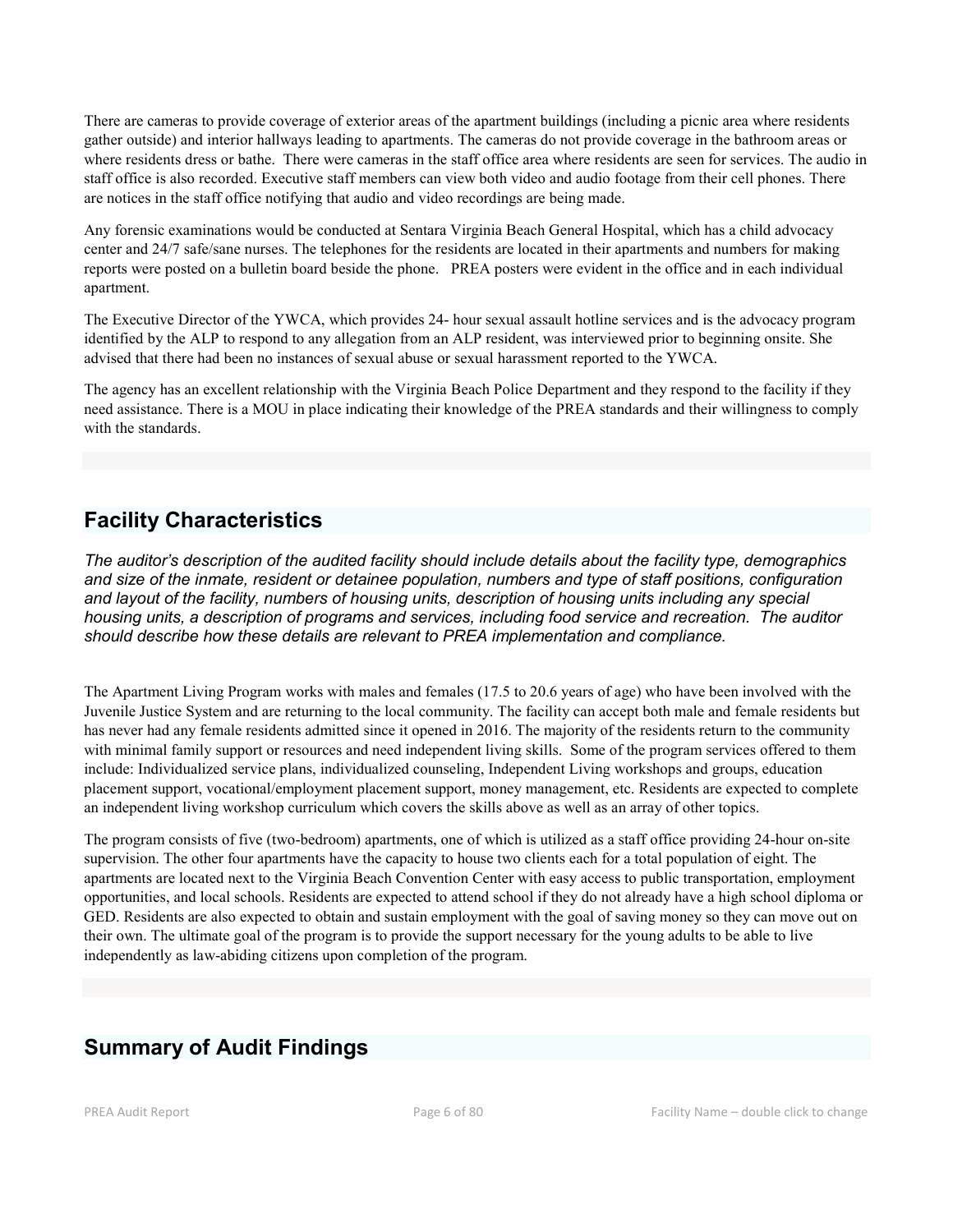*The summary should include the number of standards exceeded, number of standards met, and number of standards not met, along with a list of each of the standards in each category. If relevant, provide a summarized description of the corrective action plan, including deficiencies observed, recommendations made, actions taken by the agency, relevant timelines, and methods used by the auditor to reassess compliance.*

*Auditor Note: No standard should be found to be "Not Applicable" or "NA". A compliance determination must be made for each standard.*

| <b>Number of Standards Exceeded:</b> | (115.318)<br>1.                  |
|--------------------------------------|----------------------------------|
| Click or tap here to enter text.     |                                  |
| <b>Number of Standards Met:</b>      | 40                               |
| Click or tap here to enter text.     |                                  |
| <b>Number of Standards Not Met:</b>  | Click or tap here to enter text. |

0

### **Summary of Corrective Action (if any)**

none

# **PREVENTION PLANNING**

# **Standard 115.311: Zero tolerance of sexual abuse and sexual harassment; PREA coordinator**

### **All Yes/No Questions Must Be Answered by The Auditor to Complete the Report**

**115.311 (a)**

- **Does the agency have a written policy mandating zero tolerance toward all forms of sexual** abuse and sexual harassment?  $\boxtimes$  Yes  $\Box$  No
- **Does the written policy outline the agency's approach to preventing, detecting, and responding** to sexual abuse and sexual harassment?  $\boxtimes$  Yes  $\Box$  No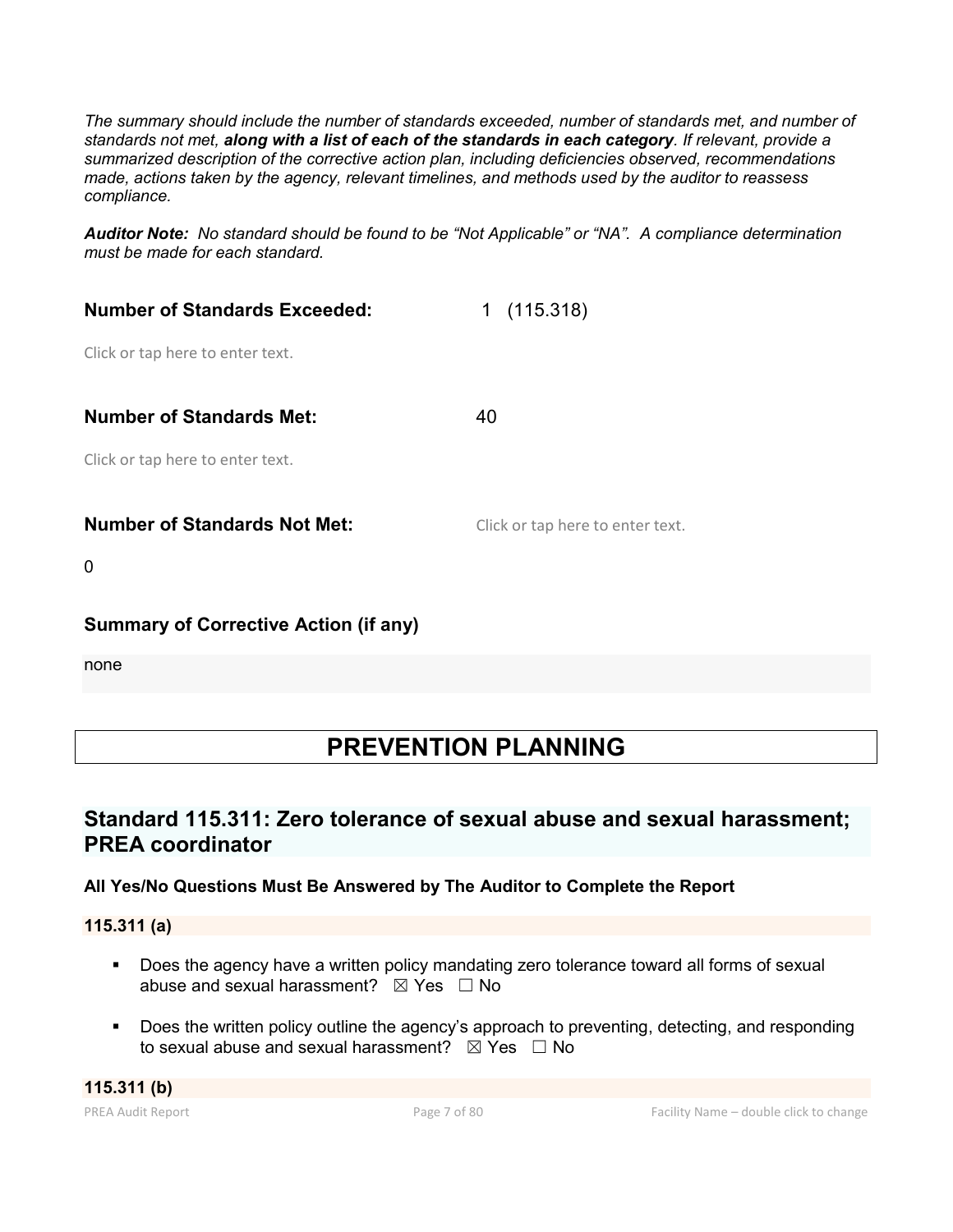- Has the agency employed or designated an agency-wide PREA Coordinator?  $\boxtimes$  Yes  $\Box$  No
- Is the PREA Coordinator position in the upper-level of the agency hierarchy?  $\boxtimes$  Yes  $\Box$  No
- Does the PREA Coordinator have sufficient time and authority to develop, implement, and oversee agency efforts to comply with the PREA standards in all of its facilities?  $\boxtimes$  Yes  $\Box$  No

#### **115.311 (c)**

- If this agency operates more than one facility, has each facility designated a PREA compliance manager? (N/A if agency operates only one facility.)  $\boxtimes$  Yes  $\Box$  No  $\Box$  NA
- Does the PREA compliance manager have sufficient time and authority to coordinate the facility's efforts to comply with the PREA standards? (N/A if agency operates only one facility.)  $\boxtimes$  Yes  $\Box$  No  $\Box$  NA

#### **Auditor Overall Compliance Determination**

- ☐ **Exceeds Standard** (*Substantially exceeds requirement of standards*)
- ☒ **Meets Standard** (*Substantial compliance; complies in all material ways with the standard for the relevant review period*)
- ☐ **Does Not Meet Standard** (*Requires Corrective Action*)

#### **Instructions for Overall Compliance Determination Narrative**

*The narrative below must include a comprehensive discussion of all the evidence relied upon in making the compliance or non-compliance determination, the auditor's analysis and reasoning, and the auditor's conclusions. This discussion must also include corrective action recommendations where the facility does not meet the standard. These recommendations must be included in the Final Report, accompanied by information on specific corrective actions taken by the facility.*

The agency has a policy mandating zero tolerance of any form of sexual abuse or sexual harassment, which includes definitions. The positions of PREA Coordinator and Compliance Managers are not on the organizational chart but are clearly articulated in the job descriptions for the Deputy Director and Program Director. The agency clearly articulates its zero tolerance policy and makes it available to residents and all others in the community.

# **Standard 115.312: Contracting with other entities for the confinement of residents**

#### **All Yes/No Questions Must Be Answered by the Auditor to Complete the Report**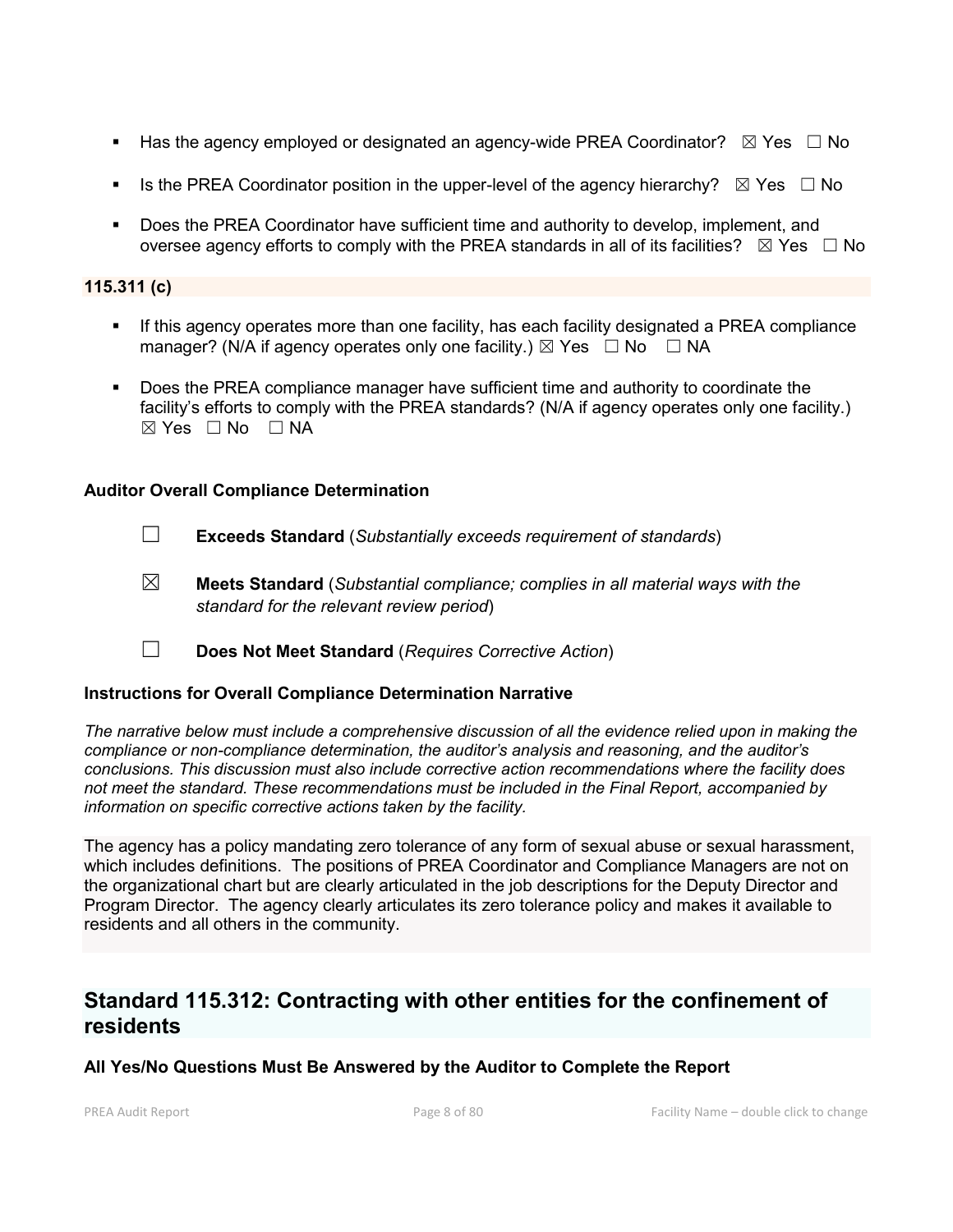#### **115.312 (a)**

 If this agency is public and it contracts for the confinement of its residents with private agencies or other entities including other government agencies, has the agency included the entity's obligation to adopt and comply with the PREA standards in any new contract or contract renewal signed on or after August 20, 2012? (N/A if the agency does not contract with private agencies or other entities for the confinement of residents.)  $\Box$  Yes  $\Box$  No  $\boxtimes$  NA

#### **115.312 (b)**

 Does any new contract or contract renewal signed on or after August 20, 2012 provide for agency contract monitoring to ensure that the contractor is complying with the PREA standards? (N/A if the agency does not contract with private agencies or other entities for the confinement of residents OR the response to 115.312(a)-1 is "NO".)  $\Box$  Yes  $\Box$  No  $\boxtimes$  NA

#### **Auditor Overall Compliance Determination**

- ☐ **Exceeds Standard** (*Substantially exceeds requirement of standards*)
- ☒ **Meets Standard** (*Substantial compliance; complies in all material ways with the standard for the relevant review period*)
- ☐ **Does Not Meet Standard** (*Requires Corrective Action*)

#### **Instructions for Overall Compliance Determination Narrative**

*The narrative below must include a comprehensive discussion of all the evidence relied upon in making the compliance or non-compliance determination, the auditor's analysis and reasoning, and the auditor's conclusions. This discussion must also include corrective action recommendations where the facility does not meet the standard. These recommendations must be included in the Final Report, accompanied by information on specific corrective actions taken by the facility.*

Type text

This agency does not contract with any other agency or entity for the confinement of its residents and is in compliance with the standard.

### **Standard 115.313: Supervision and monitoring**

#### **All Yes/No Questions Must Be Answered by the Auditor to Complete the Report**

#### **115.313 (a)**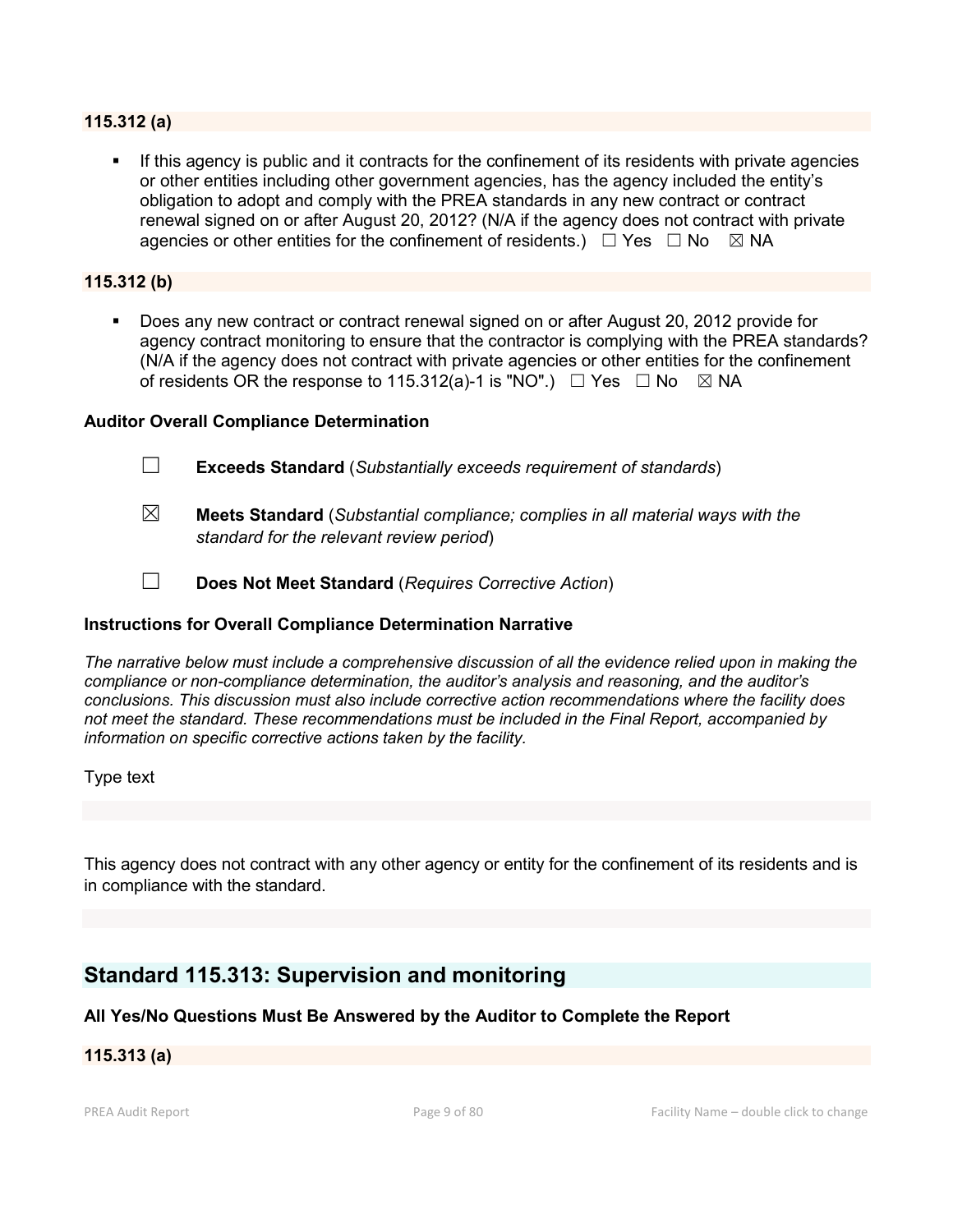- Does the agency ensure that each facility has developed a staffing plan that provides for adequate levels of staffing and, where applicable, video monitoring, to protect residents against sexual abuse? ⊠ Yes □ No
- Does the agency ensure that each facility has implemented a staffing plan that provides for adequate levels of staffing and, where applicable, video monitoring, to protect residents against sexual abuse? ⊠ Yes □ No
- Does the agency ensure that each facility has documented a staffing plan that provides for adequate levels of staffing and, where applicable, video monitoring, to protect residents against sexual abuse?  $\boxtimes$  Yes  $\Box$  No
- Does the agency ensure that each facility's staffing plan takes into consideration the 11 criteria below in calculating adequate staffing levels and determining the need for video monitoring: The prevalence of substantiated and unsubstantiated incidents of sexual abuse?  $\boxtimes$  Yes  $\Box$  No
- Does the agency ensure that each facility's staffing plan takes into consideration the 11 criteria below in calculating adequate staffing levels and determining the need for video monitoring: Generally accepted juvenile detention and correctional/secure residential practices? ☒ Yes ☐ No
- Does the agency ensure that each facility's staffing plan takes into consideration the 11 criteria below in calculating adequate staffing levels and determining the need for video monitoring: Any judicial findings of inadequacy?  $\boxtimes$  Yes  $\Box$  No
- Does the agency ensure that each facility's staffing plan takes into consideration the 11 criteria below in calculating adequate staffing levels and determining the need for video monitoring: Any findings of inadequacy from Federal investigative agencies?  $\boxtimes$  Yes  $\Box$  No
- Does the agency ensure that each facility's staffing plan takes into consideration the 11 criteria below in calculating adequate staffing levels and determining the need for video monitoring: Any findings of inadequacy from internal or external oversight bodies?  $\boxtimes$  Yes  $\Box$  No
- Does the agency ensure that each facility's staffing plan takes into consideration the 11 criteria below in calculating adequate staffing levels and determining the need for video monitoring: All components of the facility's physical plant (including "blind-spots" or areas where staff or residents may be isolated)?  $\boxtimes$  Yes  $\Box$  No
- Does the agency ensure that each facility's staffing plan takes into consideration the 11 criteria below in calculating adequate staffing levels and determining the need for video monitoring: The composition of the resident population?  $\boxtimes$  Yes  $\Box$  No
- Does the agency ensure that each facility's staffing plan takes into consideration the 11 criteria below in calculating adequate staffing levels and determining the need for video monitoring: The number and placement of supervisory staff?  $\boxtimes$  Yes  $\Box$  No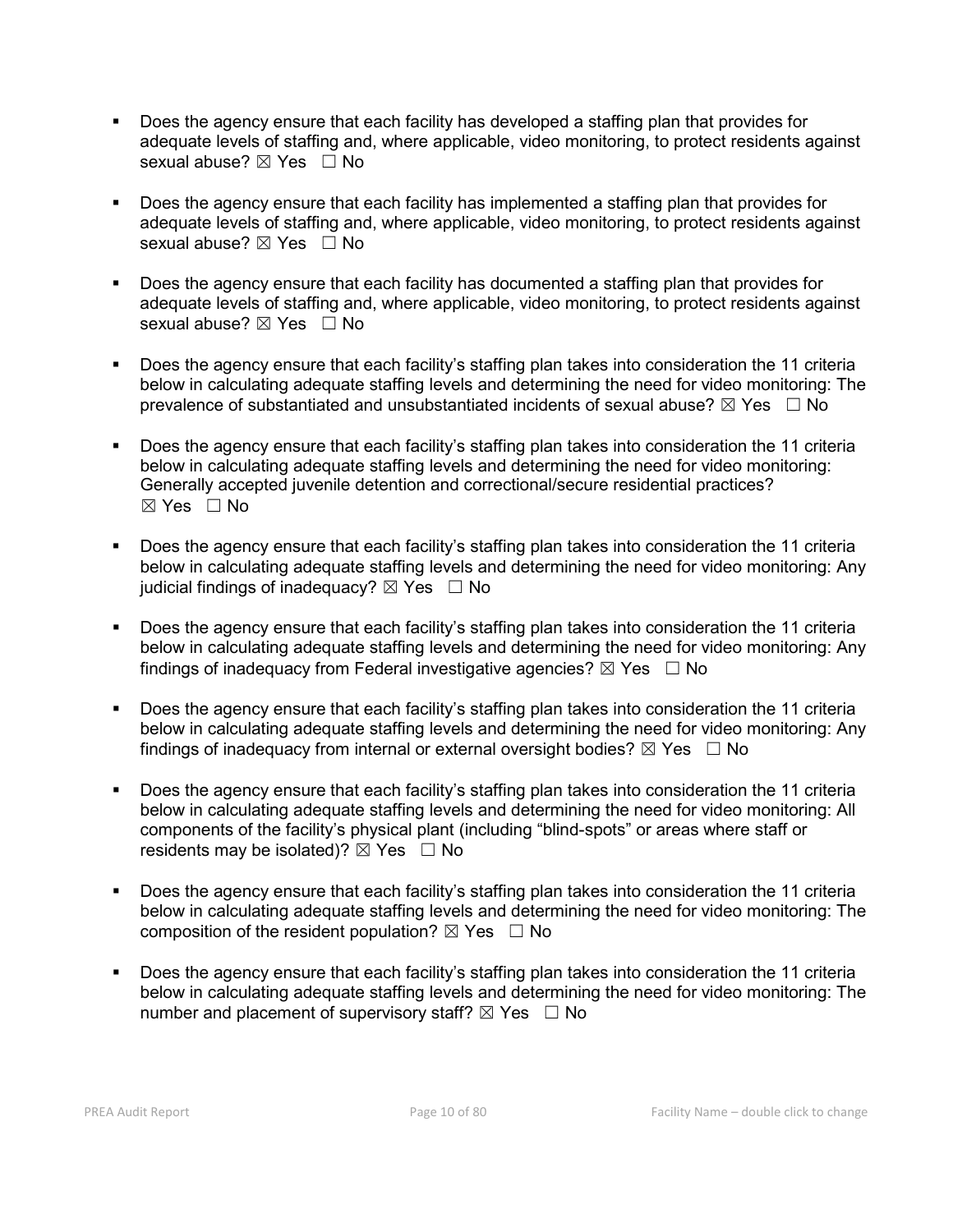- Does the agency ensure that each facility's staffing plan takes into consideration the 11 criteria below in calculating adequate staffing levels and determining the need for video monitoring: Institution programs occurring on a particular shift?  $\boxtimes$  Yes  $\Box$  No
- Does the agency ensure that each facility's staffing plan takes into consideration the 11 criteria below in calculating adequate staffing levels and determining the need for video monitoring: Any applicable State or local laws, regulations, or standards?  $\boxtimes$  Yes  $\Box$  No
- Does the agency ensure that each facility's staffing plan takes into consideration the 11 criteria below in calculating adequate staffing levels and determining the need for video monitoring: Any other relevant factors?  $\boxtimes$  Yes  $\Box$  No

### **115.313 (b)**

- Does the agency comply with the staffing plan except during limited and discrete exigent circumstances? ☒ Yes ☐ No
- In circumstances where the staffing plan is not complied with, does the facility document all deviations from the plan? (N/A if no deviations from staffing plan.)  $\Box$  Yes  $\Box$  No  $\boxtimes$  NA

### **115.313 (c)**

- Does the facility maintain staff ratios of a minimum of 1:8 during resident waking hours, except during limited and discrete exigent circumstances? (N/A only until October 1, 2017.) ☒ Yes ☐ No ☐ NA
- Does the facility maintain staff ratios of a minimum of 1:16 during resident sleeping hours, except during limited and discrete exigent circumstances? (N/A only until October 1, 2017.)  $\boxtimes$  Yes  $\Box$  No  $\Box$  NA
- Does the facility fully document any limited and discrete exigent circumstances during which the facility did not maintain staff ratios? (N/A only until October 1, 2017.)  $\Box$  Yes  $\Box$  No  $\boxtimes$  NA
- Does the facility ensure only security staff are included when calculating these ratios? (N/A only until October 1, 2017.)  $\boxtimes$  Yes  $\Box$  No  $\Box$  NA
- Is the facility obligated by law, regulation, or judicial consent decree to maintain the staffing ratios set forth in this paragraph?  $\Box$  Yes  $\boxtimes$  No

#### **115.313 (d)**

- In the past 12 months, has the facility, in consultation with the agency PREA Coordinator, assessed, determined, and documented whether adjustments are needed to: The staffing plan established pursuant to paragraph (a) of this section?  $\boxtimes$  Yes  $\Box$  No
- In the past 12 months, has the facility, in consultation with the agency PREA Coordinator, assessed, determined, and documented whether adjustments are needed to: Prevailing staffing patterns? ⊠ Yes □ No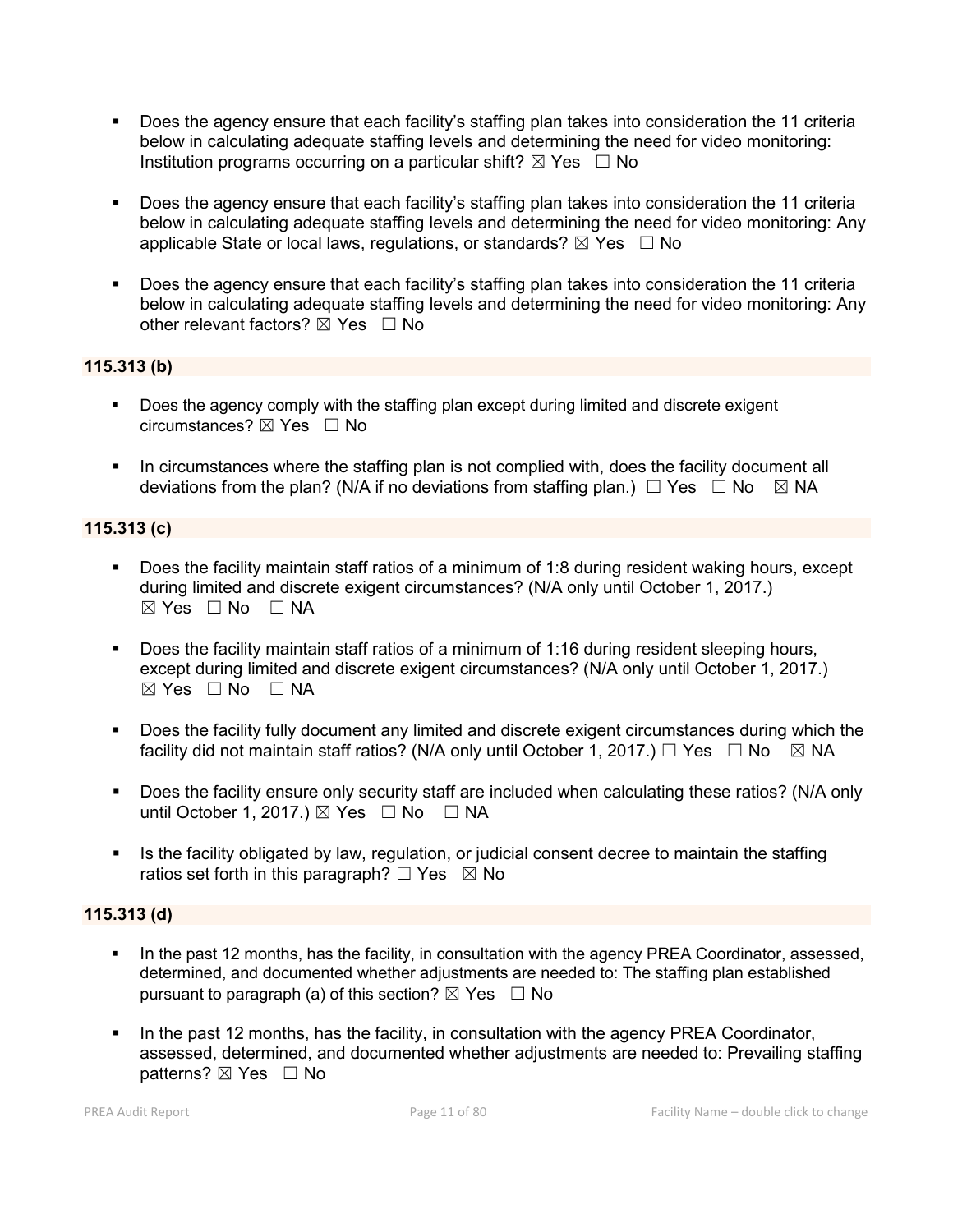- In the past 12 months, has the facility, in consultation with the agency PREA Coordinator, assessed, determined, and documented whether adjustments are needed to: The facility's deployment of video monitoring systems and other monitoring technologies?  $\boxtimes$  Yes  $\Box$  No
- In the past 12 months, has the facility, in consultation with the agency PREA Coordinator, assessed, determined, and documented whether adjustments are needed to: The resources the facility has available to commit to ensure adherence to the staffing plan?  $\boxtimes$  Yes  $\Box$  No

#### **115.313 (e)**

- Has the facility implemented a policy and practice of having intermediate-level or higher-level supervisors conduct and document unannounced rounds to identify and deter staff sexual abuse and sexual harassment? (N/A for non-secure facilities)  $\boxtimes$  Yes  $\Box$  No  $\Box$  NA
- Is this policy and practice implemented for night shifts as well as day shifts? (N/A for non-secure facilities) ⊠ Yes □ No 図 NA
- **Does the facility have a policy prohibiting staff from alerting other staff members that these** supervisory rounds are occurring, unless such announcement is related to the legitimate operational functions of the facility? (N/A for non-secure facilities)  $\boxtimes$  Yes  $\Box$  No  $\Box$  NA

#### **Auditor Overall Compliance Determination**

- ☐ **Exceeds Standard** (*Substantially exceeds requirement of standards*)
- ☒ **Meets Standard** (*Substantial compliance; complies in all material ways with the standard for the relevant review period*)
- ☐ **Does Not Meet Standard** (*Requires Corrective Action*)

#### **Instructions for Overall Compliance Determination Narrative**

*The narrative below must include a comprehensive discussion of all the evidence relied upon in making the compliance or non-compliance determination, the auditor's analysis and reasoning, and the auditor's conclusions. This discussion must also include corrective action recommendations where the facility does not meet the standard. These recommendations must be included in the Final Report, accompanied by information on specific corrective actions taken by the facility.*

#### **EVIDENCE**

Prison Rape Elimination Act Policy Manual

Staff Rosters/Personnel Records

Staffing Plan Review Form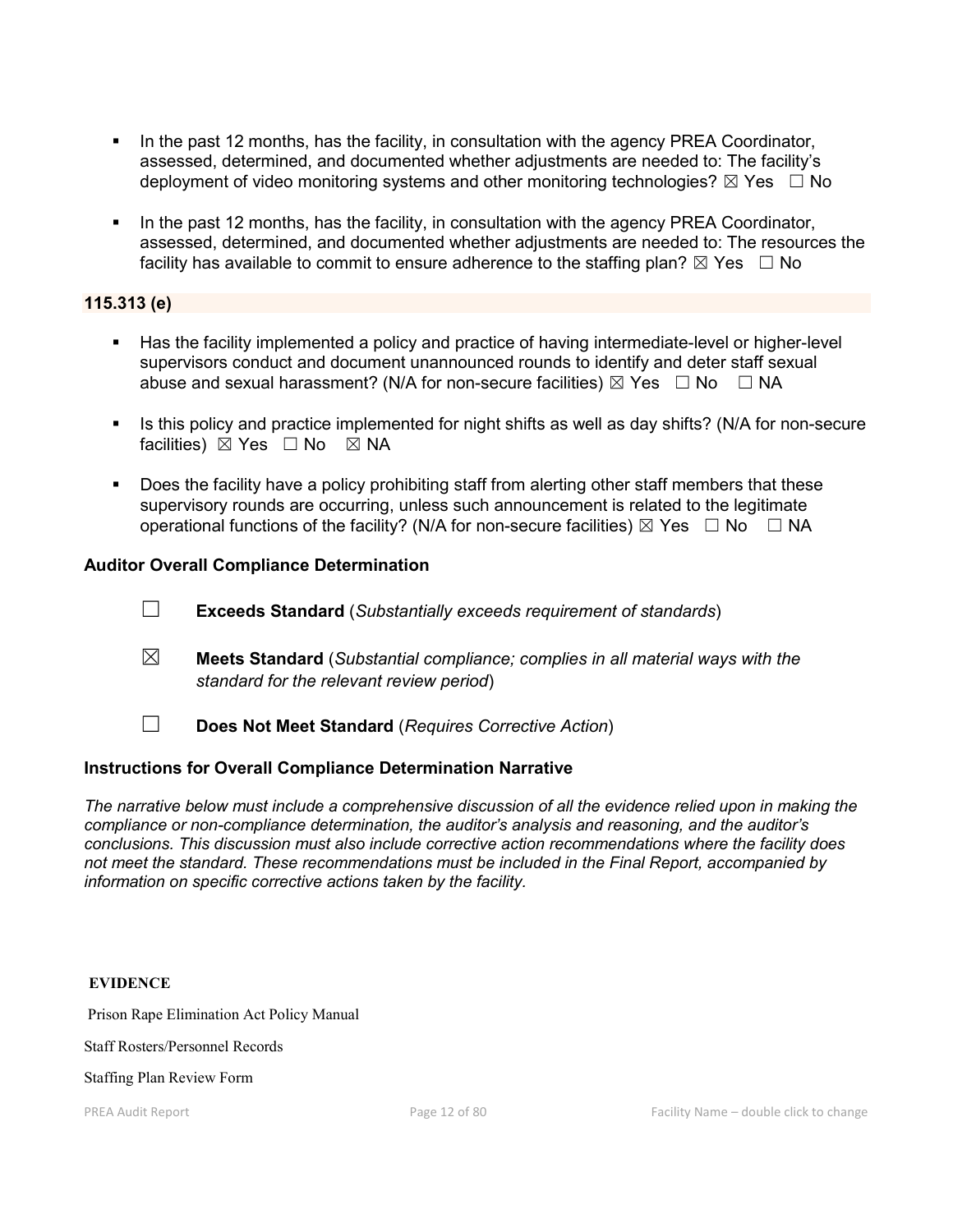Staff interviews

Unannounced Rounds Log

The agency exceeds the 1:8 staffing ratio. They have both solid permanent staff and a cadre of part-time staff to help fill in when necessary. The facility is properly performing and documenting its unannounced rounds. The Program Director has the ability to view and record camera footage from his cell phone 24 hours a day. The facility exceeds the staffing ratio of 1-8.

PREA Policy describes staffing plan developed in accordance with standard. Auditors reviewed Staffing Plan Review Form. Interview with agency head/PREA compliance manager indicates that this is a carefully developed plan that allows for multiple contingencies in its effort to stay compliant with staffing ratios. The facility always met staffing ratios with no exceptions. Auditors suggested a more thorough documentation for the annual review of the staffing plan and further suggested listing each of the items described in the standard as a way to ensure the review is focused on each element of the standard.

# **Standard 115.315: Limits to cross-gender viewing and searches**

#### **All Yes/No Questions Must Be Answered by the Auditor to Complete the Report**

#### **115.315 (a)**

 Does the facility always refrain from conducting any cross-gender strip or cross-gender visual body cavity searches, except in exigent circumstances or by medical practitioners? ☒ Yes ☐ No

#### **115.315 (b)**

**Does the facility always refrain from conducting cross-gender pat-down searches in non-exigent** circumstances?  $\boxtimes$  Yes  $\Box$  No  $\Box$  NA

#### **115.315 (c)**

- **Does the facility document and justify all cross-gender strip searches and cross-gender visual** body cavity searches?  $\boxtimes$  Yes  $\Box$  No
- Does the facility document all cross-gender pat-down searches?  $\boxtimes$  Yes  $\Box$  No

#### **115.315 (d)**

 Does the facility implement policies and procedures that enable residents to shower, perform bodily functions, and change clothing without nonmedical staff of the opposite gender viewing their breasts, buttocks, or genitalia, except in exigent circumstances or when such viewing is incidental to routine cell checks?  $\boxtimes$  Yes  $\Box$  No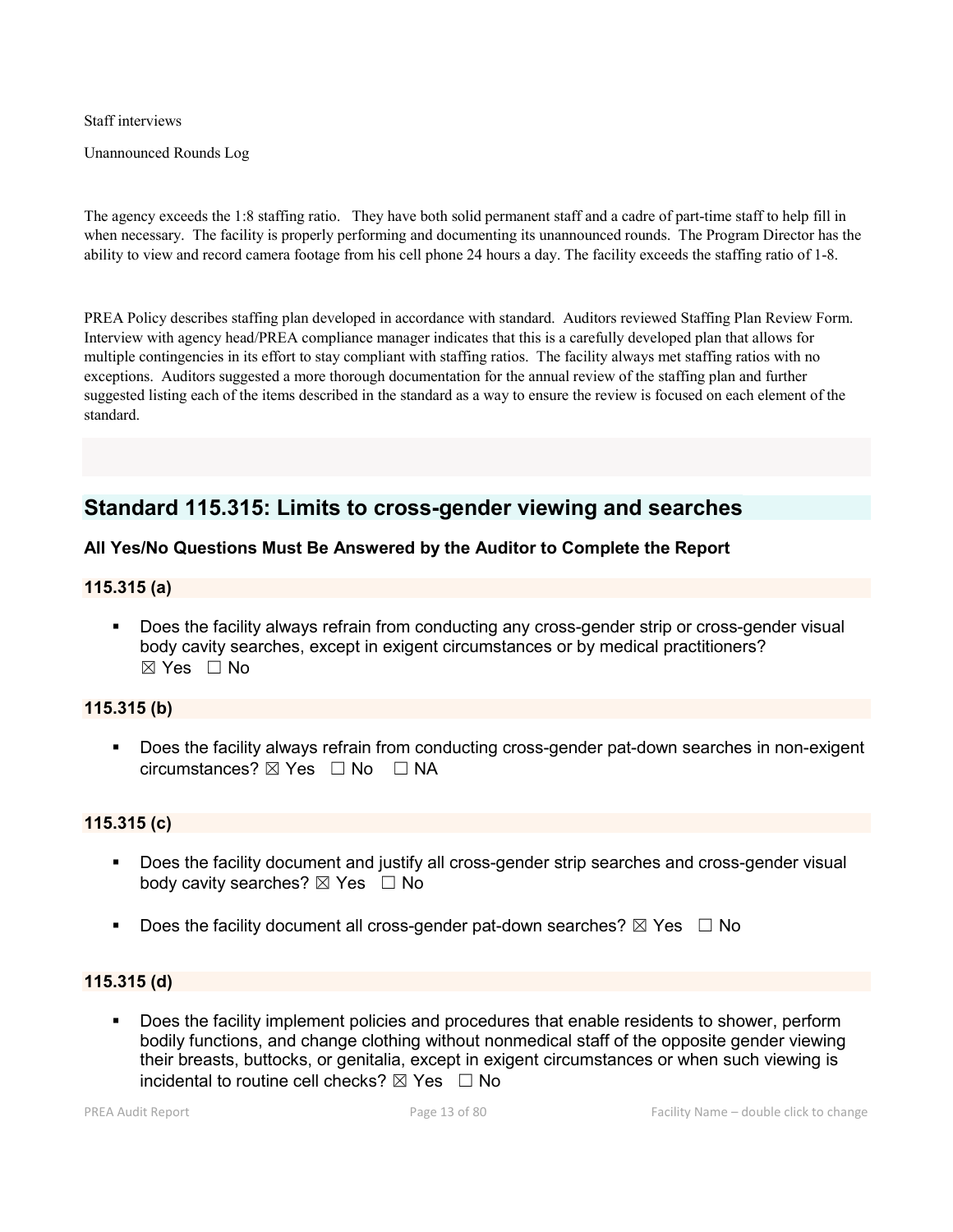- Does the facility require staff of the opposite gender to announce their presence when entering a resident housing unit?  $\boxtimes$  Yes  $\Box$  No
- In facilities (such as group homes) that do not contain discrete housing units, does the facility require staff of the opposite gender to announce their presence when entering an area where residents are likely to be showering, performing bodily functions, or changing clothing? (N/A for facilities with discrete housing units)  $\boxtimes$  Yes  $\Box$  No  $\Box$  NA

### **115.315 (e)**

- Does the facility always refrain from searching or physically examining transgender or intersex residents for the sole purpose of determining the resident's genital status?  $\boxtimes$  Yes  $\Box$  No
- If a resident's genital status is unknown, does the facility determine genital status during conversations with the resident, by reviewing medical records, or, if necessary, by learning that information as part of a broader medical examination conducted in private by a medical practitioner?  $\boxtimes$  Yes  $\Box$  No

### **115.315 (f)**

- Does the facility/agency train security staff in how to conduct cross-gender pat down searches in a professional and respectful manner, and in the least intrusive manner possible, consistent with security needs?  $\boxtimes$  Yes  $\Box$  No
- Does the facility/agency train security staff in how to conduct searches of transgender and intersex residents in a professional and respectful manner, and in the least intrusive manner possible, consistent with security needs?  $\boxtimes$  Yes  $\Box$  No

#### **Auditor Overall Compliance Determination**

- ☐ **Exceeds Standard** (*Substantially exceeds requirement of standards*)
- ☒ **Meets Standard** (*Substantial compliance; complies in all material ways with the standard for the relevant review period*)
- ☐ **Does Not Meet Standard** (*Requires Corrective Action*)

#### **Instructions for Overall Compliance Determination Narrative**

*The narrative below must include a comprehensive discussion of all the evidence relied upon in making the compliance or non-compliance determination, the auditor's analysis and reasoning, and the auditor's conclusions. This discussion must also include corrective action recommendations where the facility does not meet the standard. These recommendations must be included in the Final Report, accompanied by information on specific corrective actions taken by the facility.*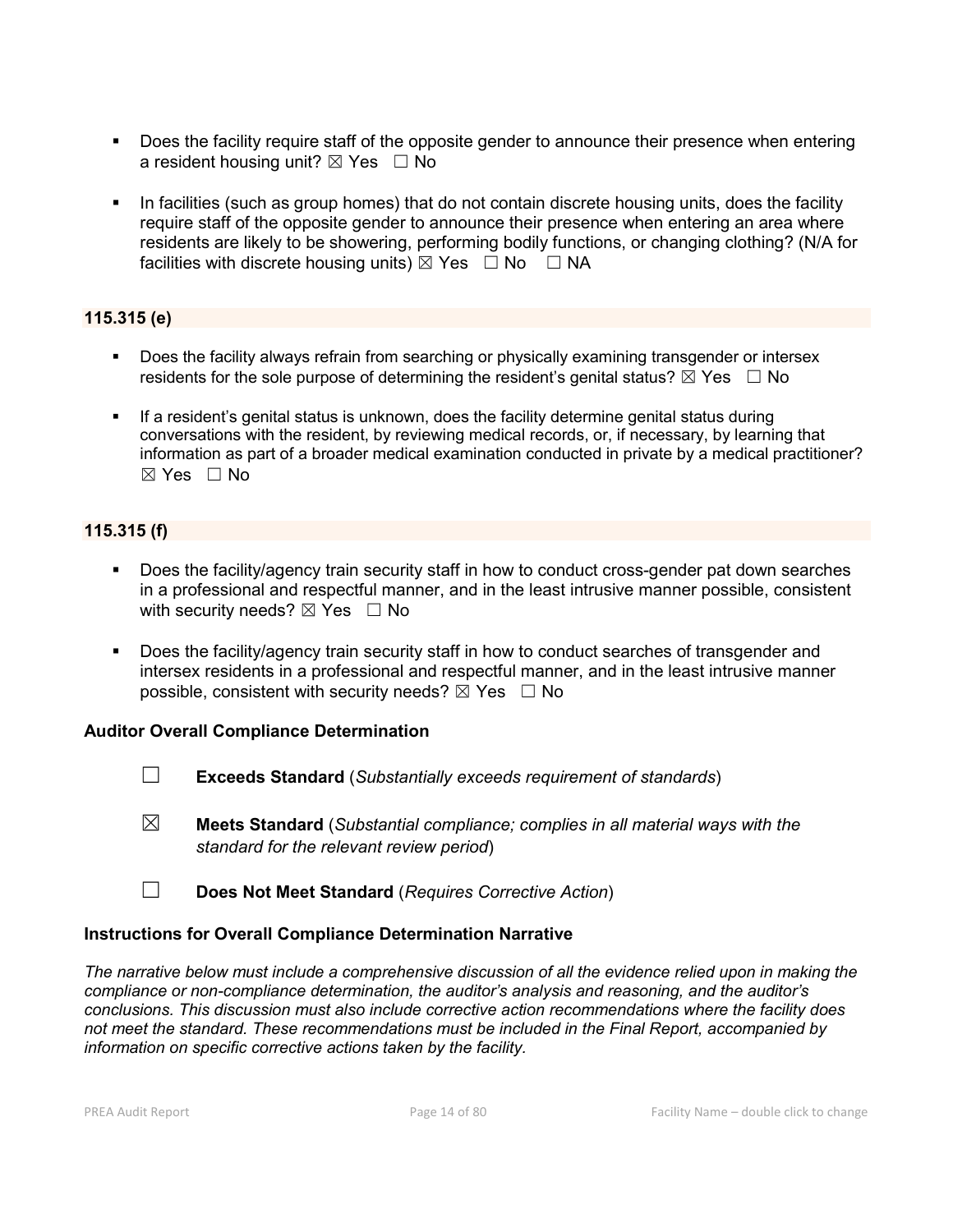This agency/facility does not do pat down searches at all, not of any type. If there is a concern about a resident having contraband or something that they should not have, the police are called and officers from the police department do a pat down search. Staff are allowed to use a wand to check for contraband and the police are called to conduct a pat down search if a resident does not comply. All resident and staff interviews were consistent about this---they do NOT do pat down searches, cross-gender or otherwise.

Residents are allowed to bathe and dress without being viewed by members of the opposite gender. Additionally, all residents interviewed described the staff's method of knocking and announcing that a female/male was in the apartment.

# **Standard 115.316: Residents with disabilities and residents who are limited English proficient**

### **All Yes/No Questions Must Be Answered by the Auditor to Complete the Report**

#### **115.316 (a)**

- Does the agency take appropriate steps to ensure that residents with disabilities have an equal opportunity to participate in or benefit from all aspects of the agency's efforts to prevent, detect, and respond to sexual abuse and sexual harassment, including: Residents who are deaf or hard of hearing?  $\boxtimes$  Yes  $\Box$  No
- Does the agency take appropriate steps to ensure that residents with disabilities have an equal opportunity to participate in or benefit from all aspects of the agency's efforts to prevent, detect, and respond to sexual abuse and sexual harassment, including: Residents who are blind or have low vision?  $\boxtimes$  Yes  $\Box$  No
- Does the agency take appropriate steps to ensure that residents with disabilities have an equal opportunity to participate in or benefit from all aspects of the agency's efforts to prevent, detect, and respond to sexual abuse and sexual harassment, including: Residents who have intellectual disabilities?  $\boxtimes$  Yes  $\Box$  No
- Does the agency take appropriate steps to ensure that residents with disabilities have an equal opportunity to participate in or benefit from all aspects of the agency's efforts to prevent, detect, and respond to sexual abuse and sexual harassment, including: Residents who have psychiatric disabilities? ☒ Yes ☐ No
- Does the agency take appropriate steps to ensure that residents with disabilities have an equal opportunity to participate in or benefit from all aspects of the agency's efforts to prevent, detect, and respond to sexual abuse and sexual harassment, including: Residents who have speech disabilities?  $\boxtimes$  Yes  $\Box$  No
- Does the agency take appropriate steps to ensure that residents with disabilities have an equal opportunity to participate in or benefit from all aspects of the agency's efforts to prevent, detect, and respond to sexual abuse and sexual harassment, including: Other? (if "other," please explain in overall determination notes.)  $\boxtimes$  Yes  $\Box$  No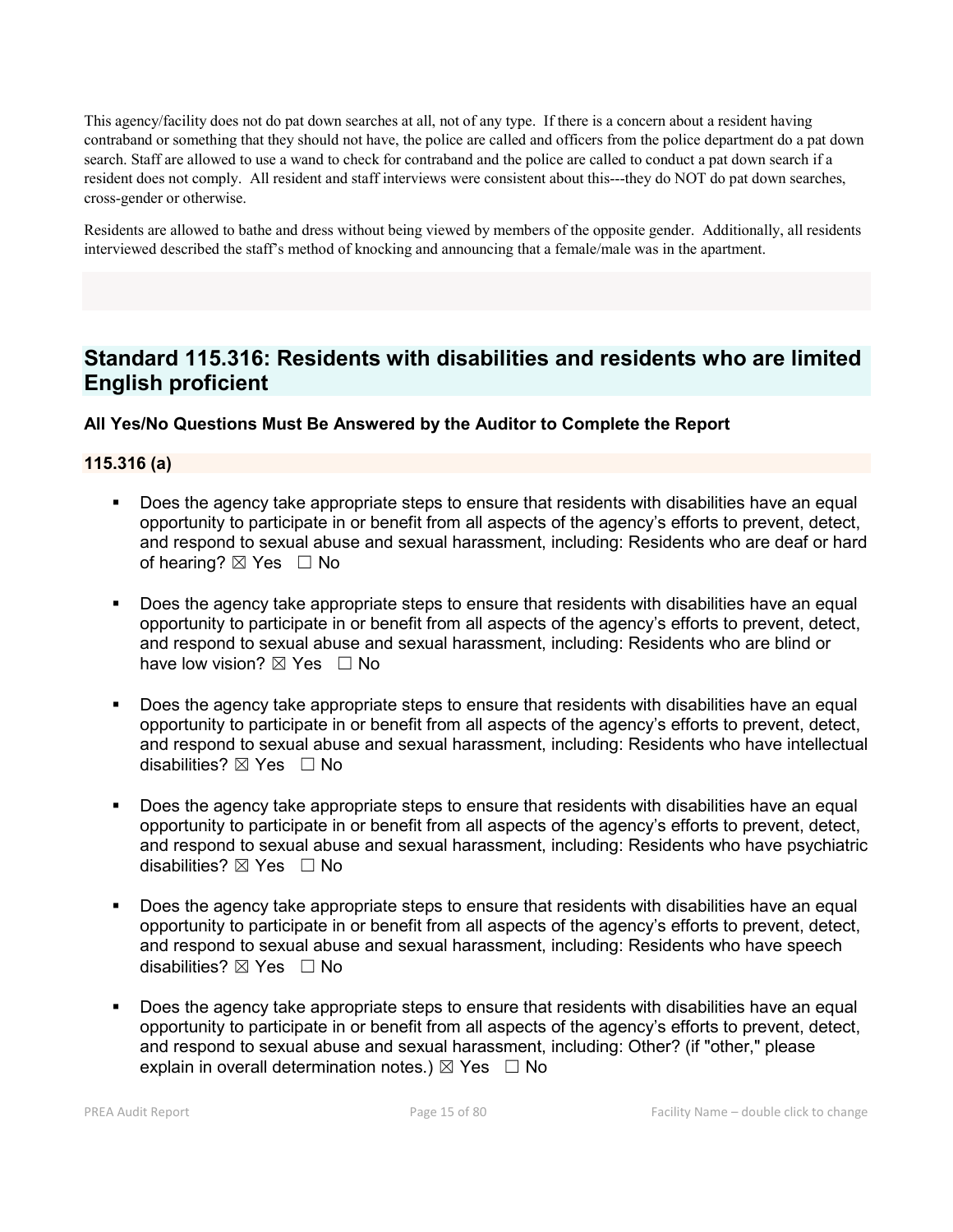- Do such steps include, when necessary, ensuring effective communication with residents who are deaf or hard of hearing?  $\boxtimes$  Yes  $\Box$  No
- Do such steps include, when necessary, providing access to interpreters who can interpret effectively, accurately, and impartially, both receptively and expressively, using any necessary specialized vocabulary?  $\boxtimes$  Yes  $\Box$  No
- Does the agency ensure that written materials are provided in formats or through methods that ensure effective communication with residents with disabilities including residents who: Have intellectual disabilities?  $\boxtimes$  Yes  $\Box$  No
- Does the agency ensure that written materials are provided in formats or through methods that ensure effective communication with residents with disabilities including residents who: Have limited reading skills?  $\boxtimes$  Yes  $\Box$  No
- Does the agency ensure that written materials are provided in formats or through methods that ensure effective communication with residents with disabilities including residents who: Are blind or have low vision?  $\boxtimes$  Yes  $\Box$  No

### **115.316 (b)**

- Does the agency take reasonable steps to ensure meaningful access to all aspects of the agency's efforts to prevent, detect, and respond to sexual abuse and sexual harassment to residents who are limited English proficient?  $\boxtimes$  Yes  $\Box$  No
- Do these steps include providing interpreters who can interpret effectively, accurately, and impartially, both receptively and expressively, using any necessary specialized vocabulary? ☒ Yes ☐ No

#### **115.316 (c)**

 Does the agency always refrain from relying on resident interpreters, resident readers, or other types of resident assistants except in limited circumstances where an extended delay in obtaining an effective interpreter could compromise the resident's safety, the performance of first-response duties under §115.364, or the investigation of the resident's allegations? ☒ Yes ☐ No

#### **Auditor Overall Compliance Determination**

- ☐ **Exceeds Standard** (*Substantially exceeds requirement of standards*)
- ☒ **Meets Standard** (*Substantial compliance; complies in all material ways with the standard for the relevant review period*)
- ☐ **Does Not Meet Standard** (*Requires Corrective Action*)

#### **Instructions for Overall Compliance Determination Narrative**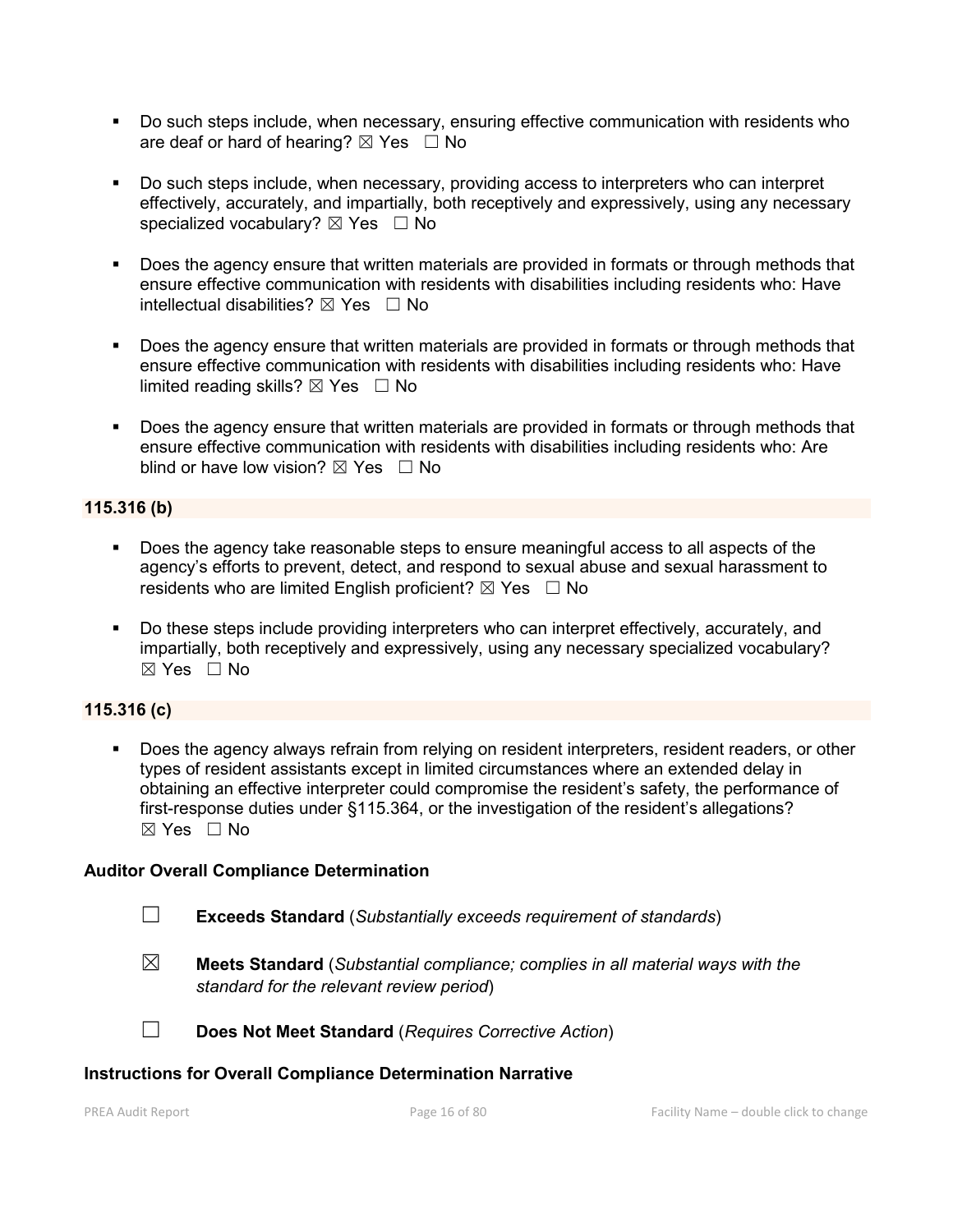*The narrative below must include a comprehensive discussion of all the evidence relied upon in making the compliance or non-compliance determination, the auditor's analysis and reasoning, and the auditor's conclusions. This discussion must also include corrective action recommendations where the facility does not meet the standard. These recommendations must be included in the Final Report, accompanied by information on specific corrective actions taken by the facility.*

#### **Evidence**

TYSC PREA Policy Manual 1.5.2

Staff interviews

Resident interviews

Training outline for residents provided in Spanish and English; posters in English and Spanish. All elements required by the standards were included in the training. Training was provided on appropriate grade level, including written materials. Executive Director indicated that the based on the population admitted the majority of the residents speak English or Spanish. On one occasion, a resident was from the Philippines that they arranged for a staff member to interpret for the resident. They have language services available if they need them.

# **Standard 115.317: Hiring and promotion decisions**

#### **All Yes/No Questions Must Be Answered by the Auditor to Complete the Report**

#### **115.317 (a)**

- Does the agency prohibit the hiring or promotion of anyone who may have contact with residents who: Has engaged in sexual abuse in a prison, jail, lockup, community confinement facility, juvenile facility, or other institution (as defined in 42 U.S.C. 1997)?  $\boxtimes$  Yes  $\Box$  No
- Does the agency prohibit the hiring or promotion of anyone who may have contact with residents who: Has been convicted of engaging or attempting to engage in sexual activity in the community facilitated by force, overt or implied threats of force, or coercion, or if the victim did not consent or was unable to consent or refuse?  $\boxtimes$  Yes  $\Box$  No
- Does the agency prohibit the hiring or promotion of anyone who may have contact with residents who: Has been civilly or administratively adjudicated to have engaged in the activity described in the question immediately above?  $\boxtimes$  Yes  $\Box$  No
- Does the agency prohibit the enlistment of services of any contractor who may have contact with residents who: Has engaged in sexual abuse in a prison, jail, lockup, community confinement facility, juvenile facility, or other institution (as defined in 42 U.S.C. 1997)?  $\boxtimes$  Yes  $\Box$  No
- Does the agency prohibit the enlistment of services of any contractor who may have contact with residents who: Has been convicted of engaging or attempting to engage in sexual activity in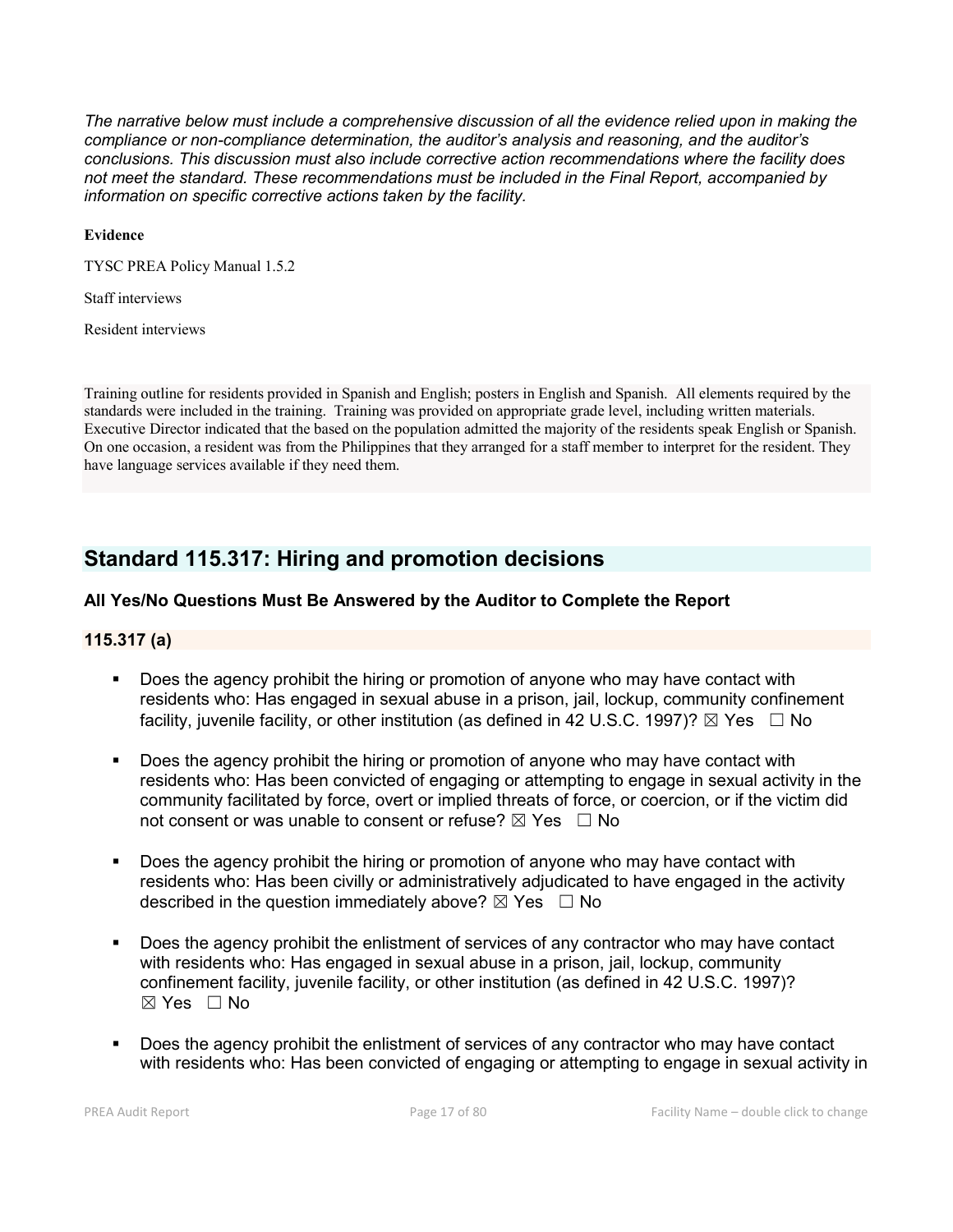the community facilitated by force, overt or implied threats of force, or coercion, or if the victim did not consent or was unable to consent or refuse?  $\boxtimes$  Yes  $\Box$  No

 Does the agency prohibit the enlistment of services of any contractor who may have contact with residents who: Has been civilly or administratively adjudicated to have engaged in the activity described in the question immediately above?  $\boxtimes$  Yes  $\Box$  No

#### **115.317 (b)**

 Does the agency consider any incidents of sexual harassment in determining whether to hire or promote anyone, or to enlist the services of any contractor, who may have contact with residents? **⊠** Yes □ No

#### **115.317 (c)**

- Before hiring new employees, who may have contact with residents, does the agency: Perform a criminal background records check?  $\boxtimes$  Yes  $\Box$  No
- Before hiring new employees, who may have contact with residents, does the agency: Consult any child abuse registry maintained by the State or locality in which the employee would work?  $\boxtimes$  Yes  $\Box$  No
- Before hiring new employees, who may have contact with residents, does the agency: Consistent with Federal, State, and local law, make its best efforts to contact all prior institutional employers for information on substantiated allegations of sexual abuse or any resignation during a pending investigation of an allegation of sexual abuse?  $\boxtimes$  Yes  $\Box$  No

#### **115.317 (d)**

- Does the agency perform a criminal background records check before enlisting the services of any contractor who may have contact with residents?  $\boxtimes$  Yes  $\Box$  No
- Does the agency consult applicable child abuse registries before enlisting the services of any contractor who may have contact with residents?  $\boxtimes$  Yes  $\Box$  No

#### **115.317 (e)**

 Does the agency either conduct criminal background records checks at least every five years of current employees and contractors who may have contact with residents or have in place a system for otherwise capturing such information for current employees?  $\boxtimes$  Yes  $\Box$  No

#### **115.317 (f)**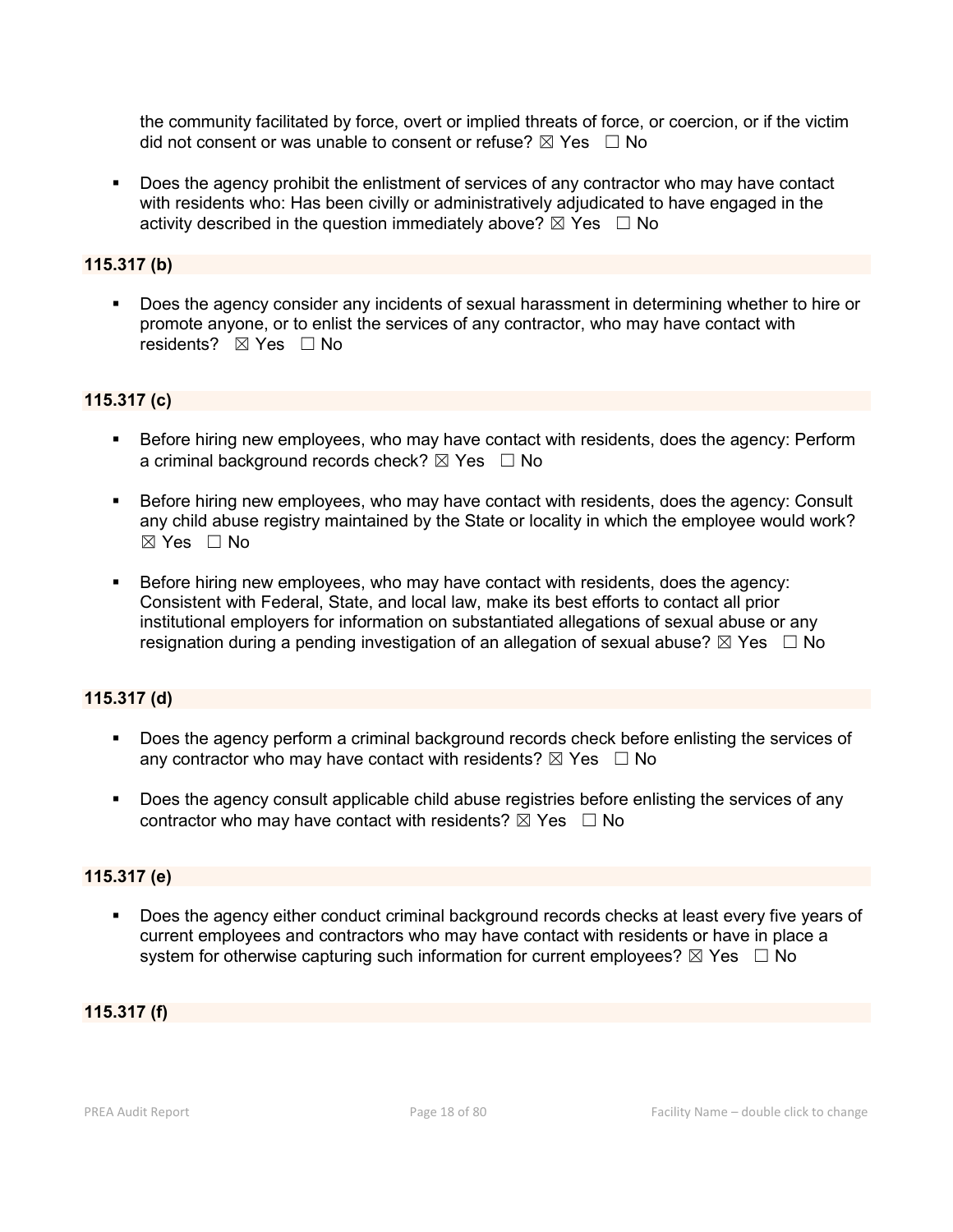- Does the agency ask all applicants and employees who may have contact with residents directly about previous misconduct described in paragraph (a) of this section in written applications or interviews for hiring or promotions?  $\boxtimes$  Yes  $\Box$  No
- Does the agency ask all applicants and employees who may have contact with residents directly about previous misconduct described in paragraph (a) of this section in any interviews or written self-evaluations conducted as part of reviews of current employees?  $\boxtimes$  Yes  $\Box$  No
- Does the agency impose upon employees a continuing affirmative duty to disclose any such misconduct?  $\boxtimes$  Yes  $\Box$  No

#### **115.317 (g)**

 Does the agency consider material omissions regarding such misconduct, or the provision of materially false information, grounds for termination?  $\boxtimes$  Yes  $\Box$  No

#### **115.317 (h)**

 Unless prohibited by law, does the agency provide information on substantiated allegations of sexual abuse or sexual harassment involving a former employee upon receiving a request from an institutional employer for whom such employee has applied to work? (N/A if providing information on substantiated allegations of sexual abuse or sexual harassment involving a former employee is prohibited by law.)  $\boxtimes$  Yes  $\Box$  No  $\Box$  NA

#### **Auditor Overall Compliance Determination**

- ☐ **Exceeds Standard** (*Substantially exceeds requirement of standards*)
- ☒ **Meets Standard** (*Substantial compliance; complies in all material ways with the standard for the relevant review period*)
- ☐ **Does Not Meet Standard** (*Requires Corrective Action*)

#### **Instructions for Overall Compliance Determination Narrative**

*The narrative below must include a comprehensive discussion of all the evidence relied upon in making the compliance or non-compliance determination, the auditor's analysis and reasoning, and the auditor's conclusions. This discussion must also include corrective action recommendations where the facility does not meet the standard. These recommendations must be included in the Final Report, accompanied by information on specific corrective actions taken by the facility.*

TYSC PREA Policy Manual, 1.15.0, Hiring Policy

Review of personnel records/files

Interviews with Agency Head, Program Director and HR Director

Review of agency employee annual evaluation forms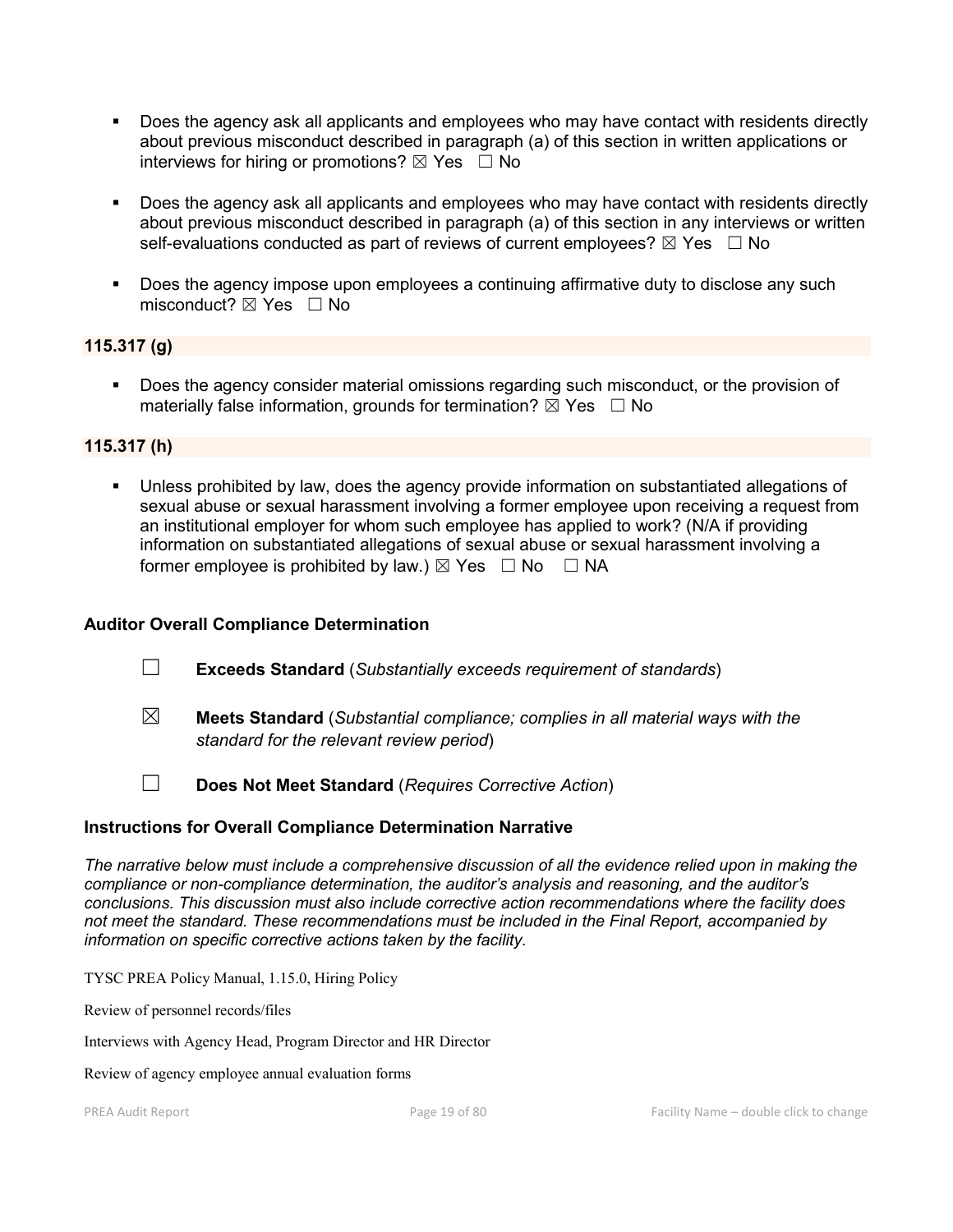Agency records indicate that initial records checks were done before hire, along with CPS checks. Agency conducted rebackground checks of all employees who had been with the agency over five years. Questions about previous misconduct in prison, jails, etc. are part of questions for hiring and part of employee annual evaluation process.

# **Standard 115.318: Upgrades to facilities and technologies**

### **All Yes/No Questions Must Be Answered by the Auditor to Complete the Report**

#### **115.318 (a)**

 If the agency designed or acquired any new facility or planned any substantial expansion or modification of existing facilities, did the agency consider the effect of the design, acquisition, expansion, or modification upon the agency's ability to protect residents from sexual abuse? (N/A if agency/facility has not acquired a new facility or made a substantial expansion to existing facilities since August 20, 2012, or since the last PREA audit, whichever is later.)  $\boxtimes$  Yes  $\Box$  No  $\Box$  NA

### **115.318 (b)**

 If the agency installed or updated a video monitoring system, electronic surveillance system, or other monitoring technology, did the agency consider how such technology may enhance the agency's ability to protect residents from sexual abuse? (N/A if agency/facility has not installed or updated a video monitoring system, electronic surveillance system, or other monitoring technology since August 20, 2012, or since the last PREA audit, whichever is later.)  $\boxtimes$  Yes  $\Box$  No  $\Box$  NA

#### **Auditor Overall Compliance Determination**

- ☒ **Exceeds Standard** (*Substantially exceeds requirement of standards*)
- ☐ **Meets Standard** (*Substantial compliance; complies in all material ways with the standard for the relevant review period*)
- ☐ **Does Not Meet Standard** (*Requires Corrective Action*)

#### **Instructions for Overall Compliance Determination Narrative**

*The narrative below must include a comprehensive discussion of all the evidence relied upon in making the compliance or non-compliance determination, the auditor's analysis and reasoning, and the auditor's conclusions. This discussion must also include corrective action recommendations where the facility does not meet the standard. These recommendations must be included in the Final Report, accompanied by information on specific corrective actions taken by the facility.*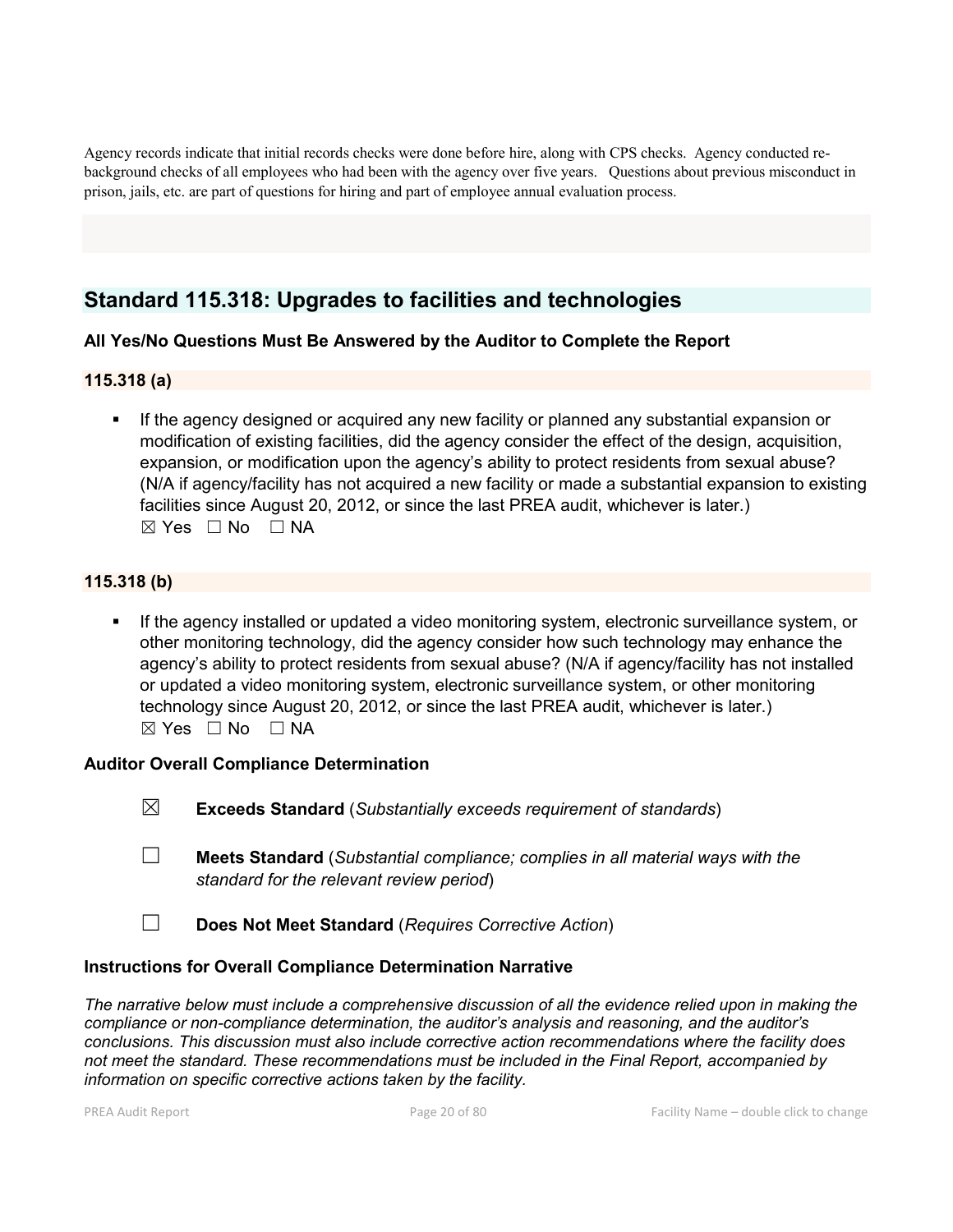#### **Evidence**

TYSC PREA Policy 1.4.3

Review of camera system

Facility has done a good job of maintaining its camera system and uses it as part of its supervision of residents. One camera was added since the time of the last audit at the suggestion of the auditors at that time (camera in the staff office that is used for resident groups). No cameras are in areas where residents may be bathing or toileting. Facility administrators can monitor both video and audio in staff office where staff meet with residents. Program Director can view camera footage from his cell phone 24 hours a day. Notices are posted that audio recording is occurring.

# **RESPONSIVE PLANNING**

## **Standard 115.321: Evidence protocol and forensic medical examinations**

#### **All Yes/No Questions Must Be Answered by the Auditor to Complete the Report**

#### **115.321 (a)**

 If the agency is responsible for investigating allegations of sexual abuse, does the agency follow a uniform evidence protocol that maximizes the potential for obtaining usable physical evidence for administrative proceedings and criminal prosecutions? (N/A if the agency/facility is not responsible for conducting any form of criminal OR administrative sexual abuse investigations.)  $⊠ Yes ⊡ No ⊡ NA$ 

### **115.321 (b)**

- Is this protocol developmentally appropriate for youth where applicable? (N/A if the agency/facility is not responsible for conducting any form of criminal OR administrative sexual abuse investigations.)  $\boxtimes$  Yes  $\Box$  No  $\Box$  NA
- Is this protocol, as appropriate, adapted from or otherwise based on the most recent edition of the U.S. Department of Justice's Office on Violence Against Women publication, "A National Protocol for Sexual Assault Medical Forensic Examinations, Adults/Adolescents," or similarly comprehensive and authoritative protocols developed after 2011? (N/A if the agency/facility is not responsible for conducting any form of criminal OR administrative sexual abuse investigations.)  $\boxtimes$  Yes  $\Box$  No  $\Box$  NA

#### **115.321 (c)**

 Does the agency offer all residents who experience sexual abuse access to forensic medical examinations, whether on-site or at an outside facility, without financial cost, where evidentiarily or medically appropriate?  $\boxtimes$  Yes  $\Box$  No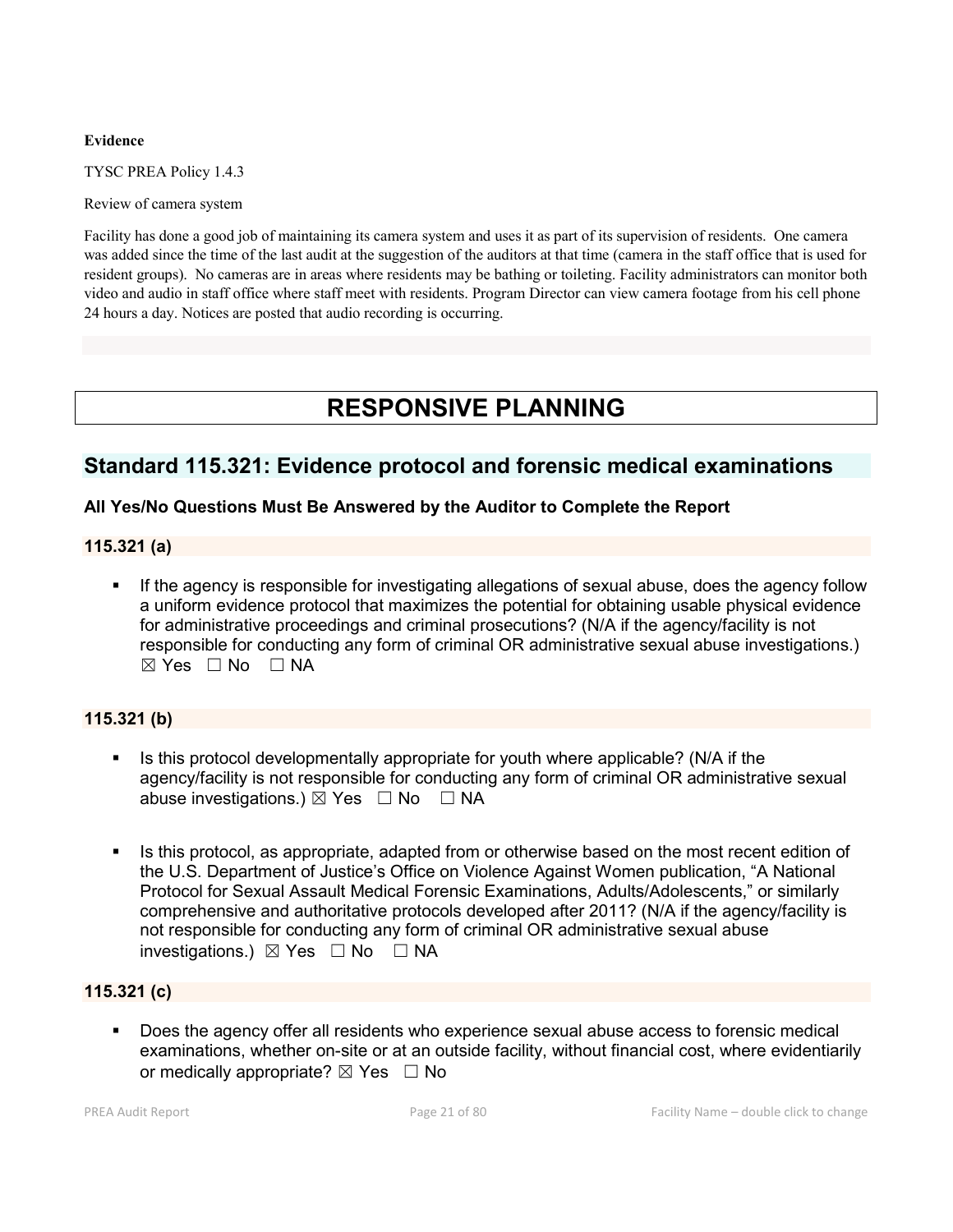- Are such examinations performed by Sexual Assault Forensic Examiners (SAFEs) or Sexual Assault Nurse Examiners (SANEs) where possible?  $\boxtimes$  Yes  $\Box$  No
- If SAFEs or SANEs cannot be made available, is the examination performed by other qualified medical practitioners (they must have been specifically trained to conduct sexual assault forensic exams)?  $\boxtimes$  Yes  $\Box$  No
- Has the agency documented its efforts to provide SAFEs or SANEs?  $\boxtimes$  Yes  $\Box$  No

#### **115.321 (d)**

- Does the agency attempt to make available to the victim a victim advocate from a rape crisis center?  $\boxtimes$  Yes  $\Box$  No
- If a rape crisis center is not available to provide victim advocate services, does the agency make available to provide these services a qualified staff member from a community-based organization, or a qualified agency staff member?  $\boxtimes$  Yes  $\Box$  No
- Has the agency documented its efforts to secure services from rape crisis centers?  $\boxtimes$  Yes  $\Box$  No

#### **115.321 (e)**

- As requested by the victim, does the victim advocate, qualified agency staff member, or qualified community-based organization staff member accompany and support the victim through the forensic medical examination process and investigatory interviews?  $\boxtimes$  Yes  $\Box$  No
- As requested by the victim, does this person provide emotional support, crisis intervention, information, and referrals?  $\boxtimes$  Yes  $\Box$  No

#### **115.321 (f)**

 If the agency itself is not responsible for investigating allegations of sexual abuse, has the agency requested that the investigating entity follow the requirements of paragraphs (a) through (e) of this section? (N/A if the agency/facility is responsible for conducting criminal AND administrative sexual abuse investigations.)  $\boxtimes$  Yes  $\Box$  No  $\Box$  NA

#### **115.321 (g)**

Auditor is not required to audit this provision.

#### **115.321 (h)**

If the agency uses a qualified agency staff member or a qualified community-based staff member for the purposes of this section, has the individual been screened for appropriateness to serve in this role and received education concerning sexual assault and forensic examination issues in general? (Check N/A if agency attempts to make a victim advocate from a rape crisis center available to victims per 115.321(d) above.)  $\boxtimes$  Yes  $\Box$  No  $\Box$  NA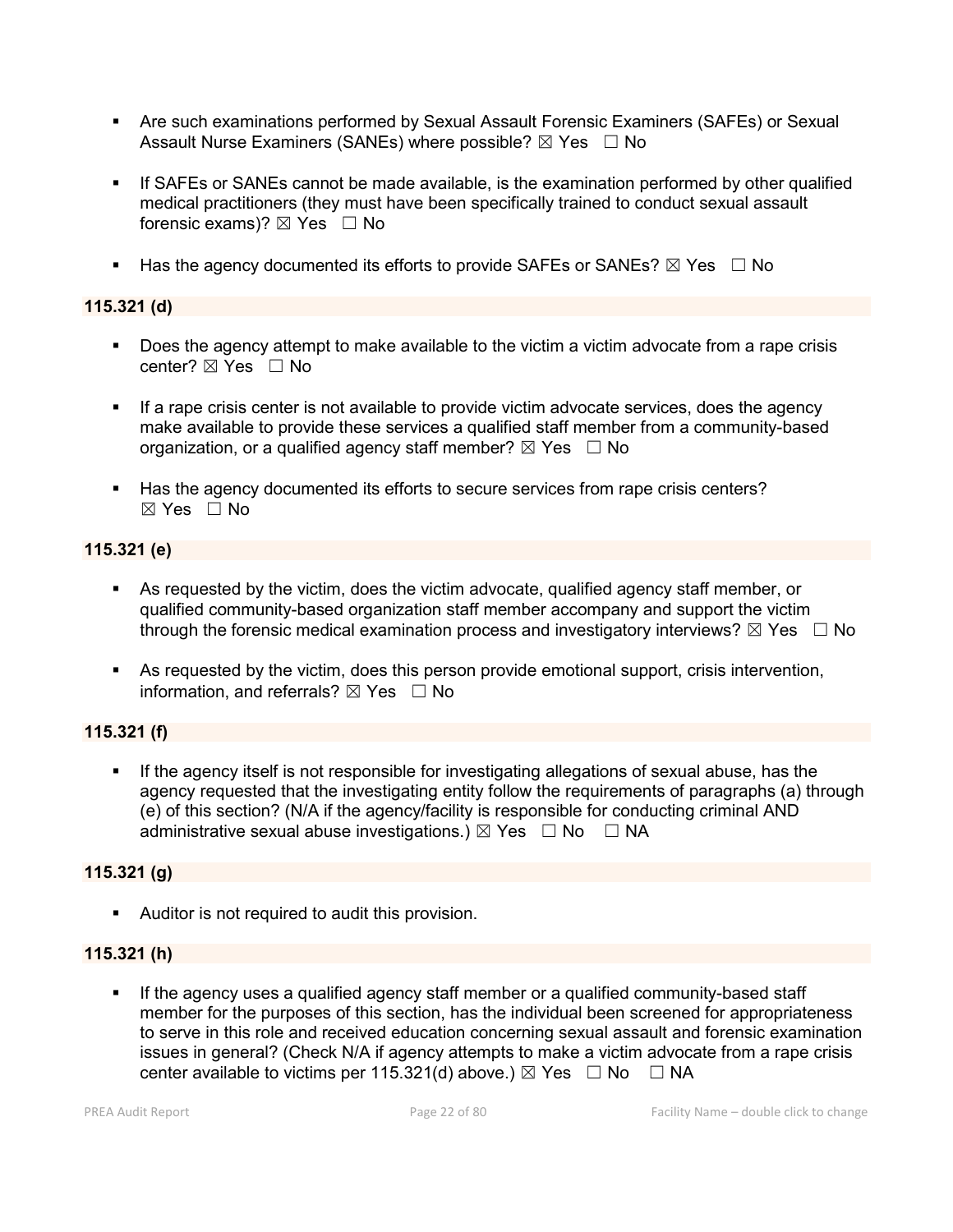#### **Auditor Overall Compliance Determination**

|             | <b>Exceeds Standard (Substantially exceeds requirement of standards)</b>                                                          |
|-------------|-----------------------------------------------------------------------------------------------------------------------------------|
| $\boxtimes$ | <b>Meets Standard</b> (Substantial compliance; complies in all material ways with the<br>standard for the relevant review period) |
|             | Does Not Meet Standard (Requires Corrective Action)                                                                               |

#### **Instructions for Overall Compliance Determination Narrative**

*The narrative below must include a comprehensive discussion of all the evidence relied upon in making the compliance or non-compliance determination, the auditor's analysis and reasoning, and the auditor's conclusions. This discussion must also include corrective action recommendations where the facility does not meet the standard. These recommendations must be included in the Final Report, accompanied by information on specific corrective actions taken by the facility.*

#### **Evidence**

TYSC PREA Policy 1.8.4

Memorandum of Agreement-TYSC and YWCA of Hampton Roads.

MOU between TYSC and Virginia Beach Police Department

Resident victims are seen at Sentara Virginia Beach General Hospital which has specialized unit for youth victims and 24/7 safe/sane staff. YWCA of South Hampton provides the resident with confidential support services and a crisis companion from the YWCA/Sexual Assault services and counseling center will respond to requests to support victim and family. The agency does have a QMHP on staff, however, services are provided in the community and are consistent with the community standard of care.

# **Standard 115.322: Policies to ensure referrals of allegations for investigations**

#### **All Yes/No Questions Must Be Answered by the Auditor to Complete the Report**

#### **115.322 (a)**

- Does the agency ensure an administrative or criminal investigation is completed for all allegations of sexual abuse?  $\boxtimes$  Yes  $\Box$  No
- Does the agency ensure an administrative or criminal investigation is completed for all allegations of sexual harassment?  $\boxtimes$  Yes  $\Box$  No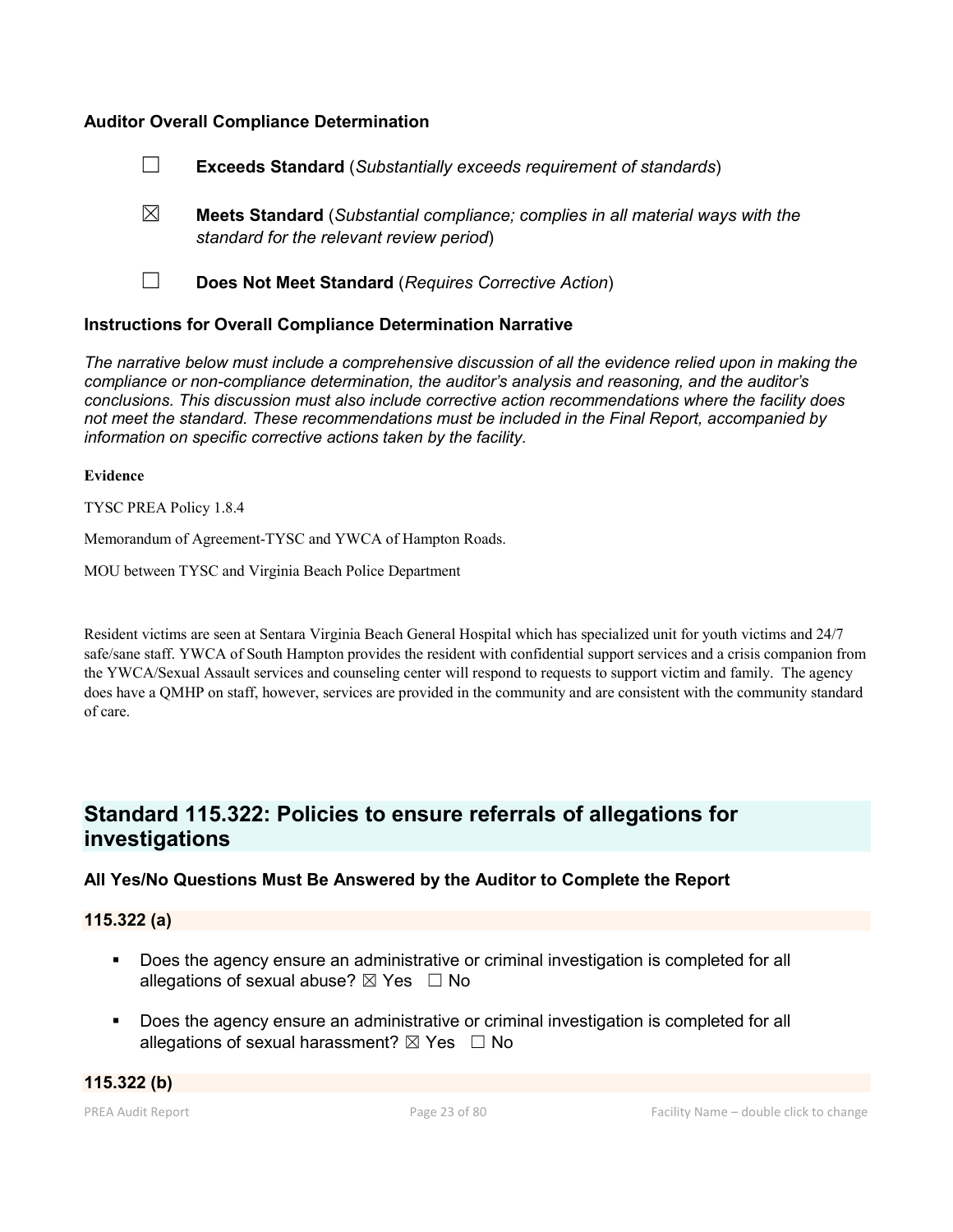- Does the agency have a policy and practice in place to ensure that allegations of sexual abuse or sexual harassment are referred for investigation to an agency with the legal authority to conduct criminal investigations, unless the allegation does not involve potentially criminal behavior? **⊠** Yes □ No
- Has the agency published such policy on its website or, if it does not have one, made the policy available through other means?  $\boxtimes$  Yes  $\Box$  No
- Does the agency document all such referrals?  $\boxtimes$  Yes  $\Box$  No

#### **115.322 (c)**

 If a separate entity is responsible for conducting criminal investigations, does such publication describe the responsibilities of both the agency and the investigating entity? [N/A if the agency/facility is responsible for criminal investigations. See 115.321(a).] ☒ Yes ☐ No ☐ NA

#### **115.322 (d)**

Auditor is not required to audit this provision.

#### **115.322 (e)**

Auditor is not required to audit this provision.

#### **Auditor Overall Compliance Determination**

- ☐ **Exceeds Standard** (*Substantially exceeds requirement of standards*)
- ☒ **Meets Standard** (*Substantial compliance; complies in all material ways with the standard for the relevant review period*)
- 
- ☐ **Does Not Meet Standard** (*Requires Corrective Action*)

#### **Instructions for Overall Compliance Determination Narrative**

*The narrative below must include a comprehensive discussion of all the evidence relied upon in making the compliance or non-compliance determination, the auditor's analysis and reasoning, and the auditor's conclusions. This discussion must also include corrective action recommendations where the facility does not meet the standard. These recommendations must be included in the Final Report, accompanied by information on specific corrective actions taken by the facility.*

Investigations of sexual abuse referred to Virginia Beach Police Department. MOU Virginia Beach Police asserts (see Inner-Office Memorandum dated 2/16/16) that members of their Special Victims Unit have completed "PREA: Investigating Sexual Abuse in a Confinement Setting". Apartment Living Program does not do criminal investigations and relies on the judgement and expertise of the Virginia Beach Police to conduct appropriate interviews and investigation. The TYSC will be kept apprised of any investigation. Agency staff have attended both investigator training courses and only do administrative investigations. There have been no allegations of sexual abuse or sexual harassment at the ALP.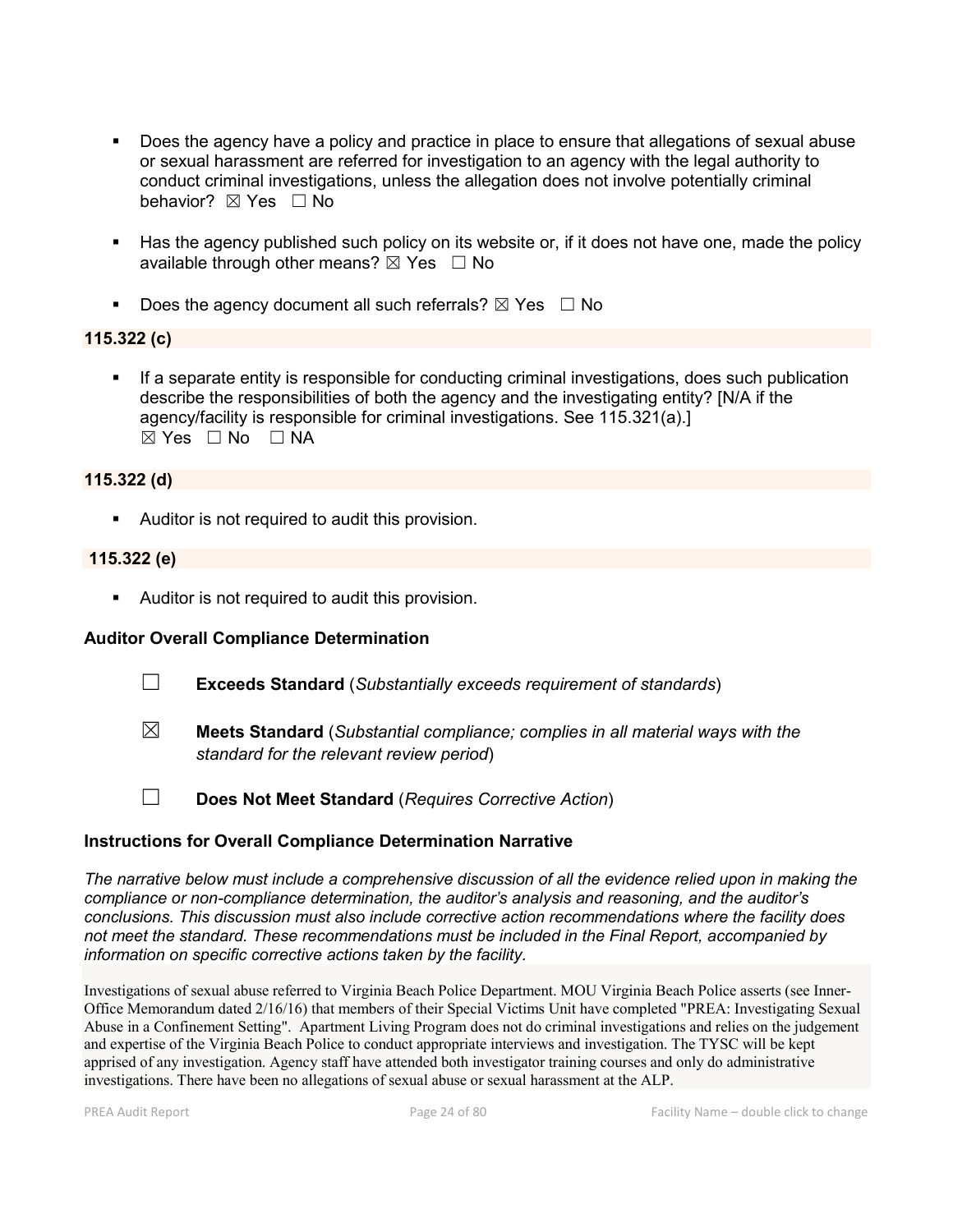# **TRAINING AND EDUCATION**

# **Standard 115.331: Employee training**

### **All Yes/No Questions Must Be Answered by the Auditor to Complete the Report**

### **115.331 (a)**

- Does the agency train all employees who may have contact with residents on: Its zero-tolerance policy for sexual abuse and sexual harassment?  $\boxtimes$  Yes  $\Box$  No
- Does the agency train all employees who may have contact with residents on: How to fulfill their responsibilities under agency sexual abuse and sexual harassment prevention, detection, reporting, and response policies and procedures?  $\boxtimes$  Yes  $\Box$  No
- Does the agency train all employees who may have contact with residents on: Residents' right to be free from sexual abuse and sexual harassment  $\boxtimes$  Yes  $\Box$  No
- Does the agency train all employees who may have contact with residents on: The right of residents and employees to be free from retaliation for reporting sexual abuse and sexual harassment?  $\boxtimes$  Yes  $\Box$  No
- Does the agency train all employees who may have contact with residents on: The dynamics of sexual abuse and sexual harassment in juvenile facilities?  $\boxtimes$  Yes  $\Box$  No
- Does the agency train all employees who may have contact with residents on: The common reactions of juvenile victims of sexual abuse and sexual harassment?  $\boxtimes$  Yes  $\Box$  No
- **Does the agency train all employees who may have contact with residents on: How to detect** and respond to signs of threatened and actual sexual abuse and how to distinguish between consensual sexual contact and sexual abuse between residents?  $\boxtimes$  Yes  $\Box$  No
- Does the agency train all employees who may have contact with residents on: How to avoid inappropriate relationships with residents?  $\boxtimes$  Yes  $\Box$  No
- Does the agency train all employees who may have contact with residents on: How to communicate effectively and professionally with residents, including lesbian, gay, bisexual, transgender, intersex, or gender nonconforming residents?  $\boxtimes$  Yes  $\Box$  No
- Does the agency train all employees who may have contact with residents on: How to comply with relevant laws related to mandatory reporting of sexual abuse to outside authorities?  $\boxtimes$  Yes  $\Box$  No
- Does the agency train all employees who may have contact with residents on: Relevant laws regarding the applicable age of consent?  $\boxtimes$  Yes  $\Box$  No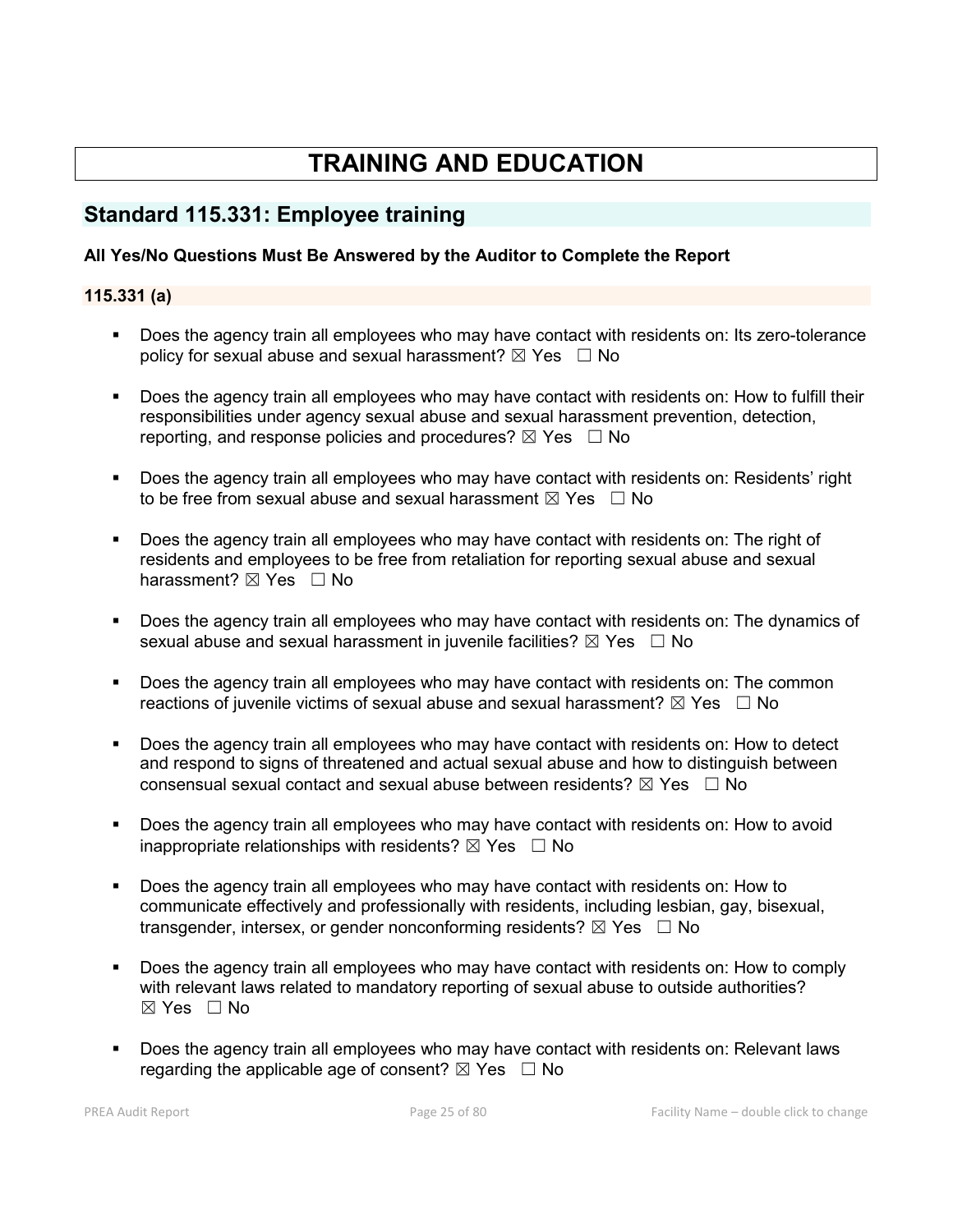#### **115.331 (b)**

- Is such training tailored to the unique needs and attributes of residents of juvenile facilities?  $\boxtimes$  Yes  $\Box$  No
- Is such training tailored to the gender of the residents at the employee's facility?  $\boxtimes$  Yes  $\Box$  No
- **Have employees received additional training if reassigned from a facility that houses only male** residents to a facility that houses only female residents, or vice versa?  $\boxtimes$  Yes  $\Box$  No

#### **115.331 (c)**

- Have all current employees who may have contact with residents received such training?  $\boxtimes$  Yes  $\Box$  No
- Does the agency provide each employee with refresher training every two years to ensure that all employees know the agency's current sexual abuse and sexual harassment policies and procedures?  $\boxtimes$  Yes  $\Box$  No
- In years in which an employee does not receive refresher training, does the agency provide refresher information on current sexual abuse and sexual harassment policies?  $\boxtimes$  Yes  $\Box$  No

#### **115.331 (d)**

 Does the agency document, through employee signature or electronic verification, that employees understand the training they have received?  $\boxtimes$  Yes  $\Box$  No

#### **Auditor Overall Compliance Determination**

- ☐ **Exceeds Standard** (*Substantially exceeds requirement of standards*)
- ☒ **Meets Standard** (*Substantial compliance; complies in all material ways with the standard for the relevant review period*)
- ☐ **Does Not Meet Standard** (*Requires Corrective Action*)

#### **Instructions for Overall Compliance Determination Narrative**

*The narrative below must include a comprehensive discussion of all the evidence relied upon in making the compliance or non-compliance determination, the auditor's analysis and reasoning, and the auditor's conclusions. This discussion must also include corrective action recommendations where the facility does not meet the standard. These recommendations must be included in the Final Report, accompanied by information on specific corrective actions taken by the facility.*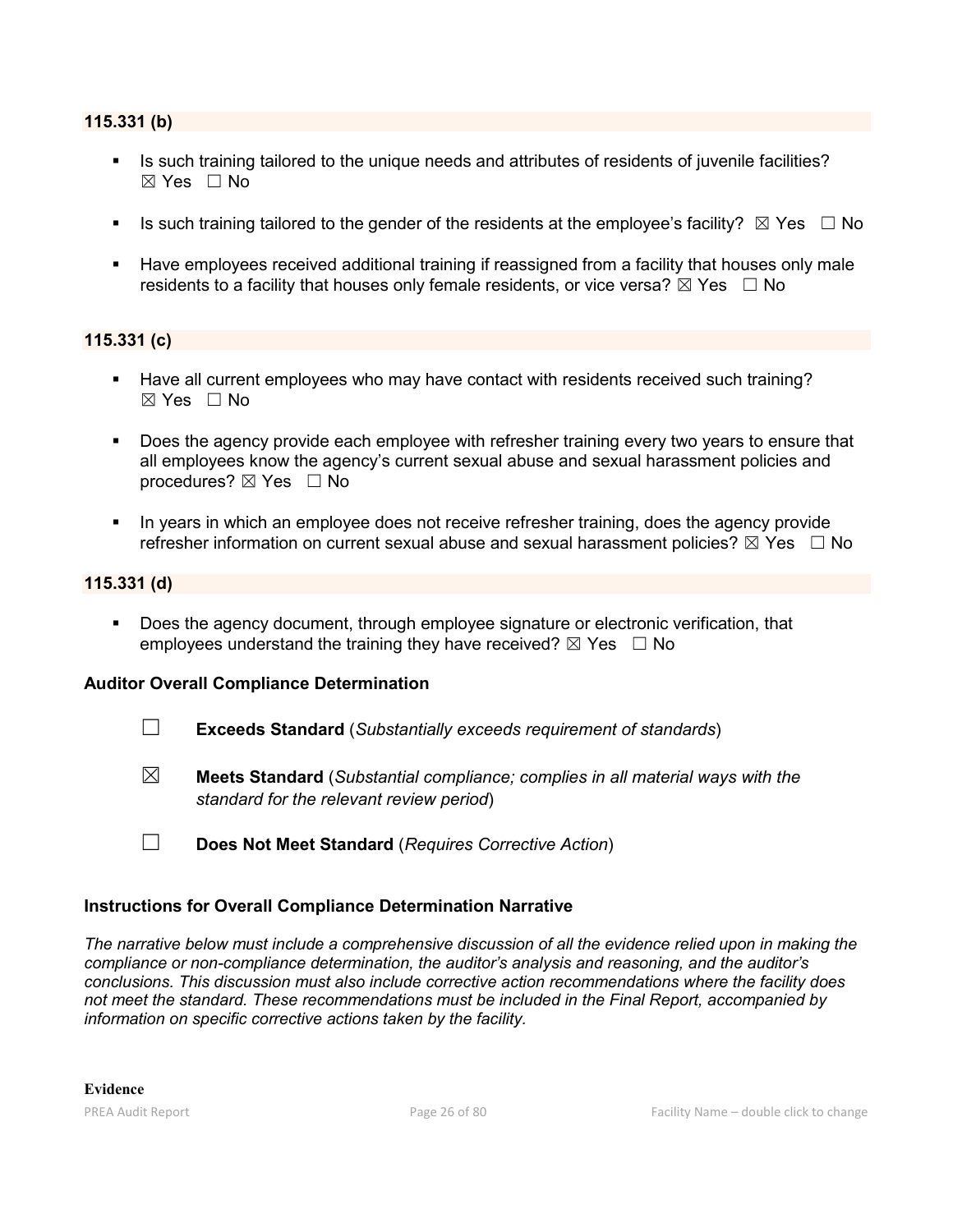TYSC PREA Policy1.5.1, #1

Review of training curriculum

Staff training files

Staff interviews

Staff sign PREA Training Outline Page, which is maintained in their personnel file, indicating that they understand the training they receive. Curriculum and training records of all staff were reviewed and it covers required PREA elements. No compliance issues were noted. Training is conducted more frequently than once per year.

# **Standard 115.332: Volunteer and contractor training**

#### **All Yes/No Questions Must Be Answered by the Auditor to Complete the Report**

**115.332 (a)**

 Has the agency ensured that all volunteers and contractors who have contact with residents have been trained on their responsibilities under the agency's sexual abuse and sexual harassment prevention, detection, and response policies and procedures?  $\boxtimes$  Yes  $\Box$  No

#### **115.332 (b)**

 Have all volunteers and contractors who have contact with residents been notified of the agency's zero-tolerance policy regarding sexual abuse and sexual harassment and informed how to report such incidents (the level and type of training provided to volunteers and contractors shall be based on the services they provide and level of contact they have with residents)?  $\boxtimes$  Yes  $\Box$  No

#### **115.332 (c)**

 Does the agency maintain documentation confirming that volunteers and contractors understand the training they have received?  $\boxtimes$  Yes  $\Box$  No

#### **Auditor Overall Compliance Determination**

- ☐ **Exceeds Standard** (*Substantially exceeds requirement of standards*)
- ☒ **Meets Standard** (*Substantial compliance; complies in all material ways with the standard for the relevant review period*)
- ☐ **Does Not Meet Standard** (*Requires Corrective Action*)

#### **Instructions for Overall Compliance Determination Narrative**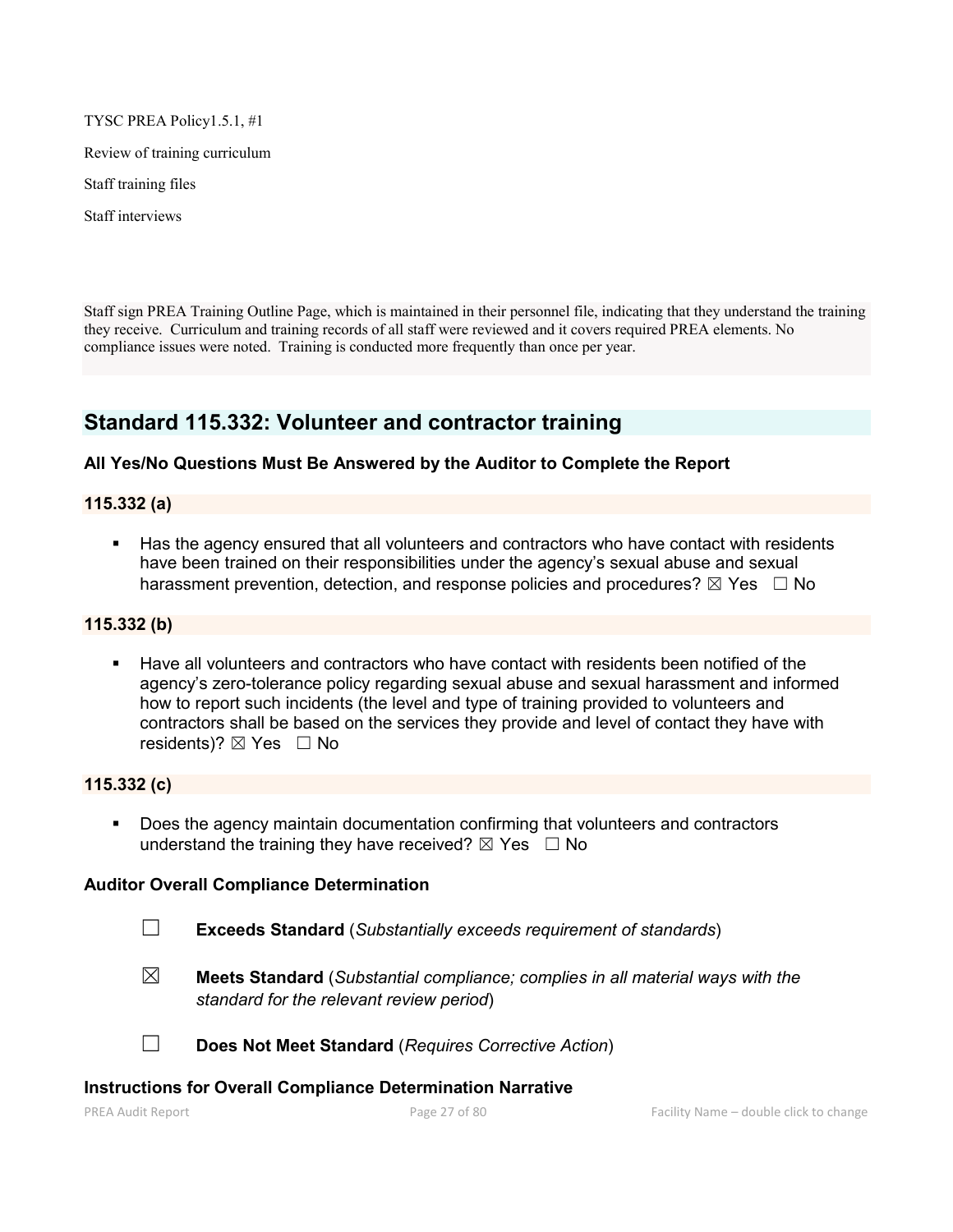*The narrative below must include a comprehensive discussion of all the evidence relied upon in making the compliance or non-compliance determination, the auditor's analysis and reasoning, and the auditor's conclusions. This discussion must also include corrective action recommendations where the facility does not meet the standard. These recommendations must be included in the Final Report, accompanied by information on specific corrective actions taken by the facility.*

### **Evidence**

TYSC PREA Policy1.5.1

Review of training curriculum

Facility does not have any contractors or volunteers.

# **Standard 115.333: Resident education**

#### **All Yes/No Questions Must Be Answered by the Auditor to Complete the Report**

#### **115.333 (a)**

- During intake, do residents receive information explaining the agency's zero-tolerance policy regarding sexual abuse and sexual harassment?  $\boxtimes$  Yes  $\Box$  No
- During intake, do residents receive information explaining how to report incidents or suspicions of sexual abuse or sexual harassment?  $\boxtimes$  Yes  $\Box$  No
- Is this information presented in an age-appropriate fashion?  $\boxtimes$  Yes  $\Box$  No

#### **115.333 (b)**

- Within 10 days of intake, does the agency provide age-appropriate comprehensive education to residents either in person or through video regarding: Their rights to be free from sexual abuse and sexual harassment?  $\boxtimes$  Yes  $\Box$  No
- Within 10 days of intake, does the agency provide age-appropriate comprehensive education to residents either in person or through video regarding: Their rights to be free from retaliation for reporting such incidents?  $\boxtimes$  Yes  $\Box$  No
- Within 10 days of intake, does the agency provide age-appropriate comprehensive education to residents either in person or through video regarding: Agency policies and procedures for responding to such incidents?  $\boxtimes$  Yes  $\Box$  No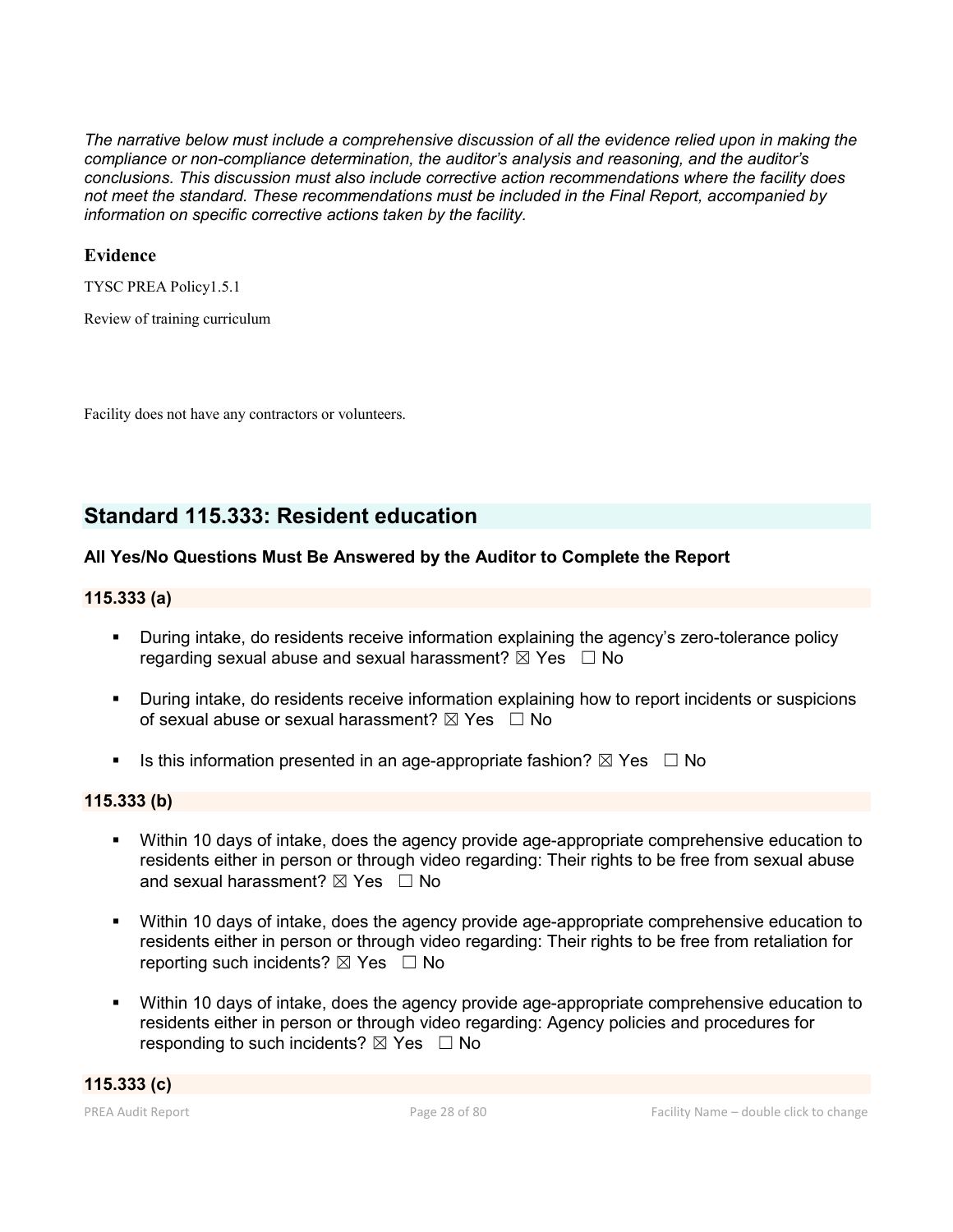- **Have all residents received such education?**  $\boxtimes$  Yes  $\Box$  No
- Do residents receive education upon transfer to a different facility to the extent that the policies and procedures of the resident's new facility differ from those of the previous facility?  $\boxtimes$  Yes  $\Box$  No

### **115.333 (d)**

- Does the agency provide resident education in formats accessible to all residents including those who: Are limited English proficient?  $\boxtimes$  Yes  $\Box$  No
- Does the agency provide resident education in formats accessible to all residents including those who: Are deaf?  $\boxtimes$  Yes  $\Box$  No
- Does the agency provide resident education in formats accessible to all residents including those who: Are visually impaired?  $\boxtimes$  Yes  $\Box$  No
- Does the agency provide resident education in formats accessible to all residents including those who: Are otherwise disabled?  $\boxtimes$  Yes  $\Box$  No
- Does the agency provide resident education in formats accessible to all residents including those who: Have limited reading skills?  $\boxtimes$  Yes  $\Box$  No

### **115.333 (e)**

 Does the agency maintain documentation of resident participation in these education sessions? ☒ Yes ☐ No

#### **115.333 (f)**

 In addition to providing such education, does the agency ensure that key information is continuously and readily available or visible to residents through posters, resident handbooks, or other written formats?  $\boxtimes$  Yes  $\Box$  No

#### **Auditor Overall Compliance Determination**

- ☐ **Exceeds Standard** (*Substantially exceeds requirement of standards*)
- ☒ **Meets Standard** (*Substantial compliance; complies in all material ways with the standard for the relevant review period*)

☐ **Does Not Meet Standard** (*Requires Corrective Action*)

#### **Instructions for Overall Compliance Determination Narrative**

PREA Audit Report Page 29 of 80 Facility Name – double click to change *The narrative below must include a comprehensive discussion of all the evidence relied upon in making the compliance or non-compliance determination, the auditor's analysis and reasoning, and the auditor's*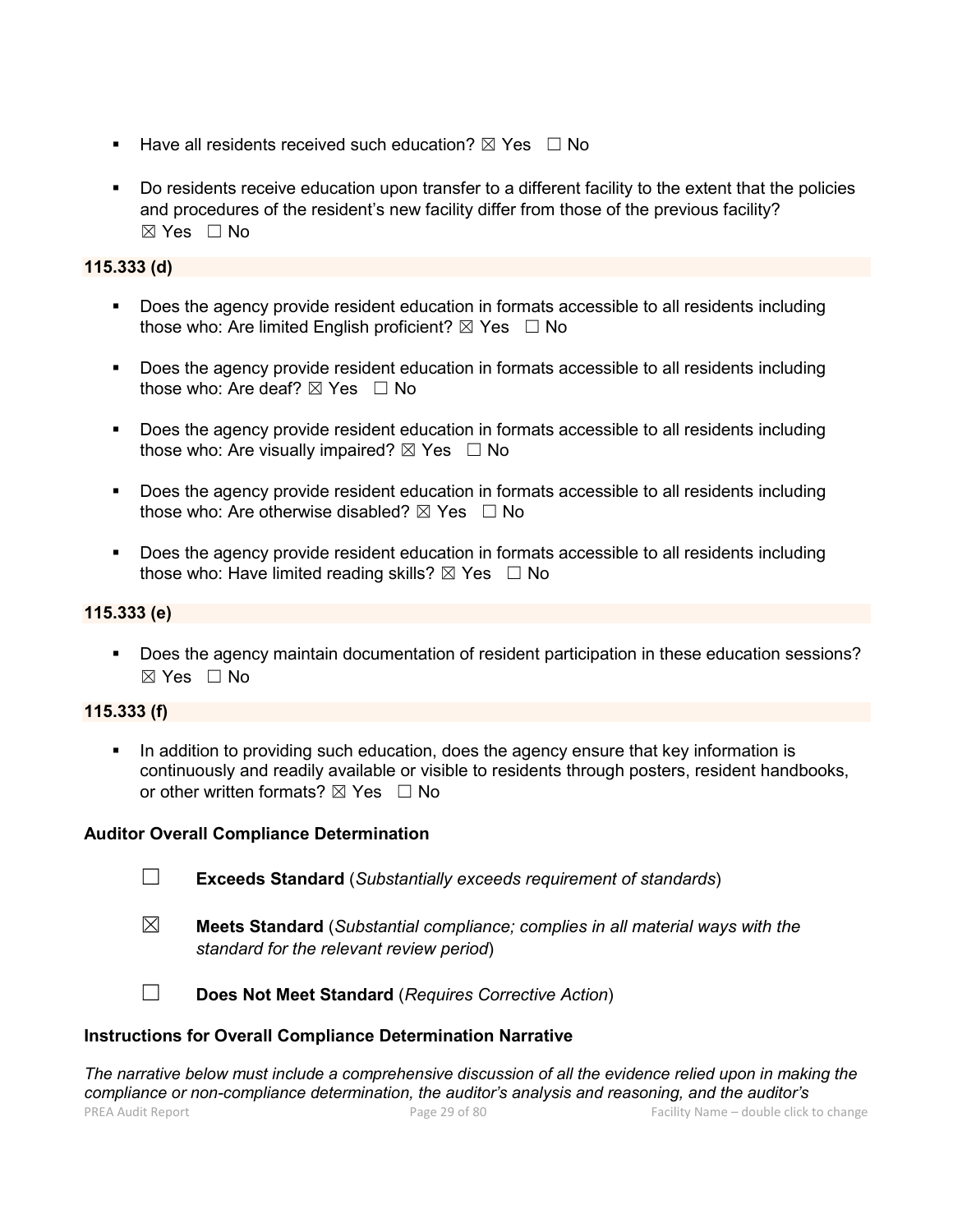*conclusions. This discussion must also include corrective action recommendations where the facility does not meet the standard. These recommendations must be included in the Final Report, accompanied by information on specific corrective actions taken by the facility.*

### **Evidence**

TYSC PREA Policy 1.5.2

Review of TYSC Sexual Abuse, Assault, and Harassment Training for Residents

Review of Resident handbook with PREA info and brochure

Staff interviews

Resident interviews

Staff at Apartment Living program fill multiple roles. Three of the staff interviewed were asked the random staff, intake, and vulnerability screening questions. All indicated that residents receive PREA training on the day of their arrival. Resident interviews along with a review of documentation confirmed this information. Residents sign that they received the PREA training. Resident training includes all elements of the standard. Resident interviews indicate that residents understand the PREA education they receive. Posters reinforce PREA education elements.

# **Standard 115.334: Specialized training: Investigations**

#### **All Yes/No Questions Must Be Answered by the Auditor to Complete the Report**

#### **115.334 (a)**

 In addition to the general training provided to all employees pursuant to §115.331, does the agency ensure that, to the extent the agency itself conducts sexual abuse investigations, its investigators have received training in conducting such investigations in confinement settings? [N/A if the agency does not conduct any form of administrative or criminal sexual abuse investigations. See 115.321(a).]  $\boxtimes$  Yes  $\Box$  No  $\Box$  NA

#### **115.334 (b)**

- Does this specialized training include: Techniques for interviewing juvenile sexual abuse victims? [N/A if the agency does not conduct any form of administrative or criminal sexual abuse investigations. See 115.321(a).]  $\boxtimes$  Yes  $\Box$  No  $\Box$  NA
- Does this specialized training include: Proper use of Miranda and Garrity warnings? [N/A if the agency does not conduct any form of administrative or criminal sexual abuse investigations. See 115.321(a).]  $\boxtimes$  Yes  $\Box$  No  $\Box$  NA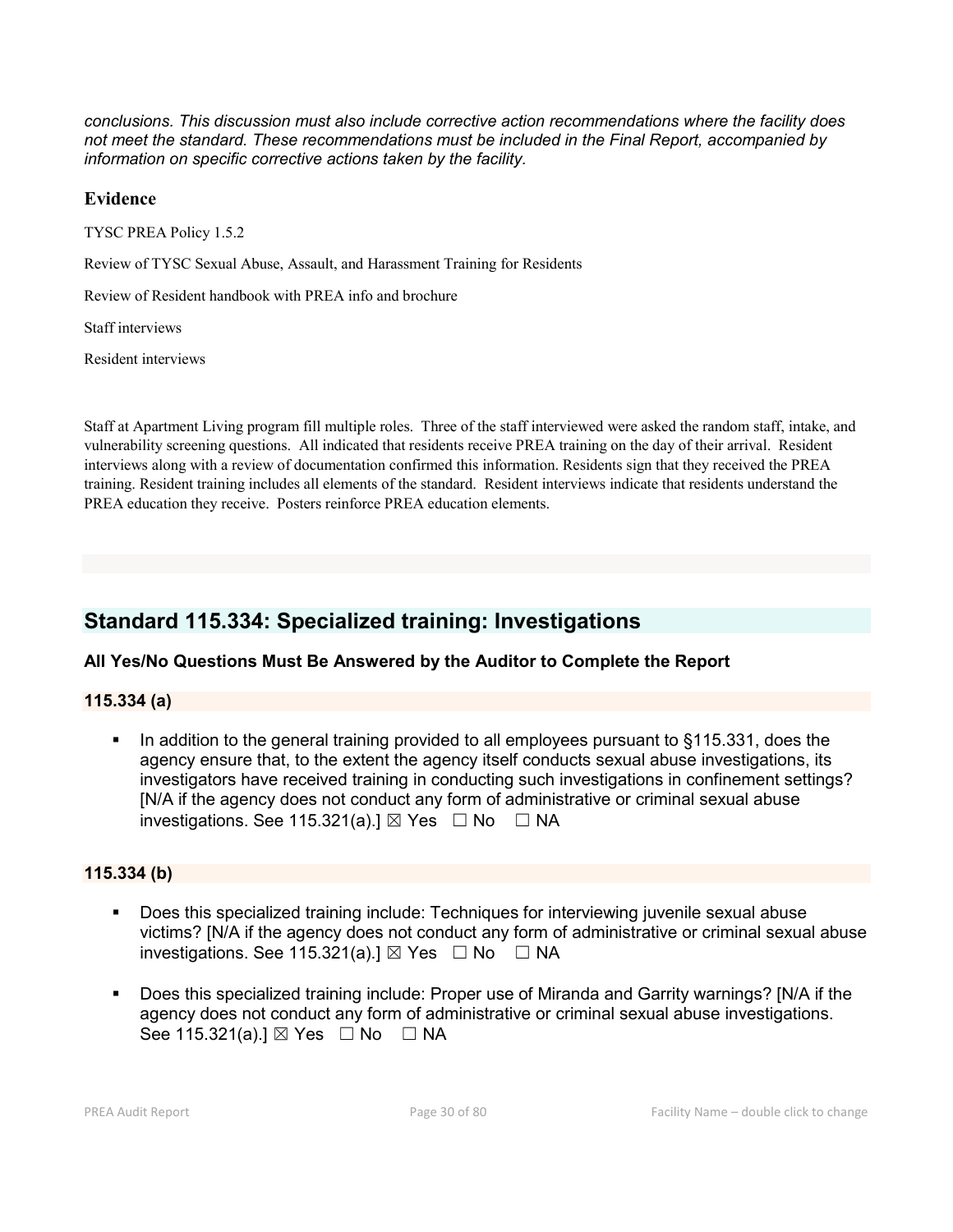- Does this specialized training include: Sexual abuse evidence collection in confinement settings? [N/A if the agency does not conduct any form of administrative or criminal sexual abuse investigations. See 115.321(a).]  $\boxtimes$  Yes  $\Box$  No  $\Box$  NA
- Does this specialized training include: The criteria and evidence required to substantiate a case for administrative action or prosecution referral? [N/A if the agency does not conduct any form of administrative or criminal sexual abuse investigations. See 115.321(a).]  $\boxtimes$  Yes  $\Box$  No  $\Box$  NA

### **115.334 (c)**

 Does the agency maintain documentation that agency investigators have completed the required specialized training in conducting sexual abuse investigations? [N/A if the agency does not conduct any form of administrative or criminal sexual abuse investigations. See 115.321(a).]  $\boxtimes$  Yes  $\Box$  No  $\Box$  NA

#### **115.334 (d)**

Auditor is not required to audit this provision.

#### **Auditor Overall Compliance Determination**

- ☐ **Exceeds Standard** (*Substantially exceeds requirement of standards*)
- ☒ **Meets Standard** (*Substantial compliance; complies in all material ways with the standard for the relevant review period*)
- ☐ **Does Not Meet Standard** (*Requires Corrective Action*)

#### **Instructions for Overall Compliance Determination Narrative**

*The narrative below must include a comprehensive discussion of all the evidence relied upon in making the compliance or non-compliance determination, the auditor's analysis and reasoning, and the auditor's conclusions. This discussion must also include corrective action recommendations where the facility does not meet the standard. These recommendations must be included in the Final Report, accompanied by information on specific corrective actions taken by the facility.*

#### **Evidence**

TYSC PREA Policy 1.8.6

#### Staff interviews

Certificate of completion for NIC training to meet specialized training requirement.

Agency policy indicates that allegations of sexual abuse will be referred to appropriate law enforcement authority (Virginia Beach PD). Deputy Director/PREA Coordinator, Program Director and Assistant Program Director received certificates for both specialized training courses for investigators through PRC and NIC on-line courses. Certificates are on record. They can handle sexual harassment investigations. There have been no reported instances of sexual abuse or sexual harassment.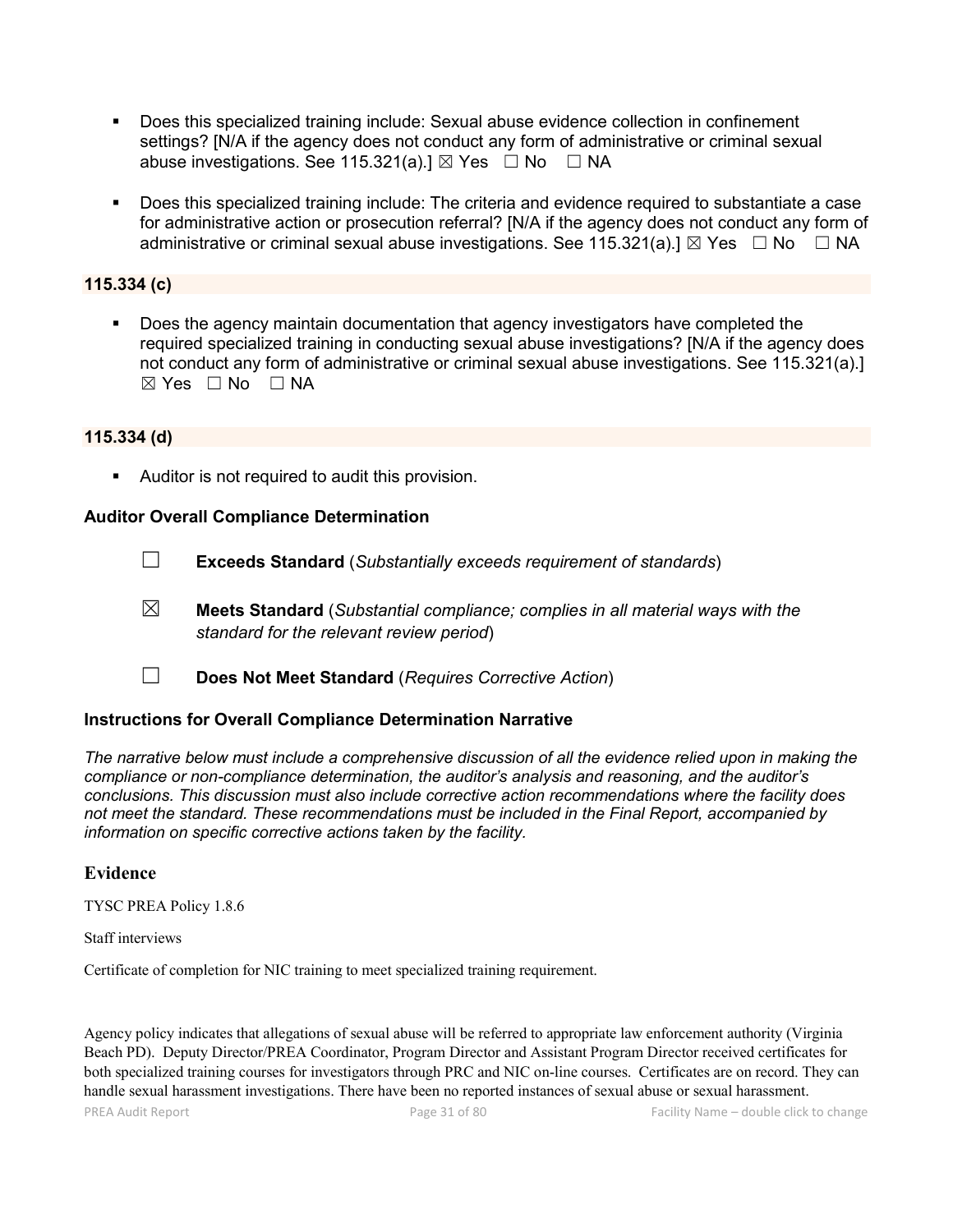# **Standard 115.335: Specialized training: Medical and mental health care**

### **All Yes/No Questions Must Be Answered by the Auditor to Complete the Report**

### **115.335 (a)**

- Does the agency ensure that all full- and part-time medical and mental health care practitioners who work regularly in its facilities have been trained in: How to detect and assess signs of sexual abuse and sexual harassment?  $\boxtimes$  Yes  $\Box$  No
- Does the agency ensure that all full- and part-time medical and mental health care practitioners who work regularly in its facilities have been trained in: How to preserve physical evidence of sexual abuse?  $\boxtimes$  Yes  $\Box$  No
- Does the agency ensure that all full- and part-time medical and mental health care practitioners who work regularly in its facilities have been trained in: How to respond effectively and professionally to juvenile victims of sexual abuse and sexual harassment?  $\boxtimes$  Yes  $\Box$  No
- Does the agency ensure that all full- and part-time medical and mental health care practitioners who work regularly in its facilities have been trained in: How and to whom to report allegations or suspicions of sexual abuse and sexual harassment?  $\boxtimes$  Yes  $\Box$  No

#### **115.335 (b)**

 If medical staff employed by the agency conduct forensic examinations, do such medical staff receive appropriate training to conduct such examinations? (N/A if agency medical staff at the facility do not conduct forensic exams.)  $\Box$  Yes  $\Box$  No  $\boxtimes$  NA

#### **115.335 (c)**

 Does the agency maintain documentation that medical and mental health practitioners have received the training referenced in this standard either from the agency or elsewhere?  $\boxtimes$  Yes  $\Box$  No

#### **115.335 (d)**

- Do medical and mental health care practitioners employed by the agency also receive training mandated for employees by §115.331?  $\boxtimes$  Yes  $\Box$  No
- Do medical and mental health care practitioners contracted by and volunteering for the agency also receive training mandated for contractors and volunteers by §115.332?  $\boxtimes$  Yes  $\Box$  No

#### **Auditor Overall Compliance Determination**



☐ **Exceeds Standard** (*Substantially exceeds requirement of standards*)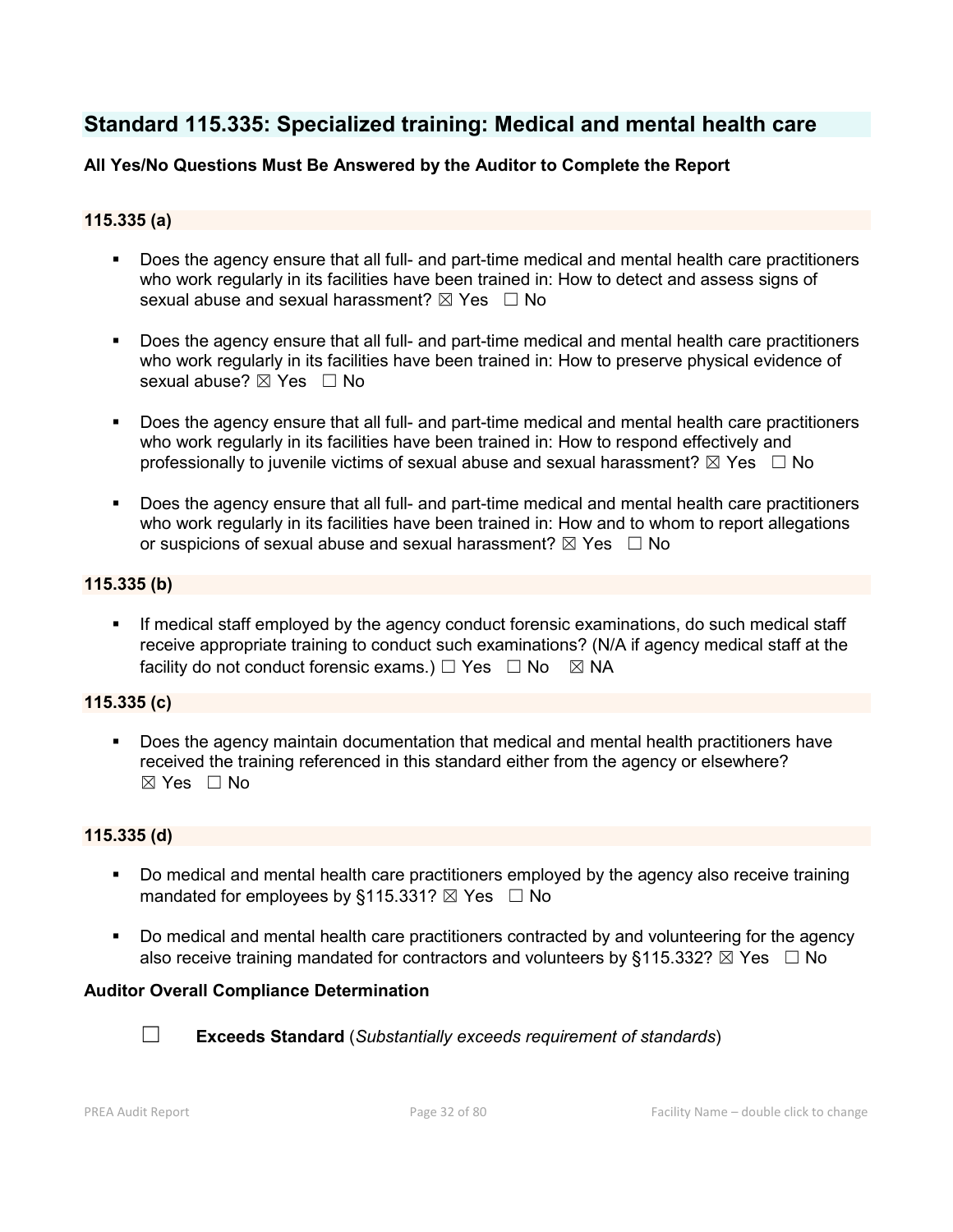- ☒ **Meets Standard** (*Substantial compliance; complies in all material ways with the standard for the relevant review period*)
- ☐ **Does Not Meet Standard** (*Requires Corrective Action*)

#### **Instructions for Overall Compliance Determination Narrative**

*The narrative below must include a comprehensive discussion of all the evidence relied upon in making the compliance or non-compliance determination, the auditor's analysis and reasoning, and the auditor's conclusions. This discussion must also include corrective action recommendations where the facility does not meet the standard. These recommendations must be included in the Final Report, accompanied by information on specific corrective actions taken by the facility.*

#### **Evidence**

TYSC PREA Policy 1.7.3

The agency/facility refers residents to community providers for all ongoing treatment services. Agency does have two QMHP on staff for this purpose who have attended required training and have required educational background. Facility practice is to transport to Sentara General Virginia Beach. Facility has no medical personnel on staff.

# **SCREENING FOR RISK OF SEXUAL VICTIMIZATION AND ABUSIVENESS**

### **Standard 115.341: Screening for risk of victimization and abusiveness**

#### **All Yes/No Questions Must Be Answered by the Auditor to Complete the Report**

#### **115.341 (a)**

- Within 72 hours of the resident's arrival at the facility, does the agency obtain and use information about each resident's personal history and behavior to reduce risk of sexual abuse by or upon a resident?  $\boxtimes$  Yes  $\Box$  No
- Does the agency also obtain this information periodically throughout a resident's confinement?  $\boxtimes$  Yes  $\Box$  No

#### **115.341 (b)**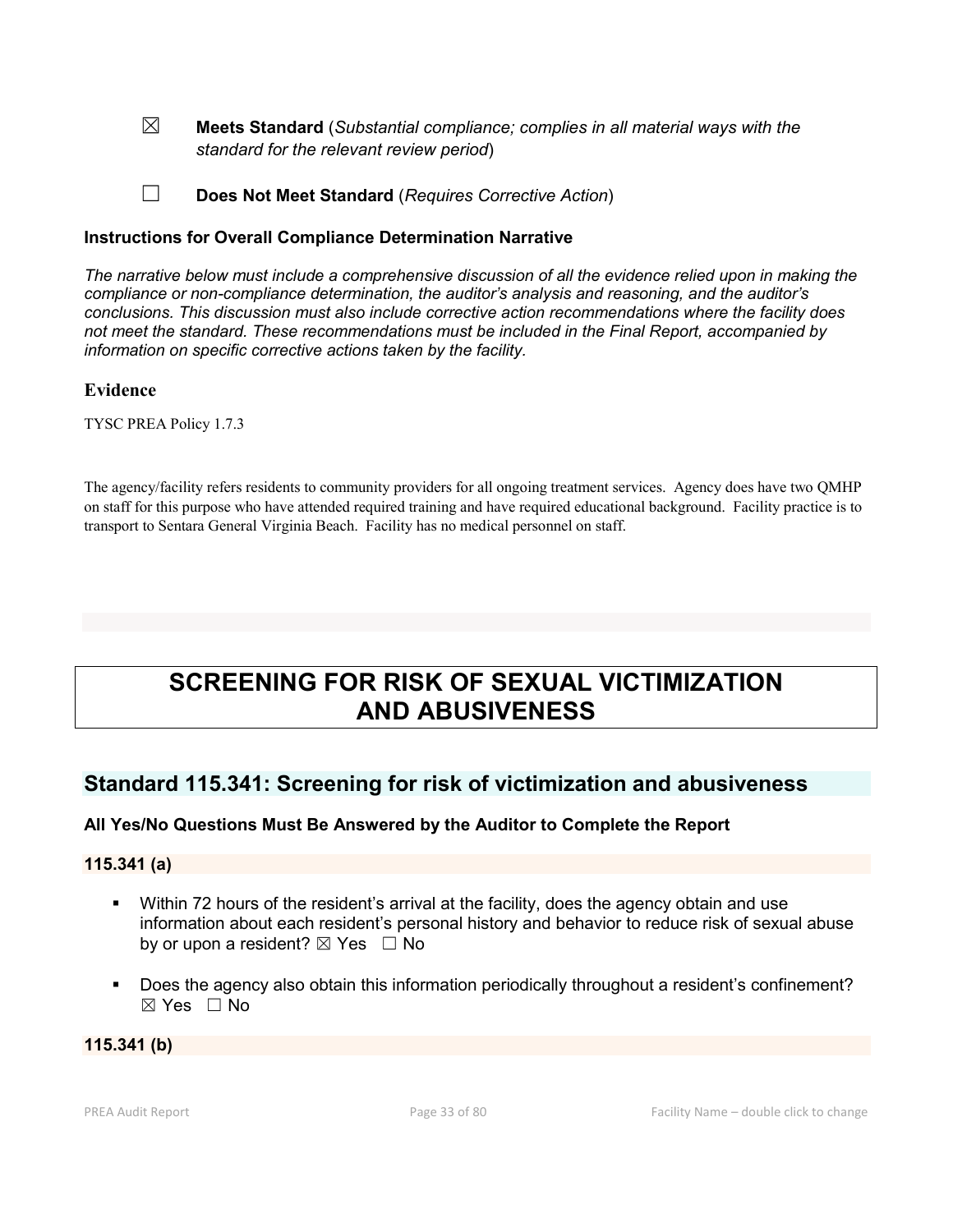Are all PREA screening assessments conducted using an objective screening instrument?  $\boxtimes$  Yes  $\Box$  No

### **115.341 (c)**

- During these PREA screening assessments, at a minimum, does the agency attempt to ascertain information about: Prior sexual victimization or abusiveness?  $\boxtimes$  Yes  $\Box$  No
- **During these PREA screening assessments, at a minimum, does the agency attempt to** ascertain information about: Any gender nonconforming appearance or manner or identification as lesbian, gay, bisexual, transgender, or intersex, and whether the resident may therefore be vulnerable to sexual abuse?  $\boxtimes$  Yes  $\Box$  No
- During these PREA screening assessments, at a minimum, does the agency attempt to ascertain information about: Current charges and offense history?  $\boxtimes$  Yes  $\Box$  No
- **During these PREA screening assessments, at a minimum, does the agency attempt to** ascertain information about: Age?  $\boxtimes$  Yes  $\Box$  No
- **•** During these PREA screening assessments, at a minimum, does the agency attempt to ascertain information about: Level of emotional and cognitive development?  $\boxtimes$  Yes  $\Box$  No
- During these PREA screening assessments, at a minimum, does the agency attempt to ascertain information about: Physical size and stature?  $\boxtimes$  Yes  $\Box$  No
- **During these PREA screening assessments, at a minimum, does the agency attempt to** ascertain information about: Mental illness or mental disabilities?  $\boxtimes$  Yes  $\Box$  No
- During these PREA screening assessments, at a minimum, does the agency attempt to ascertain information about: Intellectual or developmental disabilities?  $\boxtimes$  Yes  $\Box$  No
- During these PREA screening assessments, at a minimum, does the agency attempt to ascertain information about: Physical disabilities?  $\boxtimes$  Yes  $\Box$  No
- During these PREA screening assessments, at a minimum, does the agency attempt to ascertain information about: The resident's own perception of vulnerability?  $\boxtimes$  Yes  $\Box$  No
- During these PREA screening assessments, at a minimum, does the agency attempt to ascertain information about: Any other specific information about individual residents that may indicate heightened needs for supervision, additional safety precautions, or separation from certain other residents?  $\boxtimes$  Yes  $\Box$  No

#### **115.341 (d)**

- Is this information ascertained: Through conversations with the resident during the intake process and medical mental health screenings?  $\boxtimes$  Yes  $\Box$  No
- Is this information ascertained: During classification assessments?  $\boxtimes$  Yes  $\Box$  No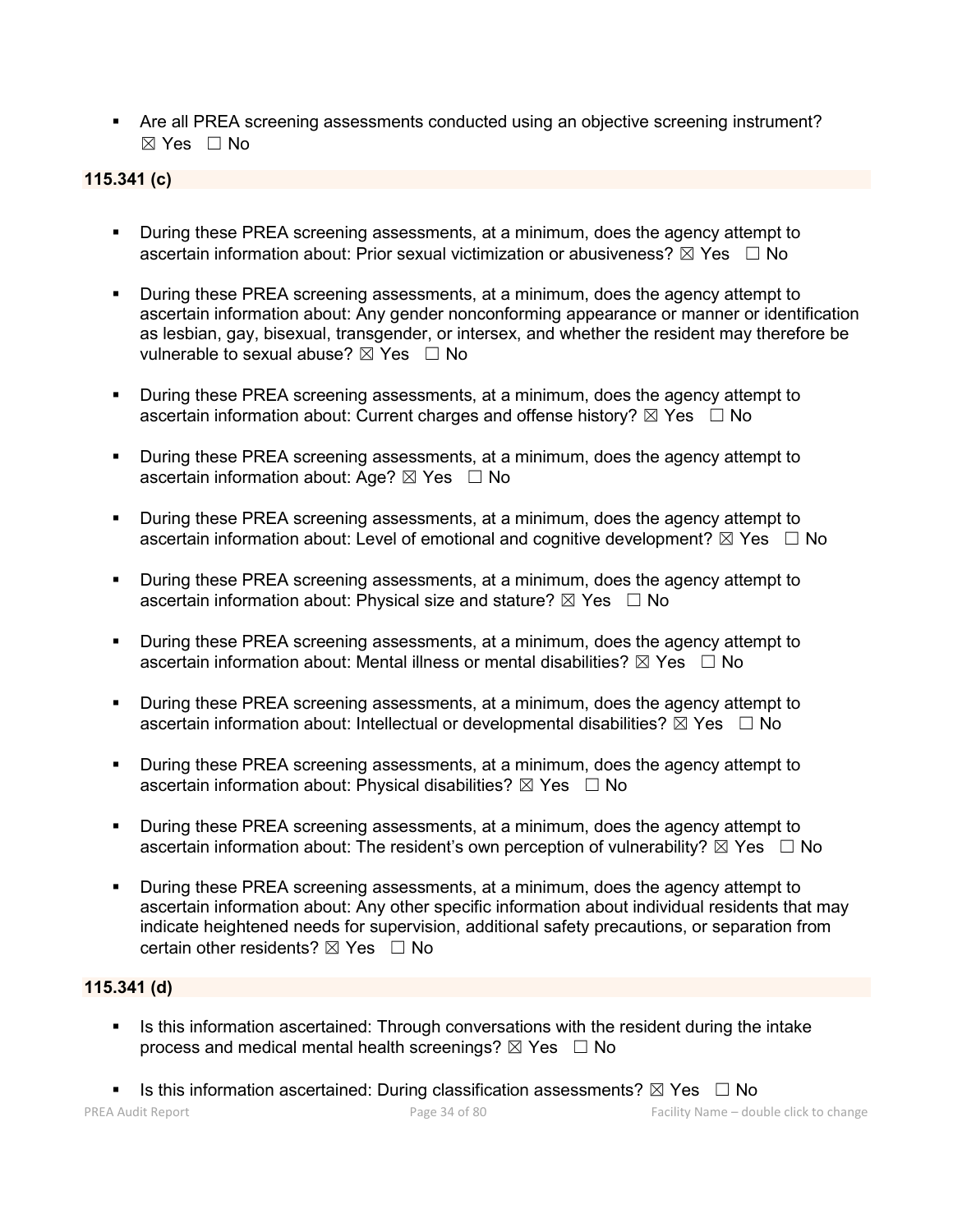Is this information ascertained: By reviewing court records, case files, facility behavioral records, and other relevant documentation from the resident's files?  $\boxtimes$  Yes  $\Box$  No

#### **115.341 (e)**

 Has the agency implemented appropriate controls on the dissemination within the facility of responses to questions asked pursuant to this standard in order to ensure that sensitive information is not exploited to the resident's detriment by staff or other residents?  $\boxtimes$  Yes  $\Box$  No

#### **Auditor Overall Compliance Determination**

- ☐ **Exceeds Standard** (*Substantially exceeds requirement of standards*) ☒ **Meets Standard** (*Substantial compliance; complies in all material ways with the standard for the relevant review period*)
- ☐ **Does Not Meet Standard** (*Requires Corrective Action*)

#### **Instructions for Overall Compliance Determination Narrative**

*The narrative below must include a comprehensive discussion of all the evidence relied upon in making the compliance or non-compliance determination, the auditor's analysis and reasoning, and the auditor's conclusions. This discussion must also include corrective action recommendations where the facility does not meet the standard. These recommendations must be included in the Final Report, accompanied by information on specific corrective actions taken by the facility.*

#### **Evidence**

TYSC PREA Policy 1.6.1

TYSC Screening and Vulnerable Population Assessment form

Resident interviews

Staff interviews

TYSC PREA Screening and Vulnerable Population Assessment; PREA Policy 1.6.2,#1 a-k reviewed. Since staff at Apartment Living program wear many hats, auditors chose to use the "Staff Responsible for Risk Screening" questionnaire in addition to interview questions in "Random Staff" questionnaire for the three staff who did intake with residents. All staff who conduct intakes were very familiar with the screening tool and stated that they use it at intake. Resident interviews confirmed this. All resident files checked showed that the screening was done the day of intake.

Staff interviewed indicated that information came from multiple sources including parents, community providers, court documents, school, etc. Residents who screen as vulnerable are either receiving services in the community or are offered a meeting with appropriate mental health or medical professional.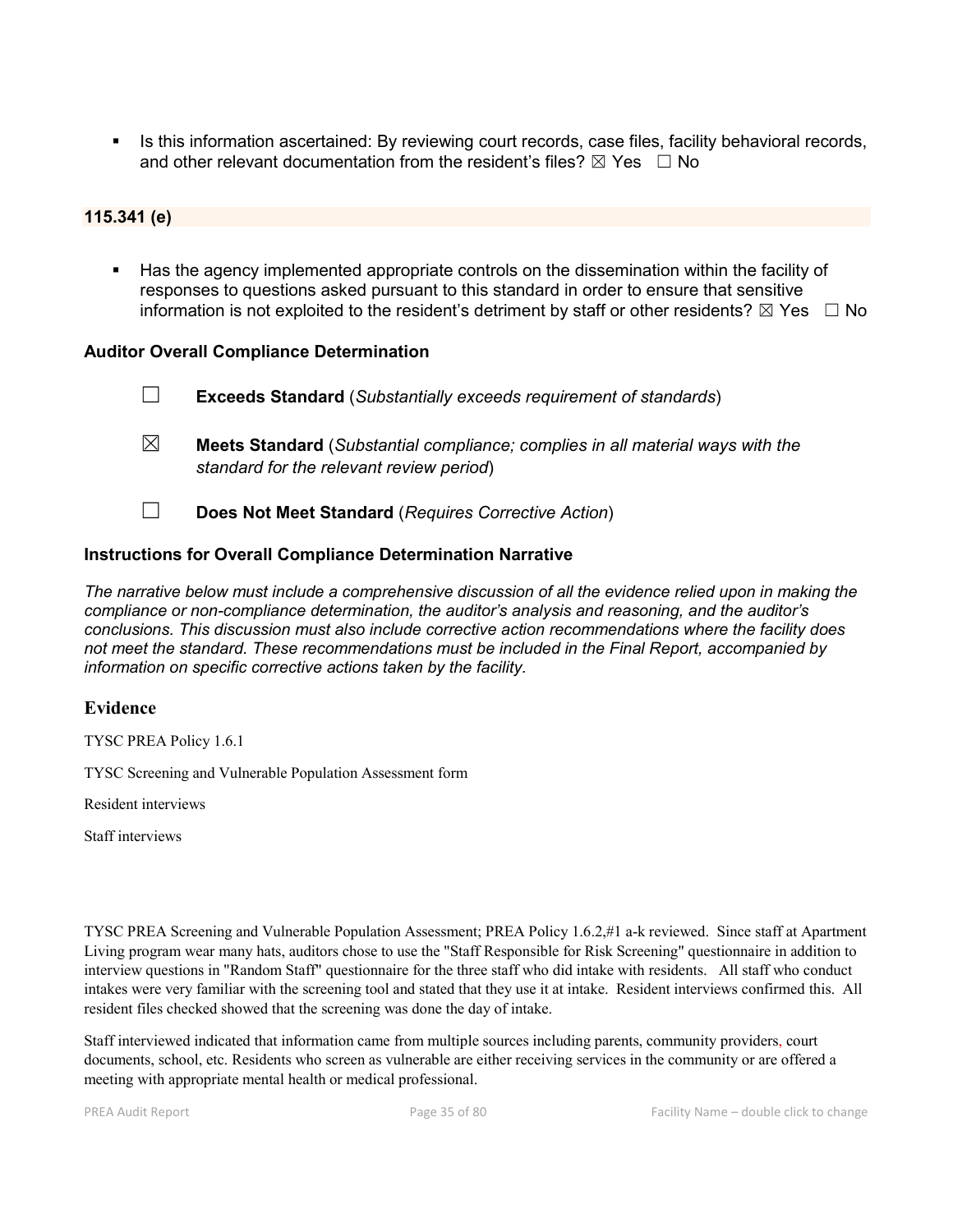# **Standard 115.342: Use of screening information**

### **All Yes/No Questions Must Be Answered by the Auditor to Complete the Report**

#### **115.342 (a)**

- Does the agency use all of the information obtained pursuant to § 115.341 and subsequently, with the goal of keeping all residents safe and free from sexual abuse, to make: Housing Assignments?  $\boxtimes$  Yes  $\Box$  No
- Does the agency use all of the information obtained pursuant to § 115.341 and subsequently, with the goal of keeping all residents safe and free from sexual abuse, to make: Bed assignments?  $\boxtimes$  Yes  $\Box$  No
- Does the agency use all of the information obtained pursuant to § 115.341 and subsequently, with the goal of keeping all residents safe and free from sexual abuse, to make: Work Assignments?  $\boxtimes$  Yes  $\Box$  No
- Does the agency use all of the information obtained pursuant to § 115.341 and subsequently, with the goal of keeping all residents safe and free from sexual abuse, to make: Education Assignments?  $\boxtimes$  Yes  $\Box$  No
- Does the agency use all of the information obtained pursuant to § 115.341 and subsequently, with the goal of keeping all residents safe and free from sexual abuse, to make: Program Assignments?  $\boxtimes$  Yes  $\Box$  No

#### **115.342 (b)**

- Are residents isolated from others only as a last resort when less restrictive measures are inadequate to keep them and other residents safe, and then only until an alternative means of keeping all residents safe can be arranged?  $\boxtimes$  Yes  $\Box$  No
- During any period of isolation, does the agency always refrain from denying residents daily large-muscle exercise?  $\boxtimes$  Yes  $\Box$  No
- During any period of isolation, does the agency always refrain from denying residents any legally required educational programming or special education services?  $\boxtimes$  Yes  $\Box$  No
- Do residents in isolation receive daily visits from a medical or mental health care clinician?  $\boxtimes$  Yes  $\Box$  No
- Do residents also have access to other programs and work opportunities to the extent possible?  $\boxtimes$  Yes  $\Box$  No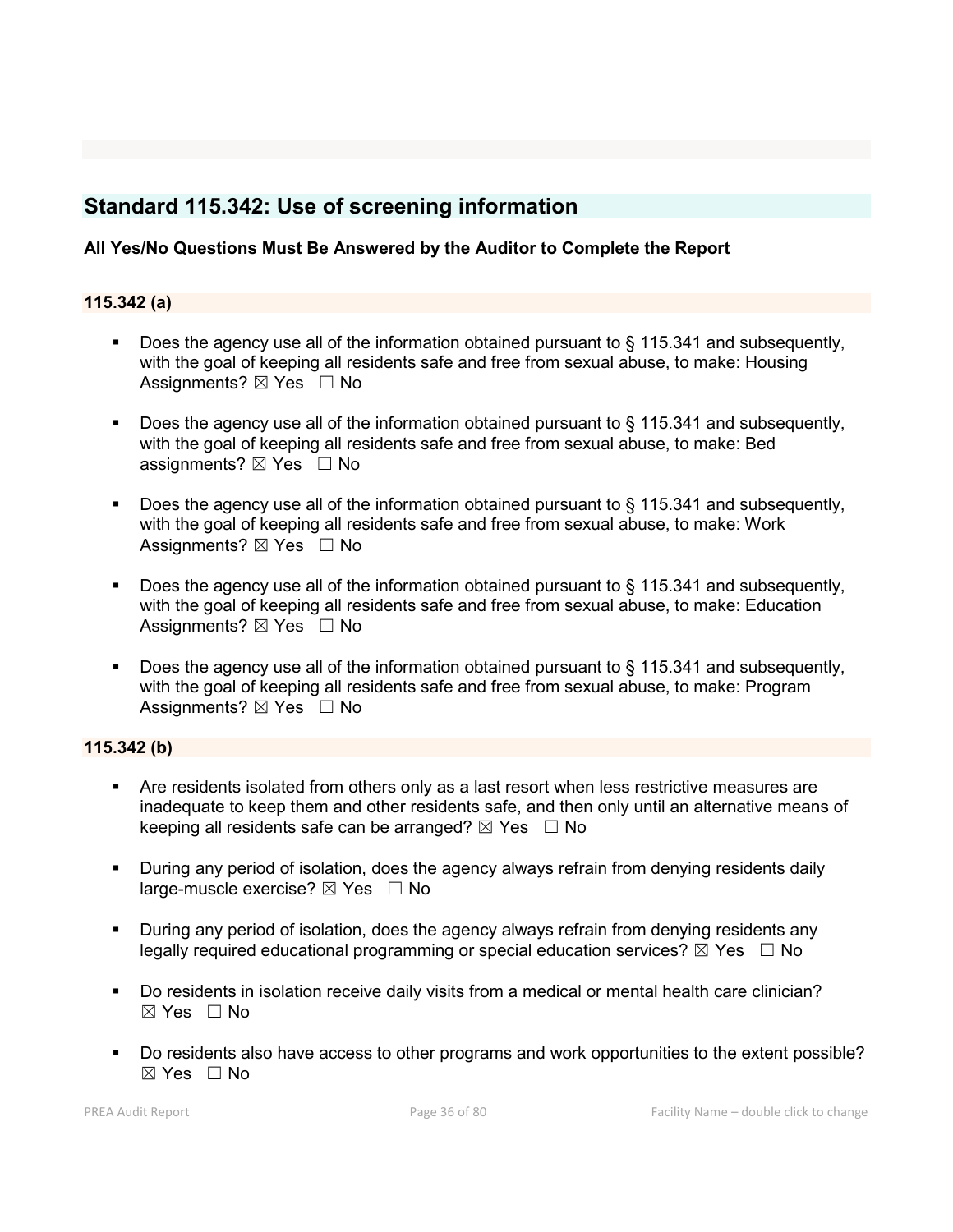## **115.342 (c)**

- Does the agency always refrain from placing: Lesbian, gay, and bisexual residents in particular housing, bed, or other assignments solely on the basis of such identification or status?  $\boxtimes$  Yes  $\Box$  No
- Does the agency always refrain from placing: Transgender residents in particular housing, bed, or other assignments solely on the basis of such identification or status?  $\boxtimes$  Yes  $\Box$  No
- Does the agency always refrain from placing: Intersex residents in particular housing, bed, or other assignments solely on the basis of such identification or status?  $\boxtimes$  Yes  $\Box$  No
- Does the agency always refrain from considering lesbian, gay, bisexual, transgender, or intersex identification or status as an indicator or likelihood of being sexually abusive?  $\boxtimes$  Yes  $\Box$  No

## **115.342 (d)**

- When deciding whether to assign a transgender or intersex resident to a facility for male or female residents, does the agency consider on a case-by-case basis whether a placement would ensure the resident's health and safety, and whether a placement would present management or security problems (NOTE: if an agency by policy or practice assigns residents to a male or female facility on the basis of anatomy alone, that agency is not in compliance with this standard)?  $\boxtimes$  Yes  $\Box$  No
- When making housing or other program assignments for transgender or intersex residents, does the agency consider on a case-by-case basis whether a placement would ensure the resident's health and safety, and whether a placement would present management or security problems? ⊠ Yes □ No

## **115.342 (e)**

 Are placement and programming assignments for each transgender or intersex resident reassessed at least twice each year to review any threats to safety experienced by the resident?  $\boxtimes$  Yes  $\Box$  No

#### **115.342 (f)**

 Are each transgender or intersex resident's own views with respect to his or her own safety given serious consideration when making facility and housing placement decisions and programming assignments?  $\boxtimes$  Yes  $\Box$  No

## **115.342 (g)**

 Are transgender and intersex residents given the opportunity to shower separately from other residents? ⊠ Yes □ No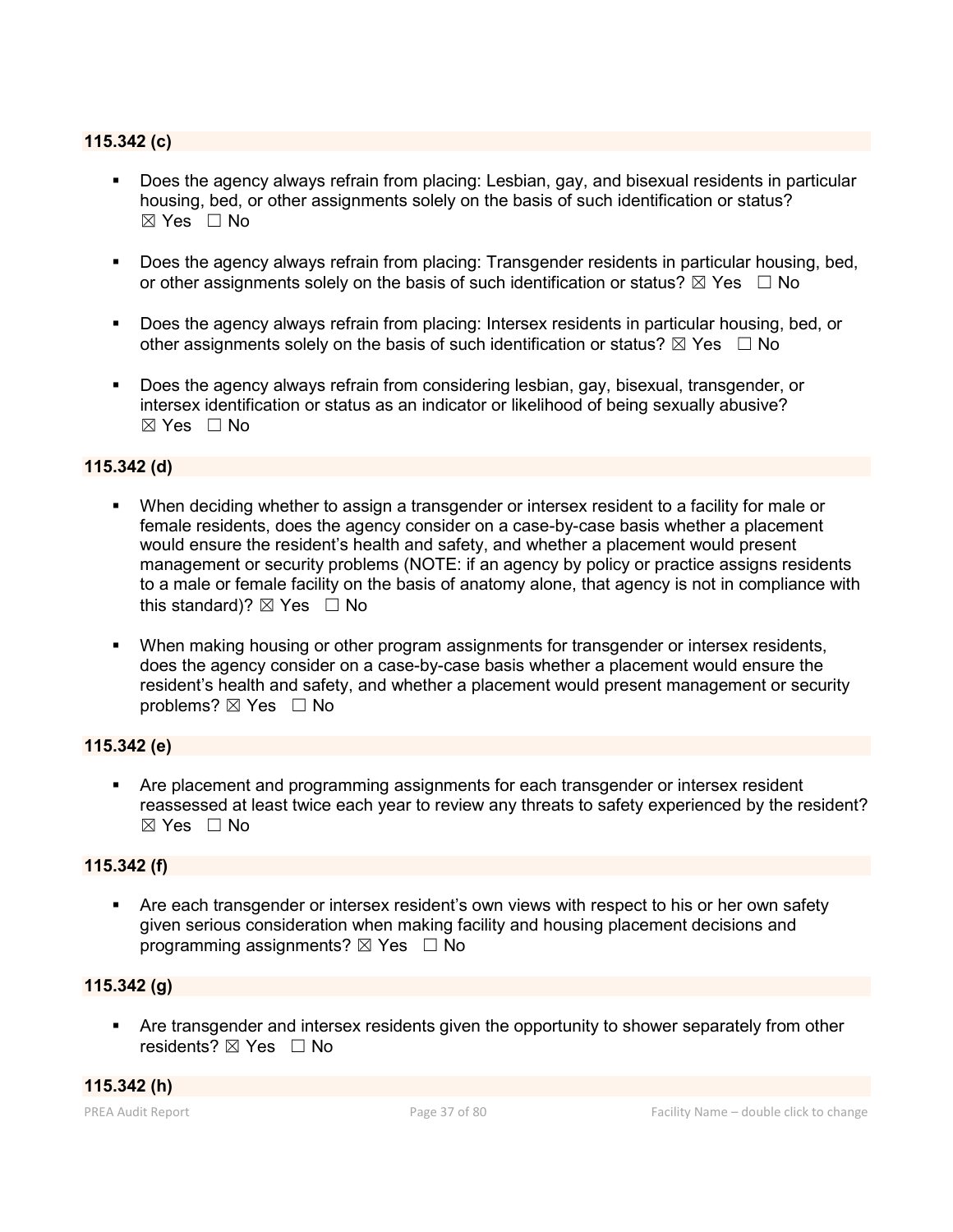- If a resident is isolated pursuant to paragraph (b) of this section, does the facility clearly document: The basis for the facility's concern for the resident's safety? (N/A for h and i if facility doesn't use isolation?) □ Yes □ No ⊠ NA
- If a resident is isolated pursuant to paragraph (b) of this section, does the facility clearly document: The reason why no alternative means of separation can be arranged? (N/A for h and i if facility doesn't use isolation?)  $\Box$  Yes  $\Box$  No  $\boxtimes$  NA

## **115.342 (i)**

 In the case of each resident who is isolated as a last resort when less restrictive measures are inadequate to keep them and other residents safe, does the facility afford a review to determine whether there is a continuing need for separation from the general population EVERY 30 DAYS? ⊠ Yes □ No

## **Auditor Overall Compliance Determination**

- ☐ **Exceeds Standard** (*Substantially exceeds requirement of standards*)
- ☒ **Meets Standard** (*Substantial compliance; complies in all material ways with the standard for the relevant review period*)
- ☐ **Does Not Meet Standard** (*Requires Corrective Action*)

## **Instructions for Overall Compliance Determination Narrative**

*The narrative below must include a comprehensive discussion of all the evidence relied upon in making the compliance or non-compliance determination, the auditor's analysis and reasoning, and the auditor's conclusions. This discussion must also include corrective action recommendations where the facility does not meet the standard. These recommendations must be included in the Final Report, accompanied by information on specific corrective actions taken by the facility.*

**Evidence**

TYSC PREA Policy 1.6.1

Staff interviews

Resident interviews

This facility is a non-secure group home and has clear policies prohibiting the use of isolation in any way, for any reason. Auditor reviewed Apartment Living Program Policy on Management of Resident Behavior provides guidance on management of resident behavior and states, "At no time will a resident be locked in their rooms." All staff and resident interviews confirmed that the facility does not use isolation.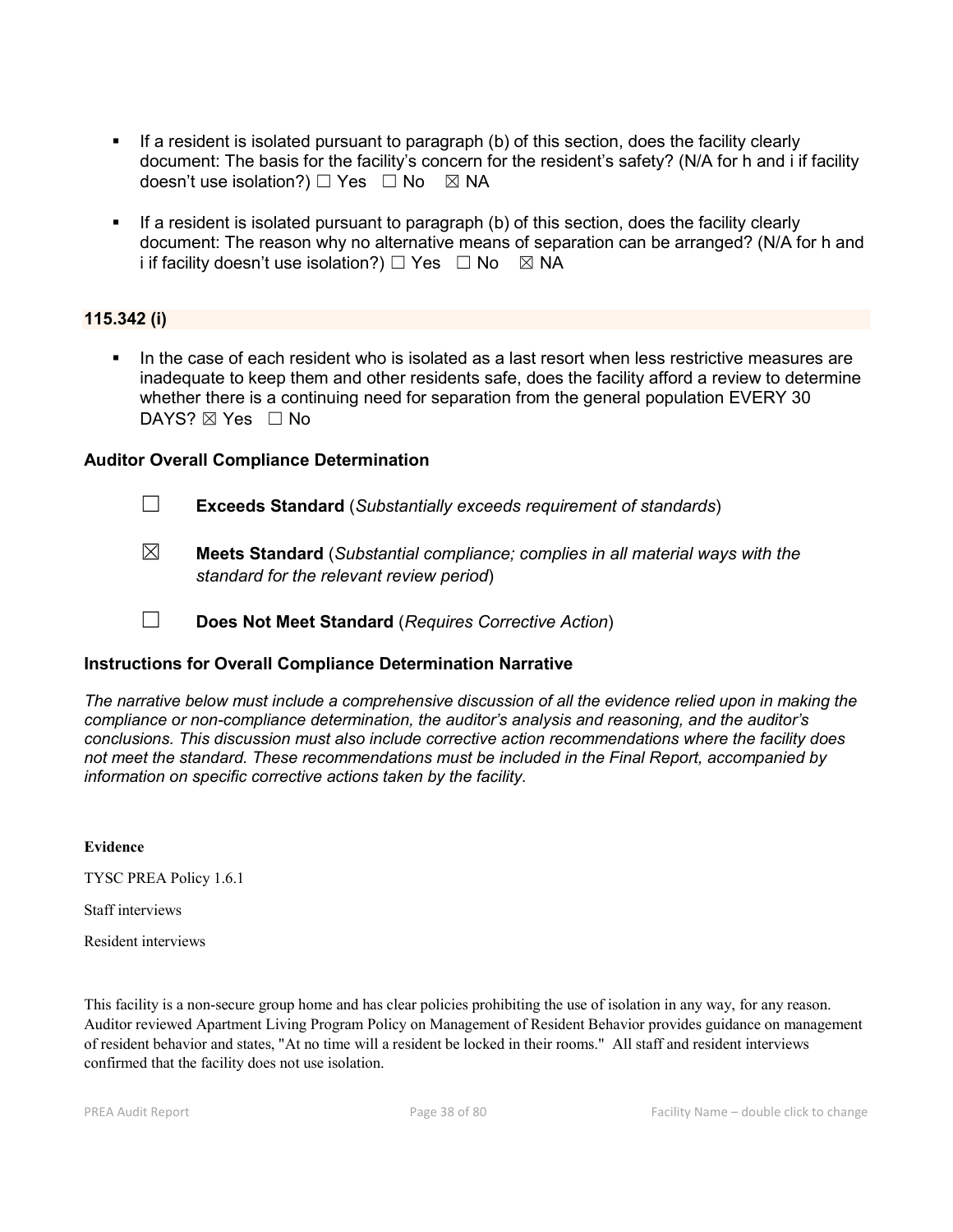All residents are allowed to shower separately.

This agency does extensive review and assessment of all residents prior to acceptance. If a resident's needs cannot be met, another placement is found.

A resident may be housed in an apartment alone if that best meets the need of the individual resident. The resident's view of his/her own vulnerability and safety are considered when housing choices are made.

# **REPORTING**

## **Standard 115.351: Resident reporting**

## **All Yes/No Questions Must Be Answered by the Auditor to Complete the Report**

## **115.351 (a)**

- Does the agency provide multiple internal ways for residents to privately report: Sexual abuse and sexual harassment?  $\boxtimes$  Yes  $\Box$  No
- **Does the agency provide multiple internal ways for residents to privately report: Retaliation by** other residents or staff for reporting sexual abuse and sexual harassment?  $\boxtimes$  Yes  $\Box$  No
- Does the agency provide multiple internal ways for residents to privately report: Staff neglect or violation of responsibilities that may have contributed to such incidents?  $\boxtimes$  Yes  $\Box$  No

## **115.351 (b)**

- Does the agency also provide at least one way for residents to report sexual abuse or sexual harassment to a public or private entity or office that is not part of the agency?  $\boxtimes$  Yes  $\Box$  No
- Is that private entity or office able to receive and immediately forward resident reports of sexual abuse and sexual harassment to agency officials?  $\boxtimes$  Yes  $\Box$  No
- Does that private entity or office allow the resident to remain anonymous upon request?  $\boxtimes$  Yes  $\Box$  No
- Are residents detained solely for civil immigration purposes provided information on how to contact relevant consular officials and relevant officials at the Department of Homeland Security to report sexual abuse or harassment?  $\boxtimes$  Yes  $\Box$  No

## **115.351 (c)**

 Do staff members accept reports of sexual abuse and sexual harassment made verbally, in writing, anonymously, and from third parties?  $\boxtimes$  Yes  $\Box$  No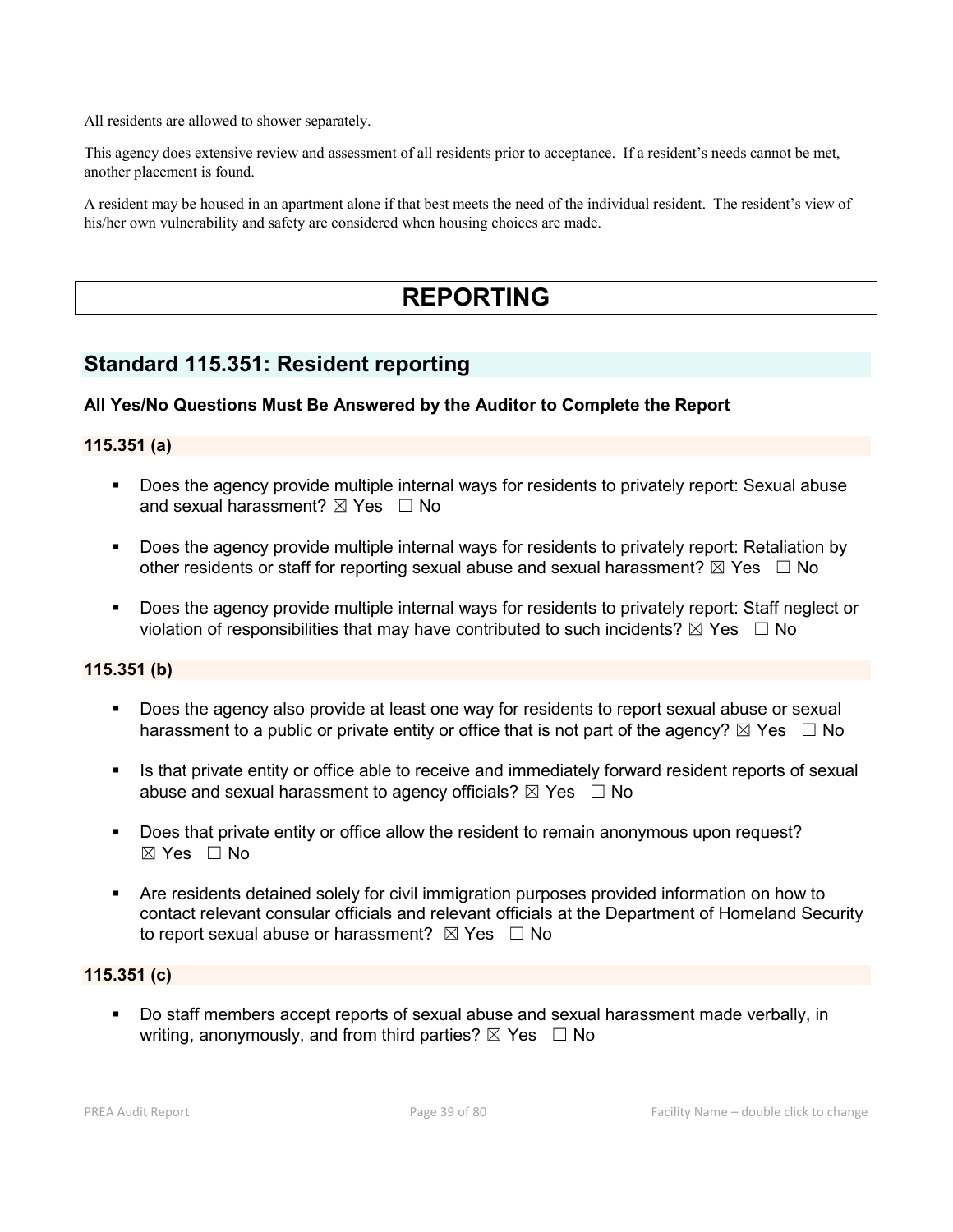Do staff members promptly document any verbal reports of sexual abuse and sexual harassment? ⊠ Yes □ No

#### **115.351 (d)**

- Does the facility provide residents with access to tools necessary to make a written report? ☒ Yes ☐ No
- Does the agency provide a method for staff to privately report sexual abuse and sexual harassment of residents?  $\boxtimes$  Yes  $\Box$  No

#### **Auditor Overall Compliance Determination**

☐ **Exceeds Standard** (*Substantially exceeds requirement of standards*) ☒ **Meets Standard** (*Substantial compliance; complies in all material ways with the standard for the relevant review period*)

☐ **Does Not Meet Standard** (*Requires Corrective Action*)

## **Instructions for Overall Compliance Determination Narrative**

*The narrative below must include a comprehensive discussion of all the evidence relied upon in making the compliance or non-compliance determination, the auditor's analysis and reasoning, and the auditor's conclusions. This discussion must also include corrective action recommendations where the facility does not meet the standard. These recommendations must be included in the Final Report, accompanied by information on specific corrective actions taken by the facility.*

#### **Evidence**

TYSC PREA Policy 1.7.1 Resident Training Handout Facility tour/bulletin board information Resident Training outline Posters Reporting Sexual Abuse brochure Resident interviews Staff interviews

Facility has done a good job letting residents and staff know how to report, whom they may report to, that others may report for them and that reports may be made privately. Posters were evident throughout the facility and residents knew where they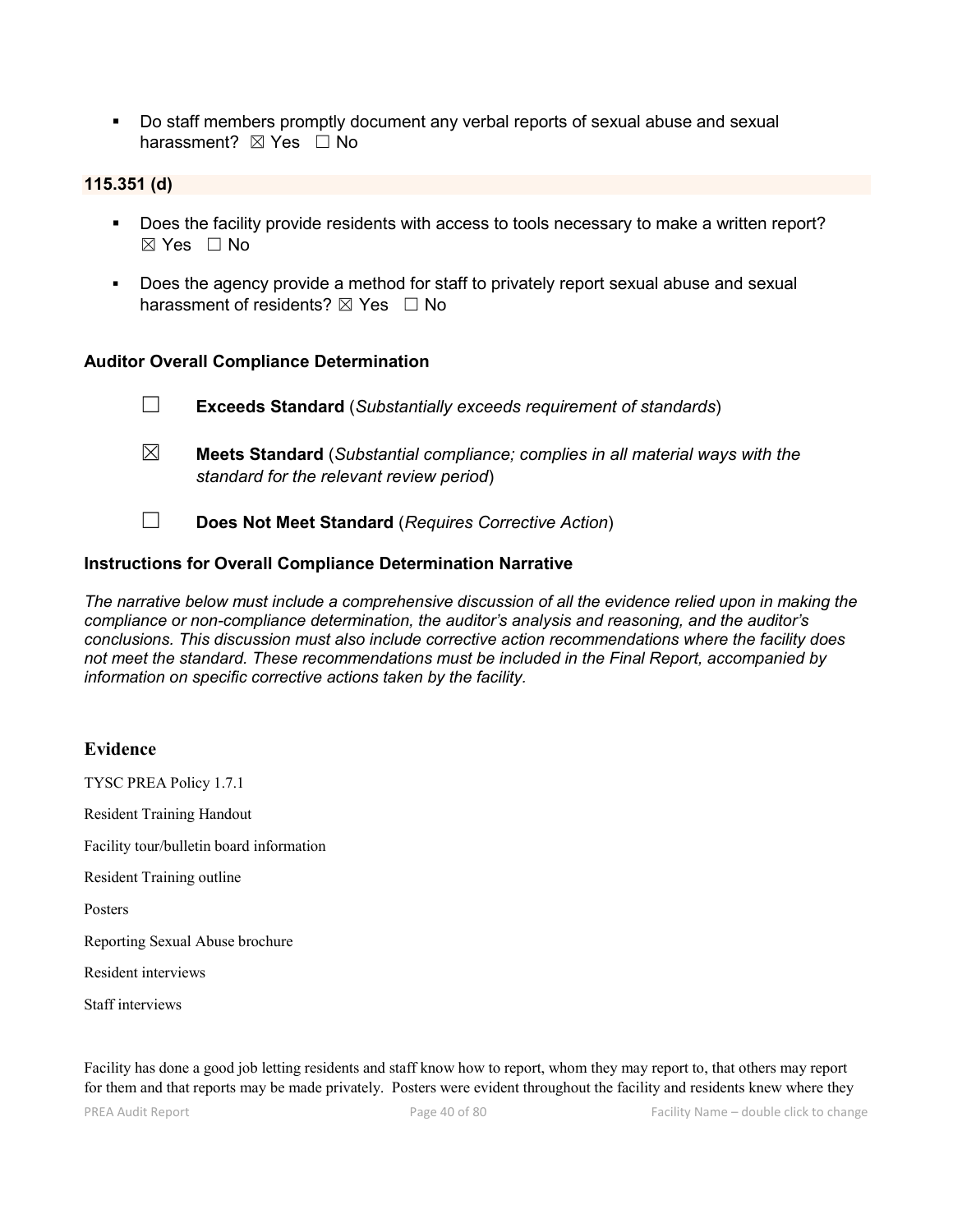were. Residents knew they could report outside the facility. Facility has MOA with YWCA to provide 24-hour hotline. Residents have multiple ways to report, including verbally and in writing.

## **Standard 115.352: Exhaustion of administrative remedies**

## **All Yes/No Questions Must Be Answered by the Auditor to Complete the Report**

## **115.352 (a)**

Is the agency exempt from this standard? NOTE: The agency is exempt ONLY if it does not have administrative procedures to address resident grievances regarding sexual abuse. This does not mean the agency is exempt simply because a resident does not have to or is not ordinarily expected to submit a grievance to report sexual abuse. This means that as a matter of explicit policy, the agency does not have an administrative remedies process to address sexual abuse. □ Yes ⊠ No □ NA

### **115.352 (b)**

- Does the agency permit residents to submit a grievance regarding an allegation of sexual abuse without any type of time limits? (The agency may apply otherwise-applicable time limits to any portion of a grievance that does not allege an incident of sexual abuse.) (N/A if agency is exempt from this standard.)  $\boxtimes$  Yes  $\Box$  No  $\Box$  NA
- **Does the agency always refrain from requiring a resident to use any informal grievance process,** or to otherwise attempt to resolve with staff, an alleged incident of sexual abuse? (N/A if agency is exempt from this standard.)  $\boxtimes$  Yes  $\Box$  No  $\Box$  NA

## **115.352 (c)**

- Does the agency ensure that: A resident who alleges sexual abuse may submit a grievance without submitting it to a staff member who is the subject of the complaint? (N/A if agency is exempt from this standard.)  $\boxtimes$  Yes  $\Box$  No  $\Box$  NA
- Does the agency ensure that: Such grievance is not referred to a staff member who is the subject of the complaint? (N/A if agency is exempt from this standard.)  $\boxtimes$  Yes  $\Box$  No  $\Box$  NA

## **115.352 (d)**

- Does the agency issue a final agency decision on the merits of any portion of a grievance alleging sexual abuse within 90 days of the initial filing of the grievance? (Computation of the 90-day time period does not include time consumed by residents in preparing any administrative appeal.) (N/A if agency is exempt from this standard.)  $\boxtimes$  Yes  $\Box$  No  $\Box$  NA
- If the agency determines that the 90-day timeframe is insufficient to make an appropriate decision and claims an extension of time [the maximum allowable extension of time to respond is 70 days per 115.352(d)(3)], does the agency notify the resident in writing of any such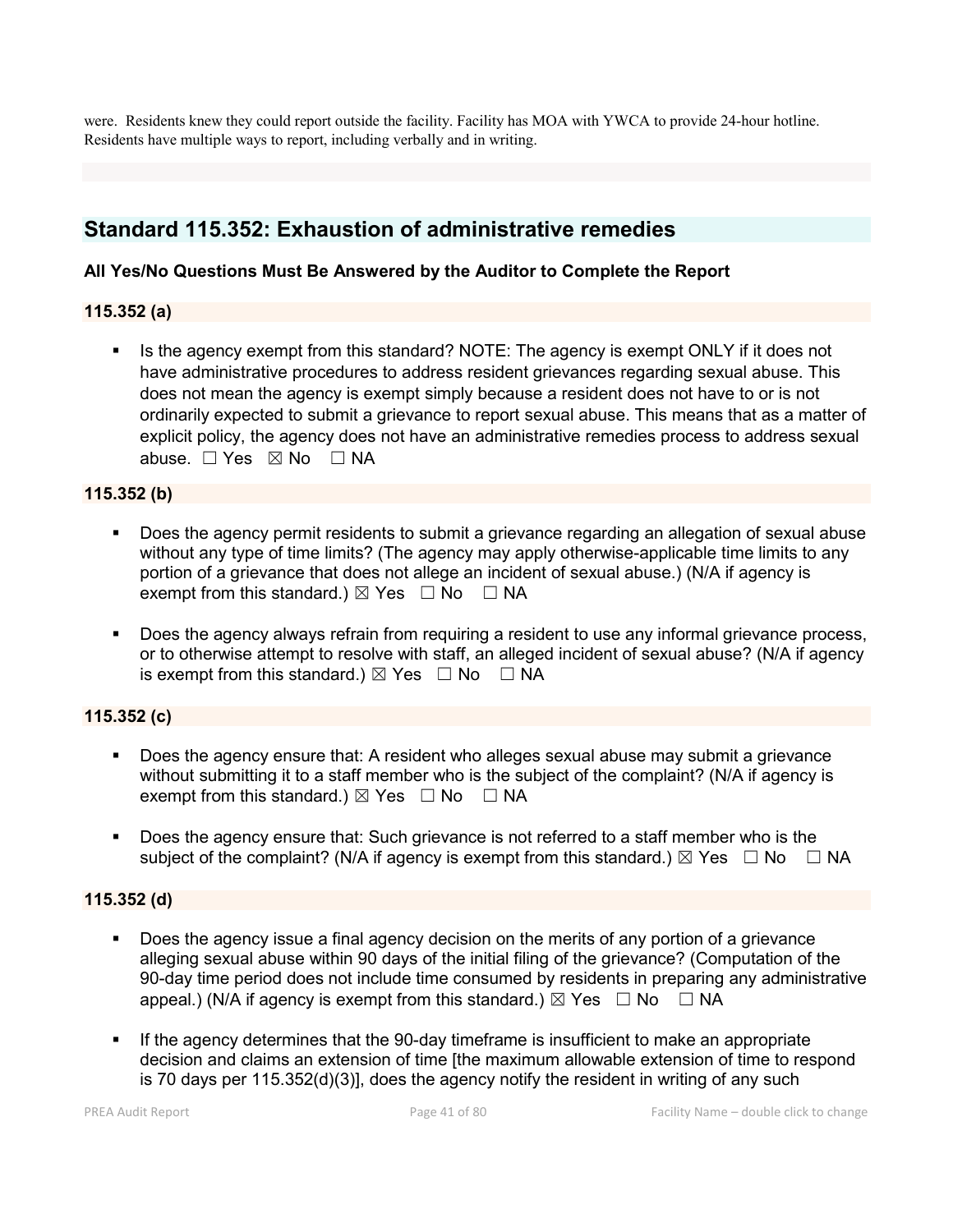extension and provide a date by which a decision will be made? (N/A if agency is exempt from this standard.)  $\boxtimes$  Yes  $\Box$  No  $\Box$  NA

 At any level of the administrative process, including the final level, if the resident does not receive a response within the time allotted for reply, including any properly noticed extension, may a resident consider the absence of a response to be a denial at that level? (N/A if agency is exempt from this standard.)  $\boxtimes$  Yes  $\Box$  No  $\Box$  NA

## **115.352 (e)**

- Are third parties, including fellow residents, staff members, family members, attorneys, and outside advocates, permitted to assist residents in filing requests for administrative remedies relating to allegations of sexual abuse? (N/A if agency is exempt from this standard.)  $⊠ Yes □ No □ NA$
- Are those third parties also permitted to file such requests on behalf of residents? (If a third party, other than a parent or legal guardian, files such a request on behalf of a resident, the facility may require as a condition of processing the request that the alleged victim agree to have the request filed on his or her behalf, and may also require the alleged victim to personally pursue any subsequent steps in the administrative remedy process.) (N/A if agency is exempt from this standard.)  $\boxtimes$  Yes  $\Box$  No  $\Box$  NA
- If the resident declines to have the request processed on his or her behalf, does the agency document the resident's decision? (N/A if agency is exempt from this standard.) ☒ Yes ☐ No ☐ NA
- Is a parent or legal guardian of a juvenile allowed to file a grievance regarding allegations of sexual abuse, including appeals, on behalf of such juvenile? (N/A if agency is exempt from this standard.)  $\boxtimes$  Yes  $\Box$  No  $\Box$  NA
- If a parent or legal guardian of a juvenile files a grievance (or an appeal) on behalf of a juvenile regarding allegations of sexual abuse, is it the case that those grievances are not conditioned upon the juvenile agreeing to have the request filed on his or her behalf? (N/A if agency is exempt from this standard.)  $\boxtimes$  Yes  $\Box$  No  $\Box$  NA

## **115.352 (f)**

- Has the agency established procedures for the filing of an emergency grievance alleging that a resident is subject to a substantial risk of imminent sexual abuse? (N/A if agency is exempt from this standard.)  $\boxtimes$  Yes  $\Box$  No  $\Box$  NA
- After receiving an emergency grievance alleging a resident is subject to a substantial risk of imminent sexual abuse, does the agency immediately forward the grievance (or any portion thereof that alleges the substantial risk of imminent sexual abuse) to a level of review at which immediate corrective action may be taken? (N/A if agency is exempt from this standard.).  $\boxtimes$  Yes  $\Box$  No  $\Box$  NA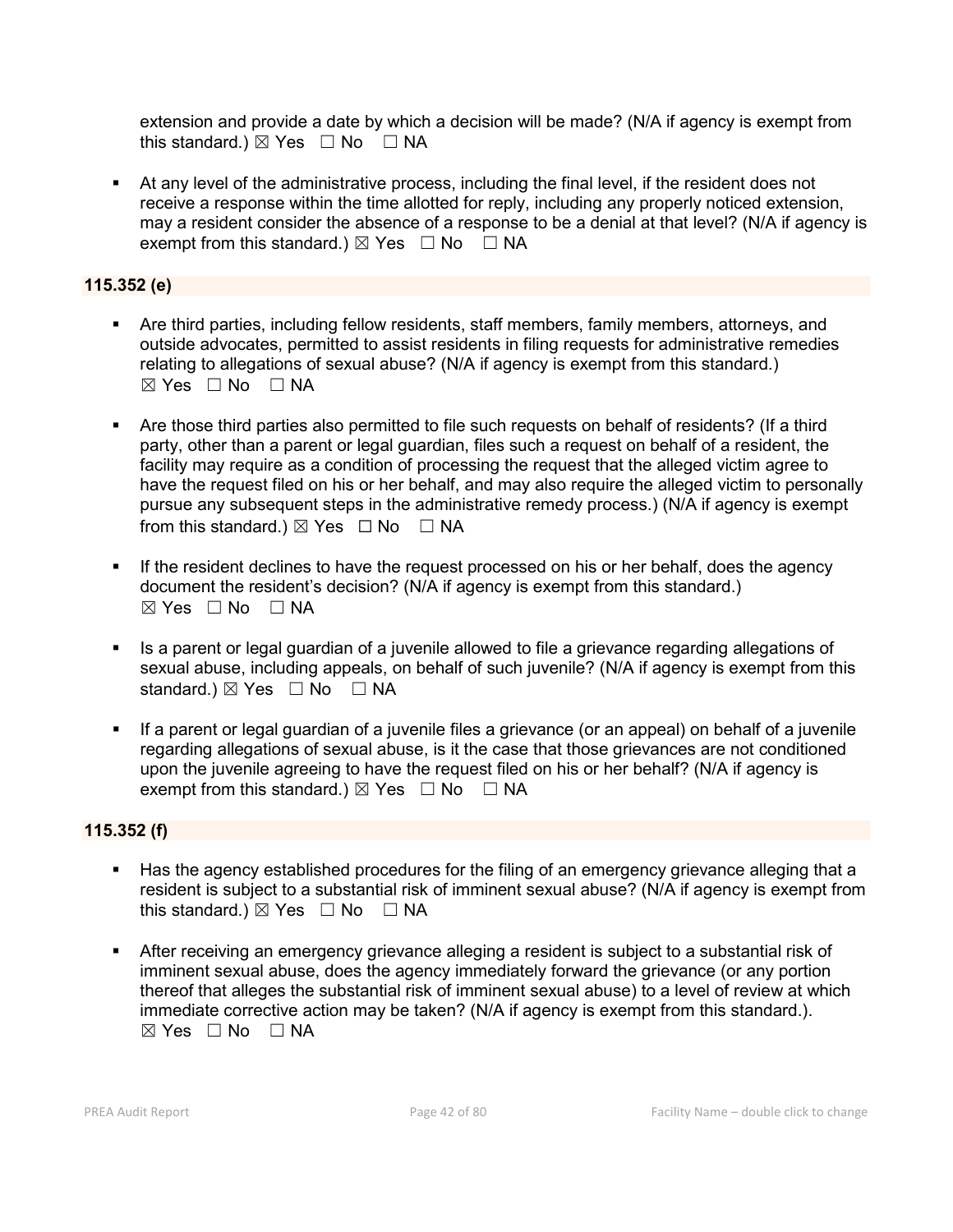- After receiving an emergency grievance described above, does the agency provide an initial response within 48 hours? (N/A if agency is exempt from this standard.)  $\boxtimes$  Yes  $\Box$  No  $\Box$  NA
- After receiving an emergency grievance described above, does the agency issue a final agency decision within 5 calendar days? (N/A if agency is exempt from this standard.)  $\boxtimes$  Yes  $\Box$  No  $\Box$  NA
- **Does the initial response and final agency decision document the agency's determination** whether the resident is in substantial risk of imminent sexual abuse? (N/A if agency is exempt from this standard.)  $\boxtimes$  Yes  $\Box$  No  $\Box$  NA
- Does the initial response document the agency's action(s) taken in response to the emergency grievance? (N/A if agency is exempt from this standard.)  $\boxtimes$  Yes  $\Box$  No  $\Box$  NA
- Does the agency's final decision document the agency's action(s) taken in response to the emergency grievance? (N/A if agency is exempt from this standard.)  $\boxtimes$  Yes  $\Box$  No  $\Box$  NA

### **115.352 (g)**

 If the agency disciplines a resident for filing a grievance related to alleged sexual abuse, does it do so ONLY where the agency demonstrates that the resident filed the grievance in bad faith? (N/A if agency is exempt from this standard.)  $\boxtimes$  Yes  $\Box$  No  $\Box$  NA

### **Auditor Overall Compliance Determination**

- ☐ **Exceeds Standard** (*Substantially exceeds requirement of standards*)
- ☒ **Meets Standard** (*Substantial compliance; complies in all material ways with the standard for the relevant review period*)
- ☐ **Does Not Meet Standard** (*Requires Corrective Action*)

## **Instructions for Overall Compliance Determination Narrative**

*The narrative below must include a comprehensive discussion of all the evidence relied upon in making the compliance or non-compliance determination, the auditor's analysis and reasoning, and the auditor's conclusions. This discussion must also include corrective action recommendations where the facility does not meet the standard. These recommendations must be included in the Final Report, accompanied by information on specific corrective actions taken by the facility.*

## **Evidence**

TYSC PREA Policy 1.7.1, #1 (a)

Agency allows residents to report using the "grievance" form (something most of the residents in this facility would be familiar with based on local detention programs) however, all residents are informed that a "grievance" alleging sexual abuse or sexual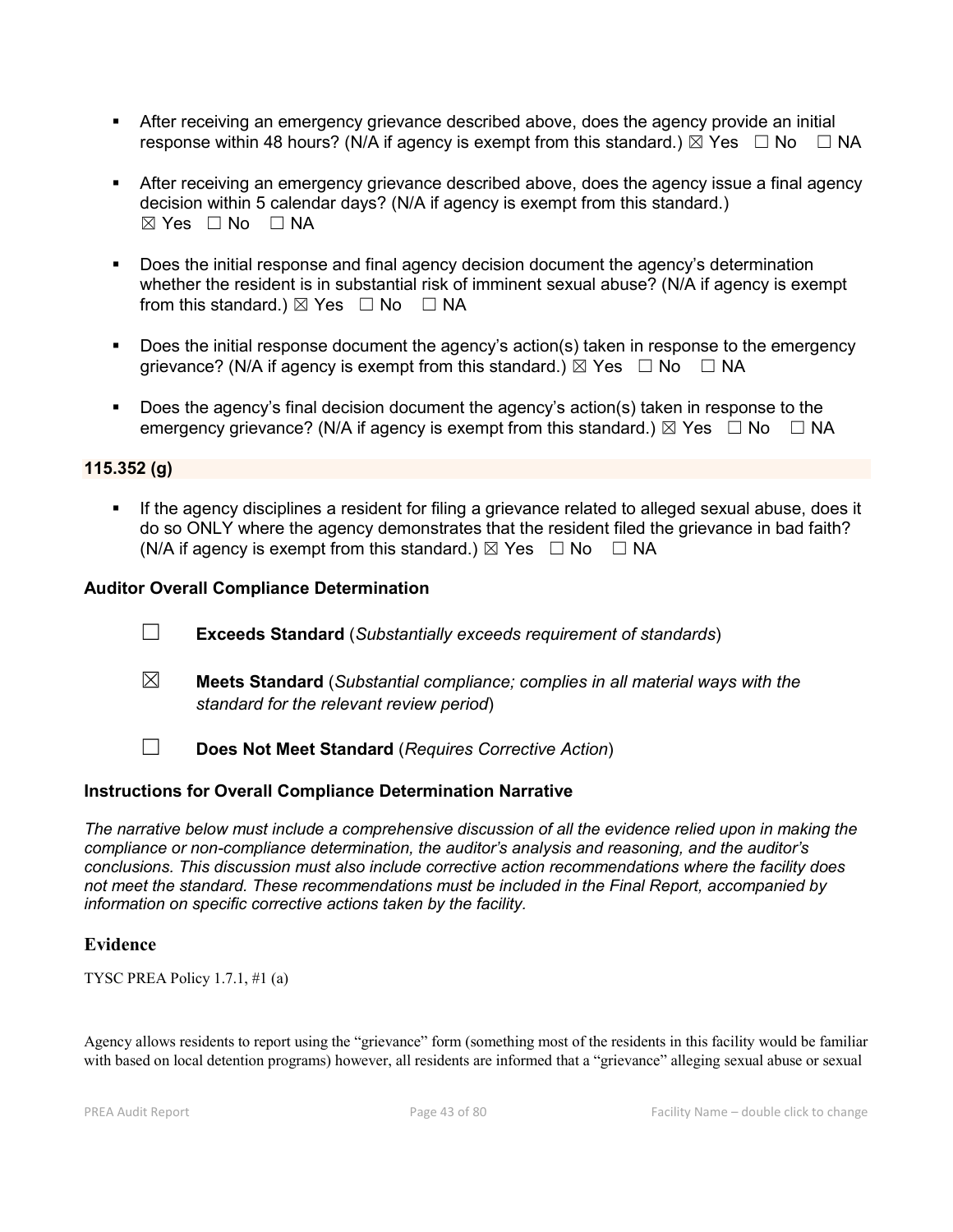harassment immediately moves outside the grievance procedure and is referred to the Program Director, Assistant Program Director or designee for referral for investigation. Residents are instructed what to do with an emergency "grievance".

## **Standard 115.353: Resident access to outside confidential support services and legal representation**

## **All Yes/No Questions Must Be Answered by the Auditor to Complete the Report**

## **115.353 (a)**

- Does the facility provide residents with access to outside victim advocates for emotional support services related to sexual abuse by providing, posting, or otherwise making assessible mailing addresses and telephone numbers, including toll-free hotline numbers where available, of local, State, or national victim advocacy or rape crisis organizations?  $\boxtimes$  Yes  $\Box$  No
- Does the facility provide persons detained solely for civil immigration purposes mailing addresses and telephone numbers, including toll-free hotline numbers where available of local, State, or national immigrant services agencies?  $\boxtimes$  Yes  $\Box$  No
- **Does the facility enable reasonable communication between residents and these organizations** and agencies, in as confidential a manner as possible?  $\boxtimes$  Yes  $\Box$  No

## **115.353 (b)**

 Does the facility inform residents, prior to giving them access, of the extent to which such communications will be monitored and the extent to which reports of abuse will be forwarded to authorities in accordance with mandatory reporting laws?  $\boxtimes$  Yes  $\Box$  No

#### **115.353 (c)**

- **Does the agency maintain or attempt to enter into memoranda of understanding or other** agreements with community service providers that are able to provide residents with confidential emotional support services related to sexual abuse?  $\boxtimes$  Yes  $\Box$  No
- Does the agency maintain copies of agreements or documentation showing attempts to enter into such agreements?  $\boxtimes$  Yes  $\Box$  No

## **115.353 (d)**

- Does the facility provide residents with reasonable and confidential access to their attorneys or other legal representation?  $\boxtimes$  Yes  $\Box$  No
- Does the facility provide residents with reasonable access to parents or legal guardians? ☒ Yes ☐ No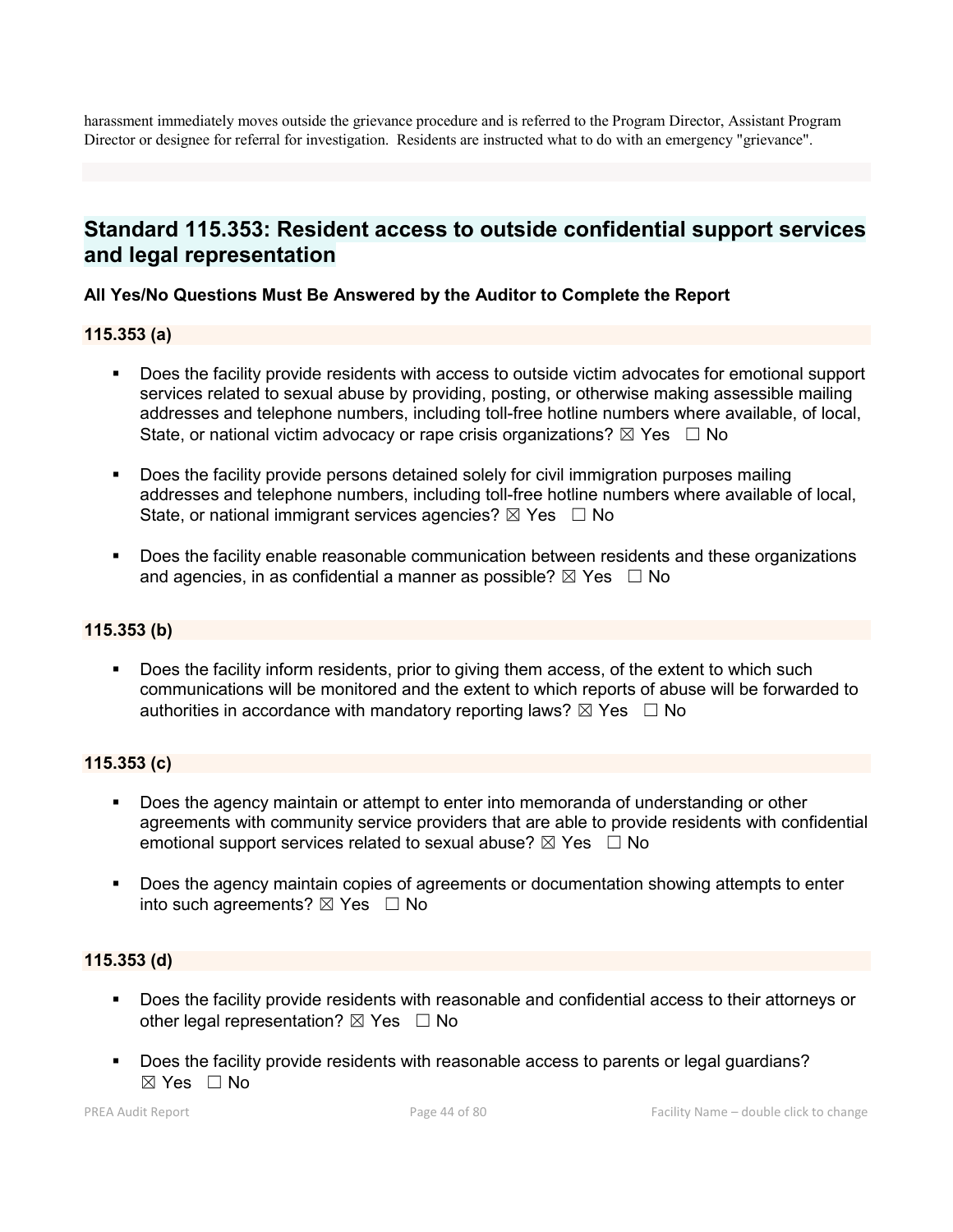### **Auditor Overall Compliance Determination**

|   | <b>Exceeds Standard</b> (Substantially exceeds requirement of standards)                                                          |
|---|-----------------------------------------------------------------------------------------------------------------------------------|
| ⊠ | <b>Meets Standard</b> (Substantial compliance; complies in all material ways with the<br>standard for the relevant review period) |
|   | Does Not Meet Standard (Requires Corrective Action)                                                                               |

### **Instructions for Overall Compliance Determination Narrative**

*The narrative below must include a comprehensive discussion of all the evidence relied upon in making the compliance or non-compliance determination, the auditor's analysis and reasoning, and the auditor's conclusions. This discussion must also include corrective action recommendations where the facility does not meet the standard. These recommendations must be included in the Final Report, accompanied by information on specific corrective actions taken by the facility.*

### **Evidence**

TYSC PREA Policy 1.8.4

Staff interviews

Resident interviews

Deputy Agency head interview

Information is posted for residents. Residents seemed to understand that they could access outside support services; all confirmed that they were allowed to visit with their attorneys and parents. Interviews with Program Director; PREA Compliance Manager (Deputy Agency Head) indicated that most residents were receiving outside support services as part of their overall treatment plans (including mental health treatment for sexual abuse victimization and other mental health issues).

## **Standard 115.354: Third-party reporting**

## **All Yes/No Questions Must Be Answered by the Auditor to Complete the Report**

#### **115.354 (a)**

- Has the agency established a method to receive third-party reports of sexual abuse and sexual harassment?  $\boxtimes$  Yes  $\Box$  No
- Has the agency distributed publicly information on how to report sexual abuse and sexual harassment on behalf of a resident?  $\boxtimes$  Yes  $\Box$  No

#### **Auditor Overall Compliance Determination**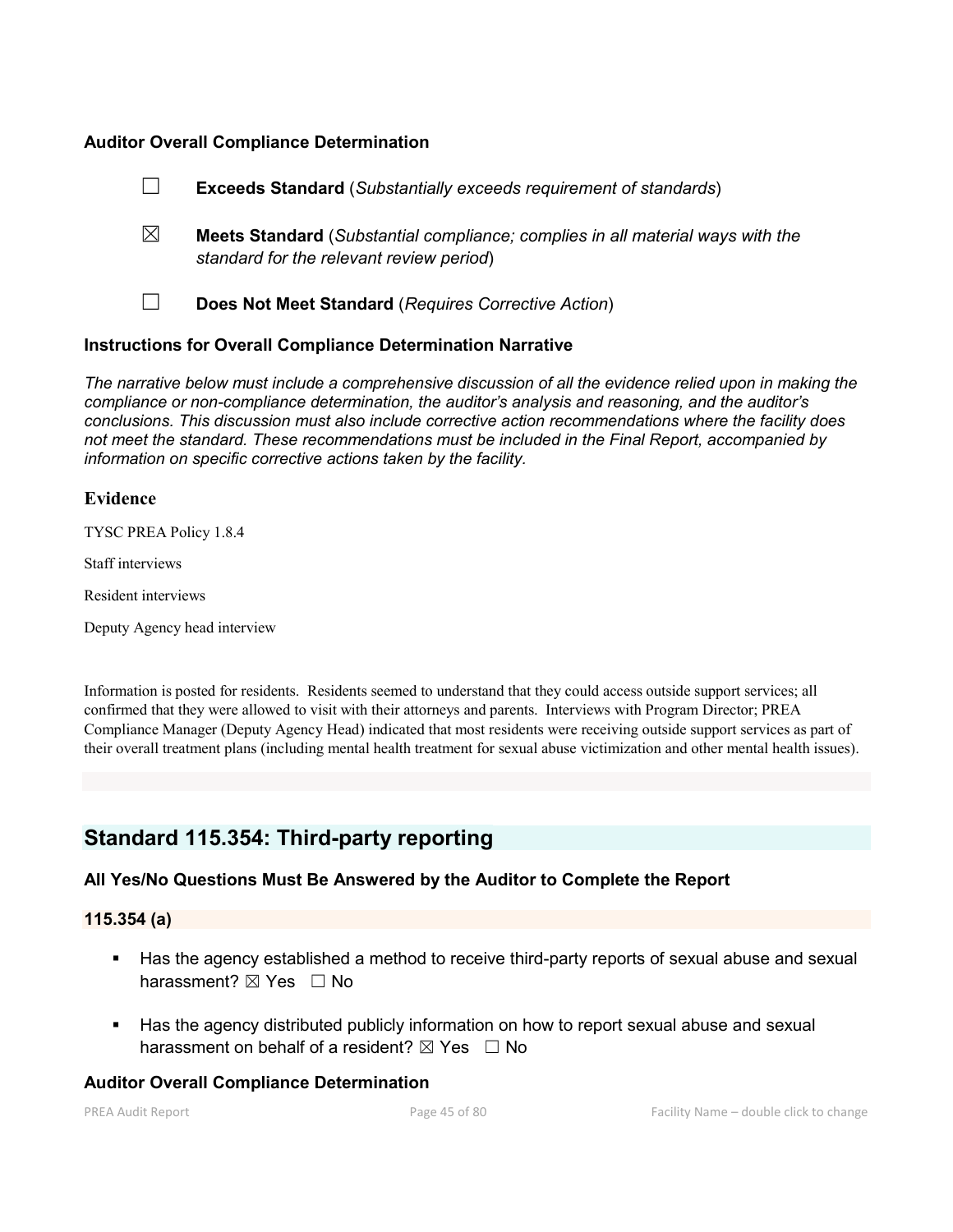- ☐ **Exceeds Standard** (*Substantially exceeds requirement of standards*)
- ☒ **Meets Standard** (*Substantial compliance; complies in all material ways with the standard for the relevant review period*)
- ☐ **Does Not Meet Standard** (*Requires Corrective Action*)

## **Instructions for Overall Compliance Determination Narrative**

*The narrative below must include a comprehensive discussion of all the evidence relied upon in making the compliance or non-compliance determination, the auditor's analysis and reasoning, and the auditor's conclusions. This discussion must also include corrective action recommendations where the facility does not meet the standard. These recommendations must be included in the Final Report, accompanied by information on specific corrective actions taken by the facility.*

## **Evidence**

TYSC PREA Policy 1.7.4

Website

Posters are in all areas of the facility, which might be viewed by parents/guardians, etc. Information on how to report is on the website and on bulletin boards at the facility. Facility has MOA with YWCA to have 24-hour hotline to report sexual abuse. Reporters are directed to CPS or Virginia Beach Police Department depending on the age of the resident who is subject of the report.

# **OFFICIAL RESPONSE FOLLOWING A RESIDENT REPORT**

## **Standard 115.361: Staff and agency reporting duties**

## **All Yes/No Questions Must Be Answered by the Auditor to Complete the Report**

## **115.361 (a)**

- Does the agency require all staff to report immediately and according to agency policy any knowledge, suspicion, or information regarding an incident of sexual abuse or sexual harassment that occurred in a facility, whether or not it is part of the agency?  $\boxtimes$  Yes  $\Box$  No
- Does the agency require all staff to report immediately and according to agency policy any knowledge, suspicion, or information regarding retaliation against residents or staff who reported an incident of sexual abuse or sexual harassment?  $\boxtimes$  Yes  $\Box$  No
- Does the agency require all staff to report immediately and according to agency policy any knowledge, suspicion, or information regarding any staff neglect or violation of responsibilities that may have contributed to an incident of sexual abuse or sexual harassment or retaliation?  $\boxtimes$  Yes  $\Box$  No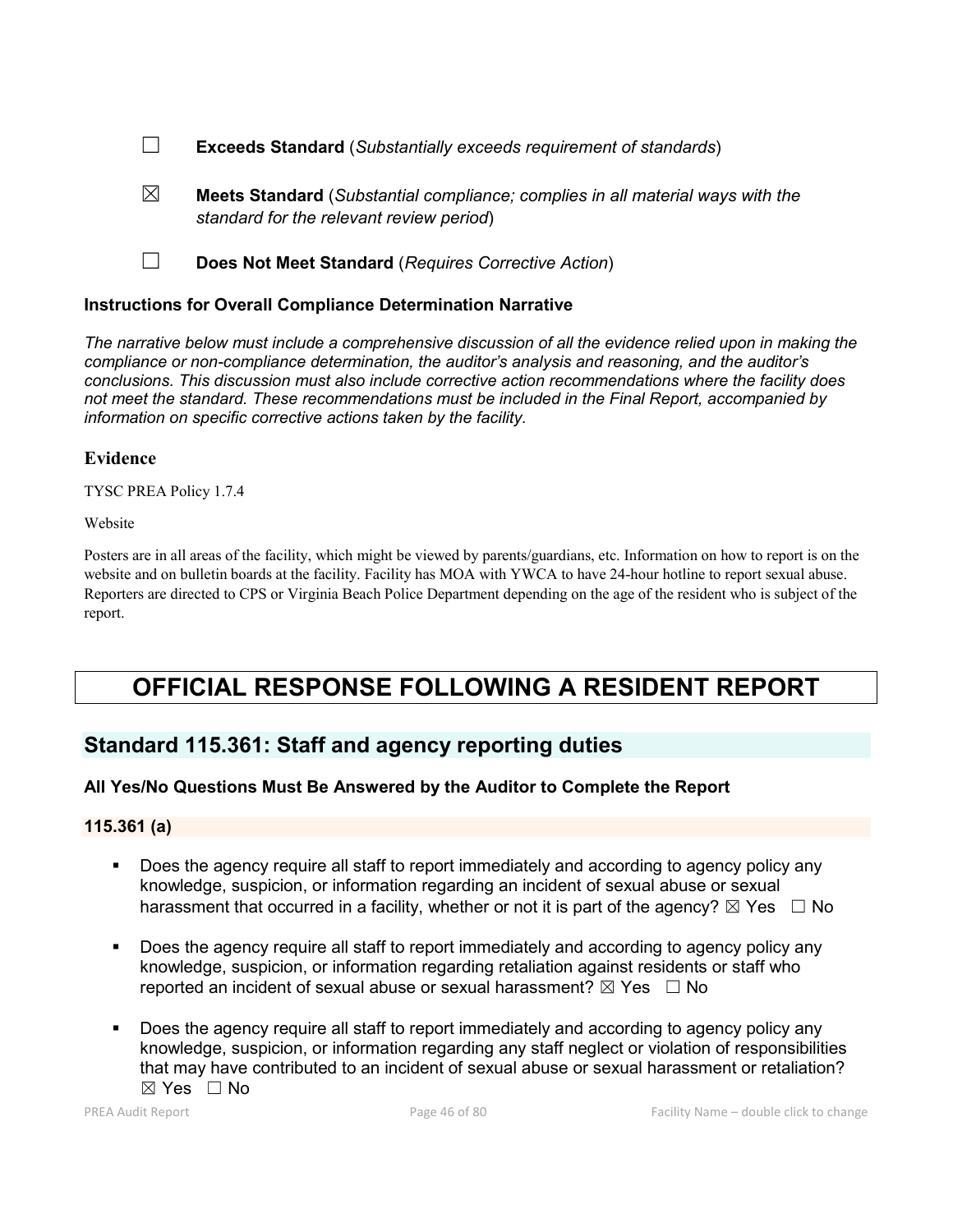#### **115.361 (b)**

**Does the agency require all staff to comply with any applicable mandatory child abuse reporting** laws?  $\boxtimes$  Yes  $\Box$  No

#### **115.361 (c)**

 Apart from reporting to designated supervisors or officials and designated State or local services agencies, are staff prohibited from revealing any information related to a sexual abuse report to anyone other than to the extent necessary, as specified in agency policy, to make treatment, investigation, and other security and management decisions?  $\boxtimes$  Yes  $\Box$  No

## **115.361 (d)**

- Are medical and mental health practitioners required to report sexual abuse to designated supervisors and officials pursuant to paragraph (a) of this section as well as to the designated State or local services agency where required by mandatory reporting laws?  $\boxtimes$  Yes  $\Box$  No
- Are medical and mental health practitioners required to inform residents of their duty to report, and the limitations of confidentiality, at the initiation of services?  $\boxtimes$  Yes  $\Box$  No

### **115.361 (e)**

- Upon receiving any allegation of sexual abuse, does the facility head or his or her designee promptly report the allegation to the appropriate office?  $\boxtimes$  Yes  $\Box$  No
- Upon receiving any allegation of sexual abuse, does the facility head or his or her designee promptly report the allegation to the alleged victim's parents or legal guardians unless the facility has official documentation showing the parents or legal guardians should not be notified? ☒ Yes ☐ No
- If the alleged victim is under the guardianship of the child welfare system, does the facility head or his or her designee promptly report the allegation to the alleged victim's caseworker instead of the parents or legal guardians? (N/A if the alleged victim is not under the guardianship of the child welfare system.)  $\boxtimes$  Yes  $\Box$  No  $\Box$  NA
- If a juvenile court retains jurisdiction over the alleged victim, does the facility head or designee also report the allegation to the juvenile's attorney or other legal representative of record within 14 days of receiving the allegation?  $\boxtimes$  Yes  $\Box$  No

#### **115.361 (f)**

 Does the facility report all allegations of sexual abuse and sexual harassment, including thirdparty and anonymous reports, to the facility's designated investigators?  $\boxtimes$  Yes  $\Box$  No

#### **Auditor Overall Compliance Determination**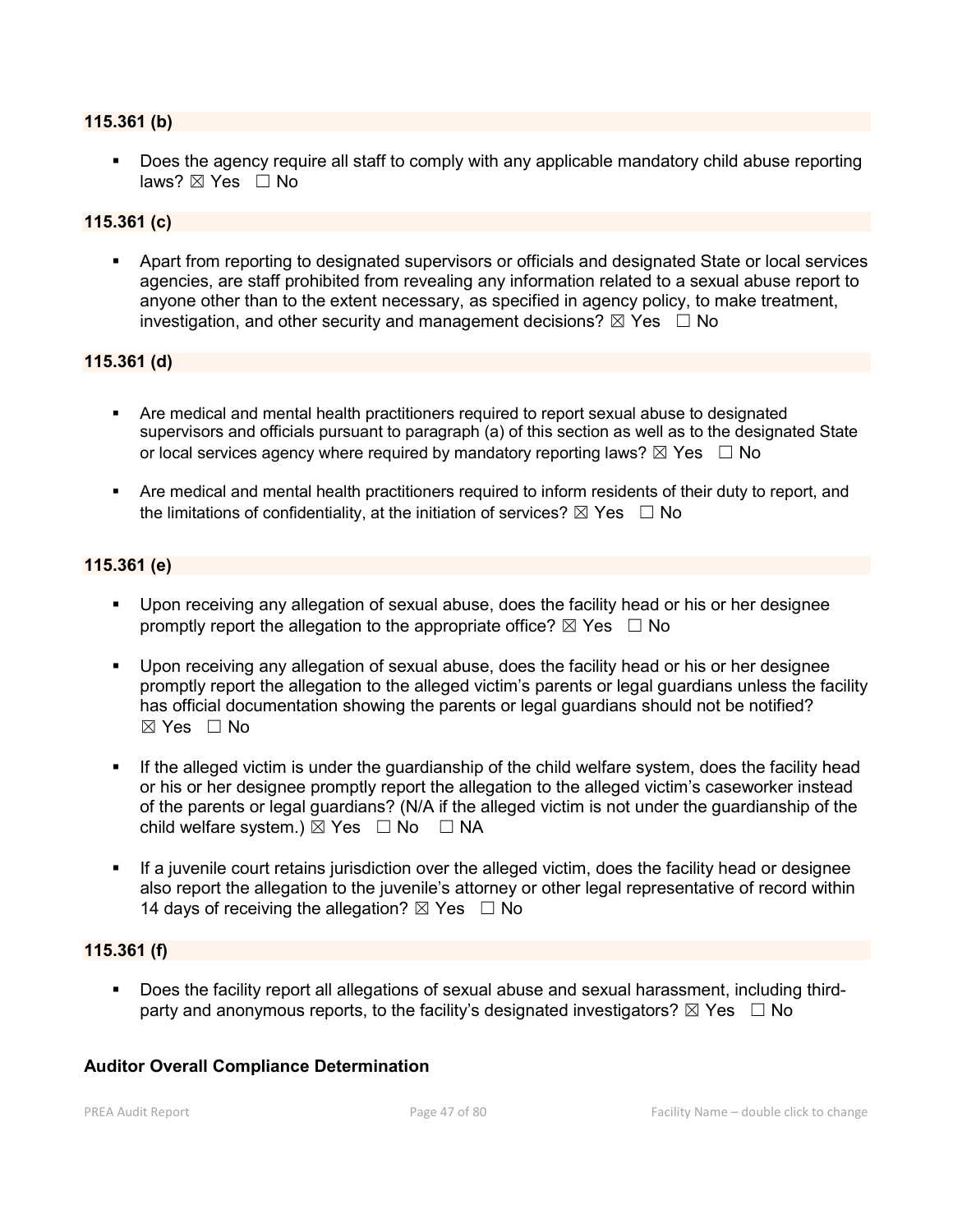| $\Box$ |  | <b>Exceeds Standard</b> (Substantially exceeds requirement of standards) |  |
|--------|--|--------------------------------------------------------------------------|--|
|--------|--|--------------------------------------------------------------------------|--|

☒ **Meets Standard** (*Substantial compliance; complies in all material ways with the standard for the relevant review period*)

☐ **Does Not Meet Standard** (*Requires Corrective Action*)

### **Instructions for Overall Compliance Determination Narrative**

*The narrative below must include a comprehensive discussion of all the evidence relied upon in making the compliance or non-compliance determination, the auditor's analysis and reasoning, and the auditor's conclusions. This discussion must also include corrective action recommendations where the facility does not meet the standard. These recommendations must be included in the Final Report, accompanied by information on specific corrective actions taken by the facility.*

#### **Evidence**

TYSC PREA Policy1.8.1; 1.7.2

Staff interviews

Interview with Compliance Managers/Program Director

Sexual abuse response protocol

Agency refers all sexual abuse allegations to local law enforcement. All staff interviewed understood that allegations were taken seriously and kept confidential. Interviews with PREA Compliance Manager/Program Director indicated clear understanding. All staff understood mandatory reporting responsibilities including reporting any staff neglect which may have contributed to any sexual abuse or sexual harassment.

## **Standard 115.362: Agency protection duties**

## **All Yes/No Questions Must Be Answered by the Auditor to Complete the Report**

**115.362 (a)**

 When the agency learns that a resident is subject to a substantial risk of imminent sexual abuse, does it take immediate action to protect the resident?  $\boxtimes$  Yes  $\Box$  No

## **Auditor Overall Compliance Determination**



☐ **Exceeds Standard** (*Substantially exceeds requirement of standards*)





☒ **Meets Standard** (*Substantial compliance; complies in all material ways with the standard for the relevant review period*)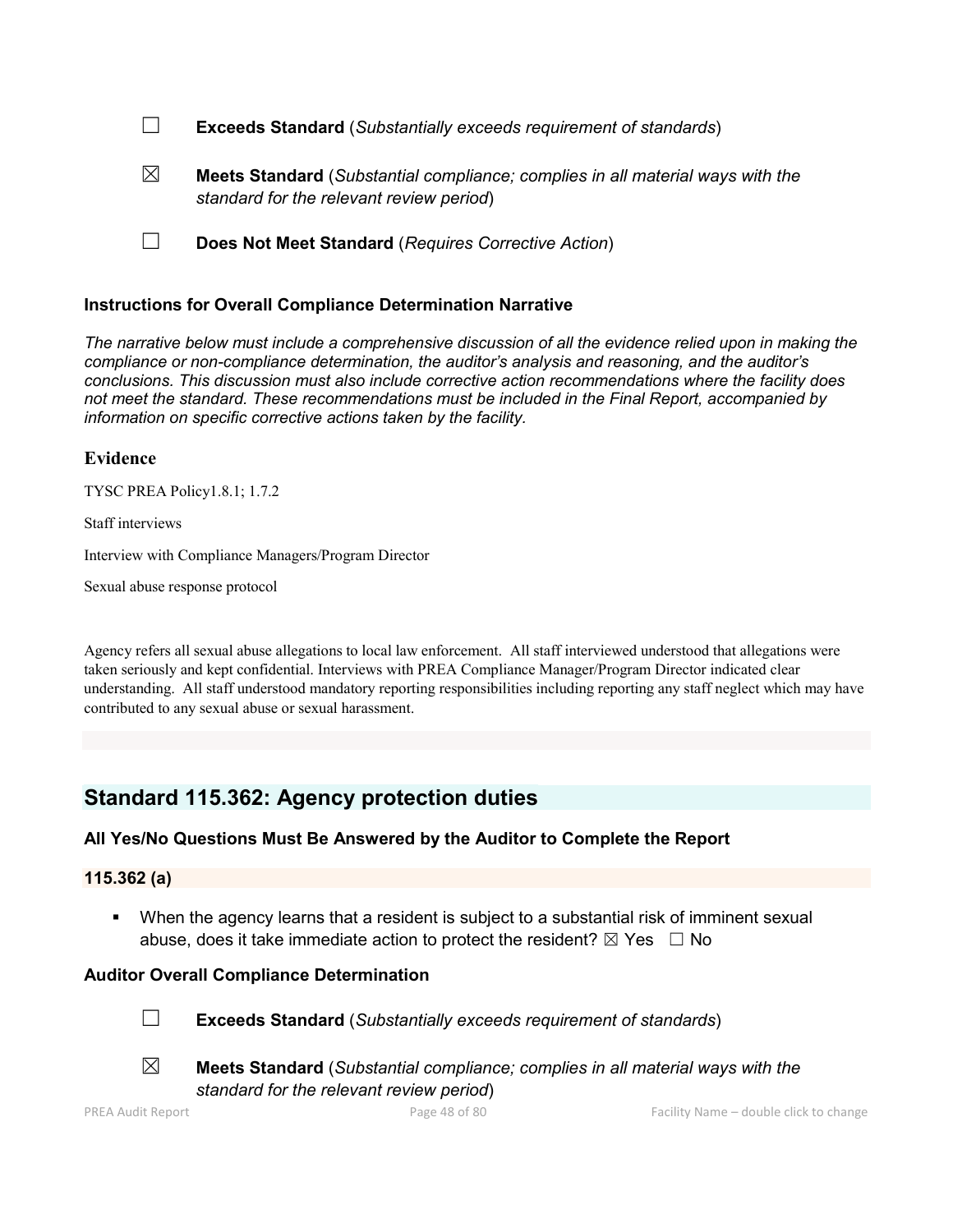## ☐ **Does Not Meet Standard** (*Requires Corrective Action*)

### **Instructions for Overall Compliance Determination Narrative**

*The narrative below must include a comprehensive discussion of all the evidence relied upon in making the compliance or non-compliance determination, the auditor's analysis and reasoning, and the auditor's conclusions. This discussion must also include corrective action recommendations where the facility does not meet the standard. These recommendations must be included in the Final Report, accompanied by information on specific corrective actions taken by the facility.*

### **Evidence**

TYSC PREA Policy 1.82

Staff interviews

All staff and Program Director indicated that all reports of risk would be treated seriously and acted on appropriately- room/facility change/staff movement--whatever kept resident safe. All staff interviewed stated that it would be acted on immediately. Policy states "immediate action to protect residents who report sexual abuse or who are deemed to be at substantial risk of imminent sexual abuse."

No residents currently at the facility had reported sexual abuse or being at risk of sexual abuse.

## **Standard 115.363: Reporting to other confinement facilities**

## **All Yes/No Questions Must Be Answered by the Auditor to Complete the Report**

#### **115.363 (a)**

- Upon receiving an allegation that a resident was sexually abused while confined at another facility, does the head of the facility that received the allegation notify the head of the facility or appropriate office of the agency where the alleged abuse occurred?  $\boxtimes$  Yes  $\Box$  No
- Does the head of the facility that received the allegation also notify the appropriate investigative agency?  $\boxtimes$  Yes  $\Box$  No

#### **115.363 (b)**

 Is such notification provided as soon as possible, but no later than 72 hours after receiving the allegation?  $\boxtimes$  Yes  $\Box$  No

#### **115.363 (c)**

Does the agency document that it has provided such notification?  $\boxtimes$  Yes  $\Box$  No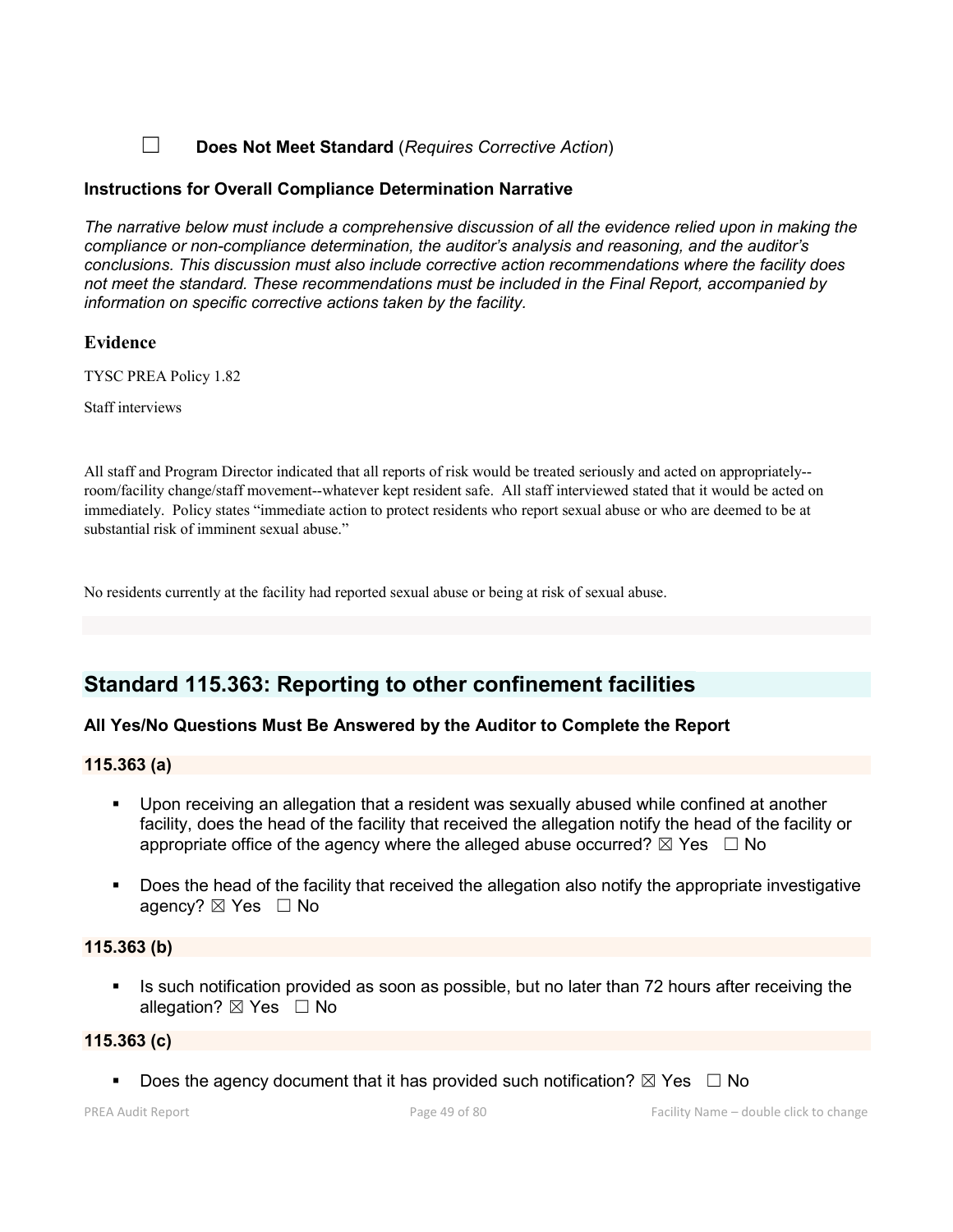#### **115.363 (d)**

 Does the facility head or agency office that receives such notification ensure that the allegation is investigated in accordance with these standards?  $\boxtimes$  Yes  $\Box$  No

#### **Auditor Overall Compliance Determination**

- ☐ **Exceeds Standard** (*Substantially exceeds requirement of standards*)
- ☒ **Meets Standard** (*Substantial compliance; complies in all material ways with the standard for the relevant review period*)
- ☐ **Does Not Meet Standard** (*Requires Corrective Action*)

### **Instructions for Overall Compliance Determination Narrative**

*The narrative below must include a comprehensive discussion of all the evidence relied upon in making the compliance or non-compliance determination, the auditor's analysis and reasoning, and the auditor's conclusions. This discussion must also include corrective action recommendations where the facility does not meet the standard. These recommendations must be included in the Final Report, accompanied by information on specific corrective actions taken by the facility.*

#### **Evidence**

TYSC PREA Policy 1.7.5

Staff interviews

Interviews with the agency head indicated that they have not experienced this situation. Policy provides clear instruction in terms of how reports should be made and to whom and what to do should the report come to Apartment Living Program from another facility. Policy also states that reports will be made to appropriate authorities in the locality where the other facility is located, including CPS and/or police.

## **Standard 115.364: Staff first responder duties**

#### **All Yes/No Questions Must Be Answered by the Auditor to Complete the Report**

#### **115.364 (a)**

 Upon learning of an allegation that a resident was sexually abused, is the first security staff member to respond to the report required to: Separate the alleged victim and abuser? ☒ Yes ☐ No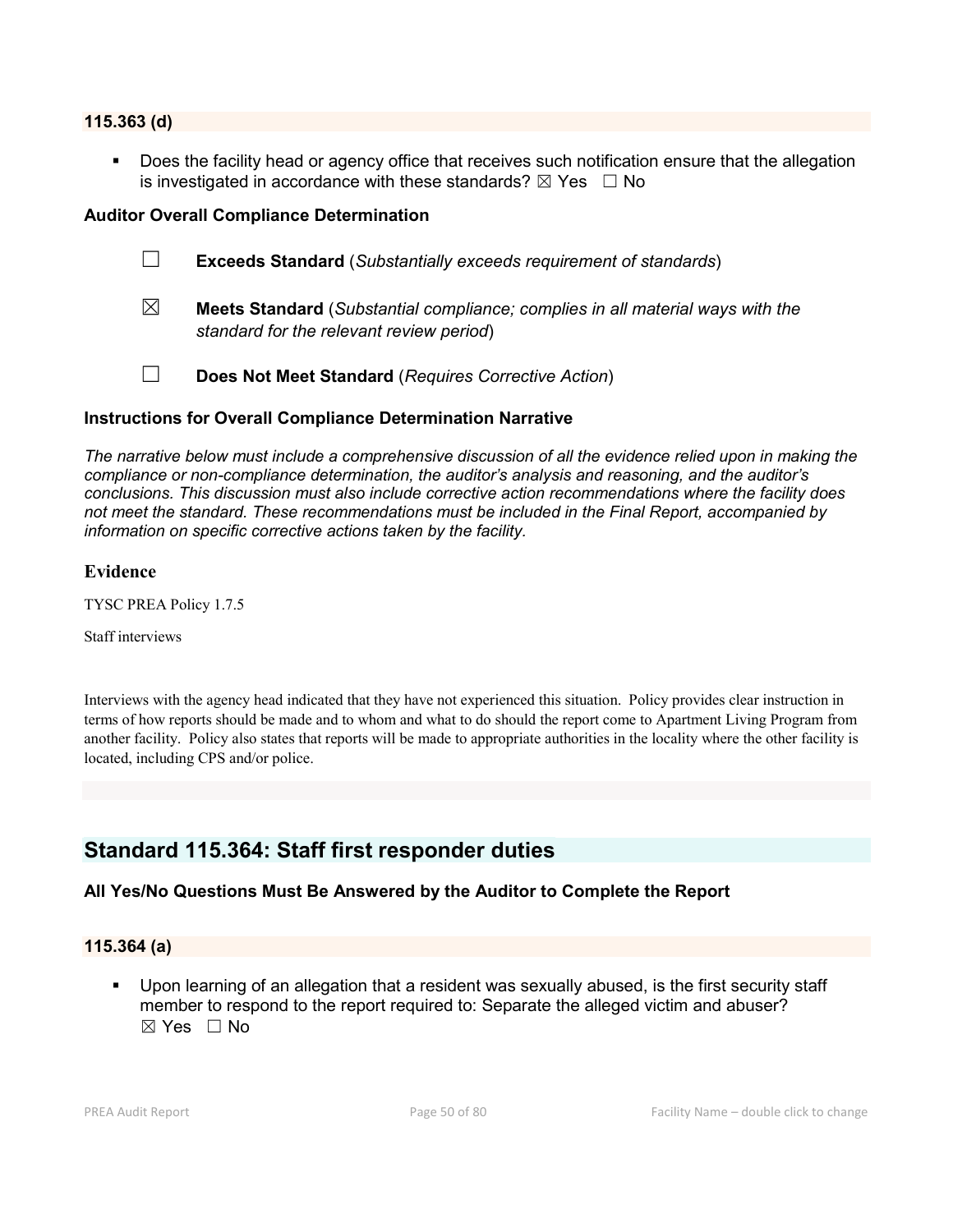- Upon learning of an allegation that a resident was sexually abused, is the first security staff member to respond to the report required to: Preserve and protect any crime scene until appropriate steps can be taken to collect any evidence?  $\boxtimes$  Yes  $\Box$  No
- Upon learning of an allegation that a resident was sexually abused, is the first security staff member to respond to the report required to: Request that the alleged victim not take any actions that could destroy physical evidence, including, as appropriate, washing, brushing teeth, changing clothes, urinating, defecating, smoking, drinking, or eating, if the abuse occurred within a time period that still allows for the collection of physical evidence?  $\boxtimes$  Yes  $\Box$  No
- Upon learning of an allegation that a resident was sexually abused, is the first security staff member to respond to the report required to: Ensure that the alleged abuser does not take any actions that could destroy physical evidence, including, as appropriate, washing, brushing teeth, changing clothes, urinating, defecating, smoking, drinking, or eating, if the abuse occurred within a time period that still allows for the collection of physical evidence?  $\boxtimes$  Yes  $\Box$  No

### **115.364 (b)**

 If the first staff responder is not a security staff member, is the responder required to request that the alleged victim not take any actions that could destroy physical evidence, and then notify security staff? ⊠ Yes □ No

### **Auditor Overall Compliance Determination**

- ☐ **Exceeds Standard** (*Substantially exceeds requirement of standards*)
- ☒ **Meets Standard** (*Substantial compliance; complies in all material ways with the standard for the relevant review period*)
- ☐ **Does Not Meet Standard** (*Requires Corrective Action*)

## **Instructions for Overall Compliance Determination Narrative**

*The narrative below must include a comprehensive discussion of all the evidence relied upon in making the compliance or non-compliance determination, the auditor's analysis and reasoning, and the auditor's conclusions. This discussion must also include corrective action recommendations where the facility does not meet the standard. These recommendations must be included in the Final Report, accompanied by information on specific corrective actions taken by the facility.*

#### **Evidence**

TYSC PREA Policy 1.8.2

Sexual Abuse Immediate Response Protocol

Posted protocols

Staff interviews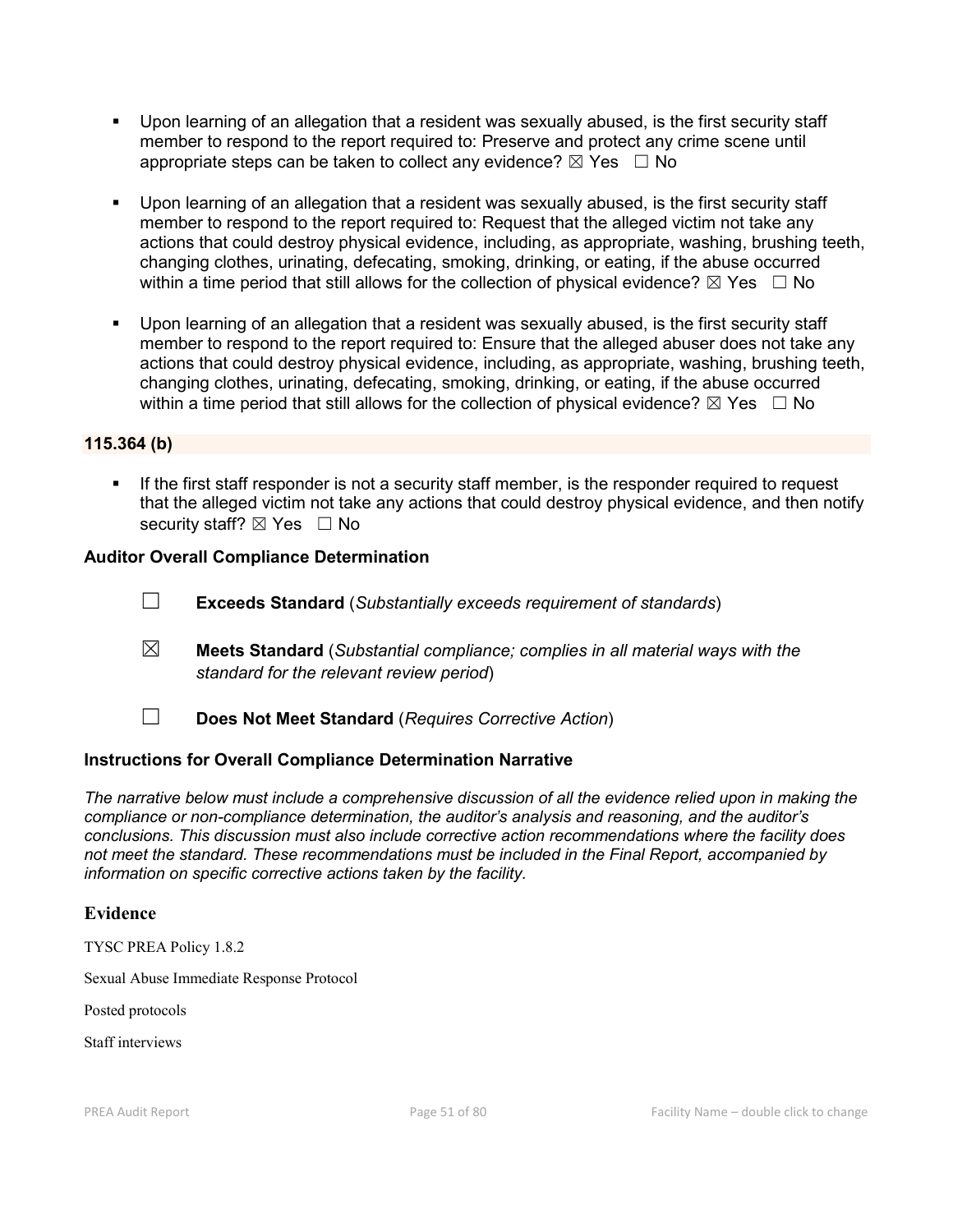Staff were asked first responder questions in addition to random staff questions and were able to articulate their responsibilities and knew where the protocol was posted. There have been no instances of sexual abuse at the facility. The facility's Sexual Abuse Immediate Response Protocol is specific to the Apartment Living Program which is part of the title.

## **Standard 115.365: Coordinated response**

## **All Yes/No Questions Must Be Answered by the Auditor to Complete the Report**

## **115.365 (a)**

 Has the facility developed a written institutional plan to coordinate actions among staff first responders, medical and mental health practitioners, investigators, and facility leadership taken in response to an incident of sexual abuse?  $\boxtimes$  Yes  $\Box$  No

## **Auditor Overall Compliance Determination**

- ☐ **Exceeds Standard** (*Substantially exceeds requirement of standards*)
- ☒ **Meets Standard** (*Substantial compliance; complies in all material ways with the standard for the relevant review period*)
- ☐ **Does Not Meet Standard** (*Requires Corrective Action*)

## **Instructions for Overall Compliance Determination Narrative**

*The narrative below must include a comprehensive discussion of all the evidence relied upon in making the compliance or non-compliance determination, the auditor's analysis and reasoning, and the auditor's conclusions. This discussion must also include corrective action recommendations where the facility does not meet the standard. These recommendations must be included in the Final Report, accompanied by information on specific corrective actions taken by the facility.*

## **Evidence**

TYSC PREA Policy 1.8.2

Staff interviews

PREA protocols posted in staff offices

Staff were asked first responder questions in addition to random staff questions and were aware of their responsibilities and where the protocol was posted.

Apartment Living Program plan clearly indicated "Apartment Living Program" on the plan.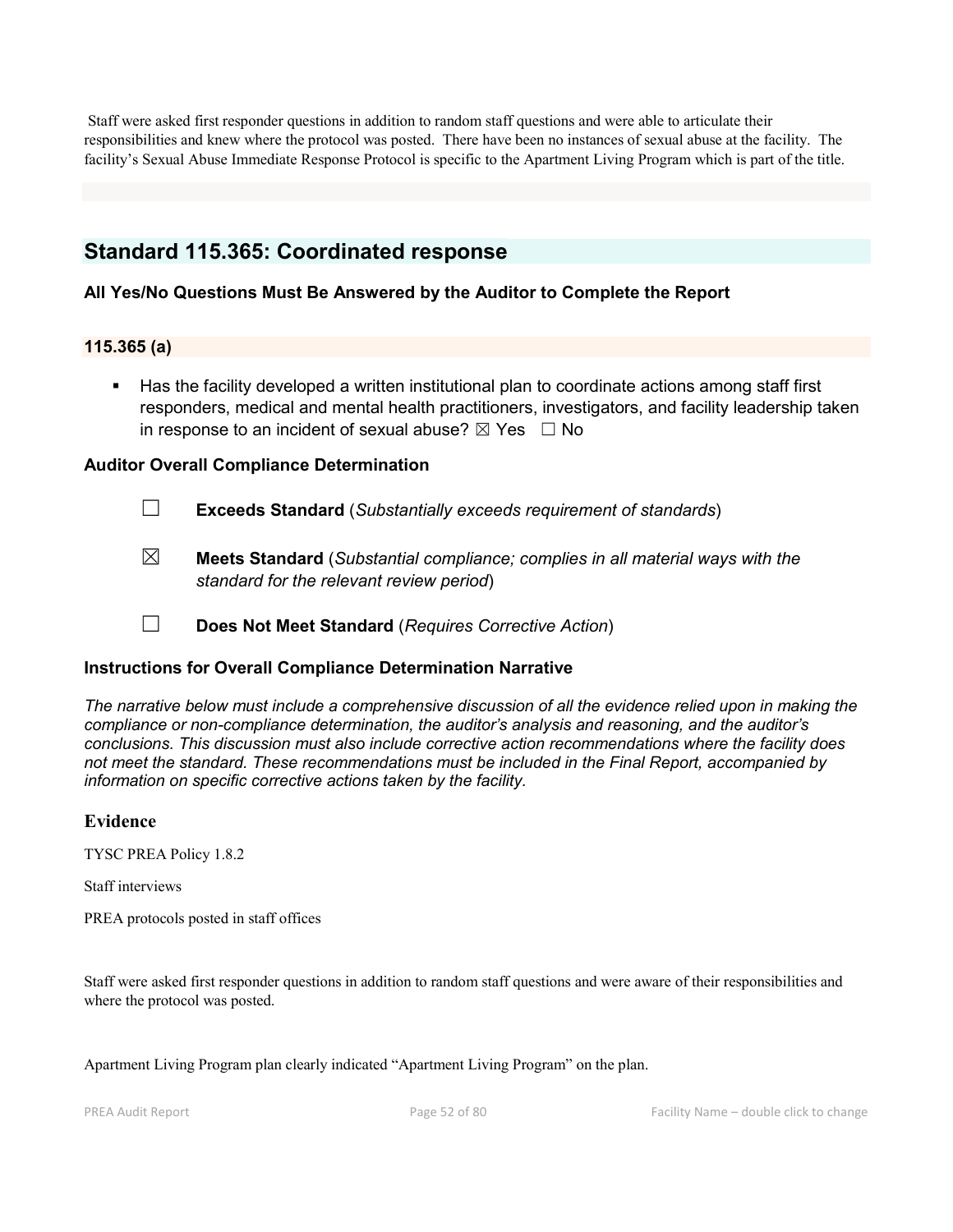## **Standard 115.366: Preservation of ability to protect residents from contact with abusers**

## **All Yes/No Questions Must Be Answered by the Auditor to Complete the Report**

### **115.366 (a)**

 Are both the agency and any other governmental entities responsible for collective bargaining on the agency's behalf prohibited from entering into or renewing any collective bargaining agreement or other agreement that limits the agency's ability to remove alleged staff sexual abusers from contact with any residents pending the outcome of an investigation or of a determination of whether and to what extent discipline is warranted?  $\boxtimes$  Yes  $\Box$  No

#### **115.366 (b)**

Auditor is not required to audit this provision.

#### **Auditor Overall Compliance Determination**

- ☐ **Exceeds Standard** (*Substantially exceeds requirement of standards*)
- ☒ **Meets Standard** (*Substantial compliance; complies in all material ways with the standard for the relevant review period*)
- ☐ **Does Not Meet Standard** (*Requires Corrective Action*)

#### **Instructions for Overall Compliance Determination Narrative**

*The narrative below must include a comprehensive discussion of all the evidence relied upon in making the compliance or non-compliance determination, the auditor's analysis and reasoning, and the auditor's conclusions. This discussion must also include corrective action recommendations where the facility does not meet the standard. These recommendations must be included in the Final Report, accompanied by information on specific corrective actions taken by the facility.*

Collective bargaining is not allowed.

## **Standard 115.367: Agency protection against retaliation**

#### **All Yes/No Questions Must Be Answered by the Auditor to Complete the Report**

#### **115.367 (a)**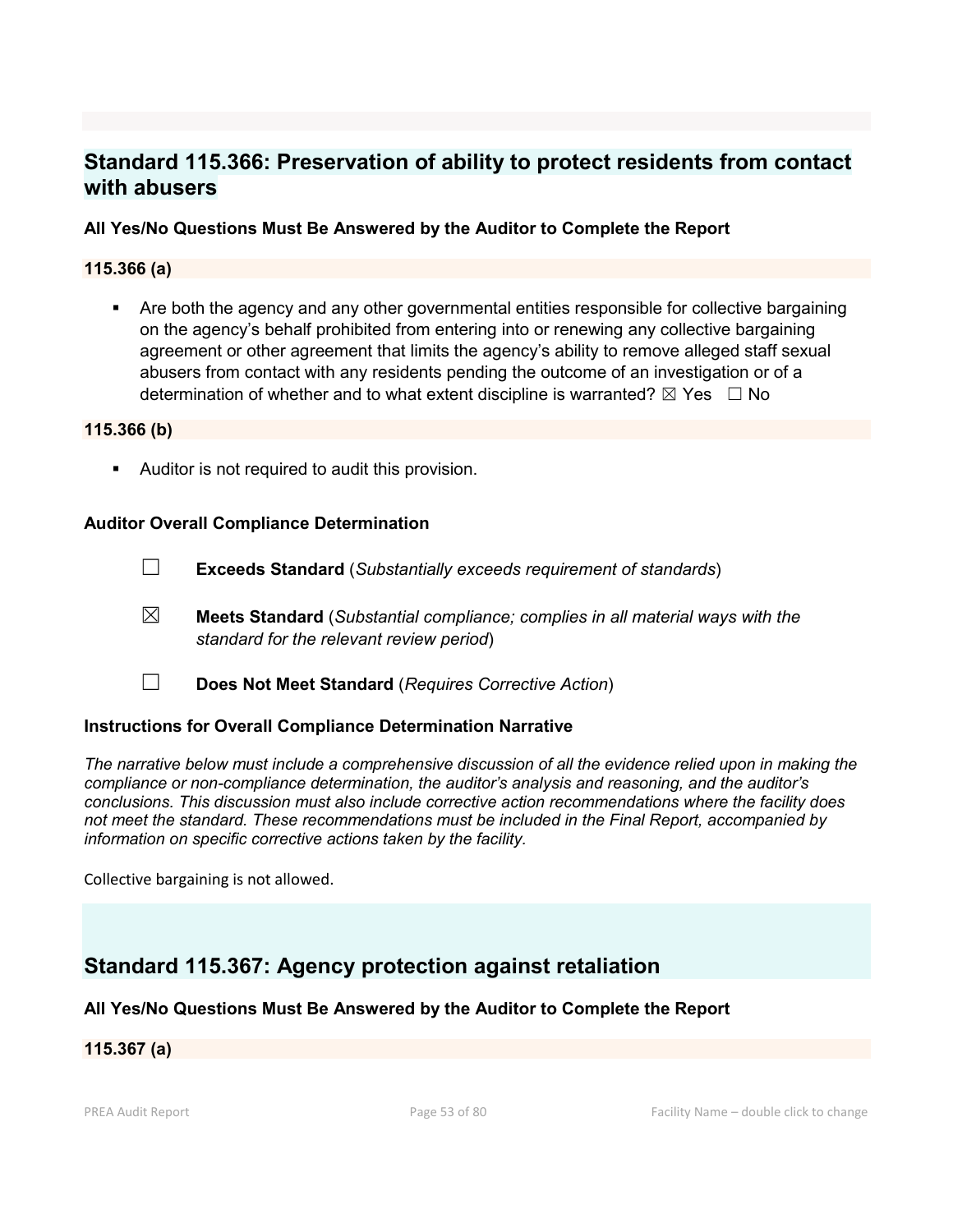- Has the agency established a policy to protect all residents and staff who report sexual abuse or sexual harassment or cooperate with sexual abuse or sexual harassment investigations from retaliation by other residents or staff?  $\boxtimes$  Yes  $\Box$  No
- Has the agency designated which staff members or departments are charged with monitoring retaliation?  $\boxtimes$  Yes  $\Box$  No

## **115.367 (b)**

 Does the agency employ multiple protection measures for residents or staff who fear retaliation for reporting sexual abuse or sexual harassment or for cooperating with investigations, such as housing changes or transfers for resident victims or abusers, removal of alleged staff or resident abusers from contact with victims, and emotional support services?  $\boxtimes$  Yes  $\Box$  No

### **115.367 (c)**

- Except in instances where the agency determines that a report of sexual abuse is unfounded, for at least 90 days following a report of sexual abuse, does the agency: Monitor the conduct and treatment of residents or staff who reported the sexual abuse to see if there are changes that may suggest possible retaliation by residents or staff?  $\boxtimes$  Yes  $\Box$  No
- Except in instances where the agency determines that a report of sexual abuse is unfounded, for at least 90 days following a report of sexual abuse, does the agency: Monitor the conduct and treatment of residents who were reported to have suffered sexual abuse to see if there are changes that may suggest possible retaliation by residents or staff?  $\boxtimes$  Yes  $\Box$  No
- Except in instances where the agency determines that a report of sexual abuse is unfounded, for at least 90 days following a report of sexual abuse, does the agency: Act promptly to remedy any such retaliation?  $\boxtimes$  Yes  $\Box$  No
- Except in instances where the agency determines that a report of sexual abuse is unfounded, for at least 90 days following a report of sexual abuse, does the agency: Monitor: Any resident disciplinary reports?  $\boxtimes$  Yes  $\Box$  No
- Except in instances where the agency determines that a report of sexual abuse is unfounded, for at least 90 days following a report of sexual abuse, does the agency: Monitor: Resident housing changes? ⊠ Yes □ No
- Except in instances where the agency determines that a report of sexual abuse is unfounded, for at least 90 days following a report of sexual abuse, does the agency: Monitor: Resident program changes?  $\boxtimes$  Yes  $\Box$  No
- Except in instances where the agency determines that a report of sexual abuse is unfounded, for at least 90 days following a report of sexual abuse, does the agency: Monitor: Negative performance reviews of staff?  $\boxtimes$  Yes  $\Box$  No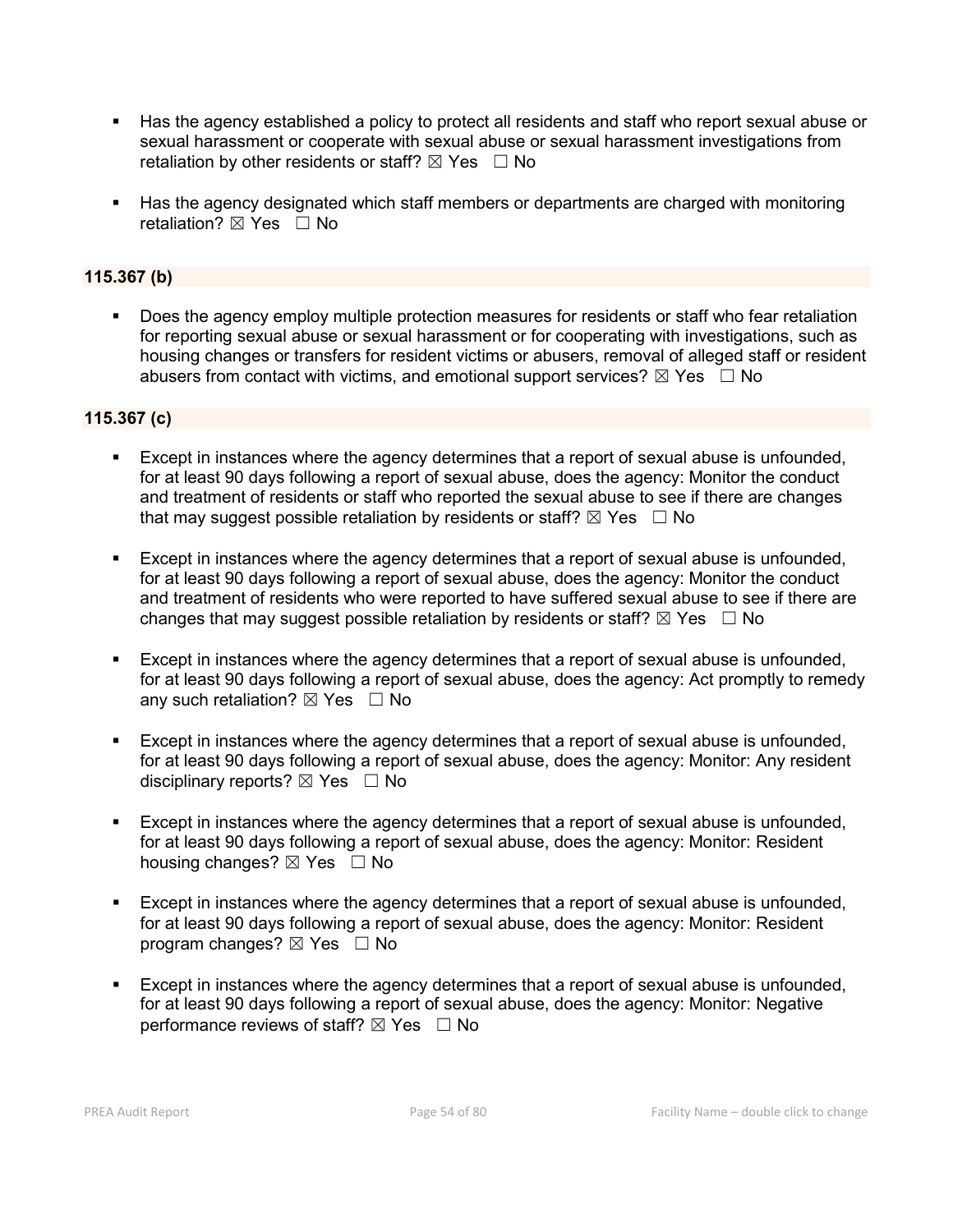- Except in instances where the agency determines that a report of sexual abuse is unfounded, for at least 90 days following a report of sexual abuse, does the agency: Monitor: Reassignments of staff?  $\boxtimes$  Yes  $\Box$  No
- Does the agency continue such monitoring beyond 90 days if the initial monitoring indicates a continuing need?  $\boxtimes$  Yes  $\Box$  No

### **115.367 (d)**

In the case of residents, does such monitoring also include periodic status checks?  $\boxtimes$  Yes  $\Box$  No

#### **115.367 (e)**

 If any other individual who cooperates with an investigation expresses a fear of retaliation, does the agency take appropriate measures to protect that individual against retaliation? ☒ Yes ☐ No

#### **115.367 (f)**

Auditor is not required to audit this provision.

#### **Auditor Overall Compliance Determination**

- ☐ **Exceeds Standard** (*Substantially exceeds requirement of standards*)
- ☒ **Meets Standard** (*Substantial compliance; complies in all material ways with the standard for the relevant review period*)
- ☐ **Does Not Meet Standard** (*Requires Corrective Action*)

#### **Instructions for Overall Compliance Determination Narrative**

*The narrative below must include a comprehensive discussion of all the evidence relied upon in making the compliance or non-compliance determination, the auditor's analysis and reasoning, and the auditor's conclusions. This discussion must also include corrective action recommendations where the facility does not meet the standard. These recommendations must be included in the Final Report, accompanied by information on specific corrective actions taken by the facility.*

#### **Evidence**

TYSC PREA Policy 1.7.6

TYSC PREA Policy 1.7.6, #3-Program Director monitors for retaliation against residents

TYSC PREA Policy 1.7.6, #4-HR monitors for retaliation against staff

Interview with HR and Program Director

Job description reviewed/Program Director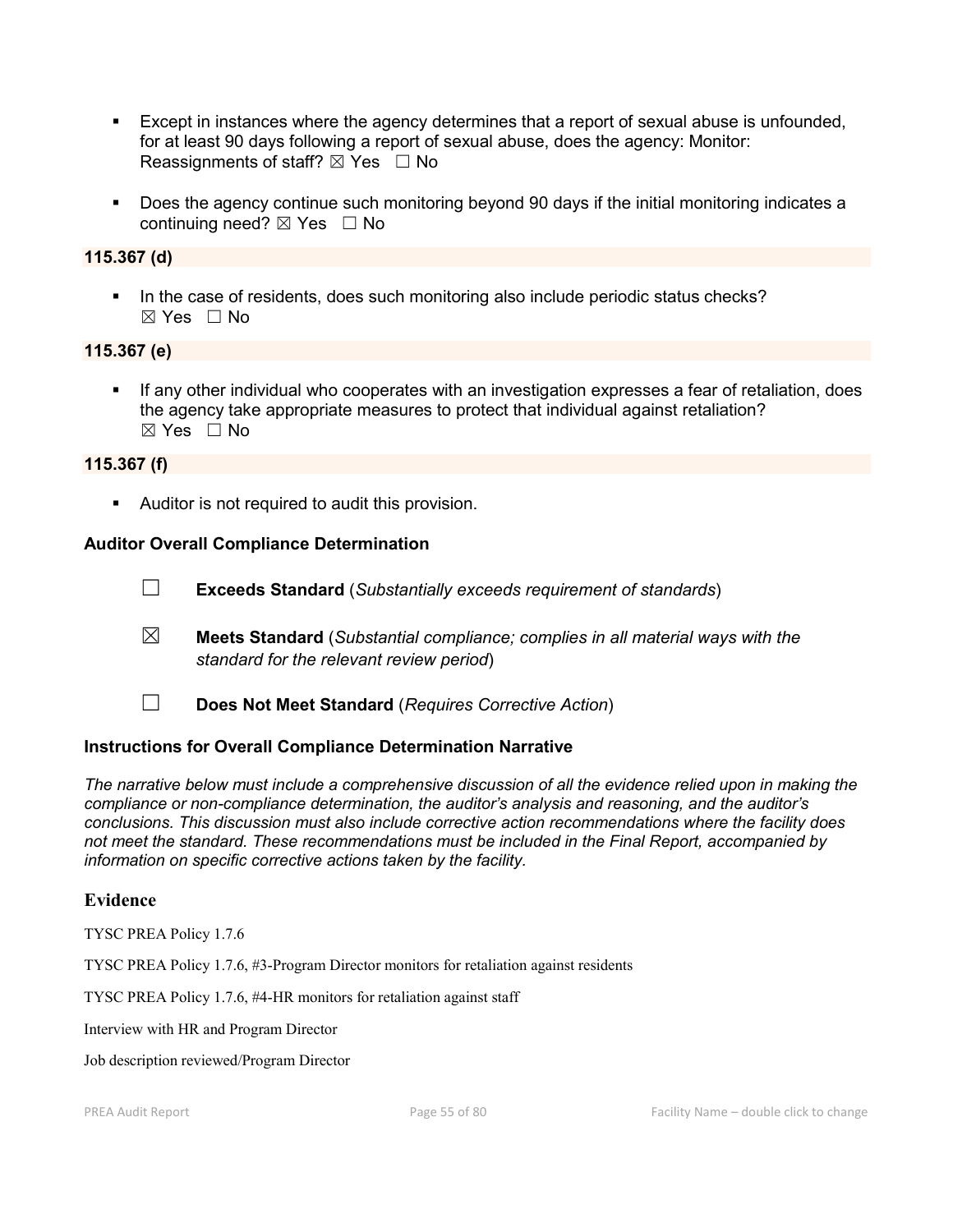Facility Program Director will monitor for retaliation against residents and Human Resources and PREA Coordinator for agency will monitor for retaliation against staff member. Job description of Program Director clearly lists this duty as a job function. There were no allegations of sexual abuse over the past 12 months. Policy states this as well. No reported incidents. Monitoring will continue for as long as it is deemed necessary, beyond 90 days if required.

## **Standard 115.368: Post-allegation protective custody**

## **All Yes/No Questions Must Be Answered by the Auditor to Complete the Report**

### **115.368 (a)**

 Is any and all use of segregated housing to protect a resident who is alleged to have suffered sexual abuse subject to the requirements of § 115.342?  $\boxtimes$  Yes  $\Box$  No

### **Auditor Overall Compliance Determination**

- ☐ **Exceeds Standard** (*Substantially exceeds requirement of standards*)
- ☒ **Meets Standard** (*Substantial compliance; complies in all material ways with the standard for the relevant review period*)
- ☐ **Does Not Meet Standard** (*Requires Corrective Action*)

#### **Instructions for Overall Compliance Determination Narrative**

*The narrative below must include a comprehensive discussion of all the evidence relied upon in making the compliance or non-compliance determination, the auditor's analysis and reasoning, and the auditor's conclusions. This discussion must also include corrective action recommendations where the facility does not meet the standard. These recommendations must be included in the Final Report, accompanied by information on specific corrective actions taken by the facility.*

This facility does not use isolation for any reason. This was substantiated by interviews of staff and residents. All staff clearly responded they do not use isolation.

## **INVESTIGATIONS**

## **Standard 115.371: Criminal and administrative agency investigations**

## **All Yes/No Questions Must Be Answered by the Auditor to Complete the Report**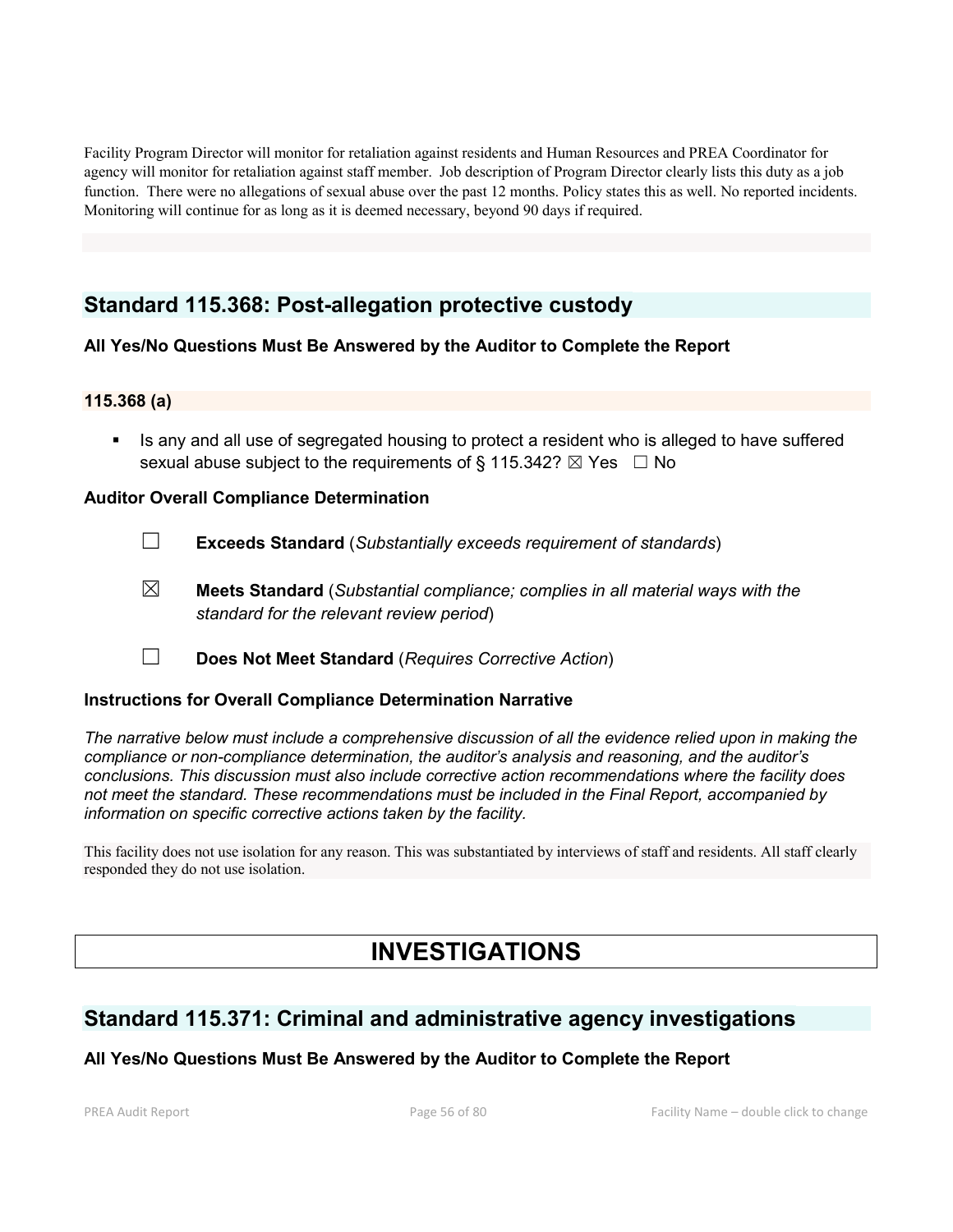### **115.371 (a)**

- When the agency conducts its own investigations into allegations of sexual abuse and sexual harassment, does it do so promptly, thoroughly, and objectively? [N/A if the agency/facility is not responsible for conducting any form of criminal OR administrative sexual abuse investigations. See 115.321(a).]  $\boxtimes$  Yes  $\Box$  No  $\Box$  NA
- Does the agency conduct such investigations for all allegations, including third party and anonymous reports? [N/A if the agency/facility is not responsible for conducting any form of criminal OR administrative sexual abuse investigations. See 115.321(a).]  $\boxtimes$  Yes  $\Box$  No  $\Box$  NA

## **115.371 (b)**

 Where sexual abuse is alleged, does the agency use investigators who have received specialized training in sexual abuse investigations involving juvenile victims as required by 115.334? ⊠ Yes □ No

#### **115.371 (c)**

- Do investigators gather and preserve direct and circumstantial evidence, including any available physical and DNA evidence and any available electronic monitoring data?  $\boxtimes$  Yes  $\Box$  No
- Do investigators interview alleged victims, suspected perpetrators, and witnesses?  $\boxtimes$  Yes  $\Box$  No
- Do investigators review prior reports and complaints of sexual abuse involving the suspected perpetrator? ⊠ Yes □ No

#### **115.371 (d)**

 Does the agency always refrain from terminating an investigation solely because the source of the allegation recants the allegation?  $\boxtimes$  Yes  $\Box$  No

#### **115.371 (e)**

 When the quality of evidence appears to support criminal prosecution, does the agency conduct compelled interviews only after consulting with prosecutors as to whether compelled interviews may be an obstacle for subsequent criminal prosecution?  $\boxtimes$  Yes  $\Box$  No

### **115.371 (f)**

 Do agency investigators assess the credibility of an alleged victim, suspect, or witness on an individual basis and not on the basis of that individual's status as resident or staff?  $\boxtimes$  Yes  $\Box$  No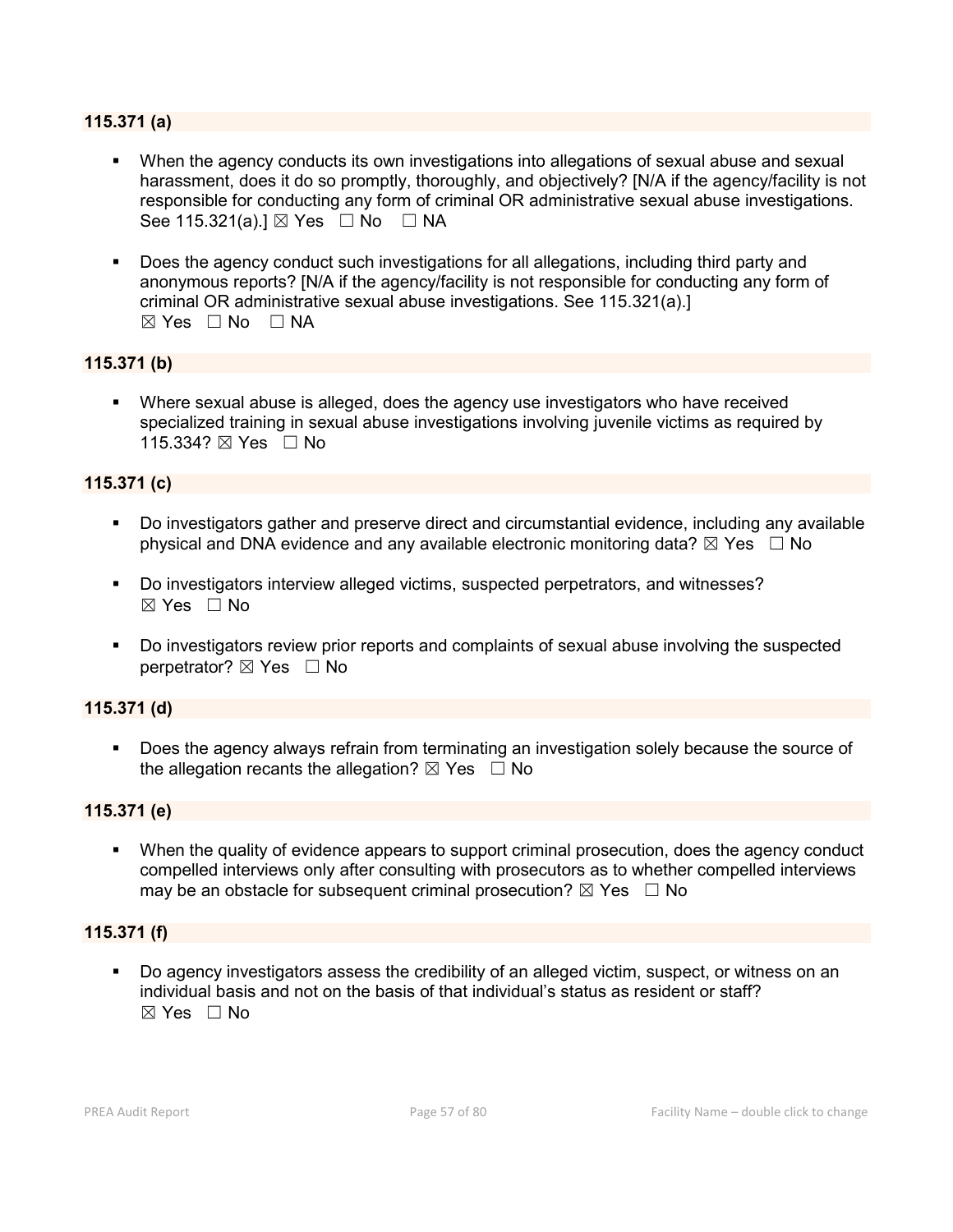Does the agency investigate allegations of sexual abuse without requiring a resident who alleges sexual abuse to submit to a polygraph examination or other truth-telling device as a condition for proceeding?  $\boxtimes$  Yes  $\Box$  No

## **115.371 (g)**

- Do administrative investigations include an effort to determine whether staff actions or failures to act contributed to the abuse?  $\boxtimes$  Yes  $\Box$  No
- Are administrative investigations documented in written reports that include a description of the physical evidence and testimonial evidence, the reasoning behind credibility assessments, and investigative facts and findings?  $\boxtimes$  Yes  $\Box$  No

## **115.371 (h)**

 Are criminal investigations documented in a written report that contains a thorough description of the physical, testimonial, and documentary evidence and attaches copies of all documentary evidence where feasible?  $\boxtimes$  Yes  $\Box$  No

## **115.371 (i)**

 Are all substantiated allegations of conduct that appears to be criminal referred for prosecution? ☒ Yes ☐ No

## **115.371 (j)**

 Does the agency retain all written reports referenced in 115.371(g) and (h) for as long as the alleged abuser is incarcerated or employed by the agency, plus five years unless the abuse was committed by a juvenile resident and applicable law requires a shorter period of retention?  $\boxtimes$  Yes  $\Box$  No

## **115.371 (k)**

Does the agency ensure that the departure of an alleged abuser or victim from the employment or control of the agency does not provide a basis for terminating an investigation? ☒ Yes ☐ No

## **115.371 (l)**

Auditor is not required to audit this provision.

## **115.371 (m)**

 When an outside entity investigates sexual abuse, does the facility cooperate with outside investigators and endeavor to remain informed about the progress of the investigation? (N/A if an outside agency does not conduct administrative or criminal sexual abuse investigations. See 115.321(a).)  $\boxtimes$  Yes  $\Box$  No  $\Box$  NA

#### **Auditor Overall Compliance Determination**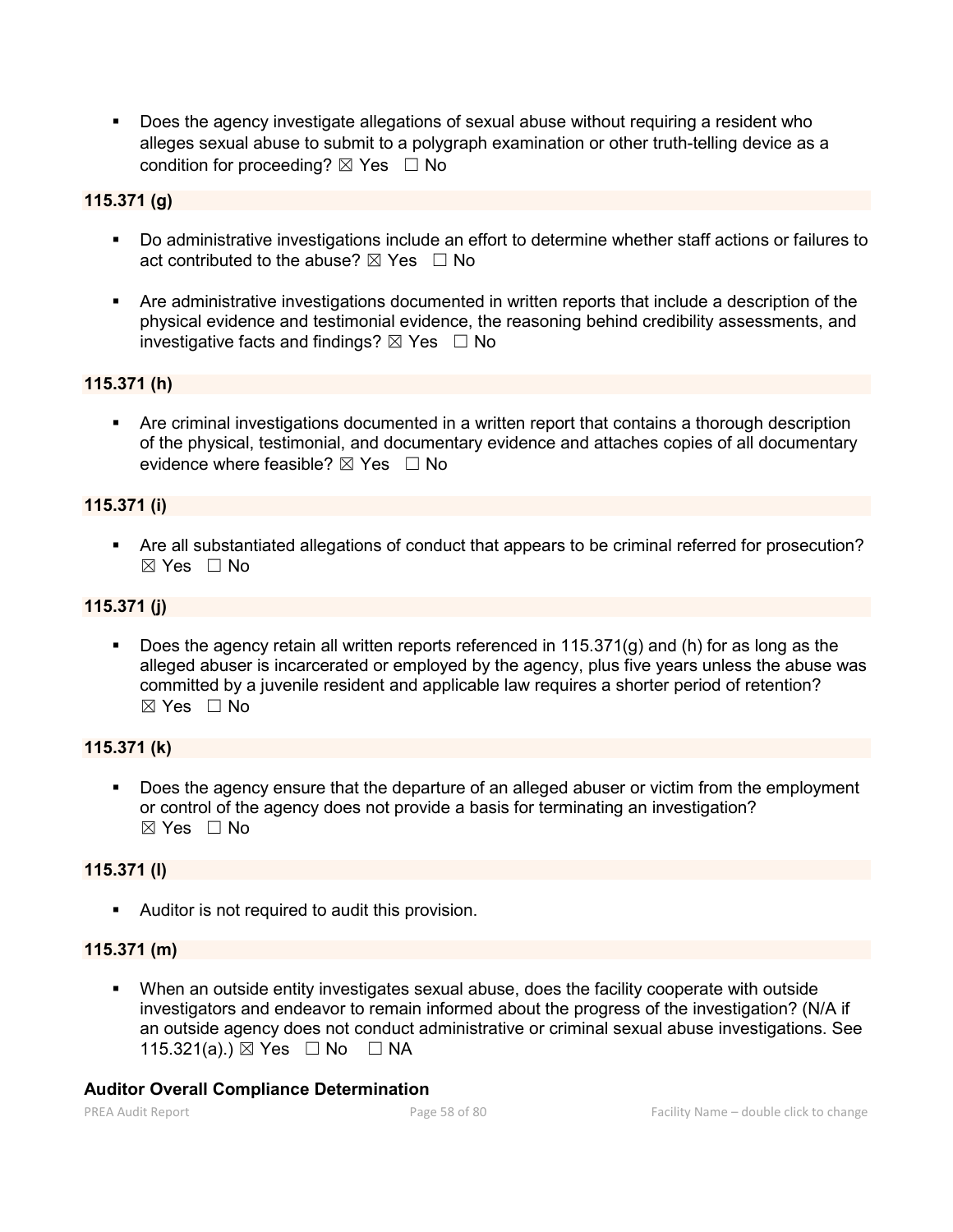- ☐ **Exceeds Standard** (*Substantially exceeds requirement of standards*)
- ☒ **Meets Standard** (*Substantial compliance; complies in all material ways with the standard for the relevant review period*)
- ☐ **Does Not Meet Standard** (*Requires Corrective Action*)

### **Instructions for Overall Compliance Determination Narrative**

*The narrative below must include a comprehensive discussion of all the evidence relied upon in making the compliance or non-compliance determination, the auditor's analysis and reasoning, and the auditor's conclusions. This discussion must also include corrective action recommendations where the facility does not meet the standard. These recommendations must be included in the Final Report, accompanied by information on specific corrective actions taken by the facility.*

#### **Evidence**

TYSC PREA Policy 1.8.6

Staff interviews

Review of Certificates for Investigator Training

This facility refers all allegations to Virginia Beach Police Department. The MOU between the agency and the Virginia Beach Police asserts (Inner-Office Memorandum dated 2/16/16) that members of their Special Victims Unit have completed "PREA: Investigating Sexual Abuse in a Confinement Setting".) The agency policy indicates that investigations are not terminated based on the victim recanting the allegation or leaving ALP. The Deputy Agency Director, Program Director and Assistant Program Director have completed both PREA investigator-training courses.

## **Standard 115.372: Evidentiary standard for administrative investigations**

## **All Yes/No Questions Must Be Answered by the Auditor to Complete the Report**

**115.372 (a)**

Is it true that the agency does not impose a standard higher than a preponderance of the evidence in determining whether allegations of sexual abuse or sexual harassment are substantiated? ⊠ Yes □ No

## **Auditor Overall Compliance Determination**



☐ **Exceeds Standard** (*Substantially exceeds requirement of standards*)



☒ **Meets Standard** (*Substantial compliance; complies in all material ways with the standard for the relevant review period*)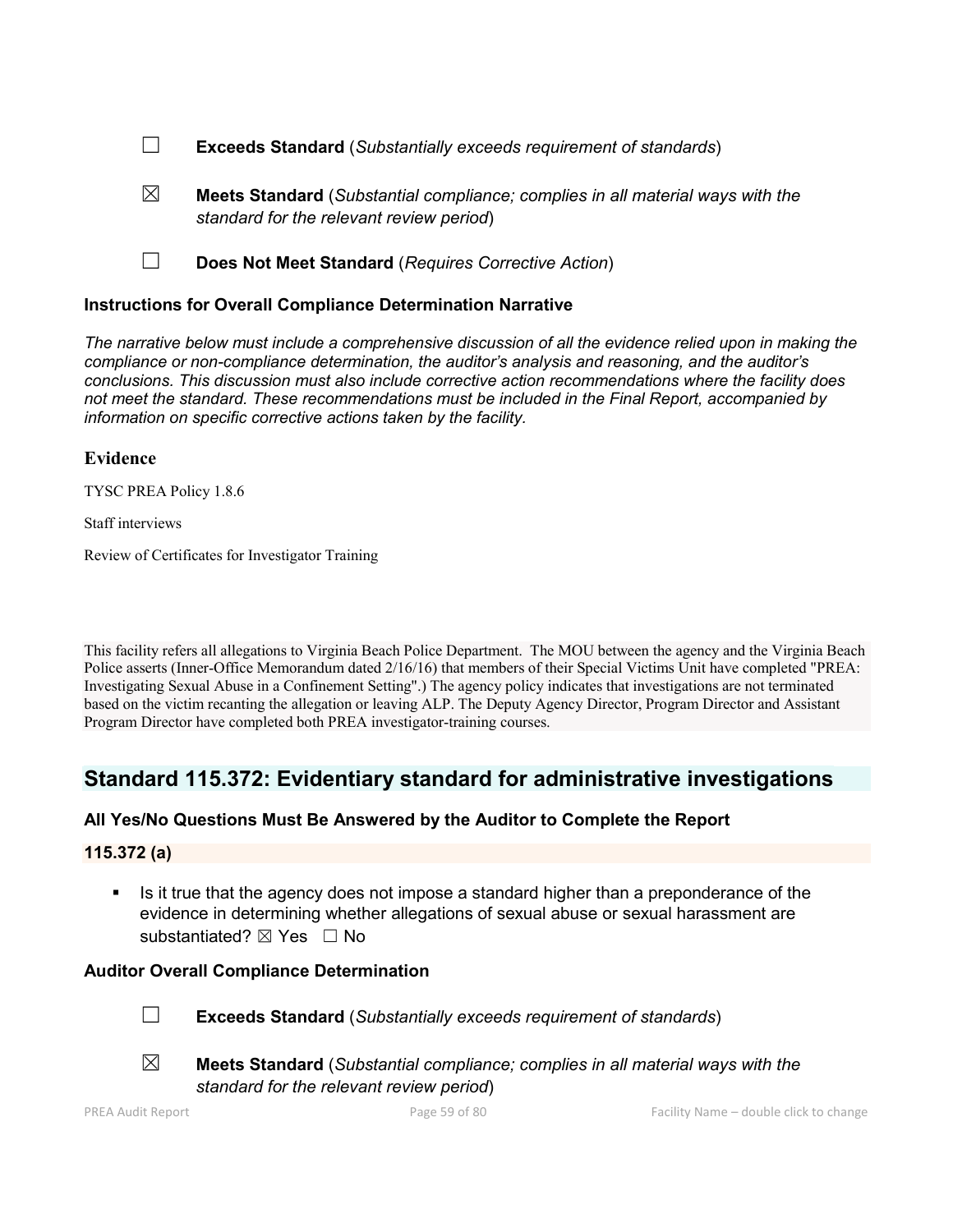☐ **Does Not Meet Standard** (*Requires Corrective Action*)

## **Instructions for Overall Compliance Determination Narrative**

*The narrative below must include a comprehensive discussion of all the evidence relied upon in making the compliance or non-compliance determination, the auditor's analysis and reasoning, and the auditor's conclusions. This discussion must also include corrective action recommendations where the facility does not meet the standard. These recommendations must be included in the Final Report, accompanied by information on specific corrective actions taken by the facility.*

## **Evidence**

TYSC PREA Policy 1.8.6 #3

Agency head interview

MOU between TYSC and Virginia Beach Police Department

This facility refers all allegations to Virginia Beach Police Department. The MOU between the agency and the Virginia Beach Police asserts (Inner-Office Memorandum dated 2/16/16) that members of their Special Victims Unit have completed "PREA: Investigating Sexual Abuse in a Confinement Setting". Facility Investigators have completed both of the PREA investigator training courses.

Agency policy imposes no standard higher than preponderance determining substantiated allegations of sexual harassment. Interviews with facility director indicated knowledge of this.

## **Standard 115.373: Reporting to residents**

## **All Yes/No Questions Must Be Answered by the Auditor to Complete the Report**

## **115.373 (a)**

 Following an investigation into a resident's allegation, that he or she suffered sexual abuse in an agency facility; does the agency inform the resident as to whether the allegation has been determined to be substantiated, unsubstantiated, or unfounded?  $\boxtimes$  Yes  $\Box$  No

## **115.373 (b)**

 If the agency did not conduct the investigation into a resident's allegation of sexual abuse in an agency facility, does the agency request the relevant information from the investigative agency in order to inform the resident? (N/A if the agency/facility is responsible for conducting administrative and criminal investigations.)  $\boxtimes$  Yes  $\Box$  No  $\Box$  NA

## **115.373 (c)**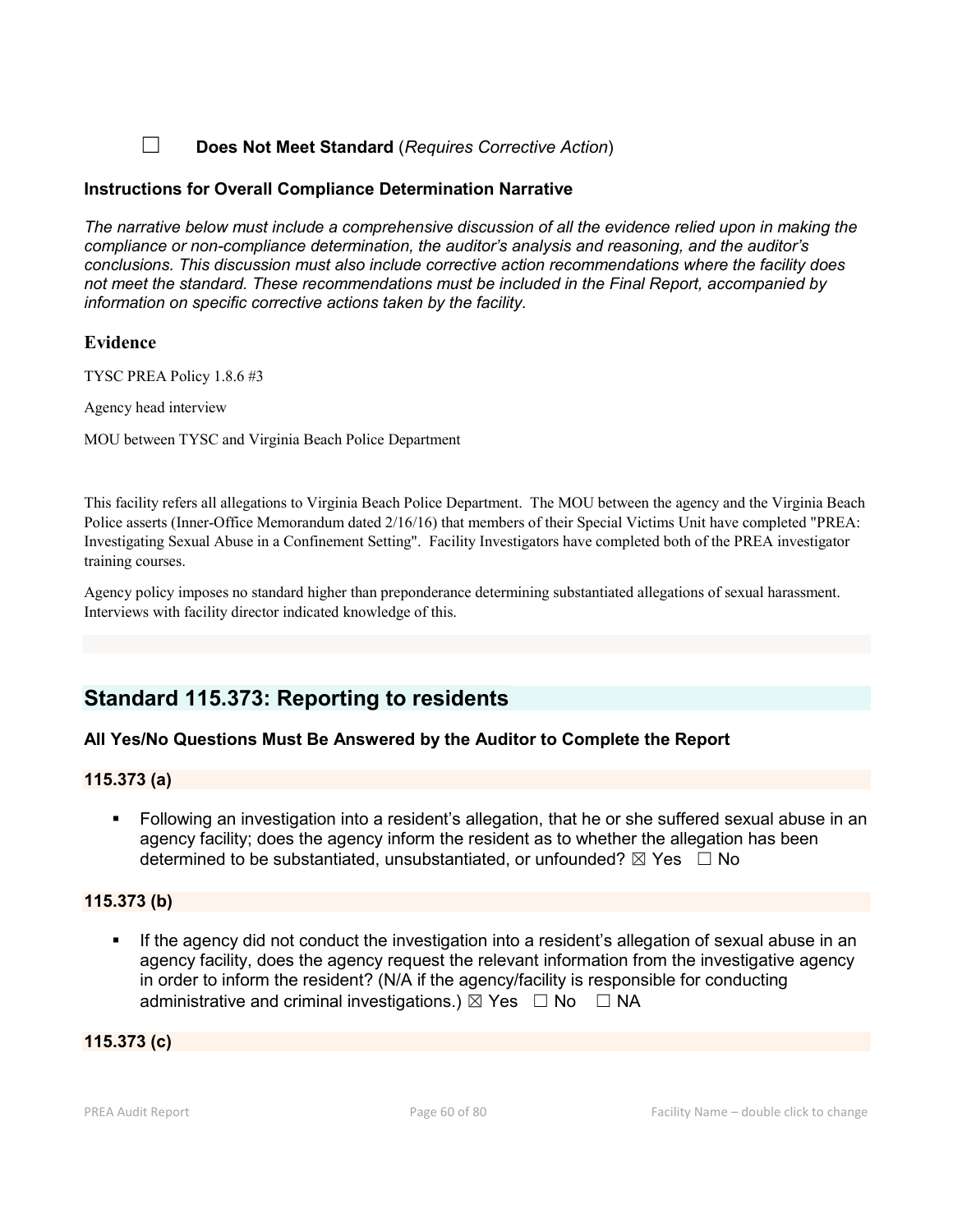- Following a resident's allegation that a staff member has committed sexual abuse against the resident, unless the agency has determined that the allegation is unfounded, or unless the resident has been released from custody, does the agency subsequently inform the resident whenever: The staff member is no longer posted within the resident's unit?  $\boxtimes$  Yes  $\Box$  No
- Following a resident's allegation that a staff member has committed sexual abuse against the resident, unless the agency has determined that the allegation is unfounded, or unless the resident has been released from custody, does the agency subsequently inform the resident whenever: The staff member is no longer employed at the facility?  $\boxtimes$  Yes  $\Box$  No
- Following a resident's allegation that a staff member has committed sexual abuse against the resident, unless the agency has determined that the allegation is unfounded, or unless the resident has been released from custody, does the agency subsequently inform the resident whenever: The agency learns that the staff member has been indicted on a charge related to sexual abuse in the facility?  $\boxtimes$  Yes  $\Box$  No
- Following a resident's allegation that a staff member has committed sexual abuse against the resident, unless the agency has determined that the allegation is unfounded, or unless the resident has been released from custody, does the agency subsequently inform the resident whenever: The agency learns that the staff member has been convicted on a charge related to sexual abuse within the facility?  $\boxtimes$  Yes  $\Box$  No

## **115.373 (d)**

- Following a resident's allegation that he or she has been sexually abused by another resident, does the agency subsequently inform the alleged victim whenever: The agency learns that the alleged abuser has been indicted on a charge related to sexual abuse within the facility?  $\boxtimes$  Yes  $\Box$  No
- Following a resident's allegation that he or she has been sexually abused by another resident, does the agency subsequently inform the alleged victim whenever: The agency learns that the alleged abuser has been convicted on a charge related to sexual abuse within the facility? ☒ Yes ☐ No

## **115.373 (e)**

Does the agency document all such notifications or attempted notifications?  $\boxtimes$  Yes  $\Box$  No

## **115.373 (f)**

Auditor is not required to audit this provision.

## **Auditor Overall Compliance Determination**



☐ **Exceeds Standard** (*Substantially exceeds requirement of standards*)





☒ **Meets Standard** (*Substantial compliance; complies in all material ways with the standard for the relevant review period*)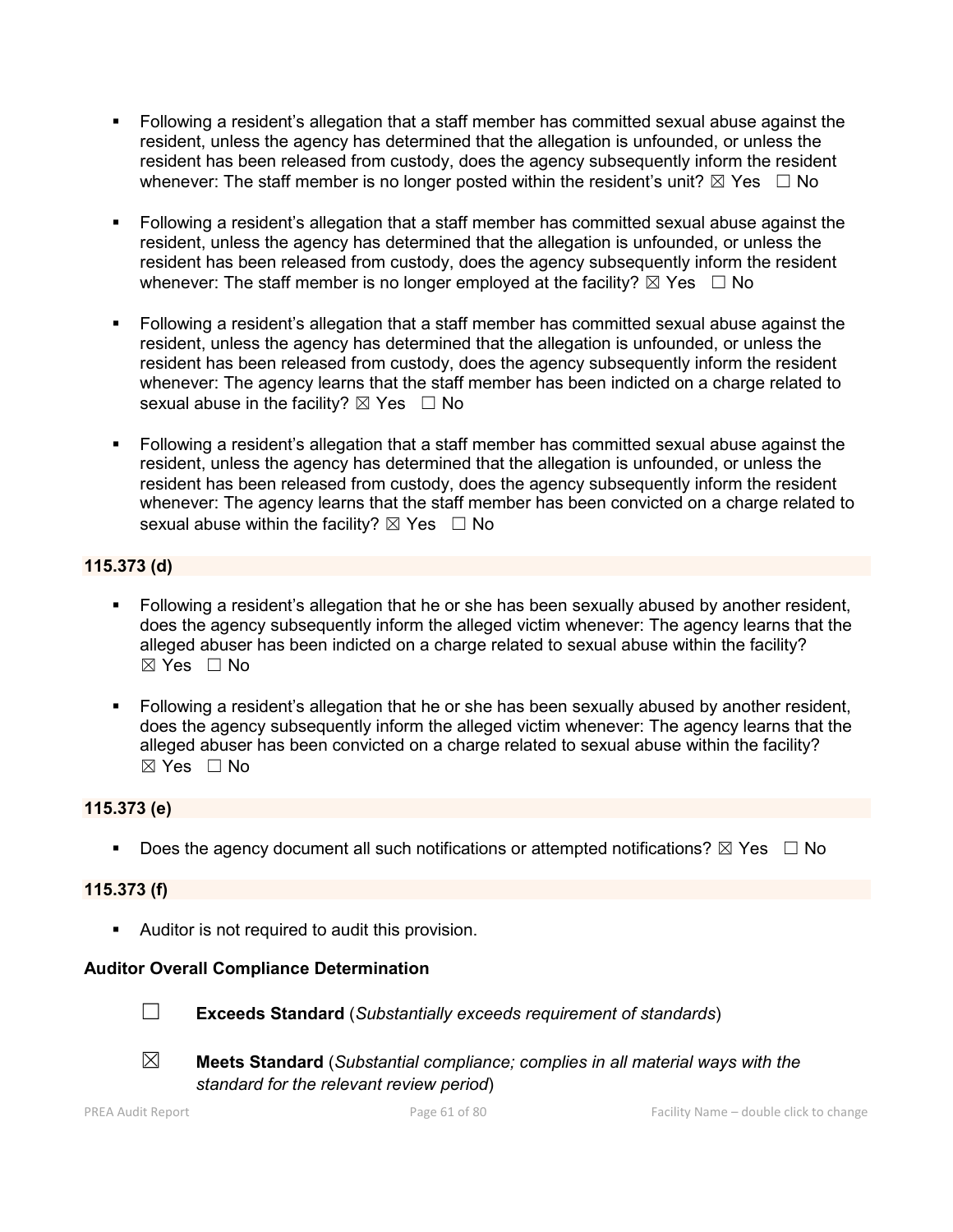## ☐ **Does Not Meet Standard** (*Requires Corrective Action*)

### **Instructions for Overall Compliance Determination Narrative**

*The narrative below must include a comprehensive discussion of all the evidence relied upon in making the compliance or non-compliance determination, the auditor's analysis and reasoning, and the auditor's conclusions. This discussion must also include corrective action recommendations where the facility does not meet the standard. These recommendations must be included in the Final Report, accompanied by information on specific corrective actions taken by the facility.*

### **Evidence**

TYSC PREA Policy 1.8.7

Agency head interview

This facility refers all allegations to Virginia Beach Police Department. The MOU between the agency and the Virginia Beach Police asserts (Inner-Office Memorandum dated 2/16/16) that members of their Special Victims Unit have completed "PREA: Investigating Sexual Abuse in a Confinement Setting".

Agency policy indicates that outside investigating authority will be requested to provide information so that the resident will be informed.

# **DISCIPLINE**

## **Standard 115.376: Disciplinary sanctions for staff**

## **All Yes/No Questions Must Be Answered by the Auditor to Complete the Report**

## **115.376 (a)**

 Are staff subject to disciplinary sanctions up to and including termination for violating agency sexual abuse or sexual harassment policies?  $\boxtimes$  Yes  $\Box$  No

#### **115.376 (b)**

Is termination the presumptive disciplinary sanction for staff who have engaged in sexual abuse? ☒ Yes ☐ No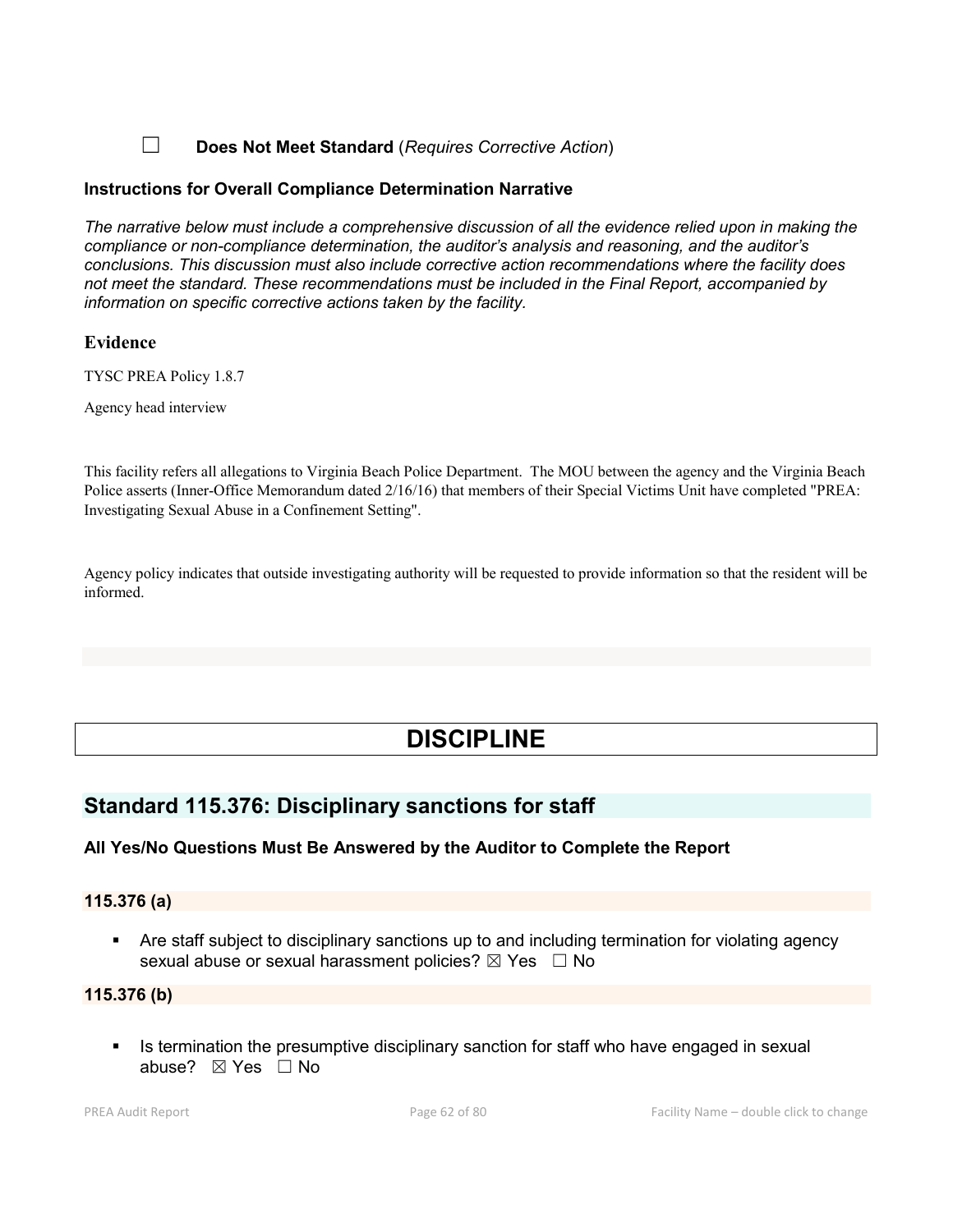#### **115.376 (c)**

 Are disciplinary sanctions for violations of agency policies relating to sexual abuse or sexual harassment (other than actually engaging in sexual abuse) commensurate with the nature and circumstances of the acts committed, the staff member's disciplinary history, and the sanctions imposed for comparable offenses by other staff with similar histories?  $\boxtimes$  Yes  $\Box$  No

### **115.376 (d)**

- Are all terminations for violations of agency sexual abuse or sexual harassment policies, or resignations by staff who would have been terminated if not for their resignation, reported to: Law enforcement agencies (unless the activity was clearly not criminal)?  $\boxtimes$  Yes  $\Box$  No
- Are all terminations for violations of agency sexual abuse or sexual harassment policies, or resignations by staff who would have been terminated if not for their resignation, reported to: Relevant licensing bodies?  $\boxtimes$  Yes  $\Box$  No

#### **Auditor Overall Compliance Determination**

- ☐ **Exceeds Standard** (*Substantially exceeds requirement of standards*)
- ☒ **Meets Standard** (*Substantial compliance; complies in all material ways with the standard for the relevant review period*)
- ☐ **Does Not Meet Standard** (*Requires Corrective Action*)

#### **Instructions for Overall Compliance Determination Narrative**

*The narrative below must include a comprehensive discussion of all the evidence relied upon in making the compliance or non-compliance determination, the auditor's analysis and reasoning, and the auditor's conclusions. This discussion must also include corrective action recommendations where the facility does not meet the standard. These recommendations must be included in the Final Report, accompanied by information on specific corrective actions taken by the facility.*

#### **Evidence**

TYSC PREA Policy 1.9.1

Agency Head interview

This agency has resources to place staff on paid leave pending outcome of investigation. Policy clearly defines possible sanctions for staff who violate agency sexual abuse or sexual harassment policy up to an including termination.

## **Standard 115.377: Corrective action for contractors and volunteers**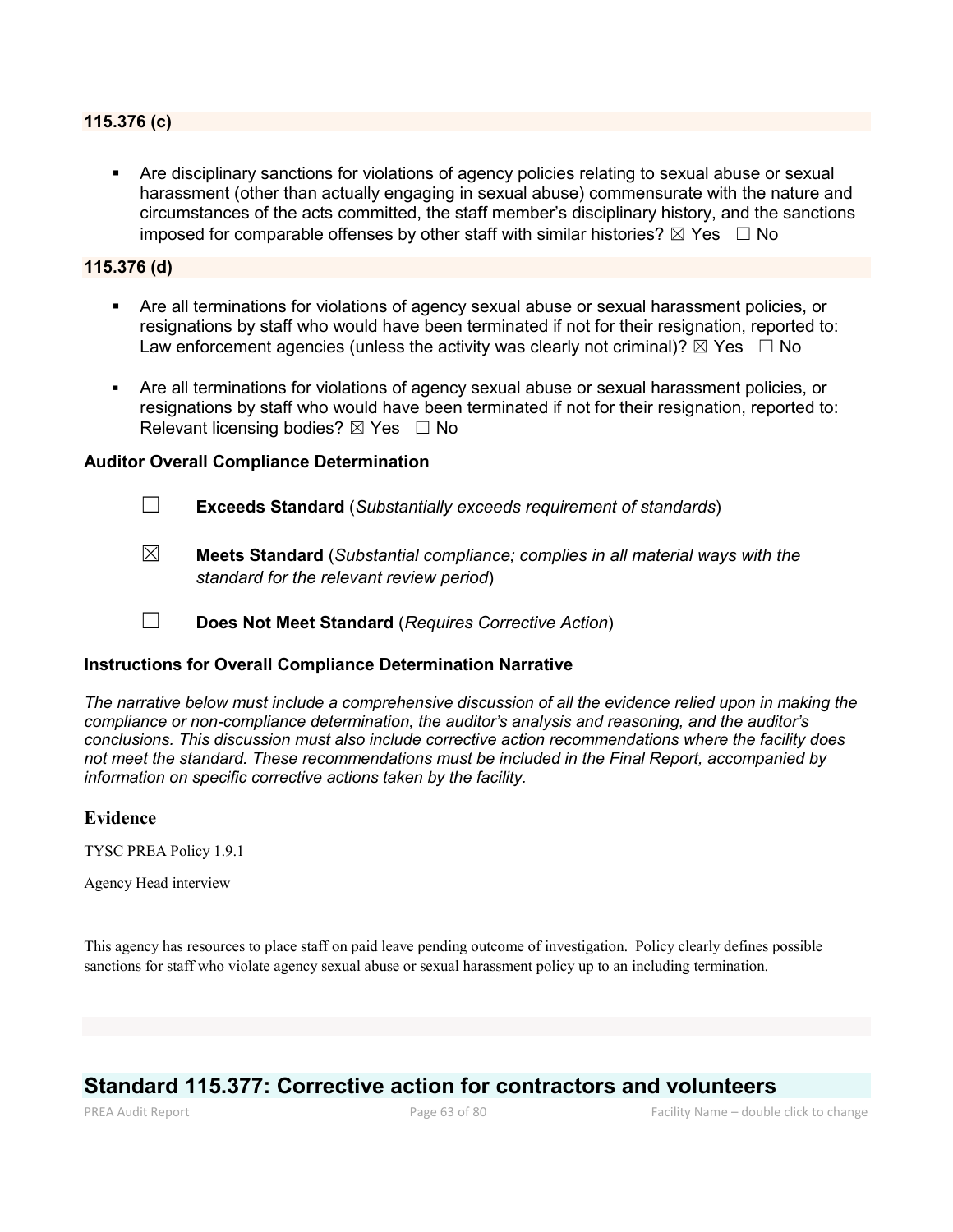## **All Yes/No Questions Must Be Answered by the Auditor to Complete the Report**

## **115.377 (a)**

- Is any contractor or volunteer who engages in sexual abuse prohibited from contact with residents? ⊠ Yes □ No
- Is any contractor or volunteer who engages in sexual abuse reported to: Law enforcement agencies (unless the activity was clearly not criminal)?  $\boxtimes$  Yes  $\Box$  No
- Is any contractor or volunteer who engages in sexual abuse reported to: Relevant licensing bodies? ⊠ Yes □ No

#### **115.377 (b)**

 In the case of any other violation of agency sexual abuse or sexual harassment policies by a contractor or volunteer, does the facility take appropriate remedial measures, and consider whether to prohibit further contact with residents?  $\boxtimes$  Yes  $\Box$  No

#### **Auditor Overall Compliance Determination**

- ☐ **Exceeds Standard** (*Substantially exceeds requirement of standards*)
- ☒ **Meets Standard** (*Substantial compliance; complies in all material ways with the standard for the relevant review period*)
- ☐ **Does Not Meet Standard** (*Requires Corrective Action*)

#### **Instructions for Overall Compliance Determination Narrative**

*The narrative below must include a comprehensive discussion of all the evidence relied upon in making the compliance or non-compliance determination, the auditor's analysis and reasoning, and the auditor's conclusions. This discussion must also include corrective action recommendations where the facility does not meet the standard. These recommendations must be included in the Final Report, accompanied by information on specific corrective actions taken by the facility.*

#### **Evidence**

TYSC PREA Policy 1.9.2

Agency policy clearly articulates corrective action for contractors (none used in this agency at time of the audit) or volunteers (none at time of audit) who violate agency policy against sexual abuse or sexual harassment up to an including banning from facility. No volunteers were reported to have violated agency policy.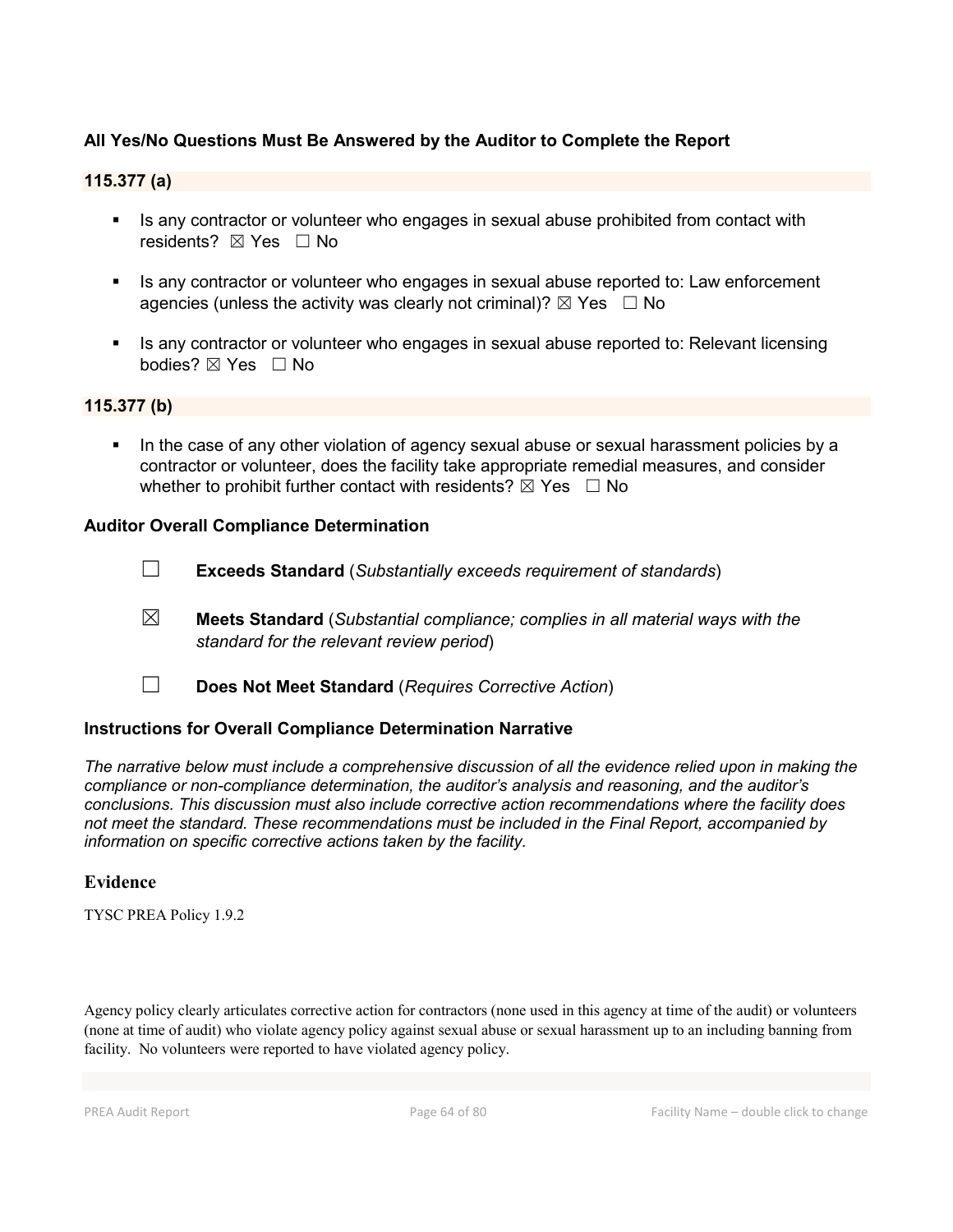## **Standard 115.378: Interventions and disciplinary sanctions for residents**

## **All Yes/No Questions Must Be Answered by the Auditor to Complete the Report**

## **115.378 (a)**

 Following an administrative finding that a resident engaged in resident-on-resident sexual abuse, or following a criminal finding of guilt for resident-on-resident sexual abuse, may residents be subject to disciplinary sanctions only pursuant to a formal disciplinary process? ☒ Yes ☐ No

## **115.378 (b)**

- Are disciplinary sanctions commensurate with the nature and circumstances of the abuse committed, the resident's disciplinary history, and the sanctions imposed for comparable offenses by other residents with similar histories?  $\boxtimes$  Yes  $\Box$  No
- In the event a disciplinary sanction results in the isolation of a resident, does the agency ensure the resident is not denied daily large-muscle exercise?  $\boxtimes$  Yes  $\Box$  No
- In the event a disciplinary sanction results in the isolation of a resident, does the agency ensure the resident is not denied access to any legally required educational programming or special education services?  $\boxtimes$  Yes  $\Box$  No
- In the event a disciplinary sanction results in the isolation of a resident, does the agency ensure the resident receives daily visits from a medical or mental health care clinician?  $\boxtimes$  Yes  $\Box$  No
- In the event a disciplinary sanction results in the isolation of a resident, does the resident also have access to other programs and work opportunities to the extent possible?  $\boxtimes$  Yes  $\Box$  No

## **115.378 (c)**

 When determining what types of sanction, if any, should be imposed, does the disciplinary process consider whether a resident's mental disabilities or mental illness contributed to his or her behavior?  $\boxtimes$  Yes  $\Box$  No

## **115.378 (d)**

- If the facility offers therapy, counseling, or other interventions designed to address and correct underlying reasons or motivations for the abuse, does the facility consider whether to offer the offending resident participation in such interventions?  $\boxtimes$  Yes  $\Box$  No
- If the agency requires participation in such interventions as a condition of access to any rewards-based behavior management system or other behavior-based incentives, does it always refrain from requiring such participation as a condition to accessing general programming or education?  $\boxtimes$  Yes  $\Box$  No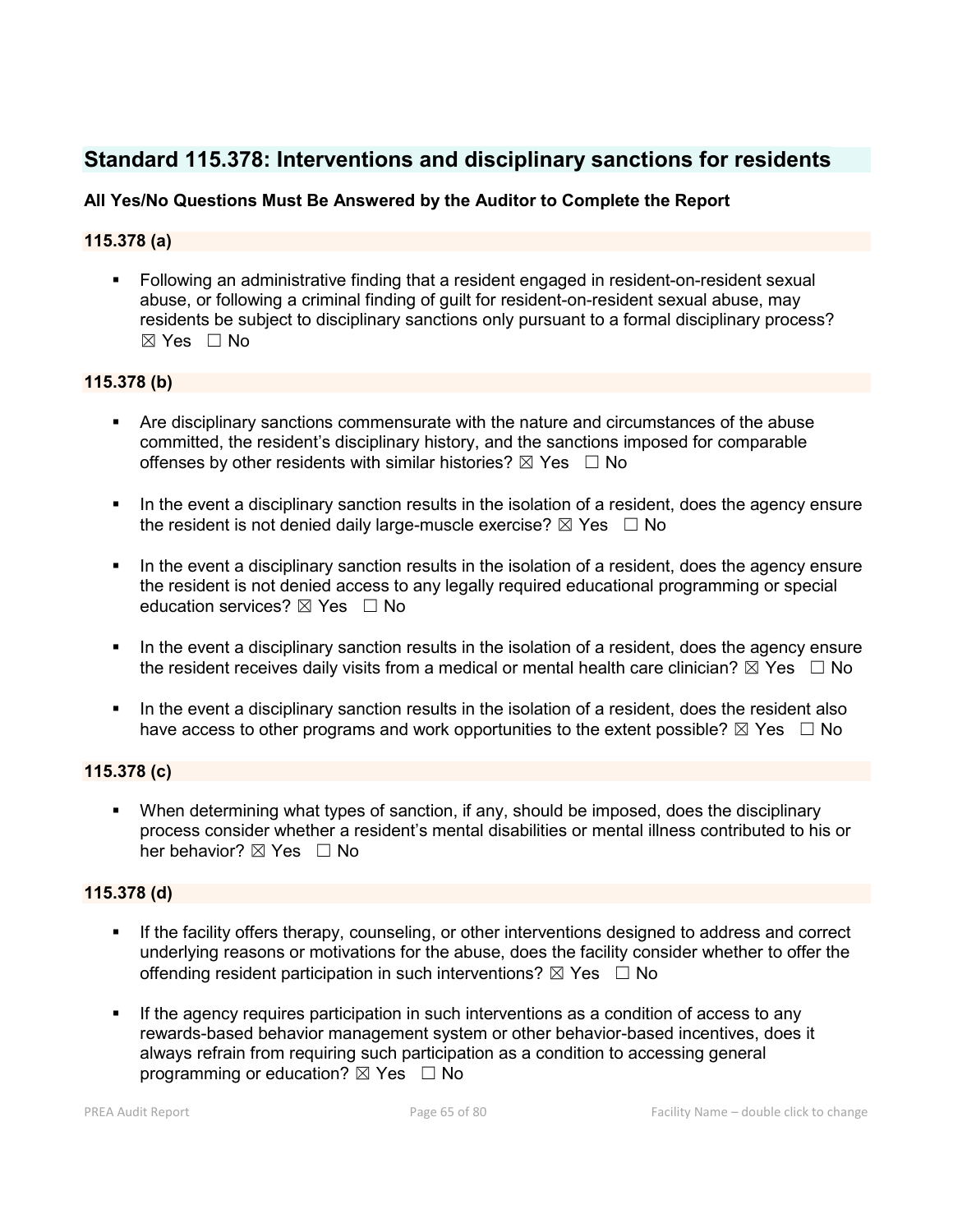#### **115.378 (e)**

 Does the agency discipline a resident for sexual contact with staff only upon a finding that the staff member did not consent to such contact?  $\boxtimes$  Yes  $\Box$  No

### **115.378 (f)**

 For the purpose of disciplinary action does a report of sexual abuse made in good faith based upon a reasonable belief that the alleged conduct occurred NOT constitute falsely reporting an incident or lying, even if an investigation does not establish evidence sufficient to substantiate the allegation?  $\boxtimes$  Yes  $\Box$  No

## **115.378 (g)**

 Does the agency always refrain from considering non-coercive sexual activity between residents to be sexual abuse? (N/A if the agency does not prohibit all sexual activity between residents.)  $\boxtimes$  Yes  $\Box$  No  $\Box$  NA

#### **Auditor Overall Compliance Determination**

- ☐ **Exceeds Standard** (*Substantially exceeds requirement of standards*)
- ☒ **Meets Standard** (*Substantial compliance; complies in all material ways with the standard for the relevant review period*)
- ☐ **Does Not Meet Standard** (*Requires Corrective Action*)

#### **Instructions for Overall Compliance Determination Narrative**

*The narrative below must include a comprehensive discussion of all the evidence relied upon in making the compliance or non-compliance determination, the auditor's analysis and reasoning, and the auditor's conclusions. This discussion must also include corrective action recommendations where the facility does not meet the standard. These recommendations must be included in the Final Report, accompanied by information on specific corrective actions taken by the facility.*

TYSC PREA Policy 1.9.3

Program director interview

Resident manual

Facility does not use isolation for disciplinary sanction. Agency policy prohibits sexual activity between residents. Consequences could include being moved to maintain safety, the loss of points or privileges. If the case is referred for prosecution because the activity is coerced, criminal charges could result.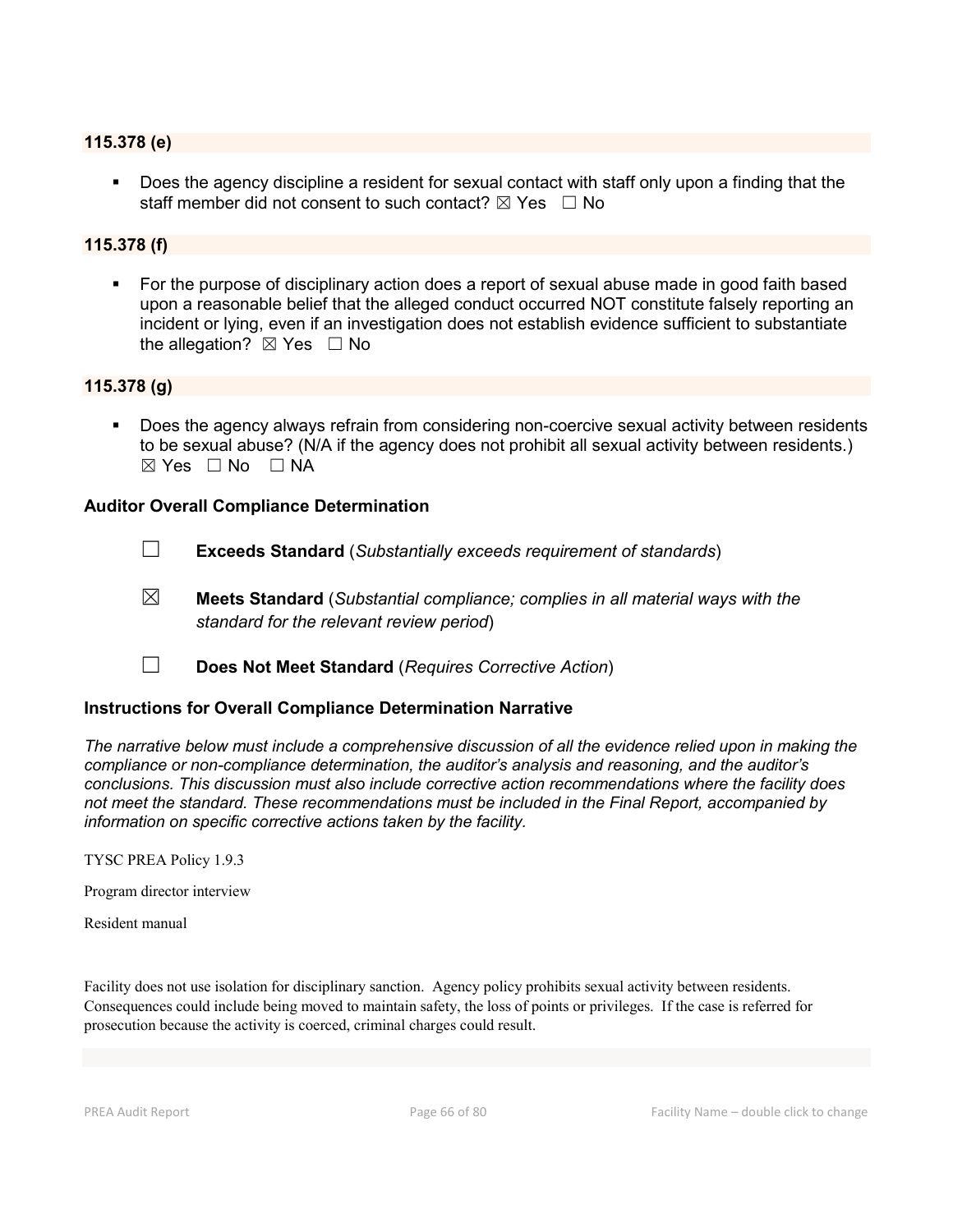# **MEDICAL AND MENTAL CARE**

## **Standard 115.381: Medical and mental health screenings; history of sexual abuse**

## **All Yes/No Questions Must Be Answered by the Auditor to Complete the Report**

## **115.381 (a)**

 If the screening pursuant to § 115.341 indicates that a resident has experienced prior sexual victimization, whether it occurred in an institutional setting or in the community, do staff ensure that the resident is offered a follow-up meeting with a medical or mental health practitioner within 14 days of the intake screening?  $\boxtimes$  Yes  $\Box$  No

### **115.381 (b)**

If the screening pursuant to  $\S$  115.341 indicates that a resident has previously perpetrated sexual abuse, whether it occurred in an institutional setting or in the community, do staff ensure that the resident is offered a follow-up meeting with a mental health practitioner within 14 days of the intake screening?  $\boxtimes$  Yes  $\Box$  No

## **115.381 (c)**

 Is any information related to sexual victimization or abusiveness that occurred in an institutional setting strictly limited to medical and mental health practitioners and other staff as necessary to inform treatment plans and security management decisions, including housing, bed, work, education, and program assignments, or as otherwise required by Federal, State, or local law?  $\boxtimes$  Yes  $\Box$  No

#### **115.381 (d)**

 Do medical and mental health practitioners obtain informed consent from residents before reporting information about prior sexual victimization that did not occur in an institutional setting, unless the resident is under the age of 18?  $\boxtimes$  Yes  $\Box$  No

#### **Auditor Overall Compliance Determination**

- ☐ **Exceeds Standard** (*Substantially exceeds requirement of standards*)
- 
- ☒ **Meets Standard** (*Substantial compliance; complies in all material ways with the standard for the relevant review period*)



☐ **Does Not Meet Standard** (*Requires Corrective Action*)

#### **Instructions for Overall Compliance Determination Narrative**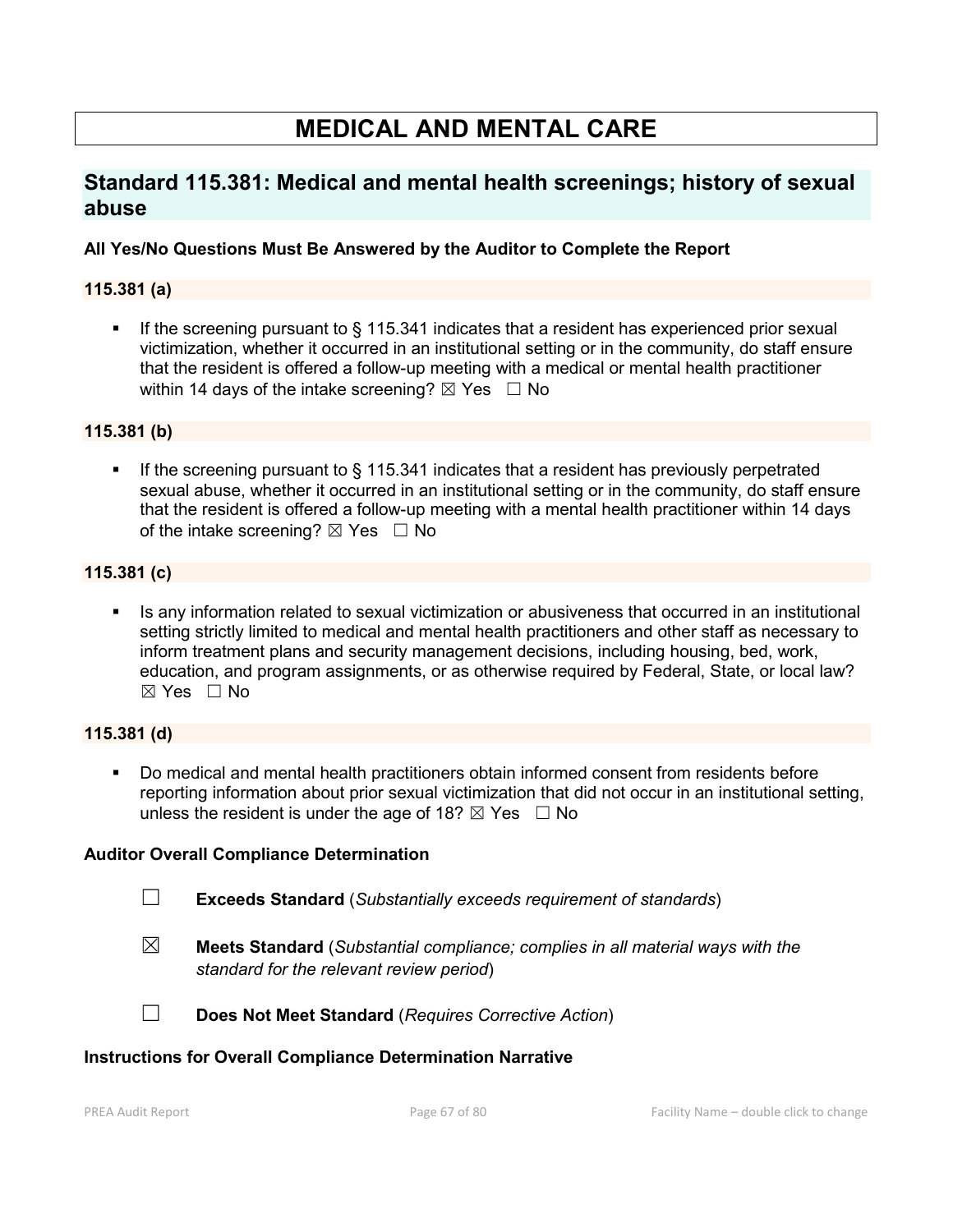*The narrative below must include a comprehensive discussion of all the evidence relied upon in making the compliance or non-compliance determination, the auditor's analysis and reasoning, and the auditor's conclusions. This discussion must also include corrective action recommendations where the facility does not meet the standard. These recommendations must be included in the Final Report, accompanied by information on specific corrective actions taken by the facility.*

### **Evidence**

TYSC PREA Policy 1.7.3

Vulnerability assessment

Resident intake file review

The residents of this facility receive medical and mental health treatment in the community. Records not available. Agency policy mirrors standard; there are no medical or mental health providers on staff, so residents referred out to community resources within timeframe required under standard (as part of intake process). There are two qualified QMHP in agency to fill this role, however, the use of community mental health providers is the preferred process for residents that need these types of services. No current residents reported sexual victimization or being prior perpetrators at intake. Vulnerability assessment form does a nice job of reminding the staff doing the intake to offer services/follow-up meetings as necessary.

## **Standard 115.382: Access to emergency medical and mental health services**

## **All Yes/No Questions Must Be Answered by the Auditor to Complete the Report**

#### **115.382 (a)**

 Do resident victims of sexual abuse receive timely, unimpeded access to emergency medical treatment and crisis intervention services, the nature and scope of which are determined by medical and mental health practitioners according to their professional judgment?  $\boxtimes$  Yes  $\Box$  No

## **115.382 (b)**

- If no qualified medical or mental health practitioners are on duty at the time a report of recent sexual abuse is made, do staff first responders take preliminary steps to protect the victim pursuant to § 115.362?  $\boxtimes$  Yes  $\Box$  No
- Do staff first responders immediately notify the appropriate medical and mental health practitioners?  $\boxtimes$  Yes  $\Box$  No

## **115.382 (c)**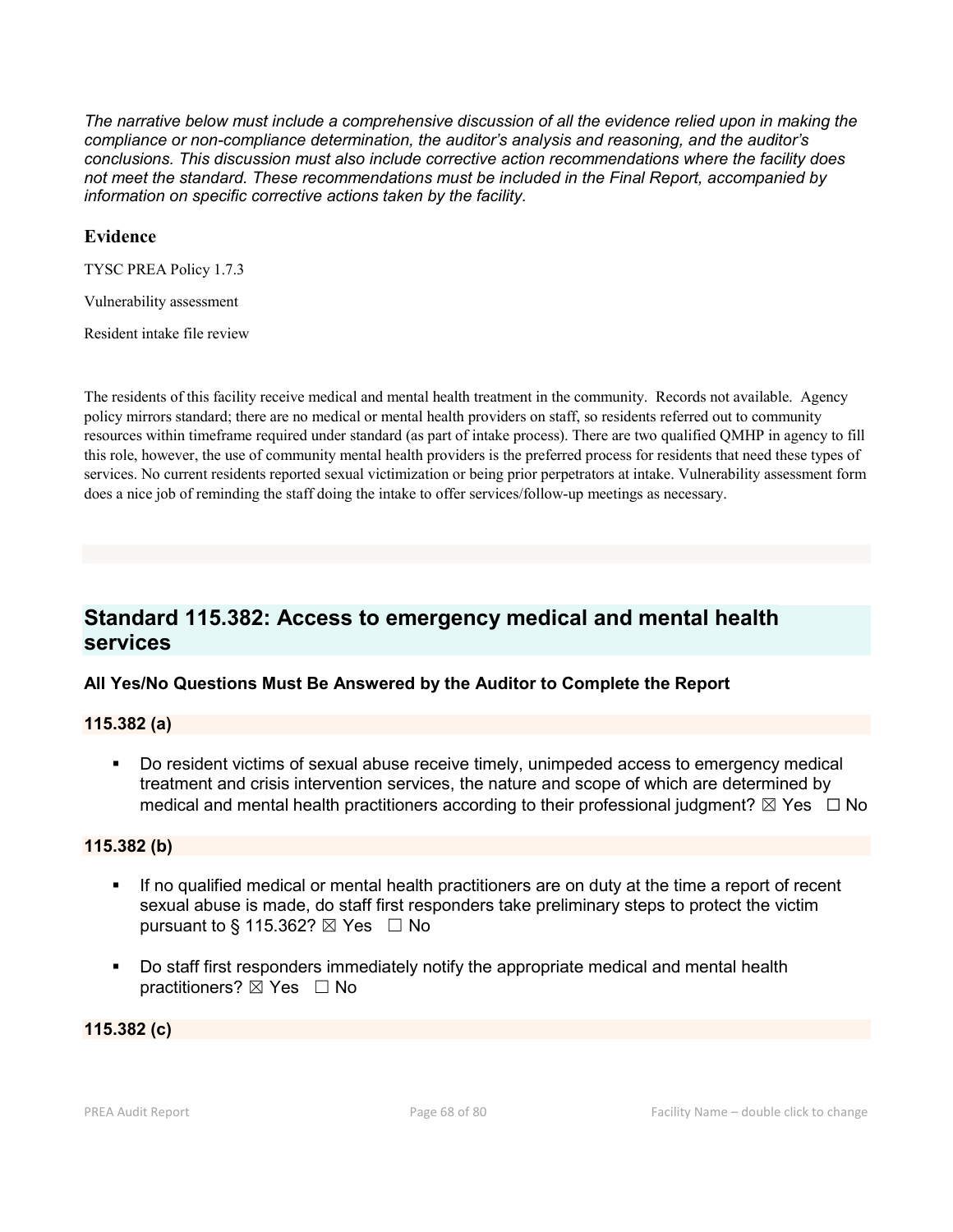Are resident victims of sexual abuse offered timely information about and timely access to emergency contraception and sexually transmitted infections prophylaxis, in accordance with professionally accepted standards of care, where medically appropriate?  $\boxtimes$  Yes  $\Box$  No

### **115.382 (d)**

 Are treatment services provided to the victim without financial cost and regardless of whether the victim names the abuser or cooperates with any investigation arising out of the incident?  $\boxtimes$  Yes  $\Box$  No

### **Auditor Overall Compliance Determination**

- ☐ **Exceeds Standard** (*Substantially exceeds requirement of standards*)
- ☒ **Meets Standard** (*Substantial compliance; complies in all material ways with the standard for the relevant review period*)
- ☐ **Does Not Meet Standard** (*Requires Corrective Action*)

### **Instructions for Overall Compliance Determination Narrative**

*The narrative below must include a comprehensive discussion of all the evidence relied upon in making the compliance or non-compliance determination, the auditor's analysis and reasoning, and the auditor's conclusions. This discussion must also include corrective action recommendations where the facility does not meet the standard. These recommendations must be included in the Final Report, accompanied by information on specific corrective actions taken by the facility.*

#### **Evidence**

TYSC PREA Policy 1.8.3

QMHP Interview

PREA Response Protocol

Resident interviews

Facility will use Sentara Virginia Beach General Hospital with state-of-the-art CAC and treatment services for all emergency medical and mental health services. Agency policy mirrors standard. All treatment services provided in community. No current residents reported sexual abuse and facility reported there were no instances of sexual abuse or sexual harassment.

## **Standard 115.383: Ongoing medical and mental health care for sexual abuse victims and abusers**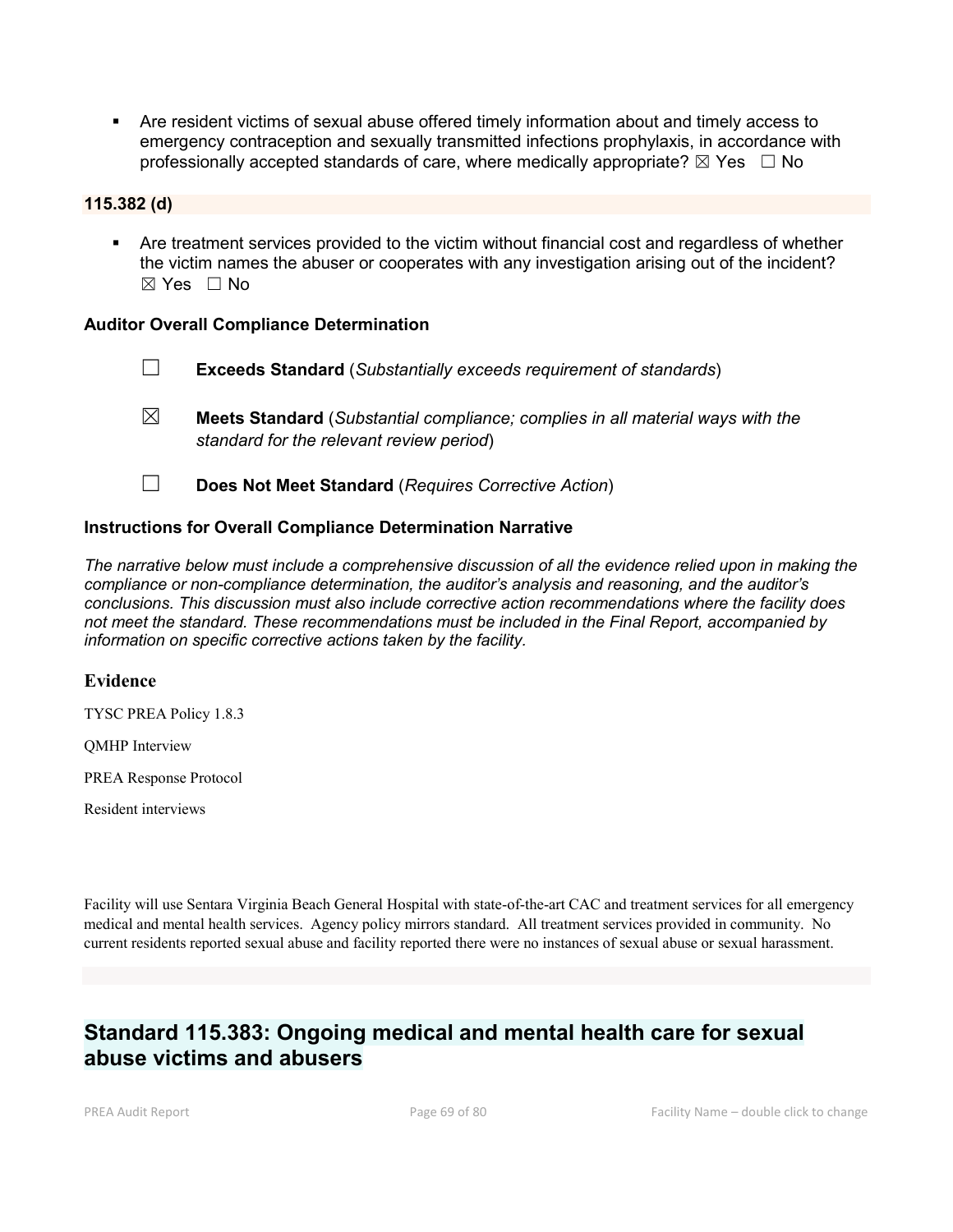## **All Yes/No Questions Must Be Answered by the Auditor to Complete the Report**

### **115.383 (a)**

 Does the facility offer medical and mental health evaluation and, as appropriate, treatment to all residents who have been victimized by sexual abuse in any prison, jail, lockup, or juvenile facility? ⊠ Yes □ No

### **115.383 (b)**

 Does the evaluation and treatment of such victims include, as appropriate, follow-up services, treatment plans, and, when necessary, referrals for continued care following their transfer to, or placement in, other facilities, or their release from custody?  $\boxtimes$  Yes  $\Box$  No

#### **115.383 (c)**

 Does the facility provide such victims with medical and mental health services consistent with the community level of care?  $\boxtimes$  Yes  $\Box$  No

#### **115.383 (d)**

 Are resident victims of sexually abusive vaginal penetration while incarcerated offered pregnancy tests? (N/A if all-male facility.)  $\boxtimes$  Yes  $\Box$  No  $\Box$  NA

#### **115.383 (e)**

 If pregnancy results from the conduct described in paragraph § 115.383(d), do such victims receive timely and comprehensive information about and timely access to all lawful pregnancyrelated medical services? (N/A if all-male facility.)  $\boxtimes$  Yes  $\Box$  No  $\Box$  NA

#### **115.383 (f)**

 Are resident victims of sexual abuse while incarcerated offered tests for sexually transmitted infections as medically appropriate?  $\boxtimes$  Yes  $\Box$  No

#### **115.383 (g)**

 Are treatment services provided to the victim without financial cost and regardless of whether the victim names the abuser or cooperates with any investigation arising out of the incident?  $\boxtimes$  Yes  $\Box$  No

#### **115.383 (h)**

 Does the facility attempt to conduct a mental health evaluation of all known resident-on-resident abusers within 60 days of learning of such abuse history and offer treatment when deemed appropriate by mental health practitioners?  $\boxtimes$  Yes  $\Box$  No

#### **Auditor Overall Compliance Determination**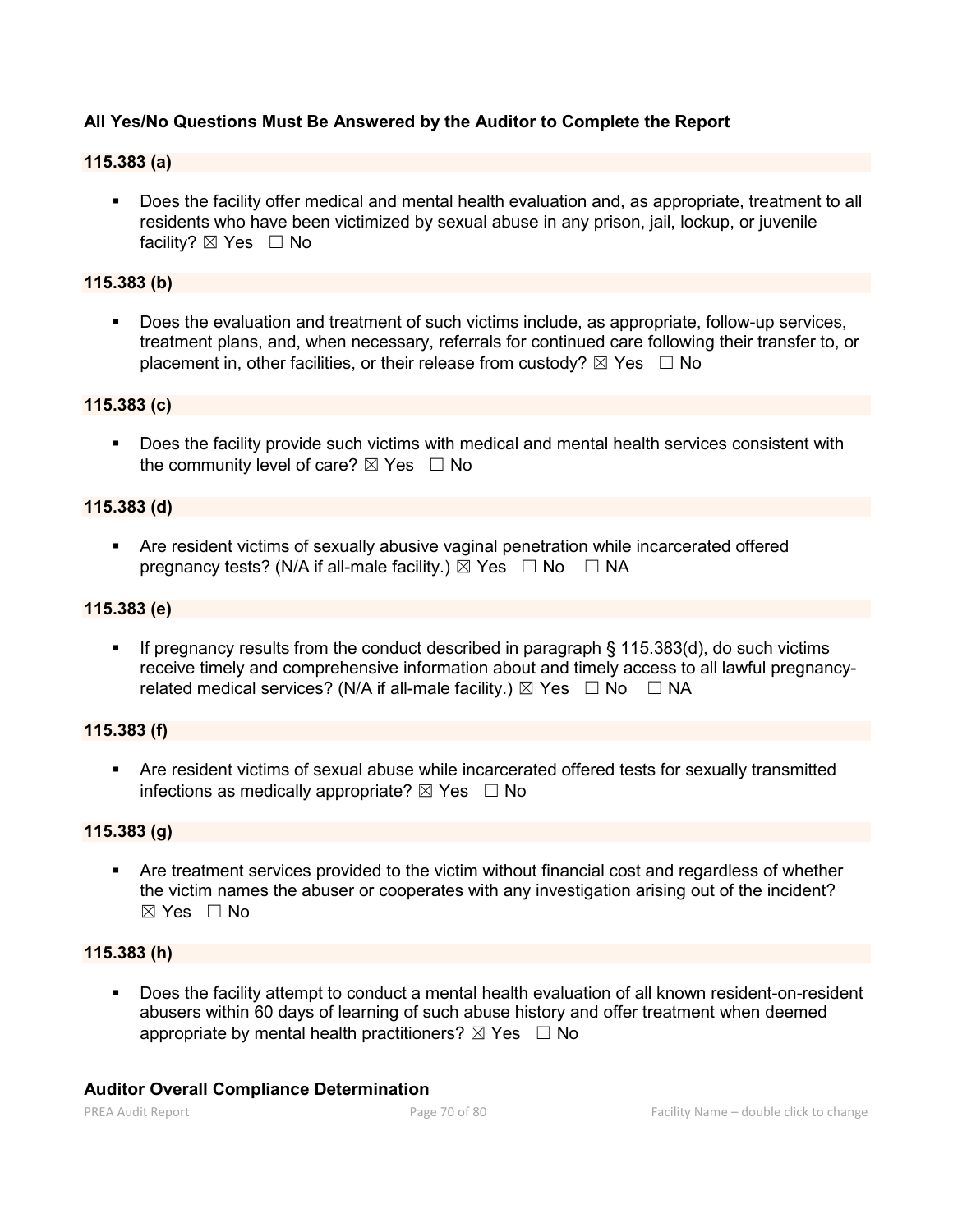- ☐ **Exceeds Standard** (*Substantially exceeds requirement of standards*)
- ☒ **Meets Standard** (*Substantial compliance; complies in all material ways with the standard for the relevant review period*)
- ☐ **Does Not Meet Standard** (*Requires Corrective Action*)

### **Instructions for Overall Compliance Determination Narrative**

*The narrative below must include a comprehensive discussion of all the evidence relied upon in making the compliance or non-compliance determination, the auditor's analysis and reasoning, and the auditor's conclusions. This discussion must also include corrective action recommendations where the facility does not meet the standard. These recommendations must be included in the Final Report, accompanied by information on specific corrective actions taken by the facility.*

#### **Evidence**

TYSC PREA Policy 1.8.5

Staff interviews

Resident interviews

Facility uses local hospital, Sentara Virginia Beach General Hospital that has 24/7 safe/sane staff for emergency services; facility then follows treatment plan with community providers. All services are provided at no cost to residents. No current residents reported sexual abuse.

# **DATA COLLECTION AND REVIEW**

## **Standard 115.386: Sexual abuse incident reviews**

## **All Yes/No Questions Must Be Answered by the Auditor to Complete the Report**

**115.386 (a)**

 Does the facility conduct a sexual abuse incident review at the conclusion of every sexual abuse investigation, including where the allegation has not been substantiated, unless the allegation has been determined to be unfounded?  $\boxtimes$  Yes  $\Box$  No

#### **115.386 (b)**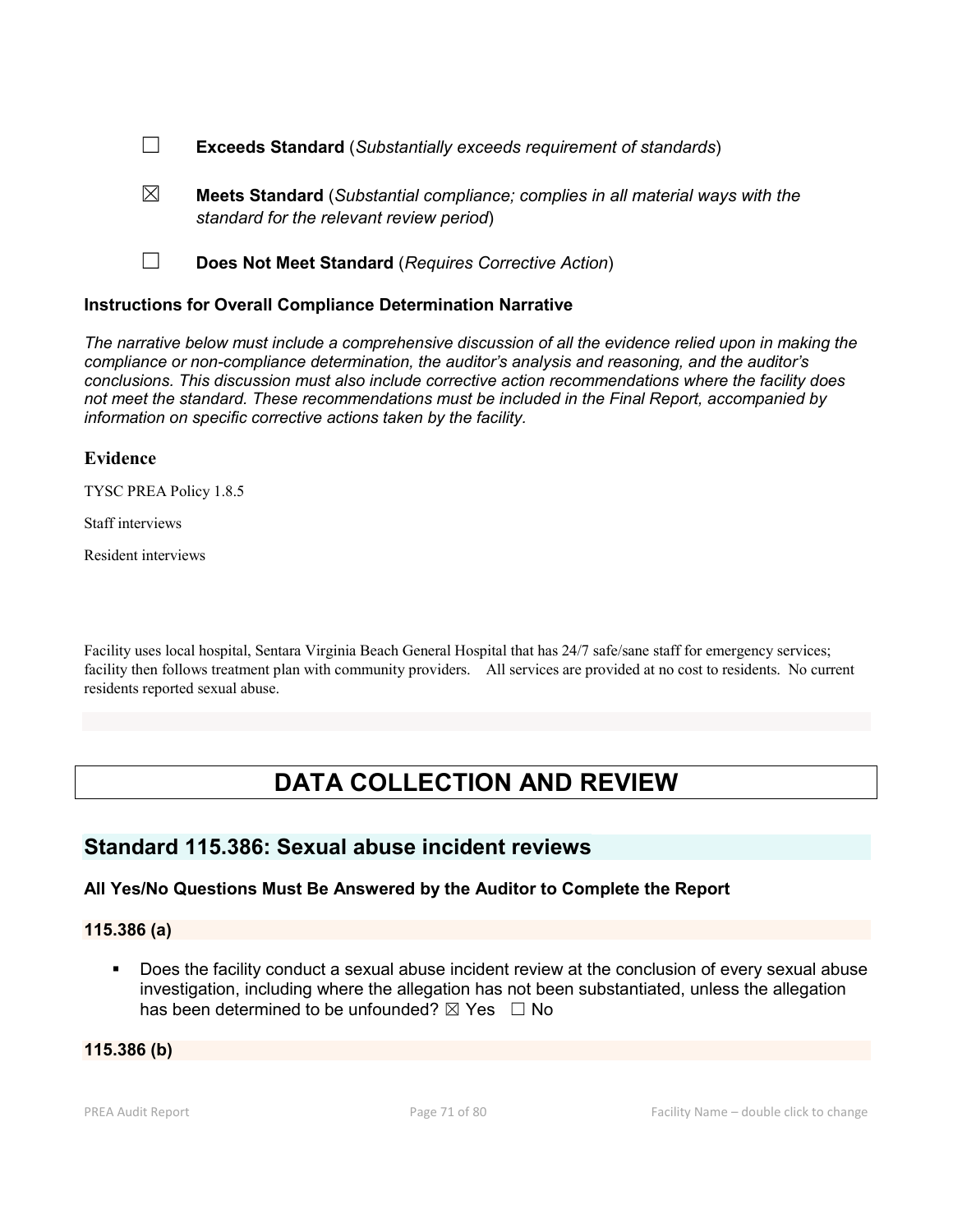Does such review ordinarily occur within 30 days of the conclusion of the investigation? ☒ Yes ☐ No

### **115.386 (c)**

 Does the review team include upper-level management officials, with input from line supervisors, investigators, and medical or mental health practitioners?  $\boxtimes$  Yes  $\Box$  No

### **115.386 (d)**

- Does the review team: Consider whether the allegation or investigation indicates a need to change policy or practice to better prevent, detect, or respond to sexual abuse?  $\boxtimes$  Yes  $\Box$  No
- Does the review team: Consider whether the incident or allegation was motivated by race; ethnicity; gender identity; lesbian, gay, bisexual, transgender, or intersex identification, status, or perceived status; gang affiliation; or other group dynamics at the facility?  $\boxtimes$  Yes  $\Box$  No
- Does the review team: Examine the area in the facility where the incident allegedly occurred to assess whether physical barriers in the area may enable abuse?  $\boxtimes$  Yes  $\Box$  No
- Does the review team: Assess the adequacy of staffing levels in that area during different shifts? ⊠ Yes □ No
- Does the review team: Assess whether monitoring technology should be deployed or augmented to supplement supervision by staff?  $\boxtimes$  Yes  $\Box$  No
- Does the review team: Prepare a report of its findings, including but not necessarily limited to determinations made pursuant to §§ 115.386(d)(1) - (d)(5), and any recommendations for improvement and submit such report to the facility head and PREA compliance manager?  $\boxtimes$  Yes  $\Box$  No

## **115.386 (e)**

 Does the facility implement the recommendations for improvement, or document its reasons for not doing so?  $\boxtimes$  Yes  $\Box$  No

#### **Auditor Overall Compliance Determination**

- ☐ **Exceeds Standard** (*Substantially exceeds requirement of standards*)
- 
- ☒ **Meets Standard** (*Substantial compliance; complies in all material ways with the standard for the relevant review period*)



☐ **Does Not Meet Standard** (*Requires Corrective Action*)

## **Instructions for Overall Compliance Determination Narrative**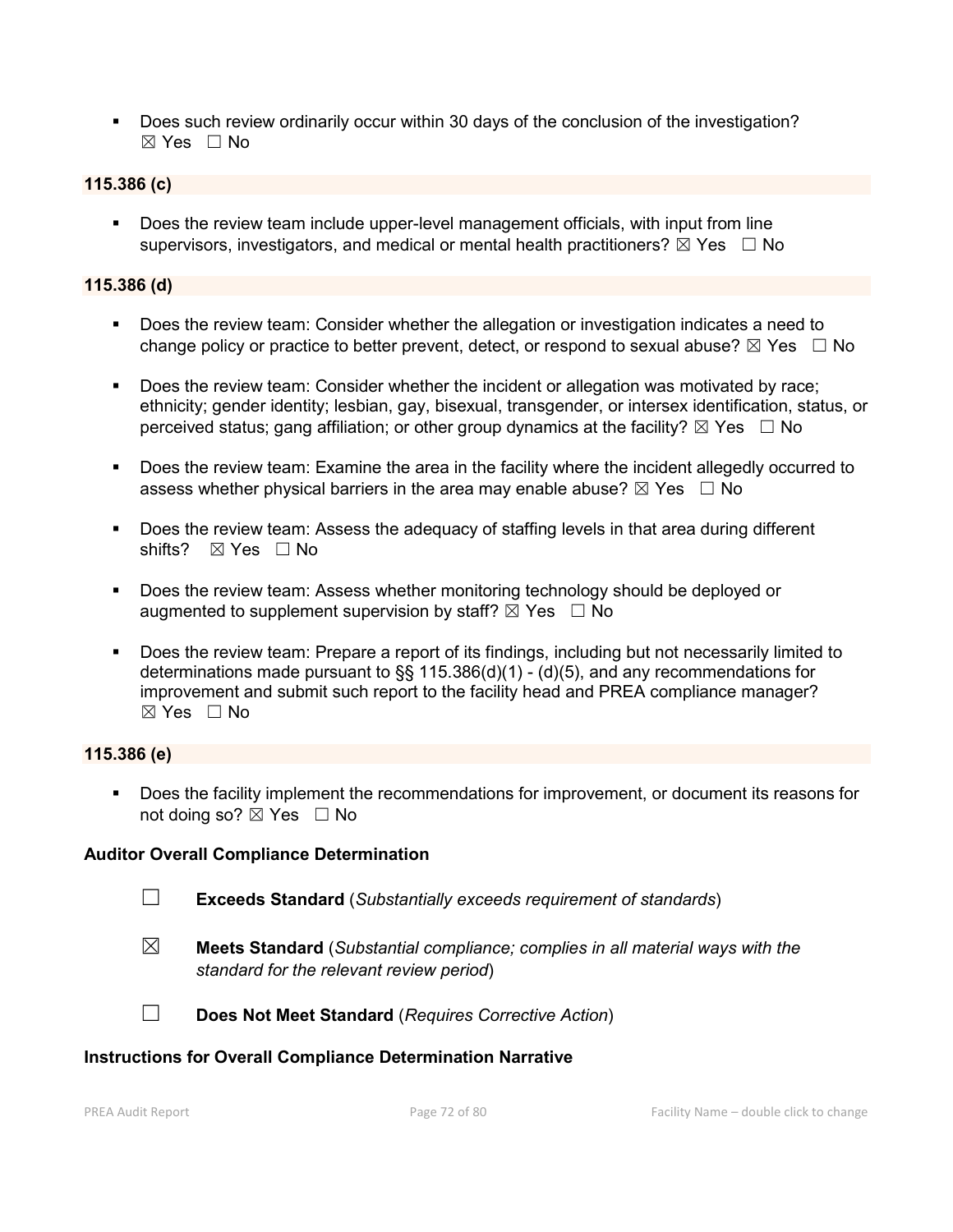*The narrative below must include a comprehensive discussion of all the evidence relied upon in making the compliance or non-compliance determination, the auditor's analysis and reasoning, and the auditor's conclusions. This discussion must also include corrective action recommendations where the facility does not meet the standard. These recommendations must be included in the Final Report, accompanied by information on specific corrective actions taken by the facility.*

#### **Evidence**

TYSC PREA Policy 1.8.8

Agency head interview

Facility has a review process in place for all incidents and currently uses the same process for PREA incidents. Agency's policy mirrors standard and process of incident review will incorporate all required elements of the standard. There have been no sexual abuse incidents to date. The agency's PREA Coordinator serves on the local SART team. Being a member of the team strengthens her review of her own agency's policies and practices as she looks for any possible gaps or improvements in Tidewater Youth Services Commission's efforts to prevent, detect and respond to incidents of sexual abuse or sexual harassment.

# **Standard 115.387: Data collection**

#### **All Yes/No Questions Must Be Answered by the Auditor to Complete the Report**

#### **115.387 (a)**

 Does the agency collect accurate, uniform data for every allegation of sexual abuse at facilities under its direct control using a standardized instrument and set of definitions?  $\boxtimes$  Yes  $\Box$  No

#### **115.387 (b)**

 Does the agency aggregate the incident-based sexual abuse data at least annually? ☒ Yes ☐ No

#### **115.387 (c)**

 Does the incident-based data include, at a minimum, the data necessary to answer all questions from the most recent version of the Survey of Sexual Violence conducted by the Department of Justice? ☒ Yes ☐ No

#### **115.387 (d)**

 Does the agency maintain, review, and collect data as needed from all available incident-based documents, including reports, investigation files, and sexual abuse incident reviews?  $\boxtimes$  Yes  $\Box$  No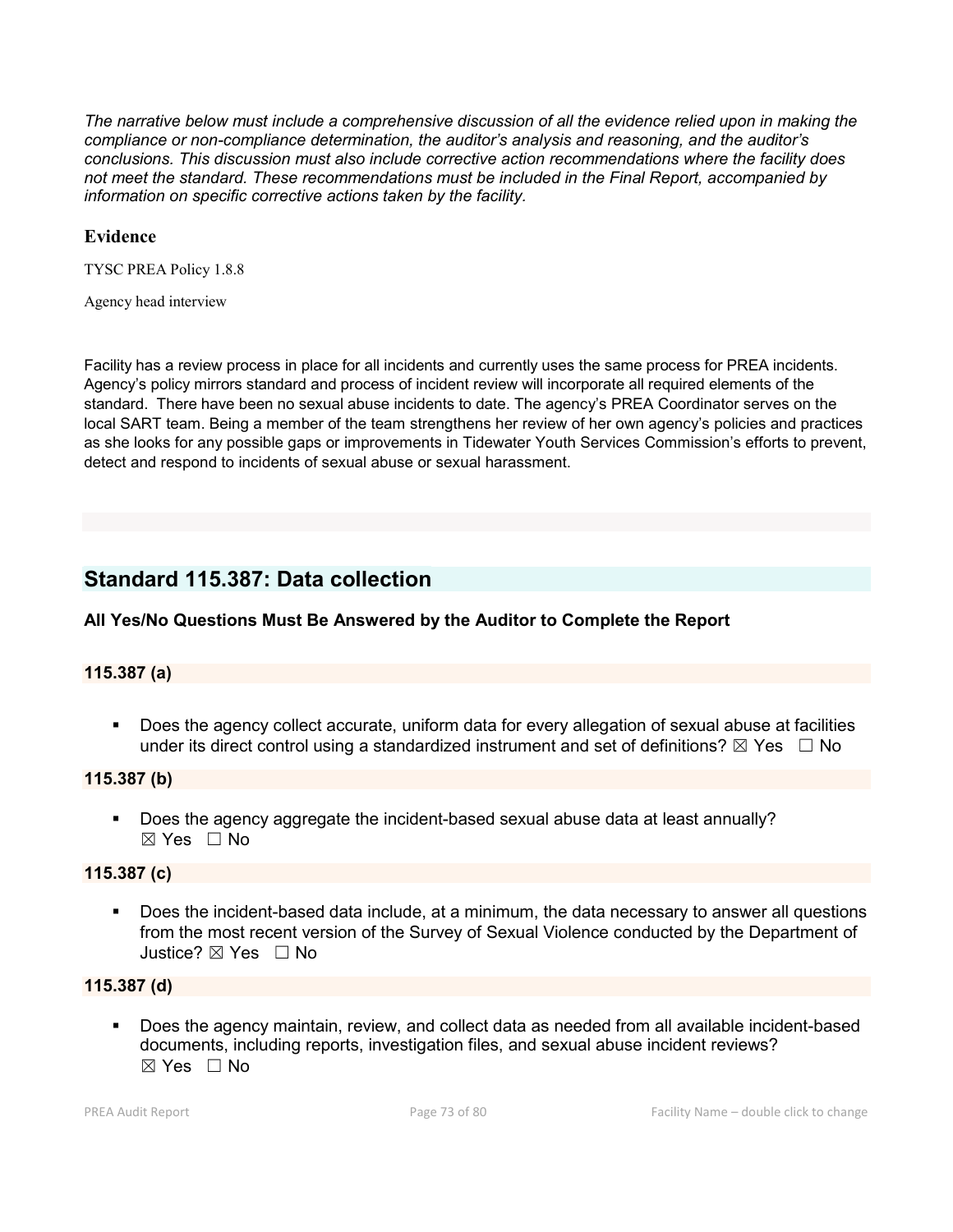#### **115.387 (e)**

 Does the agency also obtain incident-based and aggregated data from every private facility with which it contracts for the confinement of its residents? (N/A if agency does not contract for the confinement of its residents.)  $\boxtimes$  Yes  $\Box$  No  $\Box$  NA

#### **115.387 (f)**

 Does the agency, upon request, provide all such data from the previous calendar year to the Department of Justice no later than June 30? (N/A if DOJ has not requested agency data.)  $⊠ Yes ⊡ No ⊡ NA$ 

#### **Auditor Overall Compliance Determination**

☐ **Exceeds Standard** (*Substantially exceeds requirement of standards*) ☒ **Meets Standard** (*Substantial compliance; complies in all material ways with the standard for the relevant review period*) ☐ **Does Not Meet Standard** (*Requires Corrective Action*)

#### **Instructions for Overall Compliance Determination Narrative**

*The narrative below must include a comprehensive discussion of all the evidence relied upon in making the compliance or non-compliance determination, the auditor's analysis and reasoning, and the auditor's conclusions. This discussion must also include corrective action recommendations where the facility does not meet the standard. These recommendations must be included in the Final Report, accompanied by information on specific corrective actions taken by the facility.*

#### **Evidence**

TYSC PREA Policy 1.10.1

Agency head interview

Facility does not have any incidents to report at this time; PREA policy mirrors the standard.

# **Standard 115.388: Data review for corrective action**

#### **All Yes/No Questions Must Be Answered by the Auditor to Complete the Report**

#### **115.388 (a)**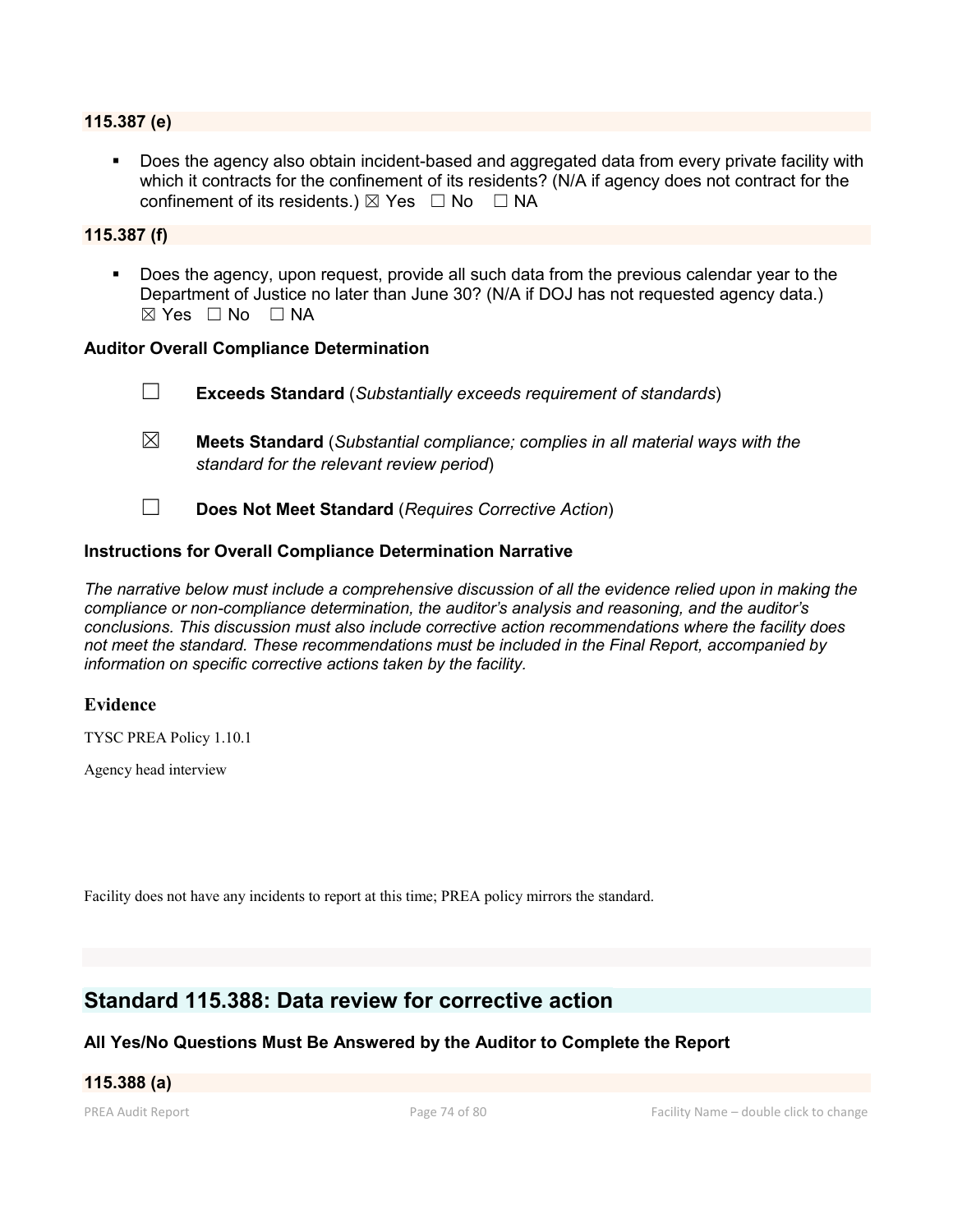- Does the agency review data collected and aggregated pursuant to § 115.387 in order to assess and improve the effectiveness of its sexual abuse prevention, detection, and response policies, practices, and training, including by: Identifying problem areas?  $\boxtimes$  Yes  $\Box$  No
- Does the agency review data collected and aggregated pursuant to § 115.387 in order to assess and improve the effectiveness of its sexual abuse prevention, detection, and response policies, practices, and training, including by: Taking corrective action on an ongoing basis? ☒ Yes ☐ No
- Does the agency review data collected and aggregated pursuant to § 115.387 in order to assess and improve the effectiveness of its sexual abuse prevention, detection, and response policies, practices, and training, including by: Preparing an annual report of its findings and corrective actions for each facility, as well as the agency as a whole?  $\boxtimes$  Yes  $\Box$  No

#### **115.388 (b)**

 Does the agency's annual report include a comparison of the current year's data and corrective actions with those from prior years and provide an assessment of the agency's progress in addressing sexual abuse  $\boxtimes$  Yes  $\Box$  No

#### **115.388 (c)**

 Is the agency's annual report approved by the agency head and made readily available to the public through its website or, if it does not have one, through other means?  $\boxtimes$  Yes  $\Box$  No

#### **115.388 (d)**

 Does the agency indicate the nature of the material redacted where it redacts specific material from the reports when publication would present a clear and specific threat to the safety and security of a facility?  $\boxtimes$  Yes  $\Box$  No

#### **Auditor Overall Compliance Determination**

- ☐ **Exceeds Standard** (*Substantially exceeds requirement of standards*)
- ☒ **Meets Standard** (*Substantial compliance; complies in all material ways with the standard for the relevant review period*)
- ☐ **Does Not Meet Standard** (*Requires Corrective Action*)

#### **Instructions for Overall Compliance Determination Narrative**

*The narrative below must include a comprehensive discussion of all the evidence relied upon in making the compliance or non-compliance determination, the auditor's analysis and reasoning, and the auditor's conclusions. This discussion must also include corrective action recommendations where the facility does not meet the standard. These recommendations must be included in the Final Report, accompanied by information on specific corrective actions taken by the facility.*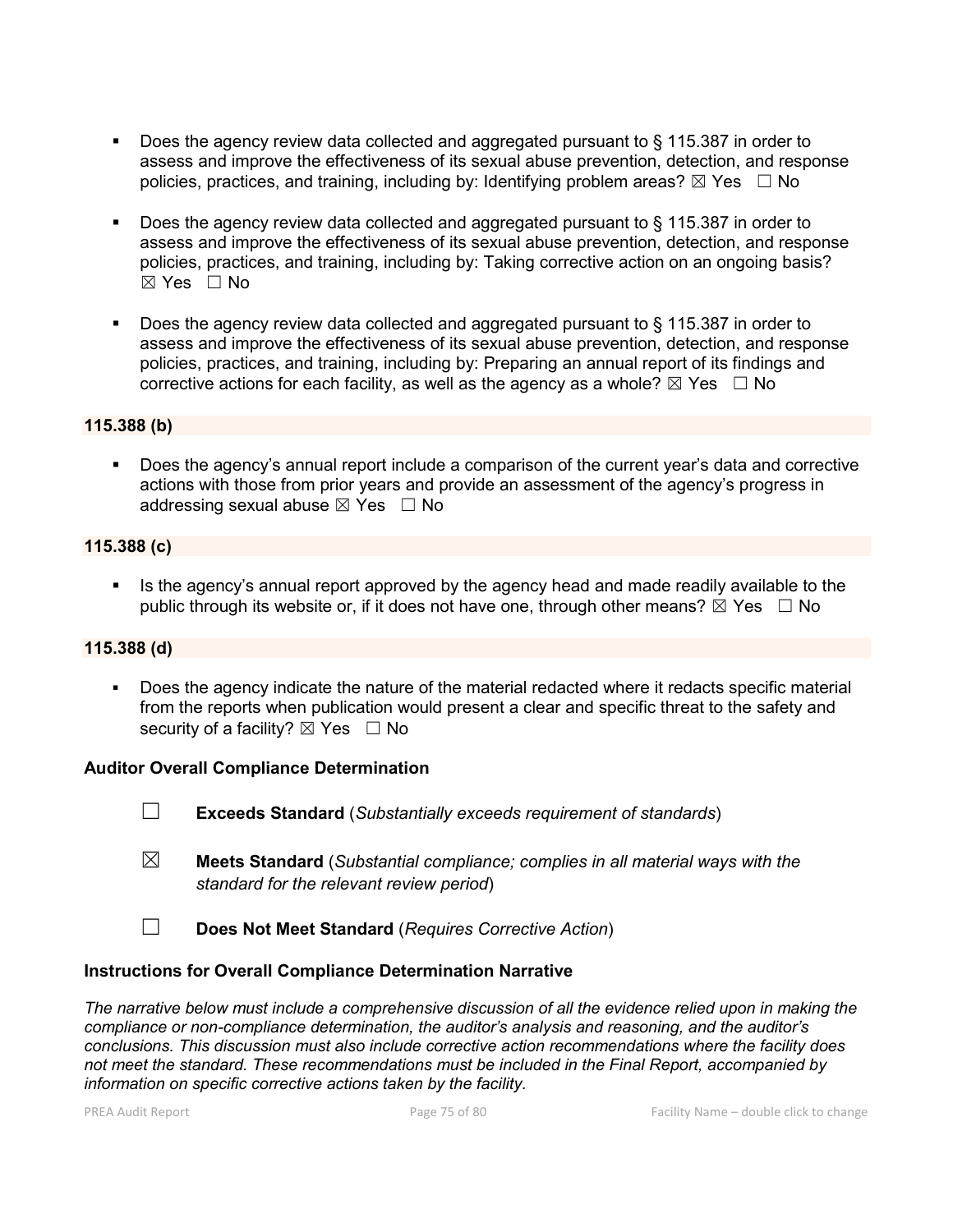#### **Evidence**

TYSC PREA Policy 1.10.2

Agency Head interview

Deputy Director interview

 There have been no past or current incidents to report on agency's website. Website reflects no incidents for 2016 and 2017. Annual report details efforts to become PREA compliant and ongoing efforts to prevent sexual abuse.

# **Standard 115.389: Data storage, publication, and destruction**

#### **All Yes/No Questions Must Be Answered by the Auditor to Complete the Report**

#### **115.389 (a)**

Does the agency ensure that data collected pursuant to § 115.387 are securely retained?  $\boxtimes$  Yes  $\Box$  No

#### **115.389 (b)**

 Does the agency make all aggregated sexual abuse data, from facilities under its direct control and private facilities with which it contracts, readily available to the public at least annually through its website or, if it does not have one, through other means?  $\boxtimes$  Yes  $\Box$  No

#### **115.389 (c)**

**Does the agency remove all personal identifiers before making aggregated sexual abuse data** publicly available?  $\boxtimes$  Yes  $\Box$  No

#### **115.389 (d)**

 Does the agency maintain sexual abuse data collected pursuant to § 115.387 for at least 10 years after the date of the initial collection, unless Federal, State, or local law requires otherwise? ☒ Yes ☐ No

#### **Auditor Overall Compliance Determination**



☐ **Exceeds Standard** (*Substantially exceeds requirement of standards*)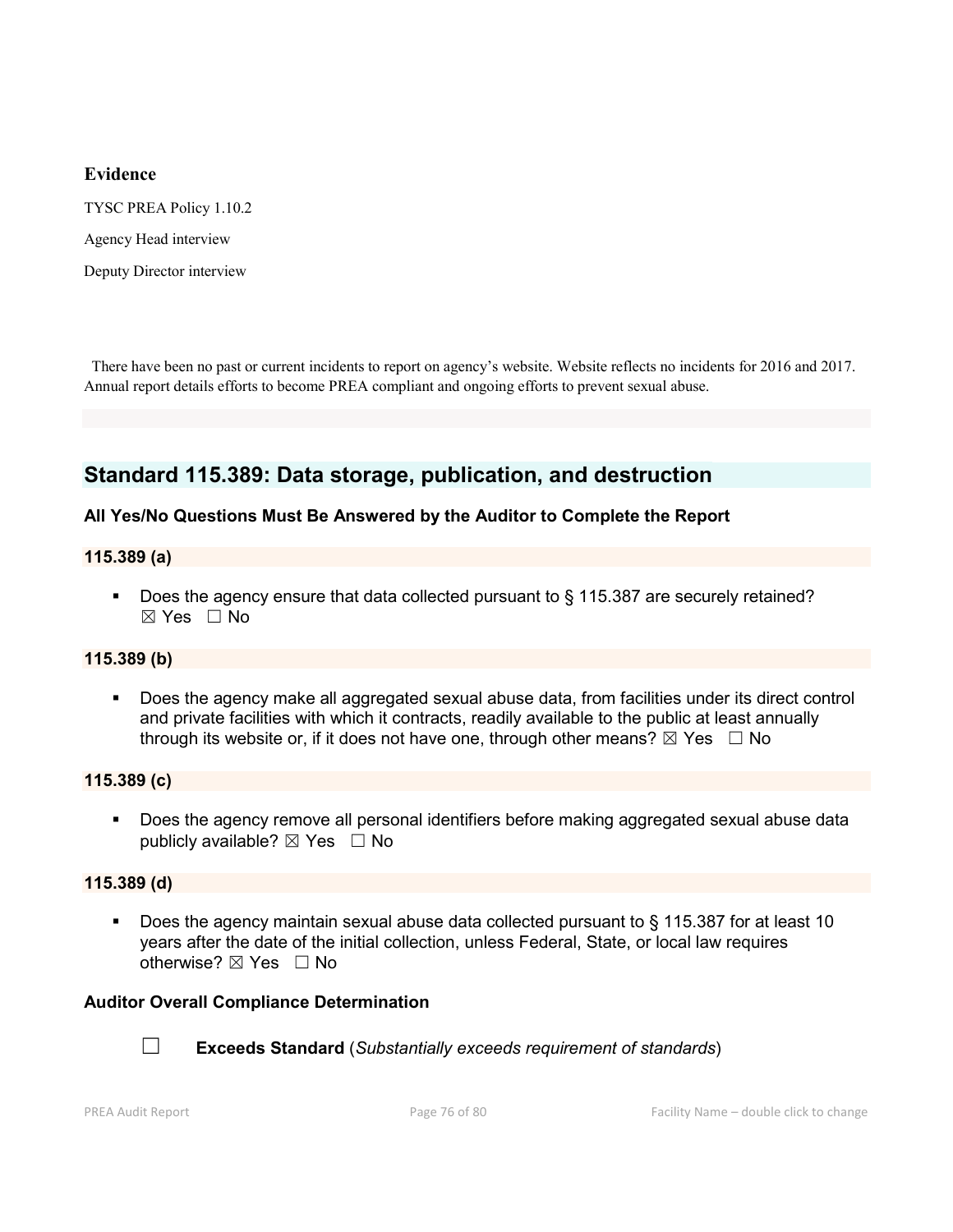- ☒ **Meets Standard** (*Substantial compliance; complies in all material ways with the standard for the relevant review period*)
- ☐ **Does Not Meet Standard** (*Requires Corrective Action*)

#### **Instructions for Overall Compliance Determination Narrative**

*The narrative below must include a comprehensive discussion of all the evidence relied upon in making the compliance or non-compliance determination, the auditor's analysis and reasoning, and the auditor's conclusions. This discussion must also include corrective action recommendations where the facility does not meet the standard. These recommendations must be included in the Final Report, accompanied by information on specific corrective actions taken by the facility.*

#### **Evidence**

TYSC PREA Policy 1.10.3

PREA Coordinator interview

Agency PREA Policy mirrors standard. This agency has had no incidents of sexual abuse.

# **AUDITING AND CORRECTIVE ACTION**

# **Standard 115.401: Frequency and scope of audits**

#### **All Yes/No Questions Must Be Answered by the Auditor to Complete the Report**

#### **115.401 (a)**

 During the prior three-year audit period, did the agency ensure that each facility operated by the agency, or by a private organization on behalf of the agency, was audited at least once? (*Note: The response here is purely informational. A "no" response does not impact overall compliance with this standard.*)  $\boxtimes$  Yes  $\Box$  No

#### **115.401 (b)**

- Is this the first year of the current audit cycle? (*Note: a "no" response does not impact overall compliance with this standard.*) □ Yes  $\boxtimes$  No
- If this is the second year of the current audit cycle, did the agency ensure that at least one-third of each facility type operated by the agency, or by a private organization on behalf of the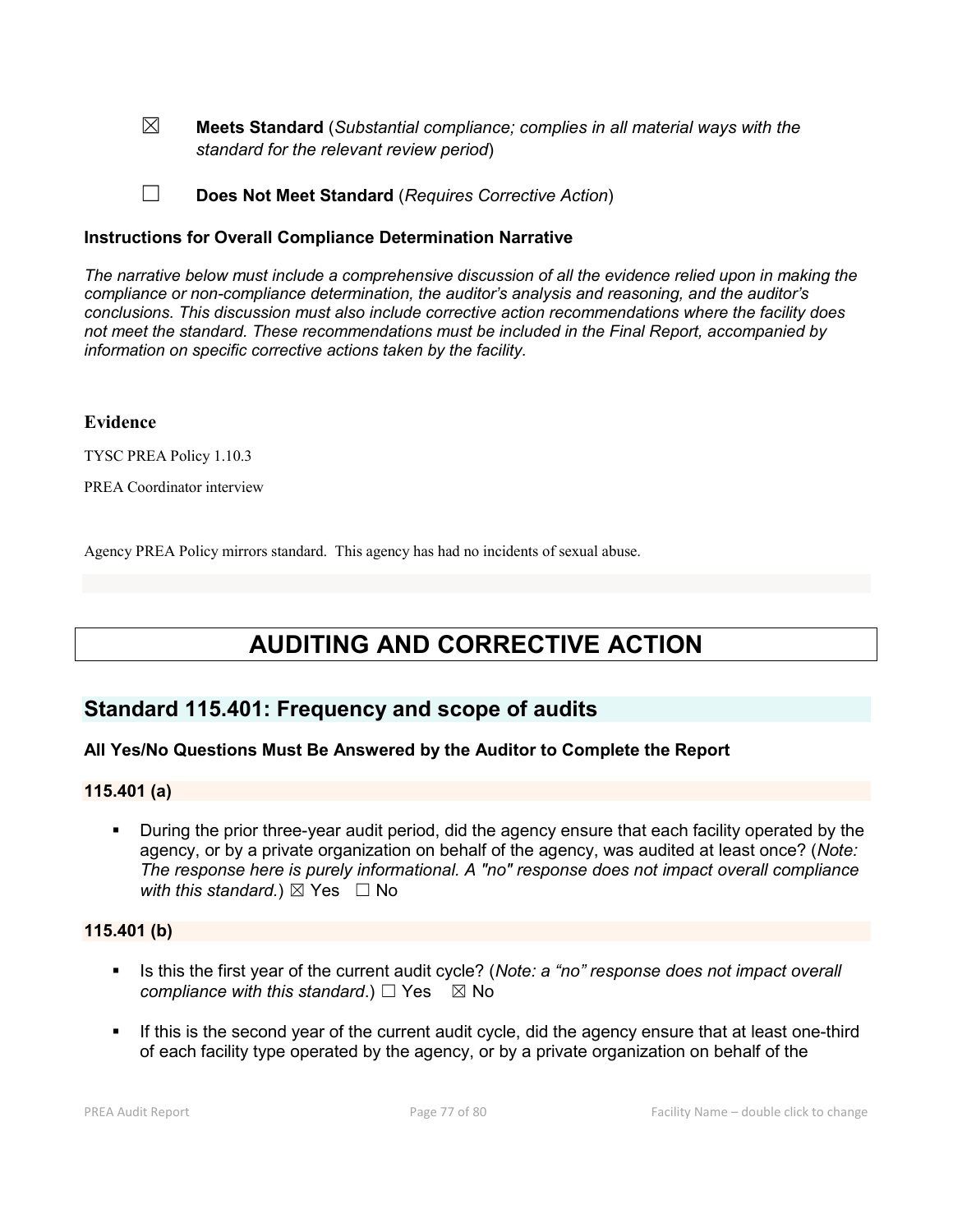agency, was audited during the first year of the current audit cycle? (N/A if this is **not** the *second* year of the current audit cycle.)  $\boxtimes$  Yes  $\Box$  No  $\Box$  NA

If this is the third year of the current audit cycle, did the agency ensure that at least two-thirds of each facility type operated by the agency, or by a private organization on behalf of the agency, were audited during the first two years of the current audit cycle? (N/A if this is **not** the *third* year of the current audit cycle.)  $\Box$  Yes  $\Box$  No  $\boxtimes$  NA

#### **115.401 (h)**

 Did the auditor have access to, and the ability to observe, all areas of the audited facility?  $\boxtimes$  Yes  $\Box$  No

#### **115.401 (i)**

 Was the auditor permitted to request and receive copies of any relevant documents (including electronically stored information)?  $\boxtimes$  Yes  $\Box$  No

#### **115.401 (m)**

 Was the auditor permitted to conduct private interviews with inmates, residents, and detainees?  $\boxtimes$  Yes  $\Box$  No

#### **115.401 (n)**

 Were residents permitted to send confidential information or correspondence to the auditor in the same manner as if they were communicating with legal counsel?  $\boxtimes$  Yes  $\Box$  No

#### **Auditor Overall Compliance Determination**

- ☐ **Exceeds Standard** (*Substantially exceeds requirement of standards*)
- ☒ **Meets Standard** (*Substantial compliance; complies in all material ways with the standard for the relevant review period*)
- ☐ **Does Not Meet Standard** (*Requires Corrective Action*)

#### **Instructions for Overall Compliance Determination Narrative**

*The narrative below must include a comprehensive discussion of all the evidence relied upon in making the compliance or non-compliance determination, the auditor's analysis and reasoning, and the auditor's conclusions. This discussion must also include corrective action recommendations where the facility does not meet the standard. These recommendations must be included in the Final Report, accompanied by information on specific corrective actions taken by the facility.*

Auditor interviewed all staff and residents. Auditor was given private space to conduct interviews. This is the second year of the audit cycle. Auditor was given all relevant documents in paper or electronic form.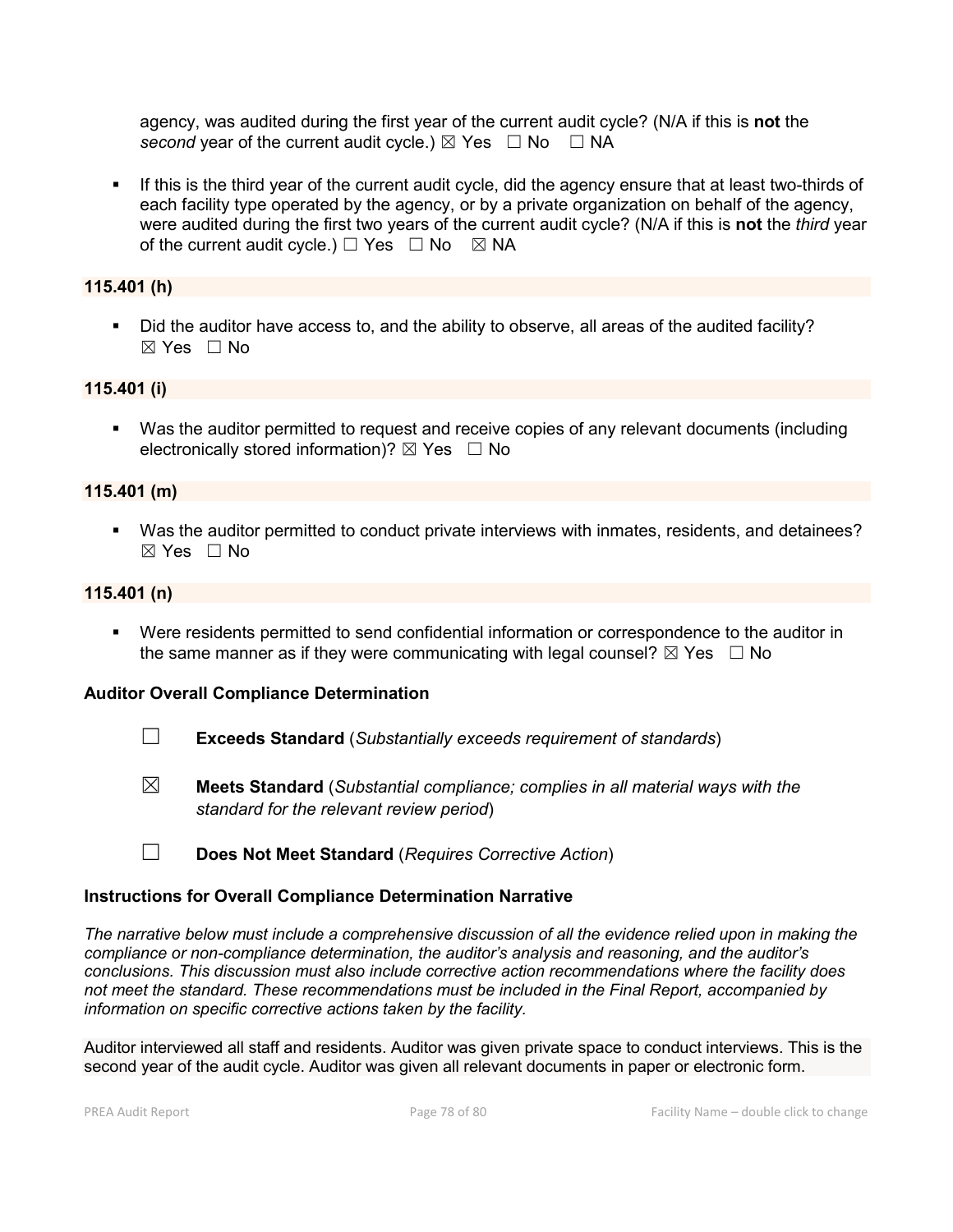# **Standard 115.403: Audit contents and findings**

## **All Yes/No Questions Must Be Answered by the Auditor to Complete the Report**

### **115.403 (f)**

 The agency has published on its agency website, if it has one, or has otherwise made publicly available, all Final Audit Reports within 90 days of issuance by auditor. The review period is for prior audits completed during the past three years PRECEDING THIS AGENCY AUDIT. In the case of single facility agencies, the auditor shall ensure that the facility's last audit report was published. The pendency of any agency appeal pursuant to 28 C.F.R. § 115.405 does not excuse noncompliance with this provision. (N/A if there have been no Final Audit Reports issued in the past three years, or in the case of single facility agencies that there has never been a Final Audit Report issued.)  $\boxtimes$  Yes  $\Box$  No  $\Box$  NA

#### **Auditor Overall Compliance Determination**

- ☐ **Exceeds Standard** (*Substantially exceeds requirement of standards*)
- ☒ **Meets Standard** (*Substantial compliance; complies in all material ways with the standard for the relevant review period*)
- ☐ **Does Not Meet Standard** (*Requires Corrective Action*)

#### **Instructions for Overall Compliance Determination Narrative**

*The narrative below must include a comprehensive discussion of all the evidence relied upon in making the compliance or non-compliance determination, the auditor's analysis and reasoning, and the auditor's conclusions. This discussion must also include corrective action recommendations where the facility does not meet the standard. These recommendations must be included in the Final Report, accompanied by information on specific corrective actions taken by the facility.*

Type text here…

Audit reports were added to website to reflect audits that have been conducted as required.